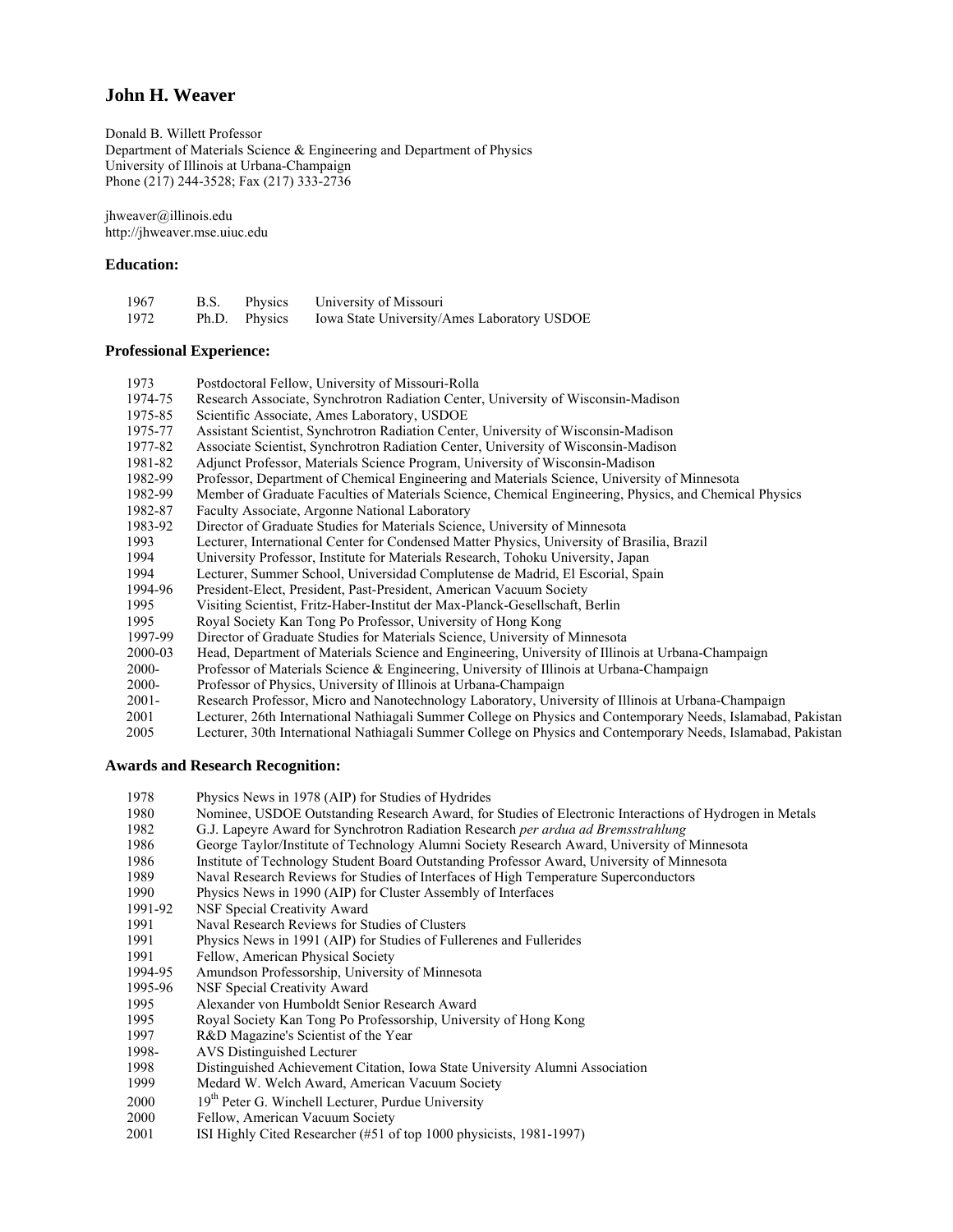## **Awards and Research Recognition:**

- 2003 Kodak Distinguished Lecture, Rensselaer Polytechnic Institute
- 2003 Donald B. Willett Professor, University of Illinois
- 2005 Fellow, American Association for the Advancement of Science
- 2006, 07 Incomplete List of Teachers Listed as Excellent by Their Students.
- 2008 Inaugural group of Outstanding Referees of the American Physical Society<br>2009 Hirsch citation index  $\#63$  (~14.000 citations ISI)
- Hirsch citation index  $#63$  (~14,000 citations ISI)

## **Service and Professional Activities:**

 1974- Reviewer, Referee, and Arbiter, Science, Nature, Physics Today, Phys. Rev., Phys. Rev. Lett., JVST, Surf. Sci., J. Appl. Phys., Appl. Phys. Lett., J. Am. Chem. Soc., J. Mat. Res., J. Electron Spectros. & Rel. Phenom., Chem. Phys. Lett., NSF, DOE, ARO, and others 1976-82 Design Group for the Aladdin Synchrotron Radiation Facility; author of scientific justification in original proposal and several subsequent proposals; author and editor of SRC Abstracts, Newsletter 1977-86 Users Executive Committee, Synchrotron Radiation Center, University of Wisconsin-Madison 1978-82 Academic Staff Tenure Review Committee for Physical Sciences, University of Wisconsin-Madison 1980-82 Materials Science Executive Committee, University of Wisconsin-Madison 1981 Program Committee, Second International Conferences on VUV Instrumentation, Cornell University 1982-99 Director, Synchrotron Radiation Facility, University of Minnesota<br>1983 Launch Committee, Optical Physics-JOSA Part B Launch Committee, Optical Physics-JOSA Part B 1984 Program Committee, New Directions in Photoabsorption Workshop, Asilomar 1984-86 Consultant for 3M 1984-86 University of Chicago Special Committee for the 7 GeV Synchrotron Light Source 1985-90 Surface Science Division, American Vacuum Society; Program Committee 1987; Morton M. Traum Award Committee Chair 1987; Surface Science Program Chair 1988; Division Chair 1989 1986 Co-chair, 1st Users Group Meeting of the 7 GeV Advanced Photon Source, Argonne National Laboratory 1986-89 Steering Committee, Advanced Photon Source Users Organization 1986-89 Electronic Materials and Processing Division AVS; Chair of Student Awards 1987-88; Program Committee 1988 1987- NSF Reviews, Panels, and Site Committees 1988 Co-chair, Materials Research Society Symposium on Synchrotron Radiation in Materials Research 1988-90 Institute of Technology Promotions and Tenure Committee, University of Minnesota (Chair 1990) 1988 Program Committee, 4th International Conference on Electron Spectroscopy 1989-93 Advisory Board, Microelectronic and Information Sciences Center, University of Minnesota 1989-93 Editorial Board, Journal of Vacuum Science and Technology<br>1989-92 Editorial Board, Journal of Materials Research Editorial Board, Journal of Materials Research 1990-91 Board of Directors, American Vacuum Society 1990-94 Principal Editor, Journal of Materials Research 1991-95 Editorial Board, Chemistry of Materials 1991-00 Editorial Board, Journal of Electron Spectroscopy and Related Phenomena<br>1991- Associate Editor, Surface Science Spectra 1991- Associate Editor, Surface Science Spectra<br>1991 – Co-organizer and Chair, Special Session of 1991 Co-organizer and Chair, Special Session on Fullerenes, March Meeting of the American Physical Society<br>1991 Creanizer and Chair, Special Session on Fullerenes, 38th National Symposium of the American Vacuum Organizer and Chair, Special Session on Fullerenes, 38th National Symposium of the American Vacuum Society 1992 Program Chair, 39th National Symposium of the American Vacuum Society 1992- Associate Editor, Nanostructured Materials 1992- Editorial Board, Fullerene Science and Technology 1993- DOE Review Panels 1993 Co-Chair, Materials Research Society Symposium on Fullerenes and Related Materials 1993 International Advisory Board, International Workshop on Fullerenes, St. Petersburg, Russia<br>1993- Editorial Advisory Board, CRC Book Series Chemistry and Physics of Surfaces and Interfac Editorial Advisory Board, CRC Book Series Chemistry and Physics of Surfaces and Interfaces 1994-96 Chair, MRS Medal Award Committee 1994 Chair, Univ. Minnesota Microelectronics Laboratory Director Search 1994 Local Arrangements Chair, ONR Program Review for Surface and Solid State Chemistry, Minneapolis 1995 International Advisory Board, IWEPN '95, Kirchberg, Austria 1995 International Advisory Board, International Workshop on Fullerenes and Atomic Clusters, St. Petersburg, Russia<br>1995-01 Surface Science Division, International Union for Vacuum Science, Techniques, and Applications (IU Surface Science Division, International Union for Vacuum Science, Techniques, and Applications (IUVSTA); Vice Chair 1995-1998; Chair 1998-2001 1995 External Examiner, Institute for Studies in Interface Studies, Facultés Univ. Notre-Dame de la Paix, Belgium 1996 International Committee for Fullerenes '96 1996 Launch Editor for JVST Online 1996-97 External Referee, Department of Physics, Royal Institute of Technology, Sweden 1996-99 Governing Board of the American Institute of Physics; Executive Committee 1997 1997-02 Long Range Planning Committee, American Vacuum Society 1998-00 Nanoscale Science & Technology Division, AVS, Vice Chair 1998, Chair 1999, Program Chair 2000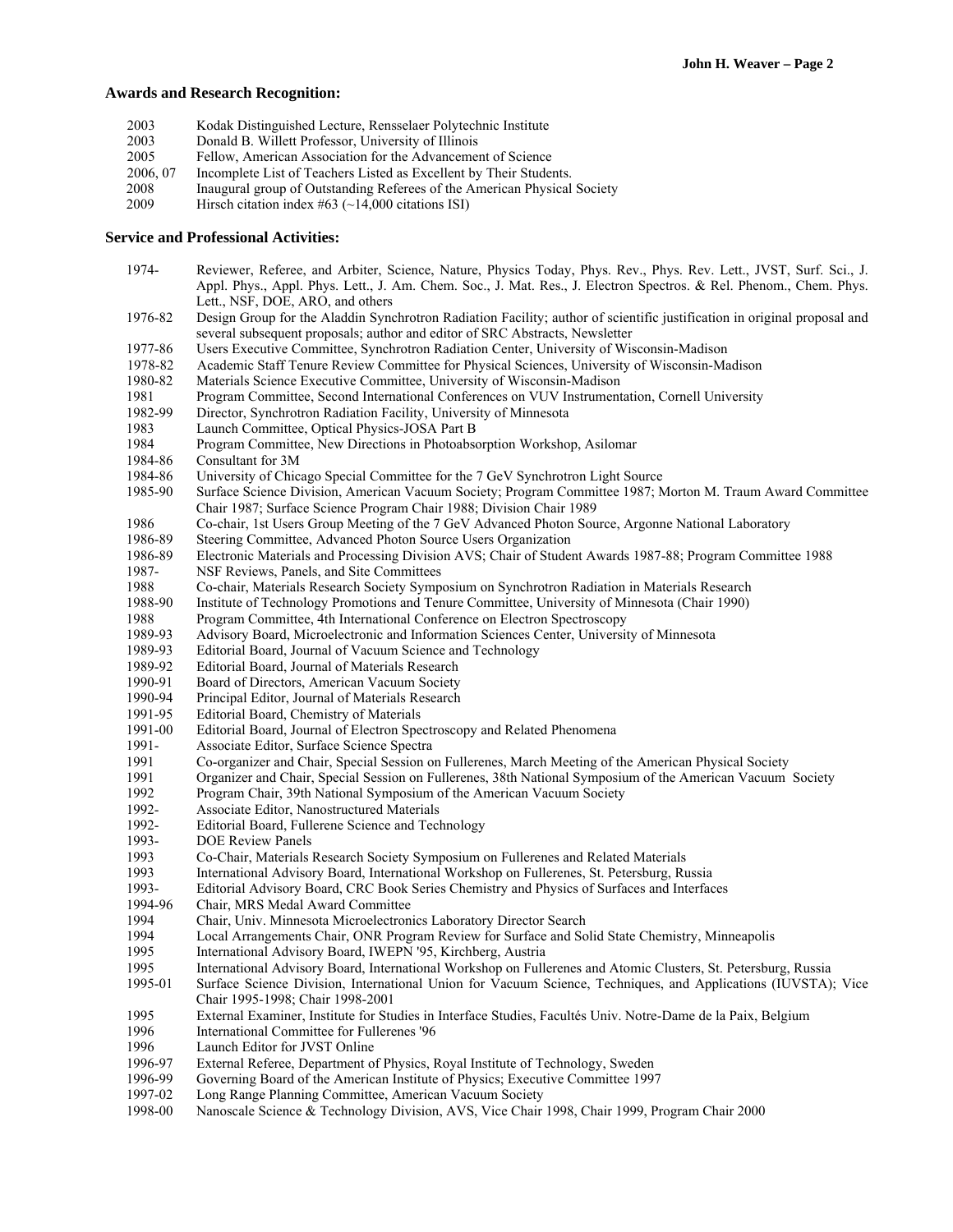## **Service and Professional Activities:**

| 1998-04  | Editorial Board, Surface Science Reports                                                                     |
|----------|--------------------------------------------------------------------------------------------------------------|
| 1998-    | Judge, R&D 100 Awards                                                                                        |
| 1998-    | Advisor, Physics Today, book reviewing                                                                       |
| 1998-04  | Editorial Board, Surface Review and Letters                                                                  |
| 1998     | <b>IUVSTA Prize Committee</b>                                                                                |
| 1998-99  | Int Advs Comm, 11th International Conference on Thin Films (ICTF-11)                                         |
| 1998-99  | Int Advs Comm, 5th Int Conf on Atomically Controlled Surfaces, Interfaces, and Nanostructures (ACSIN-5)      |
| 1998     | Chief Judge, National Science Talent Search, Singapore                                                       |
| 1999     |                                                                                                              |
|          | Army Research Office Board of Visitors                                                                       |
| 1999     | Advisory Board, Forecast Study on Molecular Electronics, NRC, Institute for Microstructural Sciences, Canada |
| 1999-02  | Editorial Board, Royal Society of Chemistry's Electronic Journal PhysChemComm                                |
| 2000     | Chair, 6th International Conference on Nanometer Science and Technology                                      |
| 2000     | Program Committee, 4th International School on the Applications of Surface Science Techniques                |
| 2000-    | Editorial Board, R&D Magazine                                                                                |
| 2000-05  | Editorial Board, Surface Science                                                                             |
| 2000     | Judge, Nottingham Prize                                                                                      |
| 2000-01  | Int Advis Comm, 6th Int Conf on Atomically Controlled Surfaces, Interfaces and Nanostructures (ACSIN-6)      |
| 2000-03  | Coordinating Committee, Beckman Institute for Advanced Science and Technology, UIUC                          |
| 2001-04  | US Councillor, Int Union Vacuum Science, Technique, and Applications (IUVSTA)                                |
| 2001     | International Advisory Committee, European Conference on Surface Science, Krakow, Poland                     |
| 2001     | Reviewer, Materials Science Division, Argonne National Laboratory                                            |
| 2001     | Chair of Search Committee, Vice Chancellor for Research, UIUC                                                |
| 2001-02  | Reviewer, DOE Nanoscience and Technology Centers (Argonne, Berkeley, Brookhaven, Oak Ridge, Sandia/LASL)     |
| $2001 -$ | Advisory Committee, School of Materials Science and Engineering, Seoul National University                   |
| $2002 -$ | Thesis Examiner, Physics Department, Quaid-i-Azam University, Islamabad, Pakistan                            |
| 2002-04  | Board of Trustees, AVS (Chair 2004)                                                                          |
| 2002-03  | Int Advis Comm, 7th Int Conf on Atomically Controlled Surfaces, Interfaces and Nanostructures (ACSIN-7)      |
| 2002     | Co-organizer, 50th Midwest Solid State Conference, University of Illinois at Urbana-Champaign                |
| 2002     | Assessor, Australian Research Council                                                                        |
| 2002     | Assessor, Universiti Sains Malaysia                                                                          |
| 2002     | Judge, R&D Magazine Innovator of the Year Award                                                              |
| 2003     | Reviewer, Materials Research Science and Engineering Center, University of Maryland                          |
| 2003-05  |                                                                                                              |
|          | Materials Science and Technology External Advisory Panel, Sandia National Laboratories                       |
| 2003-    | Editorial Board, Central European Journal of Physics                                                         |
| 2003     | Site Visitor, Science and Engineering of Materials Program, Arizona State University                         |
| 2003     | External Peer Reviewer, Canadian Institute for Advanced Research                                             |
| 2003     | <b>ACSIN 2003 Prize Committee for Nanometer Science</b>                                                      |
| 2003-04  | Nomination Committee, APS                                                                                    |
| 2004     | Nomination Committee, AVS                                                                                    |
| 2004-    | International Science Advisory Council, National Center for Physics, Pakistan                                |
| 2004-07  | US Alternate Councillor, IUVSTA                                                                              |
| 2004-05  | Int Advis Comm, 8th Int Conf on Atomically Controlled Surfaces, Interfaces and Nanostructures (ACSIN-8)      |
| 2004-05  | Int Advis Comm, 13th International Conference on Thin Films (ICTF-13)                                        |
| 2005     | Reviewer, Condensed Matter Physics and Materials Chemistry, Argonne National Laboratory                      |
| 2005     | Program Committee, 65th Annual Physical Electronics Conference                                               |
| 2005     | Governing Board, American Institute of Physics                                                               |
| 2005-06  | School and Symposium Co-organizer, "Surfaces, Thin Films, Nanostructures, and Applications," Lahore and      |
|          | Islamabad, Pakistan                                                                                          |
| 2006     | Swedish Research Council Panel for Engineering Sciences                                                      |
| 2006     | Materials Science Review, Texas Advanced Research Program                                                    |
| 2006-    | International Advisory Board, Ghulam Ishaq Khan Institute, Northwest Frontier Territories, Pakistan          |
| 2006     | Salam Prize Referee, Pakistan                                                                                |
| 2006-07  | Int Advis Comm, 9th Int Conf on Atomically Controlled Surfaces, Interfaces and Nanostructures (ACSIN-9)      |
| 2007     | Co-organizer, 67 <sup>th</sup> Annual Physical Electronics Conference                                        |
| 2007     | COMSATS-IIT Medals for Innovation Committee, Pakistan                                                        |
| 2007-08  | International Advisory Committee, International Conference on Thin Films                                     |
| 2008-11  | College of Engineering Executive Committee, University of Illinois at Urbana-Champaign                       |
| 2009-10  | Chair, Materials Science/Nanoscience panel, Texas Norman Hackerman Advanced Research Program                 |
| 2010     | External Reviewer, University of Punjab                                                                      |
|          |                                                                                                              |

## **Research Interests:**

Physics and chemistry of surfaces, interfaces, and nanostructures; electronic materials; electronic interactions and morphologies at surfaces and interfaces; clusters and fullerene-based systems; nanostructured materials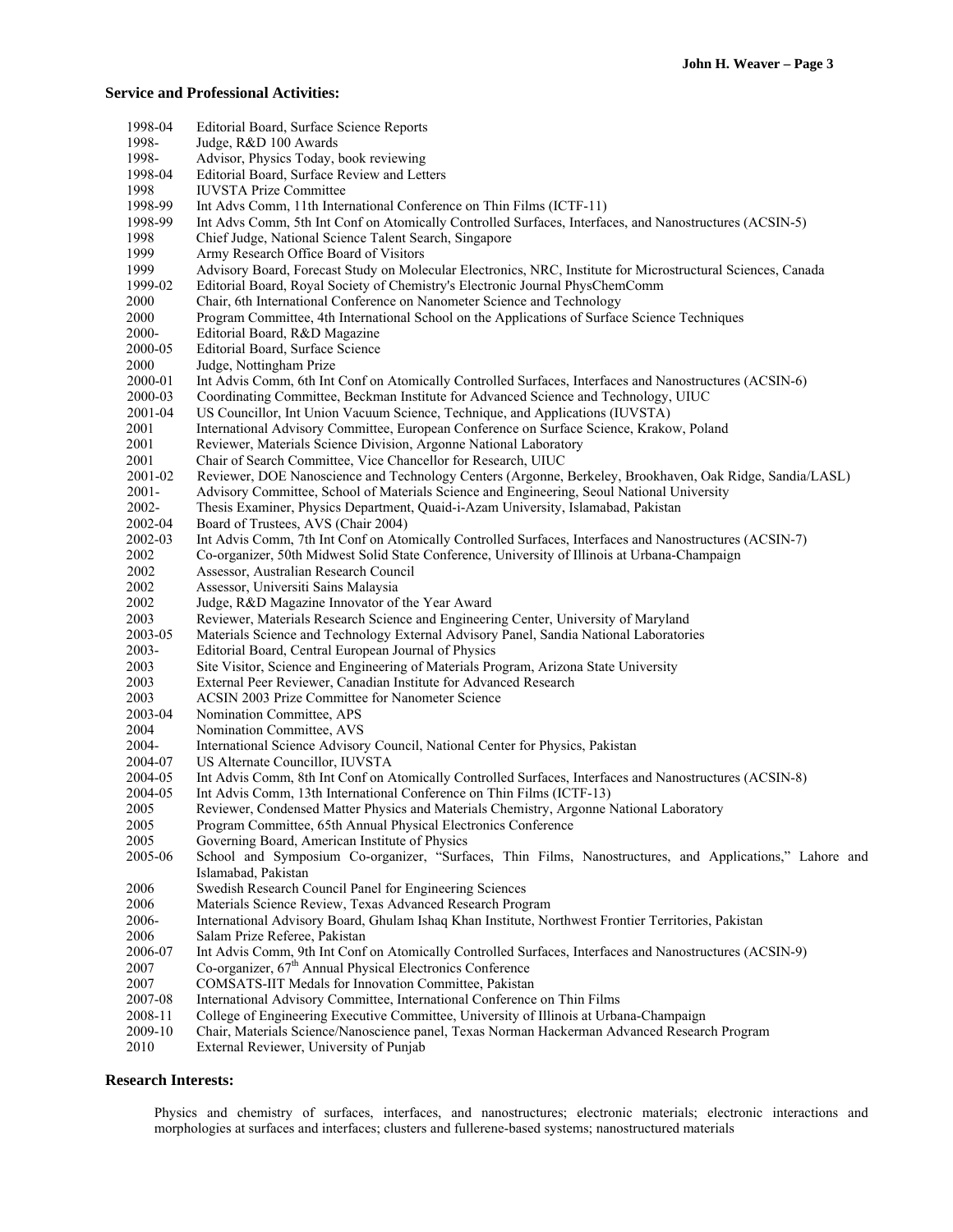## **Patents:**

J.H. Weaver, H.M. Meyer III, D.M. Hill, D.L. Nelson, and R.K. Grasselli, "CaF<sub>2</sub> Passivation Layers for High Temperature Superconductors," Patent No. 4,965,244.

J.H. Weaver, H.M. Meyer III, D.M. Hill, D.L. Nelson, and R.K. Grasselli, "Method of Depositing Oxide Passivation Layers on High Temperature Superconductors," Patent No. 5,196,379.

## **Monographs and Book Chapters:**

- 1. J.H. Weaver, C. Krafka, D.W. Lynch, and E.E. Koch, *Optical Properties of Metals I: Transition Metals, 0.1 ≤ h ≤ 500 eV*, Zentralstelle für Atomkernenergie-Dokumentation, ZAED, 1981, 344 pp.
- 2. J.H. Weaver, C. Krafka, D.W. Lynch, and E.E. Koch, *Optical Properties of Metals II: Noble Metals, Aluminum, Lanthanides, and Actinides,*  $0.1 \leq h v \leq 500 \text{ eV}$ *, ZAED, 1981, 320 pp.*
- 3. J.H. Weaver, "Optical Properties of Metals," *CRC Handbook of Chemistry and Physics*, 64th Edition, E368-383 (1983-84) and subsequent printings (CRC Press, Boca Raton, Florida).
- 4. G. Margaritondo and J.H. Weaver, "Photoemission Spectroscopy of Valence States," Chapter 3 in *Methods in Experimental Physics: Surfaces*, edited by M.G. Lagally and R.L. Park (Academic Press, NY) 1985, pp. 127-185.
- 5. **J.H. Weaver** *et al.***, "High T<sub>c</sub> Superconductors:** Occupied and Unoccupied Electronic States, Surface Stability, and Interface Formation," Chapter 21 in *Chemistry of High-Temperature Superconductors*, edited by D.L. Nelson, M.S. Whittingham, and T.F. George, ACS Symposium Series 351, pp. 212-225 (1987).
- 6. J.H. Weaver, "Synchrotron Radiation Studies of Surfaces and Interfaces," Chapter 2 in *Analytical Techniques for Thin Films*, edited by K.N. Tu and R. Rosenberg (Academic Press, NY, 1988) pp. 15-63.
- 7. D.W. Lynch and J.H. Weaver, "Photoemission of Ce and Its Compounds," Chapter 66 in *High Energy Spectroscopy, Handbook on the Physics and Chemistry of Rare Earths*, Vol. 10, edited by K. A. Gschneidner and L. Eyring (North-Holland, Amsterdam, 1988) pp. 231-319.
- 8. D. Sahn, A. Langner, T.F. George, J.H. Weaver, H.M. Meyer III, D.L. Nelson, and A. Wold, "Overview of High Temperature Superconductivity: Theory, Surfaces, Interfaces, and Bulk Systems," Chapter 1 in *Physical Chemistry of High Temperature Superconductors*, edited by T.F. George and D.L. Nelson ACS Symposium Series 377, pp. 1-15 (1988).
- 9. H.M. Meyer III, D.M. Hill, J.H. Weaver, and D.L. Nelson, "Surface and Interface Properties of High Temperature Superconductors," Chapter 21 in *Physical Chemistry of High Temperature Superconductors*, edited by T.F. George and D.L. Nelson, ACS Symposium Series 377, pp. 280-290 (1988).
- 10. *Synchrotron Radiation in Materials Research*, Materials Research Society Proceedings, Vol. 143, edited by R. Clarke, J. Gland, and J.H. Weaver (1989).
- 11. J.H. Weaver, Zhangda Lin, and F. Xu, "Surface Segregation at Evolving Metal/Semiconductor Interfaces," Chapter 10 in *Surface Segregation Phenomena*, edited by P.A. Dowben and A. Miller (CRC Press, Boca Raton, 1990) pp. 259- 289.
- 12. H.M. Meyer III and J.H. Weaver, "Electronic Structure, Surface Properties, and Interface Chemistry of High Temperature Superconductors," Chapter 6 in *Physical Properties of High Temperature Superconductors II*, edited by D.M. Ginsberg (World Scientific, Singapore, 1990) pp. 369-457.
- 13. J.H. Weaver, "The Formation and Properties of Metal-Semiconductor Interfaces," Chapter 8 in *Electronic Materials: A New Era of Materials Science*, Springer Series in Solid-State Sciences, Vol. 95, edited by J.R. Chelikowsky and A. Franciosi (Springer-Verlag, Berlin, 1991) pp. 135-214.
- 14. C.M. Aldao and J.H. Weaver "Atomic-Scale Chemistry of Metal–Semiconductor Interfaces," Chapter 7 in *Contacts to Semiconductor Surfaces*, edited by L.J. Brillson (Noyes Publication, New Jersey, 1993) pp. 465-555.
- 15. J.H. Weaver, "Overlayer Formation on High Temperature Superconductors," Chapter 7 in *Interfaces in Superconducting Systems*, edited by S. Shindé and D. Rudman (Springer-Verlag, Berlin, 1993) pp. 210-235.
- 16. J.H. Weaver, G.D. Waddill, I.M. Vitomirov, and C.M. Aldao, "Cluster-Assembled Interfaces," in *On Clusters and Clustering: From Atoms to Fractals*, edited by Peter J. Reynolds (North Holland, 1993) pp. 179-192.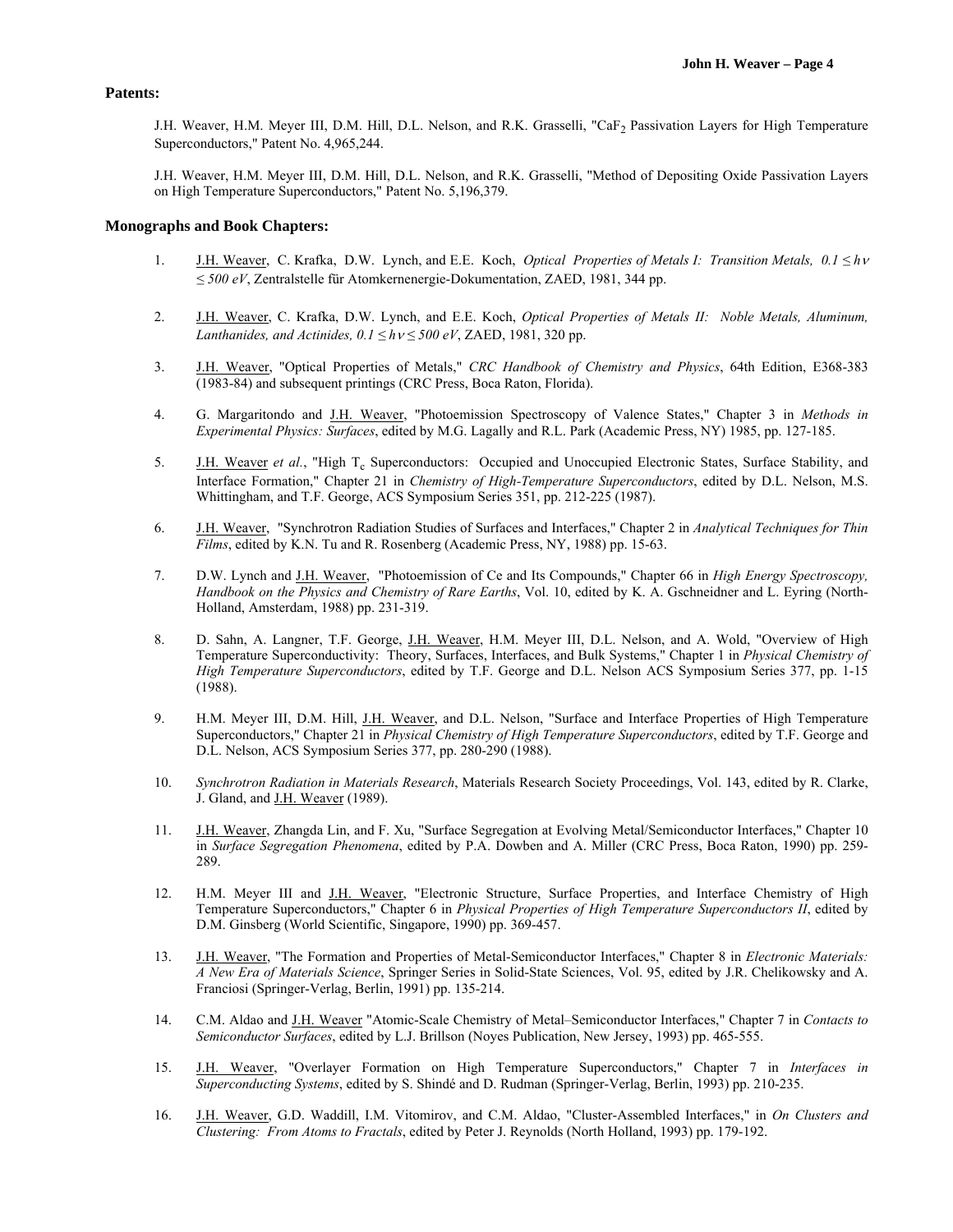- 17. J.H. Weaver and H.P.R. Frederikse, "Optical Properties of Metals and Semiconductors," *CRC Handbook of Chemistry and Physics*, 74th Edition and subsequent printings (CRC Press, Boca Raton, Florida) pp. 12-109 – 12-131.
- 18. J.H. Weaver and D.M. Poirier, "Solid State Properties of Fullerenes and Fullerene-Based Materials," Chapter 1 in *Fullerene Fundamentals,* Solid State Physics Vol. 48, edited by H. Ehrenreich and F. Spaepen (Academic Press, Cambridge, 1994) pp. 1-108.
- 19. D.M. Poirier and J.H. Weaver, "Standard and Reference XPS Spectra for Cleaved Semiconductors: Group IV, III-V, and II-VI [Si(111), Ge(111), GaP(110), GaAs(110), InP(110), InAs(110), InSb(110), CdS, CdTe(110), diamond, graphite, and  $C_{60}$ ]," Special Issue of Surface Science Spectra (1993/1994) pp. 195-269.
- 20. J.H. Weaver, "Fullerenes Viewed with STM, Photoemission, and Inverse Photoemission," Chapter 17 in the *Handbook of Surface Imaging and Visualization*, edited by A. Hubbard (CRC Press, Boca Raton, Florida, 1995), pp. 215-222.
- 21. B.Y. Han and J.H. Weaver, "Spontaneous and Laser-enhanced Halogen Etching of GaAs," Special issue featuring Surface Science and Interfaces of Journal of Physics: Condensed Matter **10**, 7723-7742 (1998).
- 22. J.H. Weaver and C.M. Aldao, "Spontaneous Halogen Etching of Si," in *Morphological Organizations during Epitaxial Growth*, edited by Z.Y. Zhang and M.G. Lagally (World Scientific Series on Directions of Condensed Matter Physics, 1999) pp. 453-484.
- 23. C.M. Aldao and J.H. Weaver, "Halogen Etching of Si via Atomic-scale Processes," Review Article, Progress in Surface Science **68**, 189-230 (2001).

## **Feature Articles:**

- 24. E.M. Rowe and J.H. Weaver, "The Uses of Synchrotron Radiation," Scientific American **236**, 32-41 (1977).
- 25. J.H. Weaver and E.M. Rowe, "Synchrotron Radiation and Its Influence on Modern Science: A Tutorial Article," Physics Teacher **15**, 268-274 (1977).
- 26. D.L. Westlake, C.B. Satterthwaite, and J.H. Weaver, "Hydrogen in Metals," Physics Today **31**, 32-39 (1978), and cover photo.
- 27. J.H. Weaver and G. Margaritondo, "Solid State Photoelectron Spectroscopy with Synchrotron Radiation," Science **206**, 151-156 (1979), and cover photo.
- 28. G. Margaritondo and J.H. Weaver, "Synchrotron Radiation Resource Letter," American Journal of Physics **52**, 590-597 (1984).
- 29. J.H. Weaver, "Metal/Semiconductor Interfaces," Physics Today **39**, 24-30 (1986), and cover photo. Translated into Japanese in Parity **1**, 2-11 (1986) and Parity **3**, 74-83 (1987).
- 30. D.L. Nelson, D. Sahn, A. Langner, T.F. George, J.H. Weaver, H.M. Meyer, and A. Wold, "Overview of High-Temperature Superconductivity: Theory, Surfaces, Interfaces, and Bulk Systems," Naval Research Reviews, Office of Naval Research, Four / 1988 - One / 1989, Vol. XL / XLI, pp. 15-23.
- 31. J.H. Weaver and G.D. Waddill, "Cluster-Assembly of Interfaces: Nanoscale Engineering," Science **251**, 1444-1451 (1991).
- 32. J.H. Weaver, "Clusters, Their Growth, and Their Interaction with Surfaces," Naval Research Reviews, Office of Naval Research, Three / 1991, Vol XLII, pp. 16-27.
- 33. Y.Z. Li and J.H. Weaver, "Direct Imaging of Fullerenes using Scanning Tunneling Microscopy," Research and Development Magazine, Vol. 33, December 1991, pp. 38-40.
- 34. J.H. Weaver, "Fullerenes and Fullerides: Photoemission and Scanning Tunneling Microscopy Studies," Accounts of Chemical Research **25**, 143-149 (1992).
- 35. J.H. Weaver, "Have buckyballs been put to any practical use?" in Ask the Experts, Scientific American Online, Week of July 7, 1997 <www.sciam.com/>.
- 36. J.J. Boland and J.H. Weaver , "A Surface View of Etching," Physics Today **51**, 34-40 (1998).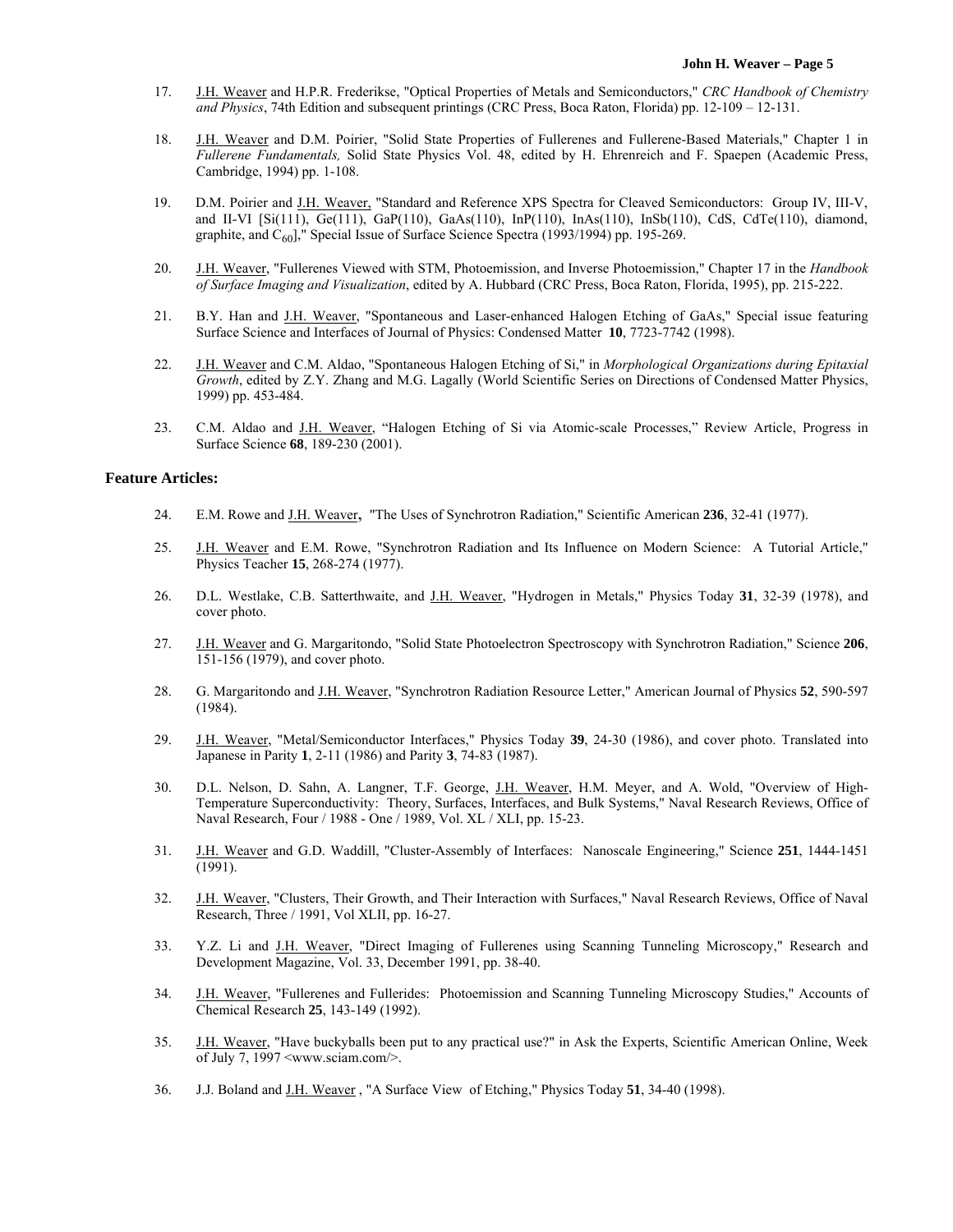#### **Refereed Publications:**

- 37. D.W. Lynch, R. Rosei, and J.H. Weaver, "Infrared and Visible Optical Properties of Single-Crystal Ni at 4 K," Solid State Commun. **9**, 2195-2199 (1971).
- 38. J.H. Weaver, D.W. Lynch, and R. Rosei, "Optical Properties of Single-Crystal Zinc," Phys. Rev. B **5**, 2829-2835 (1972).
- 39. J.H. Weaver and D.W. Lynch, "Low Energy Optical Absorption in ReO3," Phys. Rev. B **6**, 3620-3623 (1972).
- 40. J.H. Weaver, D.W. Lynch, and R. Rosei, "Optical Properties of Single-Crystal Be from 0.1 to 4.5 eV," Phys. Rev. B **7**, 3537-3541 (1973).
- 41. J.H. Weaver, D.W. Lynch, and C.G. Olson, "Optical Properties of Nb from 0.1 to 36.4 eV," Phys. Rev. B **7**, 4311- 4318 (1973).
- 42. J.H. Weaver and D.W. Lynch, "Absorptivity of Single-Crystal Yttrium at 4.2 K," Phys. Rev. B **7**, 4737- 4739 (1973).
- 43. R.W. Alexander, R.J. Bell, C.A. Ward, J.H. Weaver, I.L. Tyler, and B. Fischer, "Possible Applications of Surface Electromagnetic Waves to Measure Absorption Coefficients," J. Chem. Phys. **59**, 3492-3494 (1973).
- 44. J.H. Weaver, R.W. Alexander, L. Teng, R.A. Mann, and R.J. Bell, "Infrared Absorption of Small Silicon Particles with Oxide Overlayers," Physica Status Solidi (a) **20**, 321-329 (1973).
- 45. D.W. Lynch, R. Rosei, J.H. Weaver, and C.G. Olson, "Optical Properties of Some Alkali Metal Tungsten Bronzes from 0.1 to 38 eV," J. Solid State Chem. **8**, 242-252 (1973).
- 46. R. Rosei, C.H. Culp, and J.H. Weaver, "Temperature Modulation of the Optical Transitions Involving the Fermi Surface in Ag: Experimental," Phys. Rev. B 10, 484-489 (1974).
- 47. E. Amrhein, N.J. Kreidl, D.E. Day, and J.H. Weaver, "Far Infrared Spectra of Polynary Chalcogenide Glasses," J. Non-Crystalline Solids **15**, 526-539 (1974).
- 48. J.H. Weaver, D.W. Lynch, and C.G. Olson, "Optical Properties of V, Ta, and Mo from 0.1 to 35 eV," Phys. Rev. B **10**, 501-516 (1974).
- 49. J.H. Weaver, C.A. Ward, G.S. Kovener, and R.W. Alexander, "Infrared Lattice Vibration Spectra of MnF<sub>2</sub>," J. Phys. Chem. Solids **35**, 1625-1628 (1974).
- 50. D.W. Lynch, R. Rosei, and J.H. Weaver, "Infrared Absorption of Chromium-Rich Cr-Fe, Cr-Co, and Cr-Ni Alloys at 4.2 K," Physica Status Solidi (a) **27**, 515-522 (1975).
- 51. J.H. Weaver, C.G. Olson, D.W. Lynch, and M. Piacentini, "Thermoreflectance of Mo from 0.5 to 35 eV," Solid State Commun. **16**, 163-166 (1975).
- 52. J.H. Weaver, "Optical Properties of Rh, Pd, Ir, and Pt," Phys. Rev. B **11**, 1416-1425 (1975).
- 53. D.W. Lynch, C.G. Olson, and J.H. Weaver, "Optical Properties of Ti, Zr, and Hf from 0.15 to 30 eV," Phys. Rev. B **11**, 3617-3624 (1975).
- 54. J.H. Weaver, D.W. Lynch, and C.G. Olson, "Optical Properties of Crystalline Tungsten," Phys. Rev. B **12**, 1293-1297  $(1975)$ .
- 55. J.H. Weaver and R.L. Benbow, "Low Energy Interband Absorption in Pd," Phys. Rev. B **12**, 3509-3510 (1975).
- 56. J.H. Weaver and D.W. Lynch, "Anisotropic Optical Properties of Heavy-Rare-Earth Single Crystals," Phys. Rev. Lett. **34**, 1234-1237 (1975).
- 57. J.H. Weaver, D.W. Lynch, C.H. Culp, and R. Rosei, "Thermoreflectance Studies of V, Nb, and Paramagnetic Cr," Phys. Rev. B **14**, 459-463 (1976).
- 58. J.H. Weaver and C.G. Olson, "Optical Absorption in the 4d Transition Metals from 20 to 250 eV," Phys. Rev. B **14**, 3251-3255 (1976).
- 59 J.H. Weaver and C.G. Olson, "Optical Absorption of hcp Yttrium," Phys. Rev. B **15**, 590-594 (1977).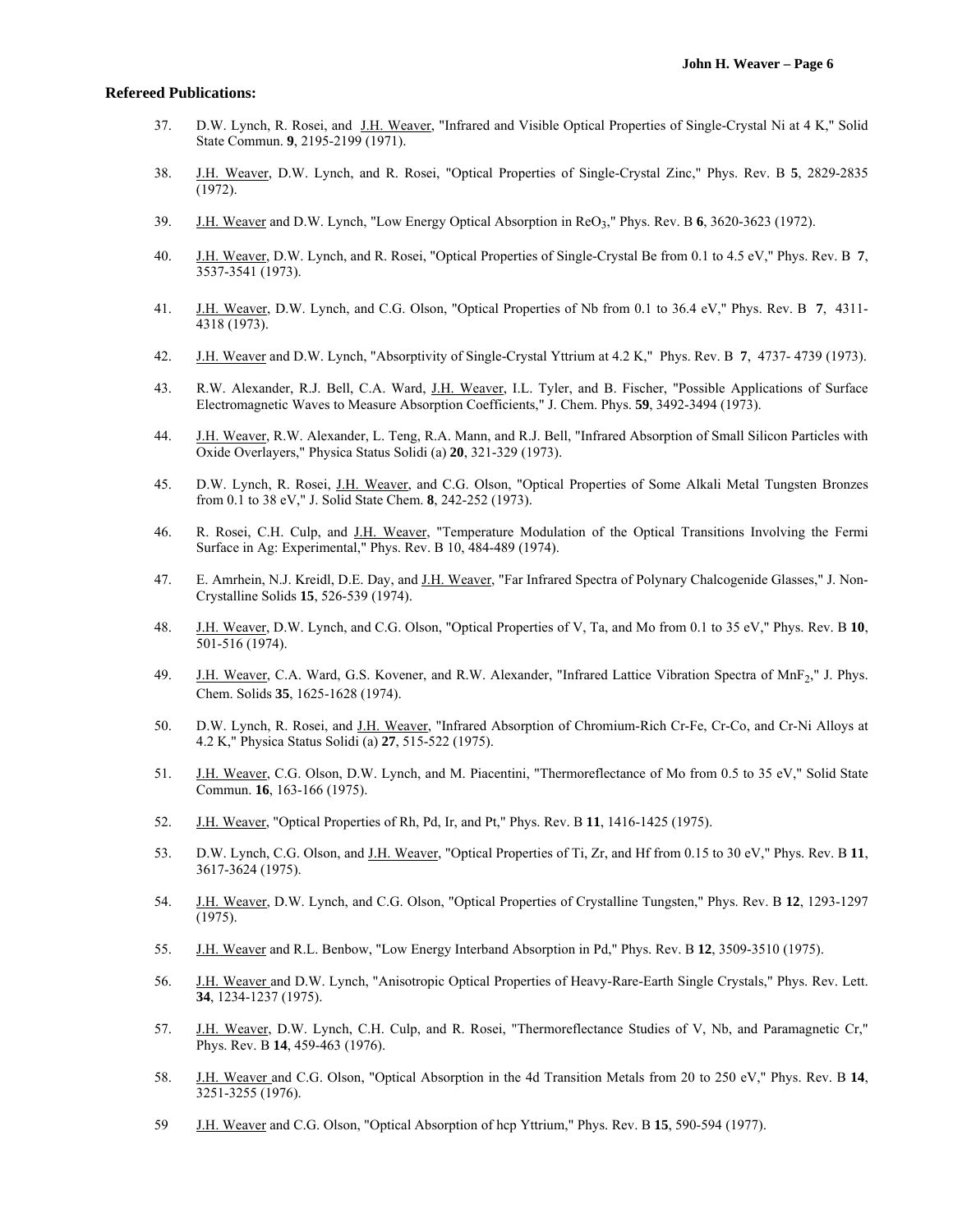- 60. J.H. Weaver, R.L. Benbow, and Z. Hurych, "Direct Emission and Auger Decay from Multiplet Final States in Zr Observed by Ultraviolet Photoemission CFS Techniques," Solid State Commun. **21**, 173-175 (1977).
- 61. J.H. Weaver and C.G. Olson, "Interband Structure and the Role of the 5f Electron in Thorium: An Optical Investigation," Phys. Rev. B **15**, 4602-4606 (1977).
- 62. J.H. Weaver, C.G. Olson, and D.W. Lynch, "An Optical Investigation of the Electronic Structure of Bulk Rh and Ir," Phys. Rev. B **15**, 4115-4118 (1977).
- 63. J.H. Weaver and C.G. Olson, "An Optical Examination of the Electronic Structure of Single Crystal hcp Scandium," Phys. Rev. B **16**, 731-735 (1977).
- 64. J.H. Weaver, J.A. Knapp, D.E. Eastman, D.T. Peterson, and C.B. Satterthwaite, "Electronic Structure of the Thorium Hydrides ThH2 and Th4H15," Phys. Rev. Lett. **39**, 639-642 (1977).
- 65. J.H. Weaver and D.T. Peterson, "The Influence of Interstitial Hydrogen on the Band Structure of Nb and Ta: An Optical Study of NbH0.453 and TaH0.257," Phys. Lett. A **62**, 433-435 (1977).
- 66. J.H. Weaver, R. Rosei, and D.T. Peterson, "Optical Interband Structure and the Low Energy Plasmon in ScH<sub>2</sub>," Solid State Commun. **25**, 201-203 (1978).
- 67. J.H. Weaver, "Optical Spectroscopy of Bulk Metals," in Transition Metals 1977, eds. M.J.G. Lee, J.M. Perz, and E. Fawcett (Institute of Physics Conf. Series No. 39, AIP, NY, 1978) pp. 115-127, Chapter 2.
- 68. R.E. Dietz, L.F. Mattheiss, and J.H. Weaver, "5d Band Structure Effects on the Line Shapes and Intensities of Core Electronic Excitations in Pt," in Transition Metals 1977, eds. M.J.G. Lee, J.M. Perz, and E. Fawcett, (Institute of Physics Conf. Series No. 39, NY, 1978) pp. 1435-1438.
- 69. J.H. Weaver, E. Colavita, D.W. Lynch, and R. Rosei, "Low Energy Interband Structures in bcc Fe and hcp Co," Phys. Rev. B **19**, 3850-3856 (1979).
- 70. J.H. Weaver, R. Rosei, and D.T. Peterson, "Electronic Structure of Metal Hydrides I: Optical Studies of ScH<sub>2</sub>, YH<sub>2</sub>, and LuH2," Phys. Rev. B **19**, 4855-4866 (1979).
- 71. D.J. Peterman, B.N. Harmon, J. Marchiando, and J.H. Weaver, "Electronic Structure of Metal Hydrides II: Band Theory of ScH2 and YH2," Phys. Rev. B **19**, 4867-4875 (1979).
- 72. G. Margaritondo, J.H. Weaver, and N.G. Stoffel, "Photon Polarization Effects in Angle-Integrated Photo- emission Spectroscopy: A Simple Geometry," J. Phys. E **12**, 662-664 (1979).
- 73. J.H. Weaver, D.T. Peterson, and R.L. Benbow, "Electronic Structure of Metal Hydrides III: Photoelectron Spectroscopy Studies of ScH2, YH2, and LuH2," Phys. Rev. B **20**, 5301-5312 (1979).
- 74. J.H. Weaver and D.T. Peterson, "Photoelectron Spectroscopy of Metal Dihydrides," Zeitschrift für Physikalische Chemie **116**, 501-506 (1979).
- **1980** 75. J. Barth, F. Gerken, K.L.I. Kobayashi, J.H. Weaver, and B. Sonntag, "3p-3d Intershell Interaction in Cr," J. Phys. C (Solid State) **13**, 1369-1375 (1980).
	- 76. D.W. Lynch, C.G. Olson, D.J. Peterman, and <u>J.H. Weaver</u>, "Optical Properties of TiC<sub>x</sub> (0.64  $\le x \le 0.90$ ) from 0.1 to 30 eV," Phys. Rev. B **22**, 3391-3397 (1980).
	- 77. R. Rosei, E. Colavita, A. Franciosi, J.H. Weaver, and D.T. Peterson, "Electronic Structure of the bcc Transition Metals: Thermoreflectance Studies of Bulk V, Nb, Ta, and  $\alpha$ -TaH<sub>x</sub>," Phys. Rev. B 21, 3152-3157 (1980).
	- 78. R.E. Dietz, E.G. McRae, and J.H. Weaver, "Core Electron Excitation Edges in Metallic Ni, Cu, Pt, and Au," Phys. Rev. B **21**, 2229-2247 (1980).
	- 79. D.J. Peterman, D.T. Peterson, and J.H. Weaver, "Optical and Photoemission Studies of Lanthanum Hydrides," J. Less-Common Metals **74**, 167-174 (1980).
	- 80. J.H. Weaver and D.T. Peterson, "Electronic Structure of Metal Hydrides," J. Less-Common Metals **74**, 207-216 (1980).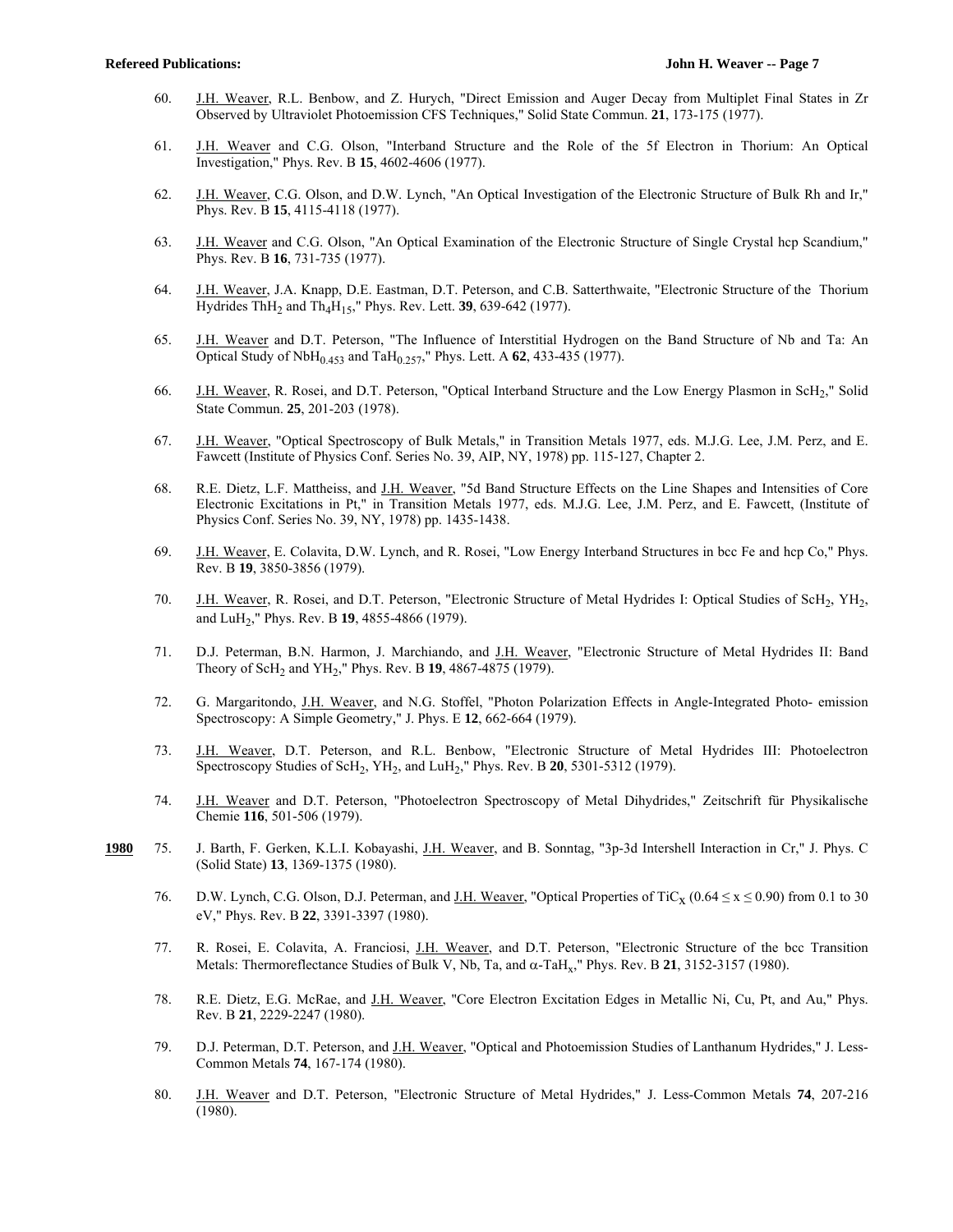- 81. J.H. Weaver and D.T. Peterson, "Photoelectron Spectroscopy Study of the Bulk Band Structure of FeTi," Phys. Rev. B **22**, 3624-3628 (1980).
- 82. J.H. Weaver and F.A. Schmidt, "Electronic Structure of TiC and NbC: A Photoelectron Spectroscopy Study," Phys. Lett. A **77**, 73-76 (1980).
- 83. G. Margaritondo, R. Rosei, J.H. Weaver, and W.M. Becker, "Direct Comparison Between Gas-Phase and Solid State Hg 5d Photoionization Processes," Solid State Commun. **34**, 401-404 (1980).
- 84. J.H. Weaver, A.M. Bradshaw, J.F. van der Veen, F.J. Himpsel, and D.E. Eastman, "Angle-Resolved Photo- emission Studies of TiC(111) and TiC(100)," Phys. Rev. B **22**, 4921-4930 (1980).
- 85. J.H. Weaver, "Low-Energy Optical Absorption in a-Uranium Metal," J. Opt. Soc. Amer. **70**, 1030-1031 (1980).
- 86. J.H. Weaver, A. Franciosi, W.E. Wallace, and H. Kevin Smith, "Bulk Electronic Structure and Surface Oxidation of LaNi5, Er6Mn23, and Related Systems," J. Appl. Phys. **51**, 5847-5851 (1980).
- 87. J. Barth, R. Bruhn, B. Sonntag, and J.H. Weaver, "Influence of Intershell Interaction in the 3d and 5d Branching Ratios of Cu and Au," Phys. Lett. **78A**, 331-332 (1980).
- 88. M. Campagna, W. Gudat, R. Rosei, J.H. Weaver, W. Eberhardt, E. Kaldis, and F. Hulliger, "4f Levels in Ce Pnictides and Ce Chalcogenides by Resonant Photoemission with Synchrotron Radiation," Physica B **102**, 367 (1980).
- **1981** 89. J.H. Weaver, V.L. Moruzzi, and F.A. Schmidt, "Experimental and Theoretical Band Structure Studies of Refractory Metal Silicides," Phys. Rev. B **23**, 2916-2922 (1981).
	- 90. J.H. Weaver, D.J. Peterman, D.T. Peterson, and A. Franciosi, "Electronic Structure of Metal Hydrides IV: TiH<sub>x</sub>, ZrH<sub>x</sub>, HfHx, and the fcc-fct Lattice Distortion," Phys. Rev. B **23**, 1692-1698 (1981).
	- 91. D.J. Peterman, J.H. Weaver, and D.T. Peterson, "Electronic Structure of Metal Hydrides V: x-Dependent Properties of LaH<sub>x</sub> (1.6  $\leq$  x  $\leq$  2.9) and NdH<sub>x</sub> (2.01  $\leq$  x  $\leq$  2.27)," Phys. Rev. B 23, 3903-3913 (1981).
	- 92. W. Gudat, M. Campagna, R. Rosei, J.H. Weaver, W.E. Eberhardt, F. Hulliger, and E. Kaldis, "Surface Binding Energy Shifts, Mixed Valence and Localization of 4f Electrons: Ce vs. Sm," J. Appl. Phys. **52**, 2123-2128 (1981).
	- 93. M. Croft, A. Franciosi, J.H. Weaver, and A. Jayaraman, "Resonant Photoemission in CeS and CeP," Phys. Rev. B **24**, 544-548 (1981).
	- 94. M. Croft, J.H. Weaver, D.J. Peterman, and A. Franciosi, "Fundamental Parameters and Mechanisms in the Ce Problem: Photoemission Results on CeAl<sub>2</sub> and CeAl<sub>2</sub> Alloys," Phys. Rev. Lett. 46, 1104-1107 (1981).
	- 95. A. Franciosi, D.J. Peterman, and <u>J.H. Weaver</u>, "Silicon Refractory-Metal Interfaces: Evidence of Room Temperature Intermixing for Si-Cr," J. Vac. Sci. Technol. **19**, 657-660 (1981).
	- 96. J.H. Weaver, C. Krafka, D.W. Lynch, and E.E. Koch, "Optical Properties of Metals," Applied Optics **20**, 1124-1125 (1981).
	- 97. A. Franciosi, J.H. Weaver, N. Mårtensson, and M. Croft, "Evidence of 4f Photoemission Satellites in Cerium Compounds," Phys. Rev. - Rapid Commun. B **24**, 3651-3654 (1981).
	- 98. M. Croft, J.H. Weaver, A. Franciosi, D.J. Peterman, and A. Jayaraman, "4f Level Energy, Width, and Volume Coupling in Ce Compounds," in Valence Fluctuations in Solids, eds. L.M. Falicov, W. Hanke, and M.B. Maple (North-Holland Publishing Company, 1981) pp. 401-404.
	- 99. D.J. Joyner, O. Johnson, D.M. Hercules, D.W. Bullett, and J.H. Weaver, "A Study of the Iron Borides IV: Relation of Bonding to Structure and Magnetic Behavior from Photoemission and *ab initio* Calculations," Phys. Rev. B **24**, 3122- 3137 (1981).
	- 100. M. Aono, T.-C. Chiang, J.H. Weaver, and D.E. Eastman, "Anomalous Two-Electron Auger Resonance in Thorium near the 5d(O<sub>5</sub>) Photothreshold," Solid State Commun. **39**, 1056-1060 (1981).
	- 101. M.G. Mason, S.T. Lee, G. Apai, R.F. Davis, D.A. Shirley, A. Franciosi, and J.H. Weaver, "Particle Size Induced Valence Changes in Samarium Clusters," Phys. Rev. Lett. **47**, 730-733 (1981).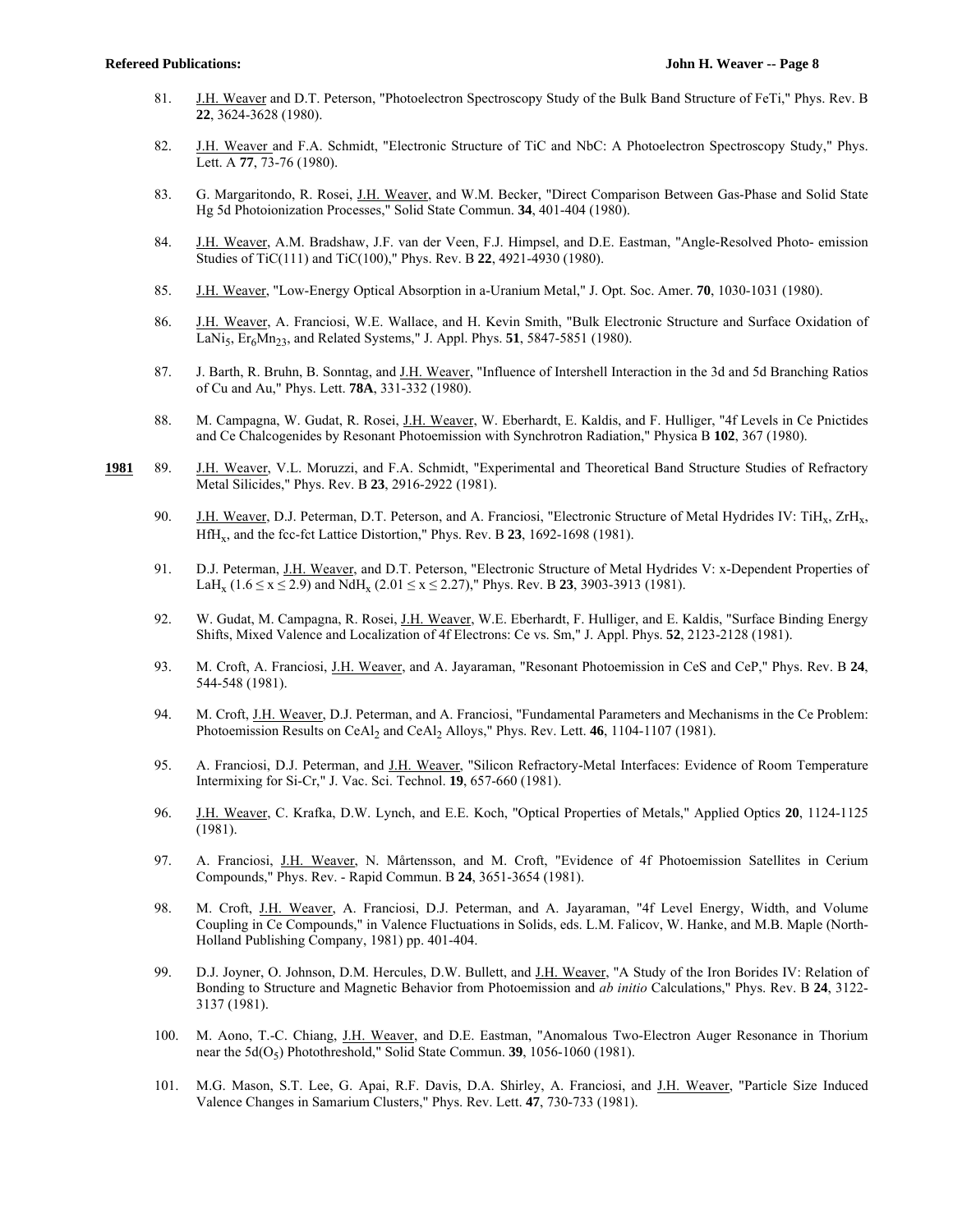- 102. G. Margaritondo, C.M. Bertoni, J.H. Weaver, F. Levy, N.G. Stoffel, and A.D. Katnani, "Density of States Changes near the Fermi Level and the Lattice Instability in TiSe<sub>2</sub>," Phys. Rev. B 23, 3765-3769 (1981).
- **1982** 103. A. Franciosi, D.J. Peterman, J.H. Weaver, and V.L. Moruzzi, "Structural Morphology and Electronic Properties of the Si-Cr Interface," Phys. Rev. B **25**, 4981-4993 (1982).
	- 104. Y. Chabal, A. Franciosi, J.H. Weaver, J.E. Rowe, and J.M. Poate, "Stoichiometric and Structural Disorder Effects in the Electronic Structure of Ni and Pd Silicides," Phys. Rev. B **26**, 2748-2758 (1982).
	- 105. J.H. Weaver, A. Franciosi, D.J. Peterman, T. Takeshita, and K.A. Gschneidner, Jr., "Electronic Structure and Surface Oxidation of the Haucke Compounds CaNi<sub>5</sub>, YNi<sub>5</sub>, LaNi<sub>5</sub>, and ThNi<sub>5</sub>," J. Less Common Metals **86**, 195-202 (1982).
	- 106. D.J. Peterman, J.H. Weaver, and M. Croft, "Valency and Delocalization of the Ce 4f Electron in Ce(Ag<sub>0.7</sub>Pd<sub>0.3</sub>)<sub>3</sub>, CePd<sub>3</sub>, and CeRh<sub>3</sub>," Phys. Rev. B 25, 5530-5533 (1982).
	- 107. A. Franciosi, J.H. Weaver, and F.A. Schmidt, "Electronic Structure of Nickel Silicides Ni<sub>2</sub>Si, NiSi, and NiSi<sub>2</sub>," Phys. Rev. B **26**, 546-553 (1982).
	- 108. D. Wieliczka, J.H. Weaver, D.W. Lynch, and C.G. Olson, "Photoemission Studies of the  $\gamma-\alpha$  Phase Transition in Ce: Changes in 4f Character," Phys. Rev. B **26**, 7056-7059 (1982).
	- 109. A. Franciosi, J.H. Weaver, D.G. O'Neill, Y. Chabal, J.E. Rowe, J.M. Poate, O. Bisi, and C. Calandra, "Chemical Bonding at the Si-Metal Interface: Si-Ni and Si-Cr," J. Vac. Sci. Technol. **21**, 624-627 (1982).
	- 110. W. Gudat, R. Rosei, J.H. Weaver, E. Kaldis, and F. Hulliger, "Mixed Valence and 4f Surface Chemical Shift in CeN," Solid State Commun. **41**, 37-42 (1982).
- **1983** 111. J.H. Weaver, D.J. Peterman, and D.T. Peterson, "Electronic Structure of Metal Hydrides: A Review of Experimental and Theoretical Progress," in Electronic Structure and Properties of Hydrogen in Metals, edited by P. Jena and C.B. Satterthwaite (Plenum, NY, 1983) pp. 207-222.
	- 112. D.J. Peterman, D.K. Misemer, J.H. Weaver, and D.T. Peterson, "Electronic Structure of Metal Hydrides. VI. Photoemission Studies and Band Theory of VH, NbH, and TaH," Phys. Rev. B **27**, 799-807 (1983).
	- 113. A. Franciosi and J.H. Weaver, "Bulk Silicides and Si-Metal Interface Reaction: Pd<sub>2</sub>Si," Phys. Rev. B 27, 3554-3561 (1983).
	- 114. D.J. Peterman, J.H. Weaver, M. Croft, and D.T. Peterson, "Ce 4f Electrons in CeH<sub>2.1</sub>, CeH<sub>2.4</sub>, CeAl<sub>2</sub>, CePd<sub>3</sub>, CeRh<sub>3</sub>, CeRu2: A Photoemission Study Using Synchrotron Radiation," Phys. Rev. B **27**, 808-818 (1983).
	- 115. A. Franciosi and J.H. Weaver, "Si-Cr and Si-Pd Interface Reaction and Bulk Electronic Structure of Ti, V, Cr, Co, Ni, and Pd Silicides," Surface Sci. **132**, 324-335 (1983).
	- 116. A. Franciosi and J.H. Weaver, "Si-Metal Interface Reaction and Bulk Electronic Structure of Silicides," Physica B **117-118**, 846 (1983).
	- 117. R. Butera, J.H. Weaver, D.J. Peterman, A. Franciosi, and D.T. Peterson, "Hydrogen Diffusion and Hydride Formation at the Metal-Hydride Interface," J. Chem. Phys. **79**, 2395-2399 (1983).
	- 118. A. Franciosi, D.G. O'Neill, and J.H. Weaver, "Modulation of the Morphology and Electronic Properties of the Si(111)-Au Interface," J. Vac. Sci. Technol. B **1**, 524-529 (1983).
	- 119. A. Franciosi, J.H. Weaver, P. Perfetti, A.D. Katnani, and G. Margaritondo, "Samarium Valence Changes and Reactive Interdiffusion at the Si(111)-Sm Interface," Solid State Commun. **47**, 427 (1983).
	- 120. M. N. Piancastelli, F. Cerrina, G. Margaritondo, A. Franciosi, and J.H. Weaver, "A Strongly Bound Chemisorption State for Benzene on Si(111)," Appl. Phys. Lett. **42**, 990-992 (1983).
	- 121. J.H. Weaver, "4f Localization in Ce Compounds," J. Less-Common Metals **94**, 17-22 (1983).
	- 122. A. Franciosi, J.H. Weaver, and D.G. O'Neill, "An Interface Catalytic Effect: Cr at the Si(111)-Au Interface," Phys. Rev. - Rapid Commun. B **28**, 4889-4892 (1983).
	- 123. A. Franciosi, J.H. Weaver, D.G. O'Neill, F.A. Schmidt, O. Bisi, and C. Calandra, "Electronic Structure of Cr Silicides and Si-Cr Interface Reactions," Phys. Rev. B **28**, 7000-7008 (1983).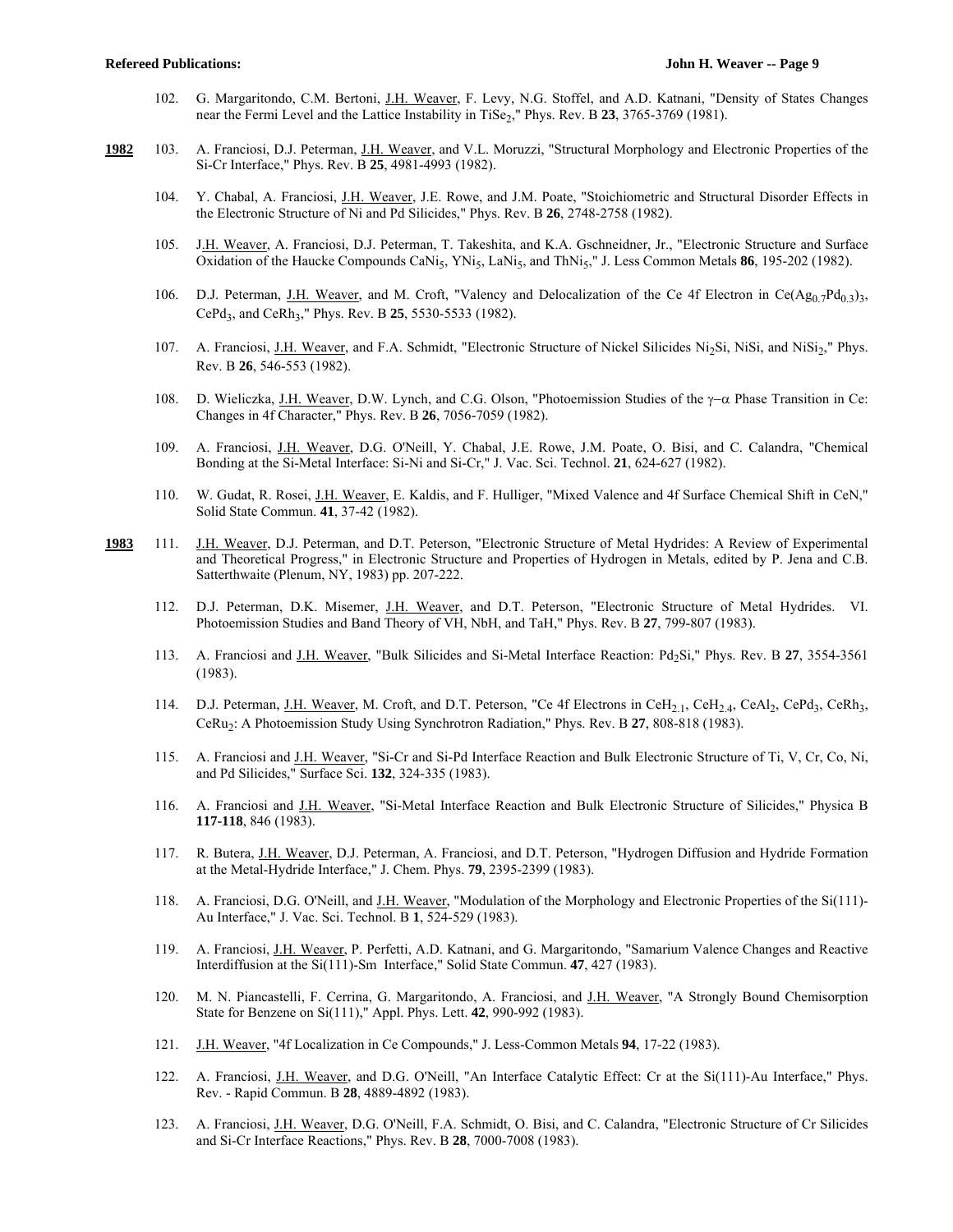- **1984** 124. A. Franciosi, P. Perfetti, A.D. Katnani, J.H. Weaver, and G. Margaritondo, "Samarium Chemisorption on Group IV Semiconductors," Phys. Rev. B **29**, 5611-5616 (1984).
	- 125. J.H. Weaver, A. Franciosi, and V.L. Moruzzi, "Bonding in Metal Disilicides CaSi<sub>2</sub> through NiSi<sub>2</sub>: Experiment and Theory," Phys. Rev. B **29**, 3293-3302 (1984).
	- 126. J.H. Weaver, M. Gupta, and D.T. Peterson, "Electronic Structure and Bonding in Ca and CaH<sub>2</sub>," Solid State Commun. **51**, 805-808 (1984).
	- 127. M. Grioni, J.J. Joyce, S.A. Chambers, D.G. O'Neill, M. del Giudice, and J.H. Weaver, "Cluster Induced Reactions at a Metal-Semiconductor Interface: Ce/Si(111)," Phys. Rev. Lett. **53**, 2331-2334 (1984).
	- 128. M. Grioni, J.J. Joyce, M. del Giudice, D.G. O'Neill, and J.H. Weaver, "Modeling of a Heterogeneous Metal/Semiconductor Interface: Ce on Si(111)," Phys. Rev - Rapid Commun. B **30**, 7370-7373 (1984).
- **1985** G. Margaritondo and J.H. Weaver, "Photoemission Spectroscopy of Valence States," Chapter 3 in Methods in Experimental Physics: Surfaces, edited by M.G. Lagally and R.L. Park (Academic Press, NY, 1985) (#4 above).
	- 129. A. Franciosi, J.H. Weaver, and D.T. Peterson, "Silicon Interaction with Low Electronegativity Metals: Interdiffusion and Reaction at the Si(111)-Ca Interface," Phys. Rev. B **31**, 3606-3610 (1985).
	- 130. A. Fujimori, J.H. Weaver, and A. Franciosi, "Core-Hole Screening and Plasmon Satellites in Calcium," Phys. Rev. B **31**, 3549-3554 (1985).
	- 131. J.H. Weaver, M. Grioni, and J.J. Joyce, "Critical Development Stages for the Reactive Cr-GaAs(110) Interface," Phys. Rev. B **31**, 5348-5354 (1985).
	- 132. A. Fujimori and J.H. Weaver, "Decay Channels of the 5d  $\varnothing$  5f Excitation in Th," Phys. Rev. B 31, 6411-6414 (1985).
	- 133. J.H. Weaver, M. Grioni, J.J. Joyce, and M. del Giudice, "Reactions at a Rare-Earth/GaAs Interface: Ce/GaAs(110)," Phys. Rev. B **31**, 5290-5296 (1985).
	- 134. A. Fujimori, M. Grioni, J.J. Joyce, and J.H. Weaver, "4f Photoemission from Ce/Si and Ce/GaAs Interfaces," Phys. Rev. - Rapid Commun. B **31**, 8291-8294 (1985).
	- 135. S.A. Chambers, G.A. Howell, T.R. Greenlee, and J.H. Weaver, "Characterization of Intermixing in Metal-Semiconductor Interfaces by Means of Angle-Resolved Auger Electron Emission: Cu/Si(111)7x7," Phys. Rev. B **31**, 6402-6410 (1985).
	- 136. M. Grioni, M. del Giudice, J.J. Joyce, and J.H. Weaver, "Modeling of Interface Reaction Products with High Resolution Core Level Photoemission," J. Vac. Sci. Technol. A **3**, 907-910 (1985).
	- 137. S.A. Chambers, T.R. Greenlee, G.A. Howell, and J.H. Weaver, "Quantitative Interdiffusion Studies of Noble Metal/Si(111)-7x7 Interfaces by Angle-Resolved Auger Electron Emission," J. Vac. Sci. Technol. A **3**, 1291-1294 (1985).
	- 138. M. Grioni, J.J. Joyce, and J.H. Weaver, "Room Temperature Reaction at a Refractory Metal-Semiconductor Interface: V/GaAs(110)," J. Vac. Sci. Technol. A **3**, 918-921 (1985).
	- 139. D.G. O'Neill, J.J. Joyce, T.W. Capehart, and <u>J.H. Weaver</u>, "Evolution of the Bulk Electronic Structure of Ag on Pd(100)," J. Vac. Sci. Technol. A **3**, 1639-1640 (1985).
	- 140. A. Fujimori and J.H. Weaver, "Valence Fluctuation and Electron Spectroscopies in CeN: 4f-Ligand versus 4f-Conduction-Band Hybridization," Phys. Rev. B **31**, 6345-6348 (1985).
	- 141. S.A. Chambers and J.H. Weaver, "Thermally Induced Structural and Compositional Modification of the Cu/Si(111)- 7x7 Interface," J. Vac. Sci. Technol. A **3**, 1929-1934 (1985).
	- 142. S.A. Chambers, S.B. Anderson, and J.H. Weaver, "Atomic Structure of the Cu/Si (111) Interface by High-Energy Core-Level Auger Electron Diffraction," Phys. Rev. B **32**, 581-587 (1985).
	- 143. R.A. Butera, E. Franz, J.J. Joyce, and J.H. Weaver, "Photoemission and X-Ray Studies of Metal Hydrides and Hydride Formation of Metal Hydride Interfaces," Solid State Commun. **55**, 1089-1091 (1985).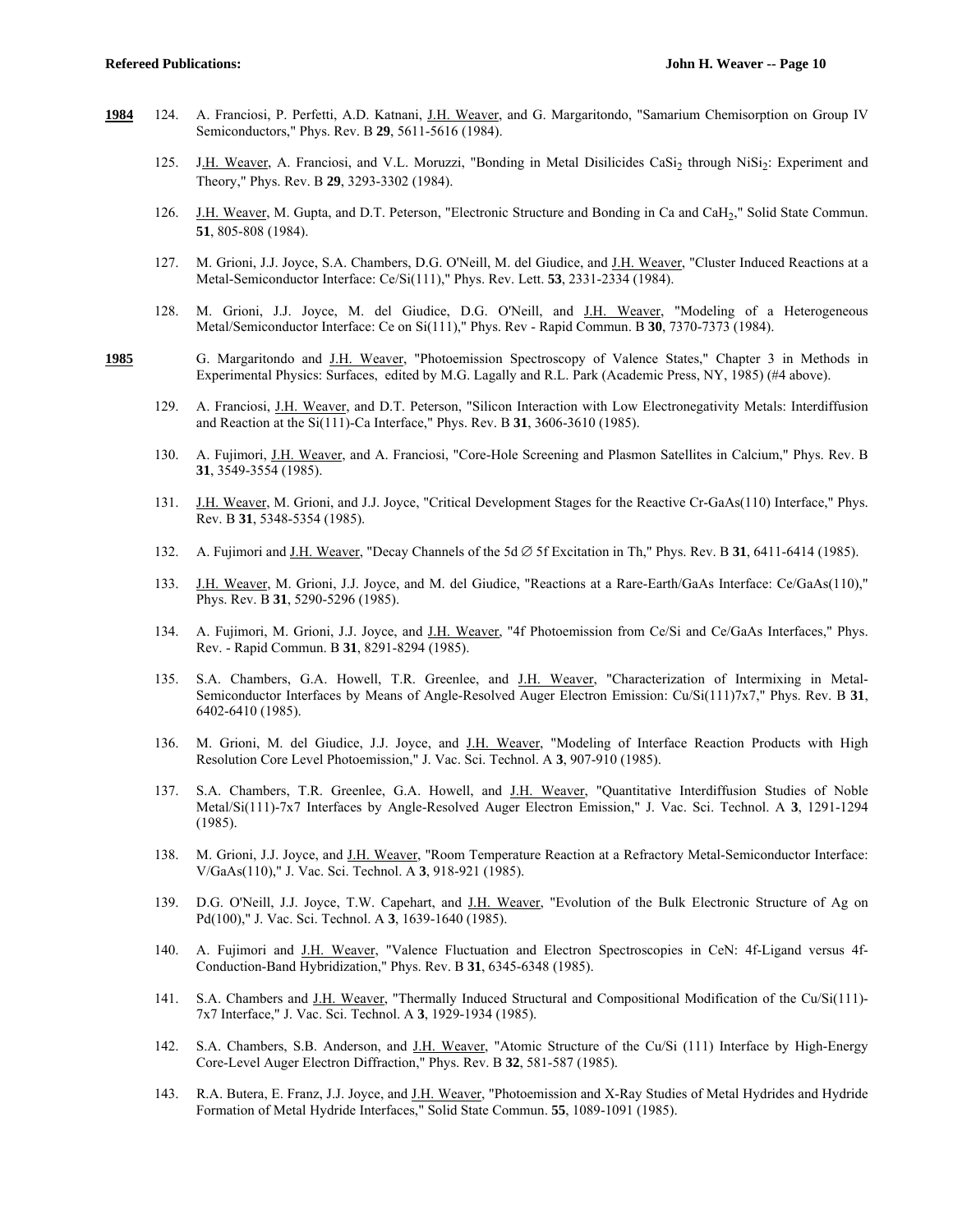- 144. M.W. Ruckman, M. del Giudice, and J.H. Weaver, "Temperature Dependent Growth Morphology of a Semiconductor/Metal Interface: Ge/Ta(110)," Phys. Rev. B **32**, 1077-1084 (1985).
- 145. M. Grioni, J.J. Joyce, and J.H. Weaver, "Adatom Aggregation, Reaction, and Chemical Trapping at the Sm/GaAs(110) Interface," Phys. Rev. B **32**, 962-968 (1985).
- 146. J.H. Weaver, D.T. Peterson, R.A. Butera, and A. Fujimori, "Electronic Interactions in Metal-Hydrogen Solid Solutions: ScHx, YHx, and V75Nb25Hx," Phys. Rev. B **32**, 3562-3567 (1985).
- 147. S.A. Chambers, T.R. Greenlee, C.P. Smith, and J.H. Weaver, "Quantitative Characterization of Abrupt Interfaces by Angle-Resolved Auger Emission," Phys. Rev. - Rapid Commun. B **32**, 4245-4248 (1985).
- 148. A. Fujimori and J.H. Weaver, "4f-5d Hybridization in the  $\alpha \times \gamma$  Phase Transition in Cerium," Phys. Rev. B 32, 3422-3428 (1985).
- 149. G. Paolucci, E. Colavita, and J.H. Weaver, "Thermoreflectance Investigation of Zirconium Hydrides in the Face Centered Tetragonal Phase," Phys. Rev. B **32**, 2610-2613 (1985).
- 150. M. del Giudice, J.J. Joyce, M.W. Ruckman, and J.H. Weaver, "Cluster Formation and Atomic Intermixing at the Reactive V/Ge(111) Interface," Phys. Rev. B **32**, 5149-5155 (1985).
- 151. S.A. Chambers, S.B. Anderson, and J.H. Weaver, "Structural Characterization of Metal/Metal Interfaces by Intermediate-Energy Auger Electron Diffraction," Phys. Rev. B **32**, 4872-4875 (1985).
- **1986** J.H. Weaver, "Metal/Semiconductor Interfaces," Physics Today **39**, 24-30 (1986), and cover photo. Translated into Japanese in Parity **1**, 2-11 (1986) and Parity **3**, 74-83 (1987) (#28 above).
	- 152. A. Fujimori, M. Grioni, and J.H. Weaver, "Rare-Earth-Metal/Semiconductor Interfacial Reactions: Thermodynamic Aspects," Phys. Rev. B **33**, 726-735 (1986).
	- 153. M.W. Ruckman, M. del Giudice, J.J. Joyce, and J.H. Weaver, "Photoemission Study of the Development of the Ti/GaAs(110) Interfaces," Phys. Rev. B **33**, 2191-2197 (1986).
	- 154. M. del Giudice, M. Grioni, J.J. Joyce, M.W. Ruckman, S.A. Chambers, and J.H. Weaver, "Modeling Homogeneous and Heterogeneous Metal/Semiconductor Interface Reactions with Photoemission and Angle Resolved Auger Spectroscopies," Surf. Sci. **168**, 309-322 (1986).
	- 155. S.A. Chambers, S.B. Anderson, and J.H. Weaver, "Surface Structural Determination of Metal/Semiconductor Interfaces by Angle-Resolved Auger Electron Emission," Appl. Surf. Sci. **26**, 542-549 (1986).
	- 156. R.A. Butera, M. del Giudice, and J.H. Weaver, "Quantitative Modeling of Reactive Metal/Semiconductor Interface Growth using High Resolution Photoemission Results," Phys. Rev. B **33**, 5435-5449 (1986).
	- 157. M.W. Ruckman, J.J. Joyce, and J.H. Weaver, "Interdiffusion and Reaction at the Fe/GaAs(110) Interface," Phys. Rev. B **33**, 7029-7035 (1986).
	- 158. M.W. Ruckman, M. del Giudice, J.J. Joyce, and J.H. Weaver, "Comparative Study of the Formation of Cr/Ge and Ge/Cr Thin Film Interfaces," Phys. Rev. B **33**, 8039-8047 (1986).
	- 159. S.A. Chambers, H.-W. Chen, I.M. Vitomirov, S.B. Anderson, and J.H. Weaver, "Direct Observation of Elastic Strain and Relaxation at a Metal/Metal Interface By Auger Electron Diffraction: Cu/Ni(001)," Phys. Rev. Rapid Commun. B **33**, 8810-8813 (1986).
	- 160. M.W. Ruckman, M. del Giudice, J.J. Joyce, and J.H. Weaver, "Soft X-Ray Photoemission Study of Cr-Ge Atomic Intermixing on Crystalline and Amorphous Ge Surfaces," Phys. Rev. B **34**, 4010-4016 (1986).
	- 161. M. Grioni, J.J. Joyce, and J.H. Weaver, "Metal-Anion Bond Strength and Room Temperature Diffusion at Metal/GaAs Interfaces: Transition vs. Rare-Earth Metals," J. Vac. Sci. Technol. A **4**, 965-968 (1986).
	- 162. S.A. Chambers, M. del Giudice, M.W. Ruckman, S.B. Anderson, J.H. Weaver, and G.J. Lapeyre, "High- Resolution Electron Energy Loss Spectroscopy as a Probe of Surface Electronic States at Metal/Semiconductor Interfaces," J. Vac. Sci. Technol. A **4**, 1595-1598 (1986).
	- 163. M. del Giudice, R.A. Butera, M.W. Ruckman, J.J. Joyce, and J.H. Weaver, "V/Ge(111) Temperature Dependent Intermixing Studied with High Resolution Photoemission and Quantitative Modeling," J. Vac. Sci. Technol. A **4**, 879- 881 (1986).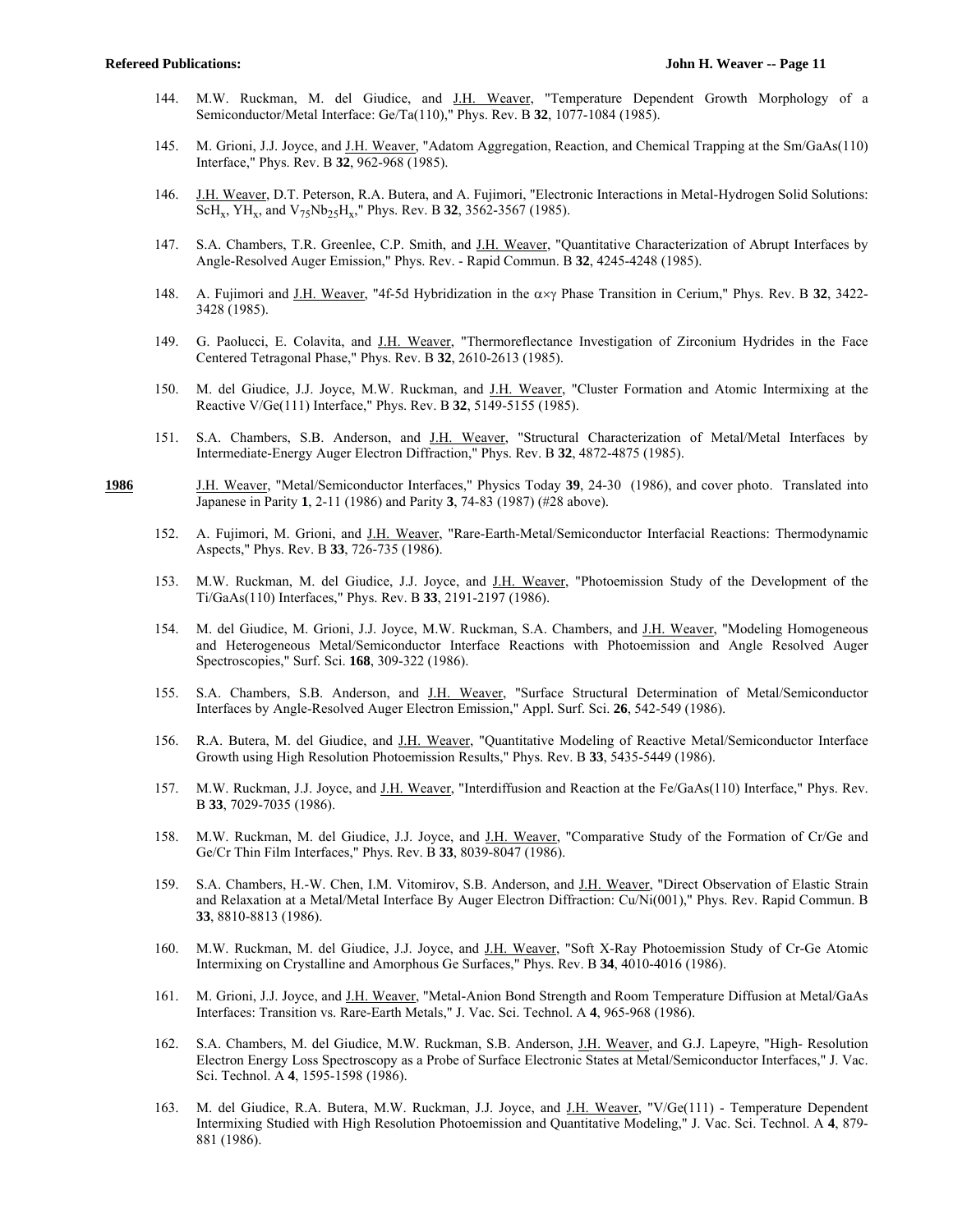- 164. M. del Giudice, R.A. Butera, M.W. Ruckman, J.J. Joyce, and J.H. Weaver, "Temperature Dependent Intermixing at the V/Ge(111) Interface," Materials Research Society Symposia Proceedings **54**, 91-96 (1986).
- 165. J.J. Joyce and J.H. Weaver, "Characterization of an Extended Reactive Noble-Metal/III-V Semiconductor Interface: Cu/GaAs(110)," Materials Research Society Symposia Proceedings **54**, 349-354 (1986).
- 166. S.A. Chambers, H.-W. Chen, S.B. Anderson, and J.H. Weaver, "Incident Beam Effects in Angle-Resolved Auger Electron Spectroscopy," Phys. Rev. B **34**, 3055-3059 (1986).
- 167. S.A. Chambers, S.B. Anderson, H.-W. Chen, and J.H. Weaver, "High-Temperature Nucleation and Silicide Formation at the Co/Si(111)-7x7 Interface - A Structural Study," Phys. Rev. B **34**, 913-920 (1986).
- 168. M.W. Ruckman, J.J. Joyce, F. Boscherini, and J.H. Weaver, "Asymmetries in Atomic Intermixing at Au/Ge and Ge/Au Interfaces," Phys. Rev. B **34**, 5118-5124 (1986).
- 169. S.A. Chambers, F. Xu, H.-W. Chen, I.M. Vitomirov, S.B. Anderson, and J.H. Weaver, "Simultaneous Epitaxy and Substrate Outdiffusion at a Metal/Semiconductor Interface: Fe/GaAs(001)-c(8x2)," Phys. Rev. B **34**, 6605-6611 (1986).
- 1987 J.H. Weaver et al., "High T<sub>c</sub> Superconductors: Occupied and Unoccupied Electronic States, Surface Stability, and Interface Formation," Chapter 21 in Chemistry of High-Temperature Superconductors, D.L. Nelson, M.S. Whittingham, and T.F. George, eds., ACS Symposium Series 351, pp. 212-225 (#5 above).
	- 170. S.A. Chambers, D.M. Hill, F. Xu, and J.H. Weaver, "Silicide Formation at the Ti/Si(111) Interface: Diffusion Parameters and Behavior at Elevated Temperatures," Phys. Rev. B **35**, 634-640 (1987).
	- 171. F. Xu, J.J. Joyce, M.W. Ruckman, H.-W. Chen, F. Boscherini, D.M. Hill, S.A. Chambers, and J.H. Weaver, "Epitaxy, Overlayer Growth, and Surface Segregation for Co/GaAs(110) and Co/GaAs(100)-c(8x2)," Phys. Rev. B **35**, 2375- 2382 (1987).
	- 172. S.A. Chambers, I.M. Vitomirov, S.B. Anderson, and J.H. Weaver, "Medium-Energy Backscattered Electron Diffraction as a Probe of Elastic Strain in Epitaxial Overlayers," Phys. Rev. Rapid Commun. B **35**, 2490-2493 (1987).
	- 173. S.A. Chambers, S.B. Anderson, H.-W. Chen, and J.H. Weaver, "Growth of Metastable fcc Co on Ni(001)," Phys. Rev. B **35**, 2592-2597 (1987).
	- 174. F. Boscherini, J.J. Joyce, M.W. Ruckman, and J.H. Weaver, "High Resolution Photoemission Study of Co/Si(111) Interface Evolution," Phys. Rev. B **35**, 4216-4220 (1987).
	- 175. D.G. O'Neill and J.H. Weaver, "Evolution of a Surface State into an Interface State: A Probe of the Buried Epitaxial Cr/Au(100) Interface," Phys. Rev. Rapid Commun. B **35**, 5892-5895 (1987).
	- 176. M. del Giudice, J.J. Joyce, M.W. Ruckman, and <u>J.H. Weaver</u>, "Silicide Formation at the Ti/Si(111) Interface: Reaction and Schottky Barrier Formation," Phys. Rev. B **35**, 6213-6221 (1987).
	- 177. F. Xu, Yoram Shapira, D.M. Hill, and J.H. Weaver, "Atom Profiles of Interfaces with Polar-Angle-Dependent Photoemission: Au/GaAs(100)," Phys. Rev. B **35**, 7417-7422 (1987).
	- 178. F. Xu, Zhangda Lin, D.M. Hill, and J.H. Weaver, "Temperature Dependent Reaction and Buried Interface Movement for Ti/GaAs(100) and Cr/GaAs(100)," Phys. Rev. B Rapid Commun. **35**, 9353-9356 (1987).
	- 179. Y. Gao, B. Smandek, T.J. Wagener, J.H. Weaver, F. Levy, and G. Margaritondo, "Bremsstrahlung Isochromat Studies of Conduction Band States in SnS2 and SnSe2," Phys. Rev. B Rapid Commun. **35**, 9357-9359 (1987).
	- 180. F. Boscherini, Yoram Shapira, C. Capasso, C. Aldao, M. del Giudice, and J.H. Weaver, "Exchange Reaction, Clustering, and Surface Segregation at the Al/InSb(110) Interface," Phys. Rev. B **35**, 9580-9585 (1987).
	- 181. A. Fujimori, M. Grioni, J.J. Joyce, and J.H. Weaver, "Chemical Bonding in Ordered Ce Overlayers on Si(111)," Phys. Rev. B **36**, 1075-1079 (1987).
	- 182. J.J. Joyce, F. Boscherini, M.W. Ruckman, and J.H. Weaver, "Chemical Trapping and Modification of the Au/GaAs(110) Interface using Sm Interlayers," Phys. Rev. B **36**, 1605-1611 (1987).
	- 183. S.A. Chambers, I.M. Vitomirov, and J.H. Weaver, "Incident Beam Effects in Medium-Energy Backscattered Electron Diffraction," Phys. Rev. B **36**, 3007-3014 (1987).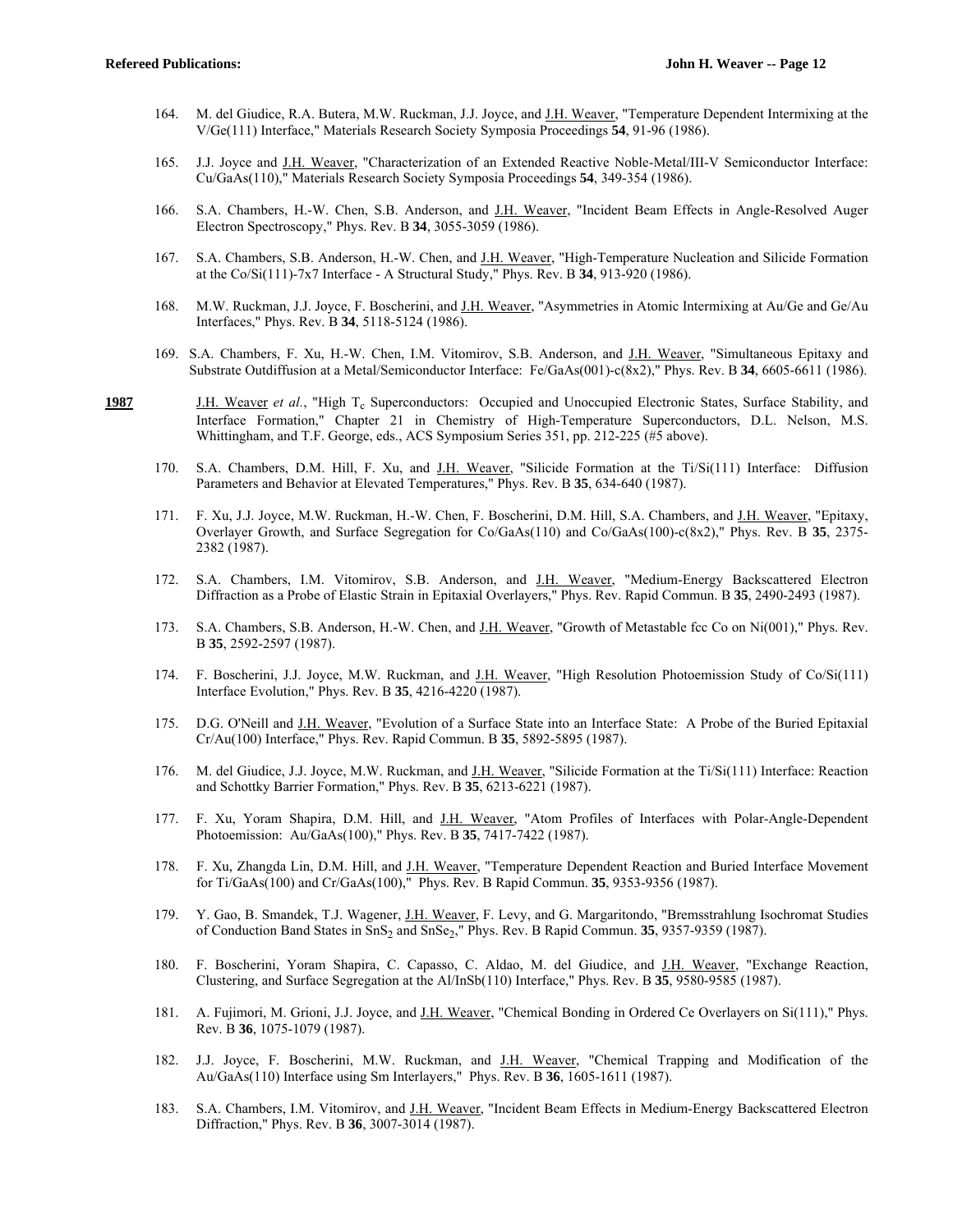- 184. F. Xu, C.M. Aldao, I.M. Vitomirov, Zhangda Lin, and J.H. Weaver, "Direct Evidence of the Onset of In Surface Segregation for Co/InP(110)," Phys. Rev. Rapid Commun. B **36**, 3495-3498 (1987).
- 185. T.J. Wagener, Y. Gao, J.H. Weaver, A.J. Arko, B. Flandermeyer, and D.W. Capone II, "Unoccupied Electronic States and Surface Phenomena for YBa<sub>2</sub>Cu<sub>3</sub>O<sub>6.9</sub>," Phys. Rev. B **36**, 3899-3903 (1987).
- 186. Y. Gao, T.J. Wagener, J.H. Weaver, A.J. Arko, B. Flandermeyer, and D.W. Capone II, "Inverse Photoemission Studies of the Empty Electronic States and Surface Stability of La<sub>1.85</sub>Sr<sub>0.15</sub>CuO<sub>4</sub>," Phys. Rev. Rapid Commun. B 36, 3971-3974 (1987).
- 187. J.H. Weaver, Y. Gao, T.J. Wagener, B. Flandermeyer, and D.W. Capone II, "Reaction and Disruption for Fe/La1.85Sr0.15CuO4: Interface Formation for High-Temperature Superconductors" Phys. Rev. Rapid Commun. B **36**, 3975-3978 (1987).
- 188. D.M. Hill, H.M. Meyer III, and J.H. Weaver, B. Flandermeyer, and D.W. Capone II, "Oxygen Withdrawal, Copper Valency, and Interface Reaction for Fe/La1.85Sr0.15CuO4," Phys. Rev. Rapid Commun. B **36**, 3979-3982 (1987).
- 189. R. Butera, M. del Giudice, and J.H. Weaver, "Temperature Dependent Interface Evolution: Modeling of Core Level Photoemission Results for V/Ge(111)," Phys. Rev. B **36**, 4754-4760 (1987).
- 190. M. del Giudice, J.J. Joyce, and J.H. Weaver, "Core Level Binding Energy Shifts, Thermodynamic Predictions, and Morphologies for Metal/Si and Metal/Ge Interfaces," Phys. Rev. B **36**, 4761-4768 (1987).
- 191. Zhangda Lin, F. Xu, and J.H. Weaver, "Surface Segregation at Metal/III-V Semiconductor Interfaces," Phys. Rev. B **36**, 5777-5784 (1987).
- 192. F. Xu, Zhangda Lin, D.M. Hill, and <u>J.H. Weaver</u>, "Temperature Dependent Interface Evolution for Ti/GaAs(100) and Cr/GaAs(100)," Phys. Rev. B **36**, 6624-6630 (1987).
- 193. Yoram Shapira, F. Boscherini, C. Capasso, F. Xu, D.M. Hill, and J.H. Weaver, "Au/InSb(110) Interface Profiles from Synchrotron Radiation and Polar Angle Dependent XPS," Phys. Rev. B **36**, 7656-7659 (1987).
- 194. S.A. Chambers, T.J. Wagener, and J.H. Weaver, "Formation and Structure of Fe/Cu(00l) Interfaces, Sandwiches, and Superlattices," Phys. Rev. B **36**, 8992-9002 (1987).
- 195. Yoram Shapira, F. Xu, D.M. Hill, and J.H. Weaver, "Use of Polar Angle Dependent Photoemission for Atom Profiling: Au on Compound Semiconductors," Appl. Phys. Lett. **51**, 118-120 (1987).
- 196. Y. Gao, T.J. Wagener, J.H. Weaver, B. Flandermeyer, and D.W. Capone II, "Reaction and Intermixing for Metal-Superconductor Interfaces: Inverse Photoemission of Fe/YBa<sub>2</sub>Cu<sub>3</sub>O<sub>69</sub>," Appl. Phys. Lett. **51**, 1032-1034 (1987).
- 197. H.M. Meyer III, T.J. Wagener, D.M. Hill, Y. Gao, S.G. Anderson, S.D. Krahn, J.H. Weaver, B. Flandermeyer, and D.W. Capone II, "Spectroscopic Evidence for Passivation of the  $La<sub>1.85</sub>Sr<sub>0.15</sub>CuO<sub>4</sub>$  Surface with Gold," Appl. Phys. Lett. **51**, 1118-1120 (1987).
- 198. H.M. Meyer III, D.M. Hill, S.G. Anderson, J.H. Weaver, and D.W. Capone II, "Titanium-Oxygen Reaction at the Ti/La1.85Sr0.15CuO4 Interface," Appl. Phys. Lett. **51**, 1750-1752 (1987).
- 199. F. Xu, C.M. Aldao, I.M. Vitomirov, and J.H. Weaver, "Abruptness of Au-Si Contacts with Thin CoSi<sub>2</sub> Interlayers," Appl. Phys. Lett. **51**, 1946-1948 (1987).
- 200. J.J. Joyce, M. Grioni, M. del Giudice, M.W. Ruckman, F. Boscherini, and J.H. Weaver, "Systematics of Electronic Structure and Local Bonding for Metal/GaAs(110) Interfaces," J. Vac. Sci. Technol. A **5**, 2019-2023 (1987).
- 201. Lj. Atanasoska, S.G. Anderson, H.M. Meyer III, Zhangda Lin, and J.H. Weaver, "Aluminum/Polyimide Interface Formation: An XPS Study of Selective Chemical Bonding," J. Vac. Sci. Technol. A **5**, 3325-3333 (1987).
- 202. F. Boscherini, Yoram Shapira, C. Capasso, C. Aldao, and J.H. Weaver, "Cr/InSb(110): A Study of Interface Development with High Resolution Core Level Photoemission," J. Vac. Sci. Technol. B **5**, 1003-1006 (1987).
- 203. M. del Giudice, J.J. Joyce, F. Boscherini, C. Capasso, and J.H. Weaver, "High-Resolution Core Level Studies of Interdiffusion and Reaction at Metal-Semiconductor Interfaces," Materials Research Society Symposia Proceedings **77**, 277-282 (1987).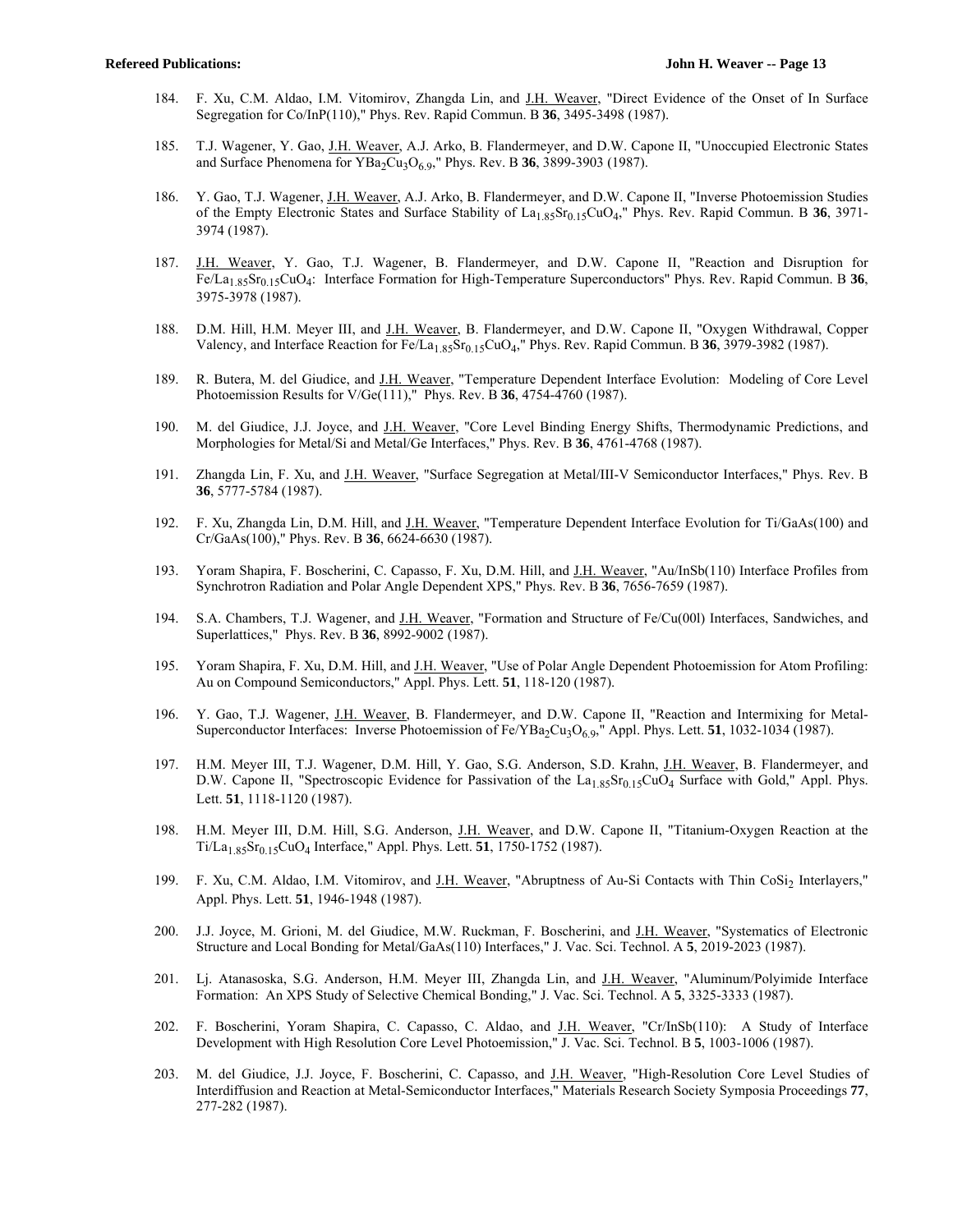- 204. F. Xu, J.J. Joyce, M.W. Ruckman, H.-W. Chen, F. Boscherini, D.M. Hill, S.A. Chambers, and J.H. Weaver, "Atom Profiling at Epitaxial Co/GaAs Interfaces," Asia Pacific Symposium on Surface Physics (World Scientific Publishing, Singapore, 1987) 122-130.
- 205. S.A. Chambers, I.M. Vitomirov, S.B. Anderson, H.-W. Chen, T.J. Wagener, and J.H. Weaver, "High-Energy Auger and Medium-Energy Backscattered Electron Diffraction as a Probe of Ultra-Thin Epitaxial Overlayers, Sandwiches, and Superlattices," Superlattices and Microstructures **3**, 563-571 (1987).
- **1988** J.H. Weaver, "Synchrotron Radiation Studies of Surfaces and Interfaces," Chapter 2 in *Analytical Techniques for Thin Films*, edited by K.N. Tu and R. Rosenberg (Academic Press, NY, 1988) pp. 15-63 (#6 above).

 D.W. Lynch and J.H. Weaver, "Photoemission of Ce and Its Compounds," in *High Energy Spectroscopy, Handbook on the Physics and Chemistry of Rare Earths*, Vol. 10, edited by K. A. Gschneidner and L. Eyring (North-Holland, Amsterdam) pp. 231-319 (#7 above).

D. Sahn, A. Langner, T.F. George, J.H. Weaver, H.M. Meyer III, D.L. Nelson, and A. Wold, "Overview of High Temperature Superconductivity: Theory, Surfaces, Interfaces, and Bulk Systems," Chapter 1 in *Physical Chemistry of High Temperature Superconductors*, edited by T.F. George and D.L. Nelson, ACS Symposium Series 377 (#8 above).

H.M. Meyer III, D.M. Hill, J.H. Weaver, and D.L. Nelson, "Surface and Interface Properties of High Temperature Superconductors," Chapter 21 in *Physical Chemistry of High Temperature Superconductors*, edited by T.F. George and D.L. Nelson, ACS Symposium Series 377 (#9 above).

- 206. D.M. Hill, Y. Gao, H.M. Meyer III, T.J. Wagener, J.H. Weaver, and D.W. Capone II, "Cu-Induced Surface Disruption of La1.85Sr0.15CuO4," Phys. Rev. B **37**, 511-514 (1988).
- 207. Y. Gao, T.J. Wagener, J.H. Weaver, and D.W. Capone II, "Interface Formation of Semiconductors with High  $T_c$ Superconductors: Ge/La<sub>1.85</sub>Sr<sub>0.15</sub>Cu<sub>O4</sub>," Phys. Rev. B **37**, 515-518 (1988).
- 208. Y. Gao, I.M. Vitomirov, C.M. Aldao, T.J. Wagener, J.J. Joyce, C. Capasso, J.H. Weaver, and D.W. Capone II, "Synchrotron Radiation Photoemission Studies of Interface Formation between Metals and Superconductors: Al and In on YBa2Cu3O6.9," Phys. Rev. B - Rapid Commun. **37**, 3741-3744 (1988).
- 209. B. Smandek, Y. Gao, T.J. Wagener, J.H. Weaver, F. Lévy, and G. Margaritondo, "Bremsstrahlung Isochromat Study of the Layered Compounds InSe<sub>2</sub>, TiSe<sub>2</sub>, SnSe<sub>2</sub>, SnS<sub>2</sub>, and Bi<sub>2</sub>Te<sub>3</sub>," Phys. Rev. B 37, 4196-4200 (1988).
- 210. C.M. Aldao, I.M. Vitomirov, F. Xu, and J.H. Weaver, "3d Transition Metals on InP(110): A Comparative Study of Reactive Interface Evolution," Phys. Rev. B **37**, 6019-6026 (1988).
- 211. F. Boscherini, Yoram Shapira, C. Capasso, and J.H. Weaver, "Synchrotron Radiation Photoemission Studies of Cu/InSb(110) Interface Evolution and Modification by Al Interlayers," Phys. Rev. B **37**, 8022-8026 (1988).
- 212. D.G. O'Neill and J.H. Weaver, "Evolution of the Electronic Structure of the Cr/Au(001) Interface," Phys. Rev. B **37**, 8122-8129 (1988).
- 213. F. Xu, D.M. Hill, Zhangda Lin, S.G. Anderson, Yoram Shapira, and J.H. Weaver, "Temperature Dependent Reaction and Atomic Redistribution for Ti/GaAs(100) Interfaces," Phys. Rev. B **37**, 10295-10300 (1988).
- 214. T.J. Wagener, Y. Gao, I.M. Vitomirov, C.M. Aldao, J.J. Joyce, C. Capasso, J.H. Weaver, and D.W. Capone II, "Disruption, Segregation, and Passivation for Pd and Noble Metal Overlayers on  $YBa_2Cu_3O_{6.9}$ ," Phys. Rev. B 38, 232-239 (1988).
- 215. D.M. Hill, F. Xu, Zhangda Lin, and J.H. Weaver, "Atomic Distributions Across Metal/III-V Compound Semiconductor Interfaces," Phys. Rev. B **38**, 1893-1900 (1988).
- 216. Y. Hu, T.J. Wagener, Y. Gao, H.M. Meyer III, and J.H. Weaver, "Empty Electronic States of Graphite and the Growth of Au and Pd Clusters" Phys. Rev. B **38**, 3037-3044 (1988).
- 217. J.H. Weaver, H.M. Meyer III, T.J. Wagener, D.M. Hill, Y. Gao, D. Peterson, Z. Fisk, and A.J. Arko, "Valence Bands, Oxygen in Planes and Chains, and Surface Changes for Single Crystals of  $M_2Cu_4$  and  $MBa_2Cu_3O_x$  (M = Pr, Nd, Eu, Gd)," Phys. Rev. B **38**, 4668-4676 (1988).
- 218. H. M. Meyer III, D.M. Hill, T.J. Wagener, Y. Gao, J.H. Weaver, D.W. Capone II, and K.C. Goretta, "Electronic Structures of the YBa<sub>2</sub>Cu<sub>3</sub>O<sub>7-x</sub> Surface and Its Modification by Sputtering and Adatoms of Ti and Cu," Phys. Rev. B **38**, 6500-6512 (1988).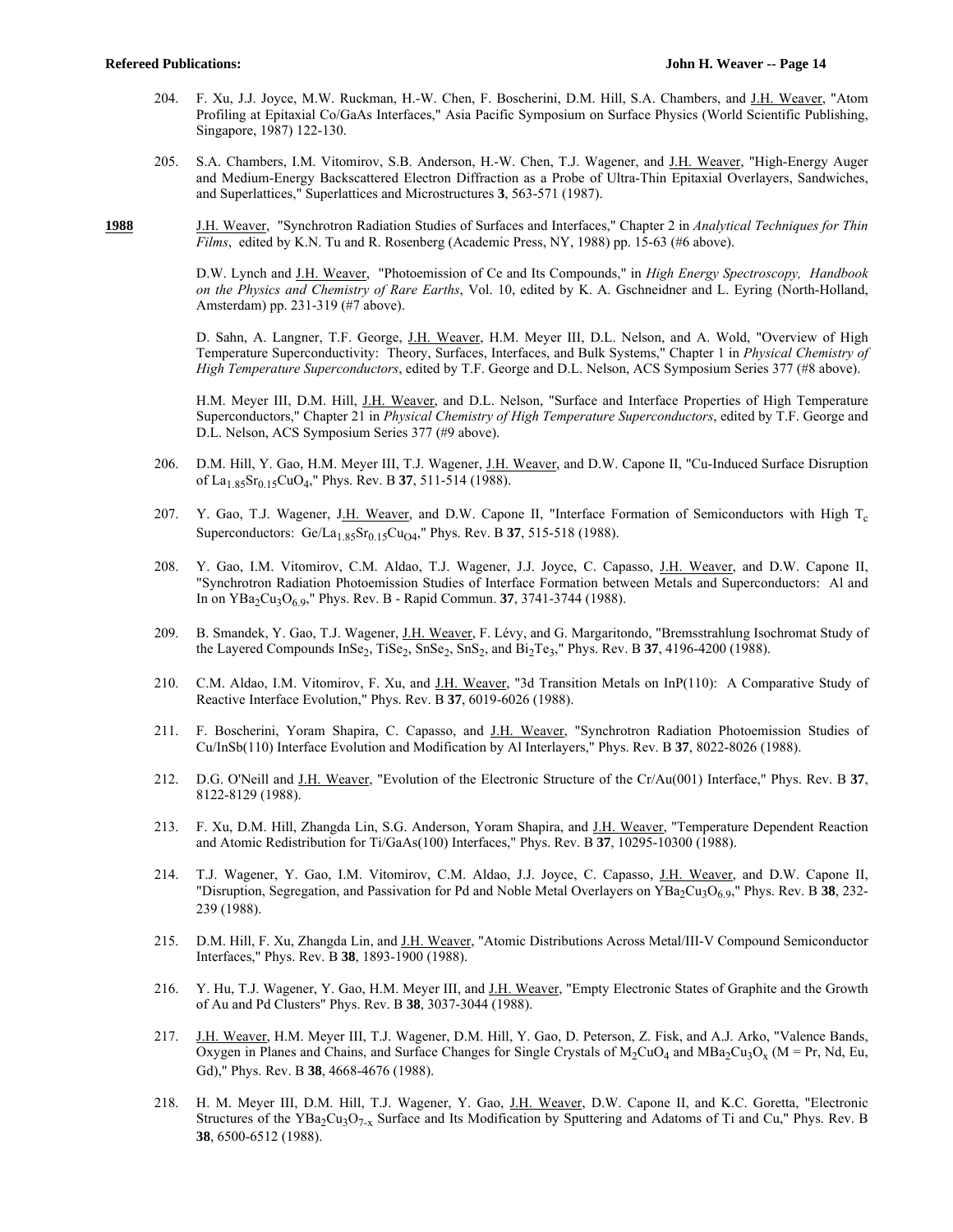- 219. H.M. Meyer III, D.M. Hill, J.H. Weaver, D.L. Nelson, and C.F. Gallo, "Occupied Electronic States of Single Crystal  $Bi_2Ca_{1+x}Sr_{2-x}Cu_2O_{8+v}$ ," Phys. Rev. B - Rapid Commun. **38**, 7144-7147 (1988).
- 220. F. Xu, M. Vos, J.P. Sullivan, Lj. Atanasoska, S.G. Anderson, J.H. Weaver, and H. Cheng, "Band Gap Discontinuities for Ge/ZnSe(100) and Si/ZnSe(100): A Photoemission Study," Phys. Rev. B **38**, 7382-7385 (1988).
- 221. I.M. Vitomirov, C.M. Aldao, Zhangda Lin, Y. Gao, B.M. Trafas, D.M. Hill, H.M. Meyer III, and J.H. Weaver, "Pd Overlayer Growth on InP(110), GaAs(110), and InSb(110): Comparison of Anion Surface Segregation," Phys. Rev. B **38**, 10776-10786 (1988).
- 222. D.M. Hill, H.M. Meyer III, J.H. Weaver, C.F. Gallo, and K.C. Goretta, "Cu Adatom Interactions with Single- and Polycrystalline  $Bi_2Ca_{1+x}Sr_{2-x}Cu_2O_{8+y}$  and  $YBa_2Cu_3O_{6.9}$ ," Phys. Rev. B 38, 11331-11336 (1988).
- 223. Yongjun Hu, T.J. Wagener, Y. Gao, and J.H. Weaver, "Resonant Inverse Photoemission Involving Transition Metal 3p-3d Subshell Interactions," Phys. Rev. B Rapid Commun. **38**, 12708-12711 (1988).
- 224. F. Xu, M. Vos, J.H. Weaver, and H. Cheng, "Interface Dipoles, Surface Work Functions, and Schottky Barrier Formation at Au/ZnSe(100) Interfaces," Phys. Rev. B **38**, 13418-13412 (1988).
- 225. H.M. Meyer III, D.M. Hill, J.H. Weaver, D.L. Nelson, and K.C. Goretta, "Reactivity and Passivation for Bi Adatoms on YBa<sub>2</sub>Cu<sub>3</sub>O<sub>6.9</sub> and Bi<sub>2</sub>Ca<sub>1+x</sub>Sr<sub>2-x</sub>Cu<sub>2</sub>O<sub>8+v</sub>," Appl. Phys. Lett. **53**, 1004-1006 (1988).
- 226. M. Vos, F. Xu, J.H. Weaver, and H. Cheng, "Influence of Metal Interlayers on Schottky Barrier Formation for Au/ZnSe(100) and Al/ZnSe(100) Interfaces," Appl. Phys. Lett. **53**, 1530-1532 (1988).
- 227. D.M. Hill, H.M. Meyer III, J.H. Weaver, and D.L. Nelson, "Passivation of High  $T_c$  Superconductor Surfaces with CaF<sub>2</sub> and Bi, Al, and Si Oxides," Appl. Phys. Lett. **53**, 1657-1659 (1988).
- 228. C.M. Aldao, I.M. Vitomirov, G.D. Waddill, and J.H. Weaver, "Interface Growth with Atoms and Preformed Clusters: Morphology and Schottky Barrier Variations for Au/InP(110)," Appl. Phys. Lett. **53**, 2647-2649 (1988).
- 229. Y. Gao, T.J. Wagener, C.M. Aldao, I.M. Vitomirov, J.H. Weaver, and D.W. Capone II, "Photoemission and Inverse Photoemission Studies of La Adatom Interactions with  $YBa_2Cu_3O_6.9$ ," J. Appl. Phys. **64**, 1296-1300 (1988).
- 230. H.M. Meyer III, S.G. Anderson, Lj. Atanasoska, and J.H. Weaver, "X-Ray Photoemission Investigations of Clustering and Electron Emission, Injection, and Trapping at the Au/PI Interface," J. Vac. Sci. Technol. A **6**, 30-37 (1988).
- 231. S.G. Anderson, H.M. Meyer III, Lj. Atanasoska, and J.H. Weaver, "Dynamics of Polyimide Curing and Degradation: An *in situ* X-ray Photoemission Study," J. Vac. Sci. Technol. A **6**, 38-43 (1988).
- 232. D.G. O'Neill and J.H. Weaver, "Two-Dimensional Energy Bands for Cr/Au(001)," J. Vac. Sci. Technol. A **6**, 582-584 (1988).
- 233. Lj. Atanasoska, H.M. Meyer III, S.G. Anderson, and J.H. Weaver, "Semiconductor/Polyimide Interface Formation: An X-ray Photoelectron Spectroscopy Study of Germanium Chemical Bonding," J. Vac. Sci. Technol. A **6**, 2175-2181 (1988).
- 234. S.G. Anderson, H.M. Meyer III, and J.H. Weaver, "Temperature-dependent X-ray Photoemission Studies of Metastable Co/Polyimide INterface Formation," J. Vac. Sci. Technol. A **6**, 2205-2212 (1988).
- 235. Y. Gao, B. Smandek, M. Nikaido, J.H. Weaver, F. Levy, and G. Margaritondo, "Bremsstrahlung Isochromat Studies of Conduction Band States in GaSe," Solid State Commun. **65**, 11-13 (1988).
- 236. Y. Gao, M. Grioni, B. Smandek, J.H. Weaver, and T. Tyrie, "Inverse Photoemission Spectrometer for Interface Studies," J. Phys. E: Scientific Instrum. **21**, 489-494 (1988).
- 237. H.M. Meyer III, Y. Gao, D.M. Hill, T.J. Wagener, J.H. Weaver, B. Flandermeyer, and D.W. Capone II, "High Temperature Superconductors: Occupied and Unoccupied Electronic States," in Thin Film Processing and Characterization of High Temperature Superconductors, edited by J.M.E. Harper, R.J. Colton, and L.C. Feldman, AIP Conference Proceedings No. 165, 254-263 (1988).
- 238. T.J. Wagener, Y. Gao, H.M. Meyer III, I.M. Vitomirov, C.M. Aldao, D.M. Hill, J.H. Weaver, B. Flandermeyer, and D.W. Capone II, "Spectroscopic Examinations of the Surface Stability of High Temperature Superconductors," ibid, 368-373.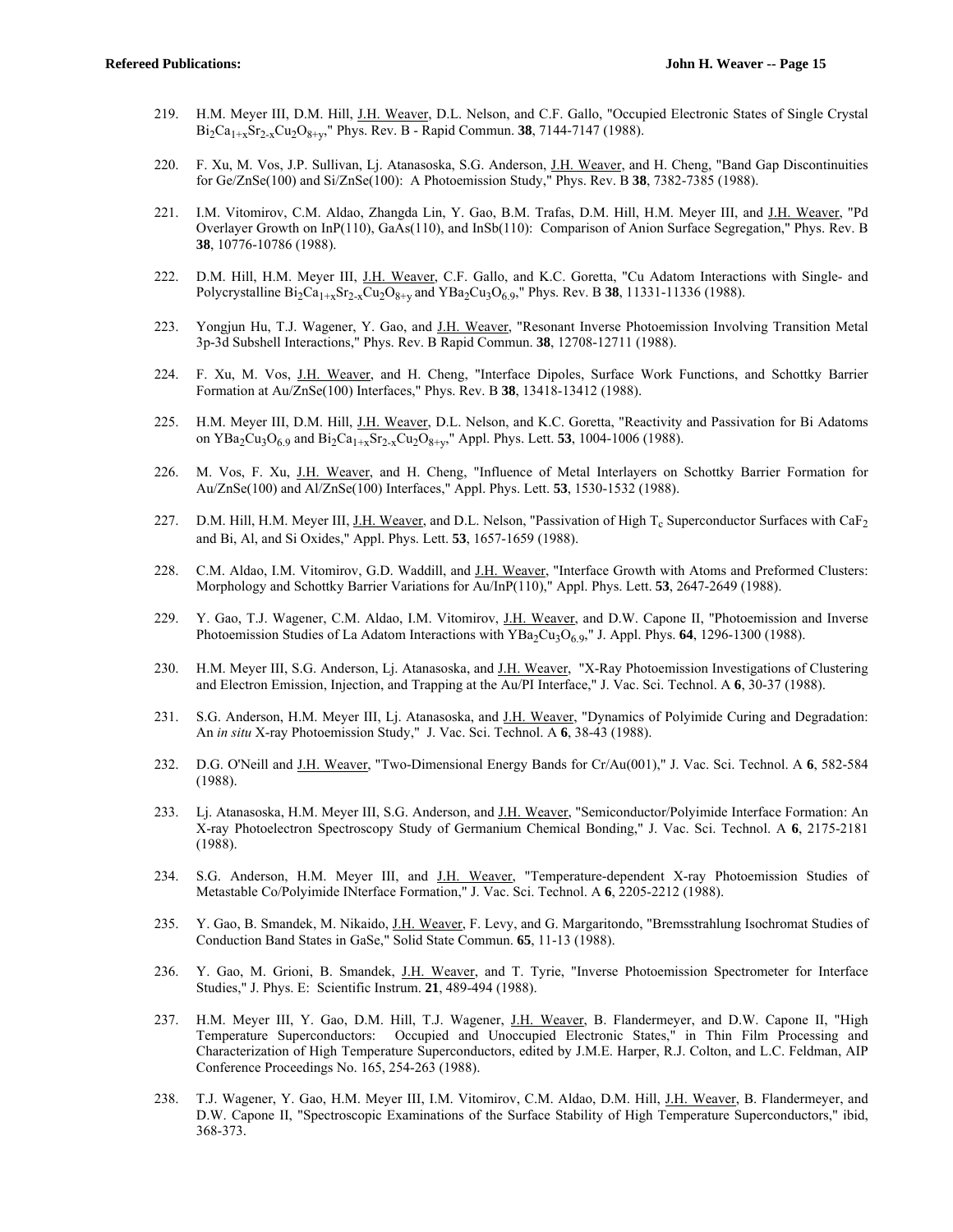239. Y. Gao, H.M. Meyer III, T.J. Wagener, D.M. Hill, S.G. Anderson, J.H. Weaver, B. Flandermeyer, and D.W. Capone II, "Interface Formation: High Temperature Superconductors with Noble Metals, Reactive Transition Metals, and Semiconductors," ibid, 358-367.

**1989** *Synchrotron Radiation in Materials Research*, Materials Research Society Proceedings, Vol. 143, edited by R. Clarke, J. Gland, and J.H. Weaver (1989) (#10 above).

> D.L. Nelson, D. Sahn, A. Langner, T.F. George, J.H. Weaver, H.M. Meyer, and A. Wold, "Overview of High-Temperature Superconductivity: Theory, Surfaces, Interfaces, and Bulk Systems," Naval Research Reviews, Office of Naval Research, Four / 1988 - One / 1989, Vol. XL / XLI, pp. 15-23 (#29 above).

- 240. G.D. Waddill, I.M. Vitomirov, C.M. Aldao, and J.H. Weaver, "Cluster Deposition on GaAs(110): Formation of Abrupt, Defect-Free Interfaces," Phys. Rev. Lett. **62**, 1568-1572 (1989).
- 241. T.J. Wagener, Yongjun Hu, Y. Gao, M.B. Jost, J.H. Weaver, N. Spencer, and K.C. Goretta, "Resonant Inverse Photoemission of  $Bi_2Ca_{1-x}Sr_{2-x}Cu_2O_{8+y}$  and YBa<sub>2</sub>Cu<sub>3</sub>O<sub>7-x</sub>, Unoccupied Oxygen States, and Plasmons," Phys. Rev. B -Rapid Commun. **39**, 2928-2931 (1989).
- 242. M. Vos, S.G. Anderson, and J.H. Weaver, "Inelastic Mean Free Paths for Electrons at Disordered Interfaces," Phys. Rev. B **39**, 3274-3278 (1989).
- 243. B.M. Trafas, I.M. Vitomirov, C.M. Aldao, Y. Gao, F. Xu, J.H. Weaver, and D.L. Partin, "Au, Co, Cr, Pd, and In Overlayers on PbS(100) Surfaces: Adatom Interactions and Interface Formation," Phys. Rev. B **39**, 3625-3273 (1989).
- 244. S.G. Anderson, M. Vos, F. Xu, J.H. Weaver, and H. Cheng, "Schottky Barrier Formation and Atomic Intermixing at Au/ZnSe(100) and Co/ZnSe(100) Interfaces with Co and Au Interlayers," Phys. Rev. B **39**, 5079-5090 (1989).
- 245. H.M. Meyer III, T.J. Wagener, J.H. Weaver, and D.S. Ginley, "Photoemission and Resonant Inverse Photoemission Studies of Tl<sub>2</sub>Ba<sub>2</sub>Ca<sub>2</sub>Cu<sub>3</sub>O<sub>10+y</sub>," Phys. Rev. B Rapid Commun. **39**, 7343-7346 (1989).
- 246. F. Xu, M. Vos, and J.H. Weaver, "Influence of Au Overlayers on Valence Band Offsets for Buried CaF<sub>2</sub>/Si(111) Interfaces," Phys. Rev. B Rapid Commun. **39**, 8008-8011 (1989).
- 247. Y. Hu, T.J. Wagener, Y. Gao, and J.H. Weaver, "Empty Electronic State Evolution for Sc and Electronic Dynamics of the 3p-3d Giant Dipole Resonance," Phys. Rev. B **39**, 8162-8168 (1989).
- 248. M. Vos, S.G. Anderson, J.H. Weaver, and H. Cheng, "Photoemission Studies of Interface Chemistry and Schottky Barriers for ZnSe(100) with Ti, Co, Cu, Pd, Ag, Au, Ce, and Al," Phys. Rev. B **39**, 10744-10751 (1989).
- 249. C.M. Aldao, S.G. Anderson, C. Capasso, I.M. Vitomirov, G.D. Waddill, and J.H. Weaver, "Dopant Concentration Dependences and Symmetric Fermi Level Movement for Metal/n- and p-GaAs(110) Interfaces Formed at 60 K," Phys. Rev. B Rapid Commun. **39**, 12977-12980 (1989).
- 250. Y. Hu, T.J. Wagener, M.B. Jost, and J.H. Weaver, "Evolution of Empty State Bands for Bi/GaAs(110): From Bi zigzag Chains to Ordered Overlayers," Phys. Rev. B **40**, 1146-1151 (1989).
- 251. C.M. Aldao, G.D. Waddill, S.G. Anderson, and J.H. Weaver, "Temperature Effects for Ti/GaAs(110) Interface Formation Involving Cluster and Atom Deposition," Phys. Rev. B **40**, 2932-2939 (1989).
- 252. I.M. Vitomirov, G.D. Waddill, C.M. Aldao, S.G. Anderson, C. Capasso, and J.H. Weaver, "Reversible Temperature-Dependent Fermi Level Movement for Metal-GaAs(110) Interfaces," Phys. Rev. B - Rapid Commun. **40**, 3483-3486 (1989).
- 253. C.M. Aldao, I.M. Vitomirov, F. Xu, and J.H. Weaver, "Disruption, Morphology, and Energy Levels for Ge/GaAs(110), Ge/InP(110), and Ge/InSb(110) Heterojunctions," Phys. Rev. B **40**, 3711-3719 (1989).
- 254. B.M. Trafas, F. Xu, M. Vos, C.M. Aldao, and J.H. Weaver, "Systematics of Metal/GaP(110) Interface Formation: Ti, Pd, Au, and Ag Adatom Deposition," Phys. Rev. B **40**, 4022-4029 (1989).
- 255. T.J. Wagener, H.M. Meyer III, D.M. Hill, Y. Hu, M.B. Jost, J.H. Weaver, and D.G. Hinks, "X-Ray and Resonance Inverse Photoemission Studies of  $Ba_{0.625}K_{0.375}BiO_{3-y}$ ," Phys. Rev. B 40, 4532-4537 (1989).
- 256. S.G. Anderson, C.M. Aldao, G.D. Waddill, I.M. Vitomirov, S.J. Severtson, and J.H. Weaver, "Al/GaAs(110) Temperature Dependent Interface Formation and Overlayer Energy References," Phys. Rev. B **40**, 8305-8312 (1989).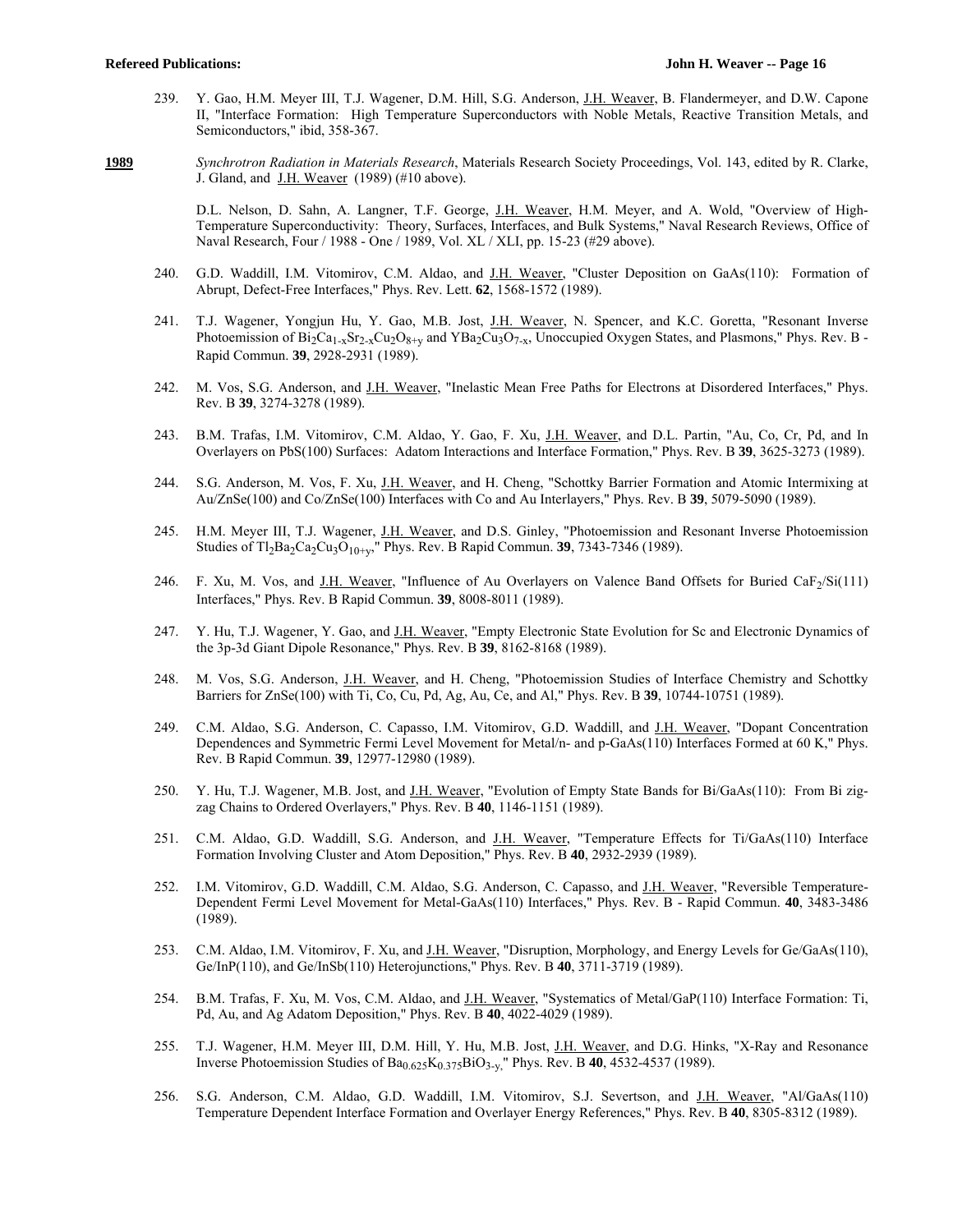- 257. J.R. Chelikowsky, T.J. Wagener, and J.H. Weaver, and A. Jin "Valence and Conduction Band Densities of States for Tetrahedral Semiconductors: Theory and Experiment," Phys. Rev. B **40**, 9644-9651 (1989).
- 258. B.M. Trafas, C.M. Aldao, C. Capasso, Yoram Shapira, F. Boscherini, I.M. Vitomirov, and J.H. Weaver, "Development of Rare Earth/Semiconductor Interfaces: Ce/InP(110), Sm/InSb(110), and Ce/CdTe(110)," Phys. Rev. B **40**, 9811- 9817 (1989).
- 259. A. Franciosi, A. Wall, Y. Gao, J.H. Weaver, M.-H Tsai, J.D. Dow, R.V. Kasowski, R. Reifenberger, and F. Pool, "d States, Exchange Splitting, and Mn Electronic Configuration in Cd<sub>1-x</sub>Mn<sub>x</sub>Te," Phys. Rev. B - Rapid Commun. **40**, 12009-12012 (1989).
- 260. A. Wall, A. Franciosi, Y. Gao, J.H. Weaver, M.-H. Tsai, J.D. Dow, and R.V. Kasowski, "Inverse Photoemission and Resonant Photoemission Characterization of Semimagnetic Semiconductors," J. Vac. Sci. Technol. A **7**, 656-662 (1989).
- 261. I.M. Vitomirov, C.M. Aldao, M.C. Schabel, G.D. Waddill, S.G. Anderson, and J.H. Weaver, "Energies and Symmetries in Interface Formation: In/GaP(110) and Ga/InP(110)," J. Vac. Sci. Technol. A **7**, 758-764 (1989).
- 262. C.M. Aldao, G.D. Waddill, I.M. Vitomirov, and J.H. Weaver, "Interface Formation by Atom and Cluster Deposition: Novel Electronic and Structural Properties," J. Vac. Sci. Technol. A **7**, 817-821 (1989).
- 263. G.D. Waddill, C.M. Aldao, I.M. Vitomirov, Y. Gao, and J.H. Weaver, "Temperature Dependent Interface Morphology and Schottky Barrier Evolution for Au/InP(110)," J. Vac. Sci. Technol. A **7**, 865-869 (1989).
- 264. G.D. Waddill, C. Aldao, I.M. Vitomirov, S.G. Anderson, C. Capasso, and J.H. Weaver, "Ag and Co Cluster Deposition on GaAs(110): Fermi Level Pinning in the Absence of Metal-Induced Gap States and Defects," J. Vac. Sci. Technol. B **7**, 950-957 (1989).
- 265. F. Xu, D.M. Hill, P.J. Benning, and J.H. Weaver, "Activated Metal Deposition and Oxide Growth on Semiconductors: TiO2/Si(111)-2x1," J. Vac. Sci. Technol. A **7**, 2593-2597 (1989).
- 266. S.G. Anderson, C.M. Aldao, G.D. Waddill, I.M. Vitomirov, C. Capasso, and J.H. Weaver, "Fermi Level Movement for Metal/n- and p-GaAs Interfaces: Effects of Temperature and Dopant Concentrations," Appl. Phys. Lett. **55**, 2547-2549 (1989).
- 267. H.M. Meyer III, D.M. Hill, T.J. Wagener, J.H. Weaver, C.F. Gallo, and K.C. Goretta, "Single Crystal YBa<sub>2</sub>Cu<sub>3</sub>O<sub>7—x</sub> and Bi2Ca1-xSr2-xCu2O8+y Surfaces and Ag Adatom-Induced Modification," J. Appl. Phys. **65**, 3130-3135 (1989).
- 268. D.M. Hill, H.M. Meyer III, and J.H. Weaver, "Y, Ba, Cu, and Ti Interface Reactions with SrTiO<sub>3</sub>(100) Surfaces," J. Appl. Phys. **65**, 4943-4950 (1989).
- 269. M. Vos, F. Xu, and J.H. Weaver, "Metal/CaF<sub>2</sub>/Si Heterostructures: Interface Evolution and Electronic Properties," J. Appl. Phys. **66**, 2467-2474 (1989).
- 270. H.M. Meyer III, T.J. Wagener, J.H. Weaver, M. Feyereisen, and J. Almlöf, "Occupied and Unoccupied Electronic Structure of Polyimide," Chem. Phys. Lett. **164**, 527-532 (1989).
- 271. J.J. Joyce, M. del Giudice, and J.H. Weaver, "Quantitative Analysis of Synchrotron Radiation Photoemission Core Level Data," J. Electron Spectros. & Rel. Phenom. **49**, 31-45 (1989).
- 272. J.H. Weaver, H.M. Meyer III, T.J. Wagener, D.M. Hill, and Y. Hu, "Surface and Interface Properties of High Temperature Superconductors," American Institute of Physics **182**, 399-408 (1989).
- 273. Lj. Atanasoska and J.H. Weaver, "Study of Chemical Interaction on Interface between Aluminum and Germanium with Polyimide by XPS," Informacije Midem **48**, 214-223 (1989).
- **1990** J.H. Weaver, Zhangda Lin, and F. Xu, "Surface Segregation at Evolving Metal–Semiconductor Interfaces," Chapter 10 in *Surface Segregation Phenomena*, edited by P.A. Dowben and A. Miller (CRC Press, Boca Raton, 1990) pp. 369- 457 (#11 above).

H.M. Meyer III and J.H. Weaver, "Electronic Structure, Surface Properties, and Interface Chemistry of High Temperature Superconductors," Chapter 6 in *Physical Properties of High Temperature Superconductors II*, edited by D.M. Ginsberg (World Scientific, 1990) pp. 369-457 (#12 above).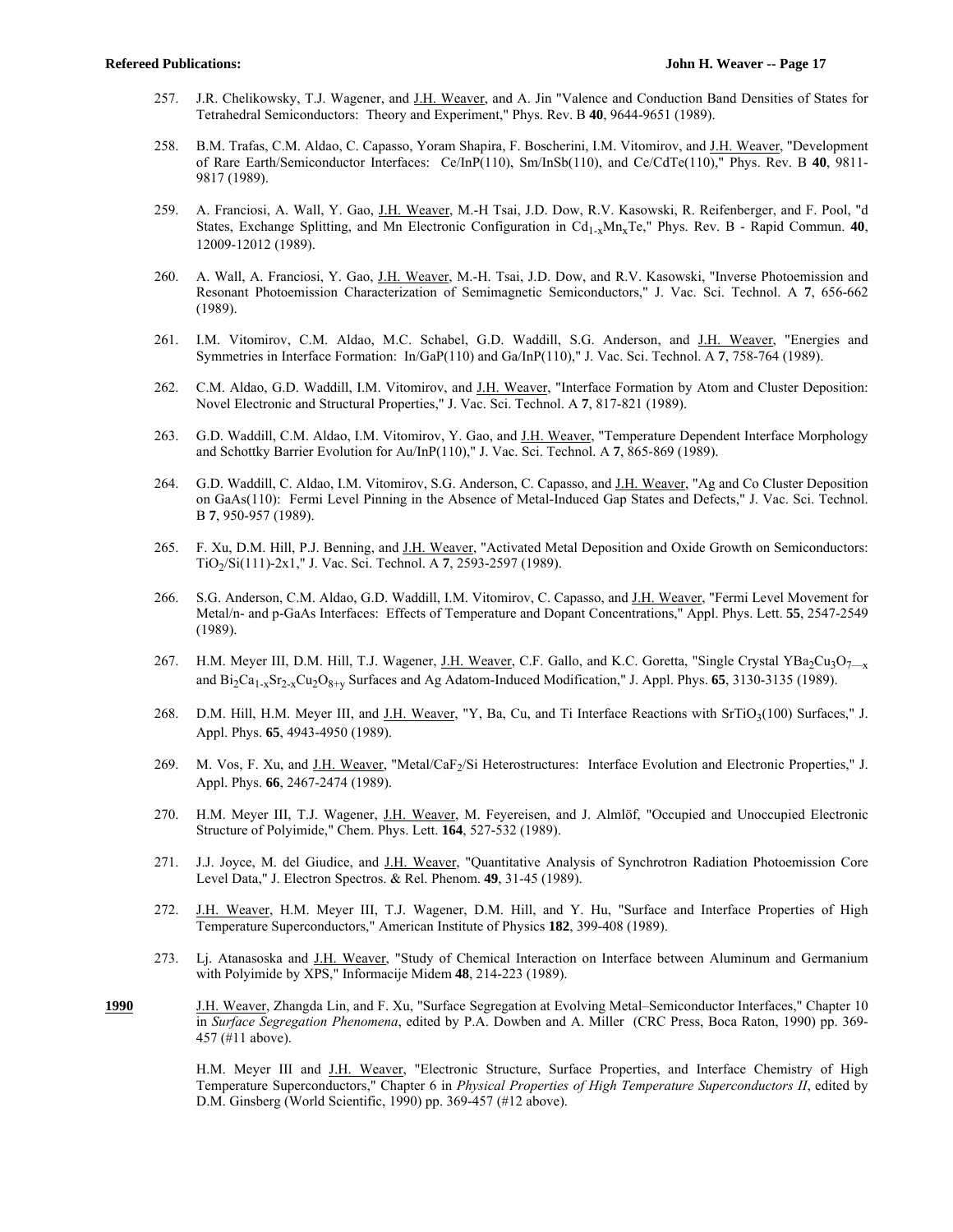- 274. M. Vos, C.M. Aldao, D.J.W. Aastuen, and J.H. Weaver, "Deposition of Ag Ions and Neutral Atoms on ZnSe(100): Influence of Interface Morphology on Schottky Barrier Formation," Phys. Rev. B **41**, 991-994 (1990).
- 275. C.M. Aldao, I.M. Vitomirov, G.D. Waddill, S.G. Anderson, and J.H. Weaver, "Dynamic Coupling Model: Temperature-, Dopant-Concentration, and Coverage-Dependent Schottky Barrier Formation," Phys. Rev. B **41**, 2800- 2812 (1990).
- 276. T.J. Wagener, H.M. Meyer III, Y. Hu, M.B. Jost, J.H. Weaver, and K.C. Goretta, "O 2p Holes: Temperature Effects and Surface Characteristics of Cuprate Superconductors," Phys. Rev. B **41**, 4201-4211 (1990).
- 277. G.D. Waddill, I.M. Vitomirov, C.M. Aldao, S.G. Anderson, C. Capasso, J.H. Weaver, and Z. Liliental-Weber, "Abrupt Interfaces with Novel Structural and Electronic Properties: Metal Cluster Deposition and Metal-Semiconductor Junctions," Phys. Rev. B **41**, 5293-5305 (1990).
- 278. J.M. Seo, S.G. Anderson, T. Komeda, C. Capasso, and J.H. Weaver, "Dynamic Photo-Induced Low Temperature Oxidation of GaAs(110)," Phys. Rev. B Rapid Commun. **41**, 5455-5458 (1990).
- 279. Y.-J. Hu, T.J. Wagener, M.B. Jost, and J.H. Weaver, "Epitaxial Sn and Bi on GaAs(110): Inverse Photoemission, Shallow Core-Hole Emission, and Ga 3d Excitons," Phys. Rev. B **41**, 5817-5824 (1990).
- 280. G.D. Waddill, C.M. Aldao, C. Capasso, P.J. Benning, Yongjun Hu, T.J. Wagener, M.B. Jost, and J.H. Weaver, "Thermally-Reversible Band Bending for Bi/GaAs(110): Photoemission and Inverse Photoemission Investigations," Phys. Rev. B **41**, 5960-5968 (1990).
- 281. C.M. Aldao, G.D. Waddill, P.J. Benning, C. Capasso, and J.H. Weaver, "Photovoltaic Effects in Temperature-Dependent Fermi Level Movement for GaAs(110)," Phys. Rev. B Rapid Commun. **41**, 6092-6095 (1990).
- 282. T. Komeda, Toshiyuki Hirano, G.D. Waddill, S.G. Anderson, J.P. Sullivan, and J.H. Weaver, "CoSi<sub>2</sub>(111), FeSi<sub>2</sub>(001), MoSi2(001) Surfaces and Interfaces with Ti," Phys. Rev. B **41**, 8345-8352 (1990).
- 283. I.M. Vitomirov, C.M. Aldao, G.D. Waddill, C. Capasso, and J.H. Weaver, "Metal-InP(110) Interface Properties: Temperature-, Dopant-Concentration-, and Cluster Dependencies," Phys. Rev. B **41**, 8465-8476 (1990).
- 284. G.D. Waddill, T. Komeda, Y.-N. Yang, and J.H. Weaver, "Photoemission from Metal Dots on GaAs(110): Surface Photovoltages and Surface Conductance," Phys. Rev. B Rapid Commun. **41**, 10283-10286 (1990).
- 285. T.R. Ohno, J.C. Patrin, H.M. Meyer, J.H. Weaver, Y. Kimachi, and Y. Hidaka, "Atom- and Cluster-Assembled Interfaces: Cr/Bi<sub>2</sub>Sr<sub>2-x</sub>Ca<sub>1+x</sub>Cu<sub>2</sub>O<sub>8+y</sub>," Phys. Rev. B Rapid Commun. **41**, 11677-11680 (1990).
- 286. T.J. Wagener, Y. Hu, M.B. Jost, and J.H. Weaver, "YBa<sub>2</sub>Cu<sub>3</sub>O<sub>7-x</sub> (001) Studied at 60 K with Momentum-Resolved Inverse Photoemission," Phys. Rev. B - Rapid Commun. **42**, 1041-1044 (1990).
- 287. C.M. Aldao, D.J.W. Aastuen, M. Vos, I.M. Vitomirov, G.D. Waddill, P.J. Benning, and J.H. Weaver, "Interface Formation with Ions and Neutral Atoms," Phys. Rev. B **42**, 2878-2885 (1990).
- 288. M.B. Jost, T.J. Wagener, Y.-J. Hu, and J.H. Weaver, "Ga 3d Excitons at Surfaces and Interfaces," Phys. Rev. B **42**, 2937-2940 (1990).
- 289. B.M. Trafas, D.M. Hill, R.L. Siefert, and J.H. Weaver, "Adsorption and Interaction of Sm on GaAs(110) Studied by Scanning Tunneling Microscopy," Phys. Rev. B Rapid Commun. **42**, 3231-3234 (1990).
- 290. S.G. Anderson, T. Komeda, J.M. Seo, C. Capasso, G.D. Waddill, P.J. Benning, and J.H. Weaver, "O<sub>2</sub>/GaAs(110) Interface Formation at 20 K: Photon-Induced Reaction and Desorption," Phys. Rev. B **42**, 5082-5092 (1990).
- 291. T.J. Wagener, Y.-J. Hu, M.B. Jost, J.H. Weaver, Y.F. Yan, X. Chu, and Z.X. Zhao, "Comparison of the Empty Electronic States of  $Bi_2Sr_2CaCu_2O_8$  (001) and  $Bi_2Sr_2Cu_2O_6$  (001) at 60 K and 300 K," Phys. Rev. B 42, 6317-6321 (1990).
- 292. Y.-J. Hu, M.B. Jost, T.J. Wagener, and J.H. Weaver, "Long-Range Ordering of Sb Multilayers on GaAs(110): Evolution of Resonant Inverse Photoemission," Phys. Rev. B **42**, 7050-7057 (1990).
- 293. J.M. Seo, Y.Z. Li, S.G. Anderson, D.J.W. Aastuen, U.S. Ayyala, G.H. Kroll, and J.H. Weaver, "X-Ray Induced Low Temperature Oxidation: N2O/GaAs(110)," Phys. Rev. B **42**, 9080-9087 (1990).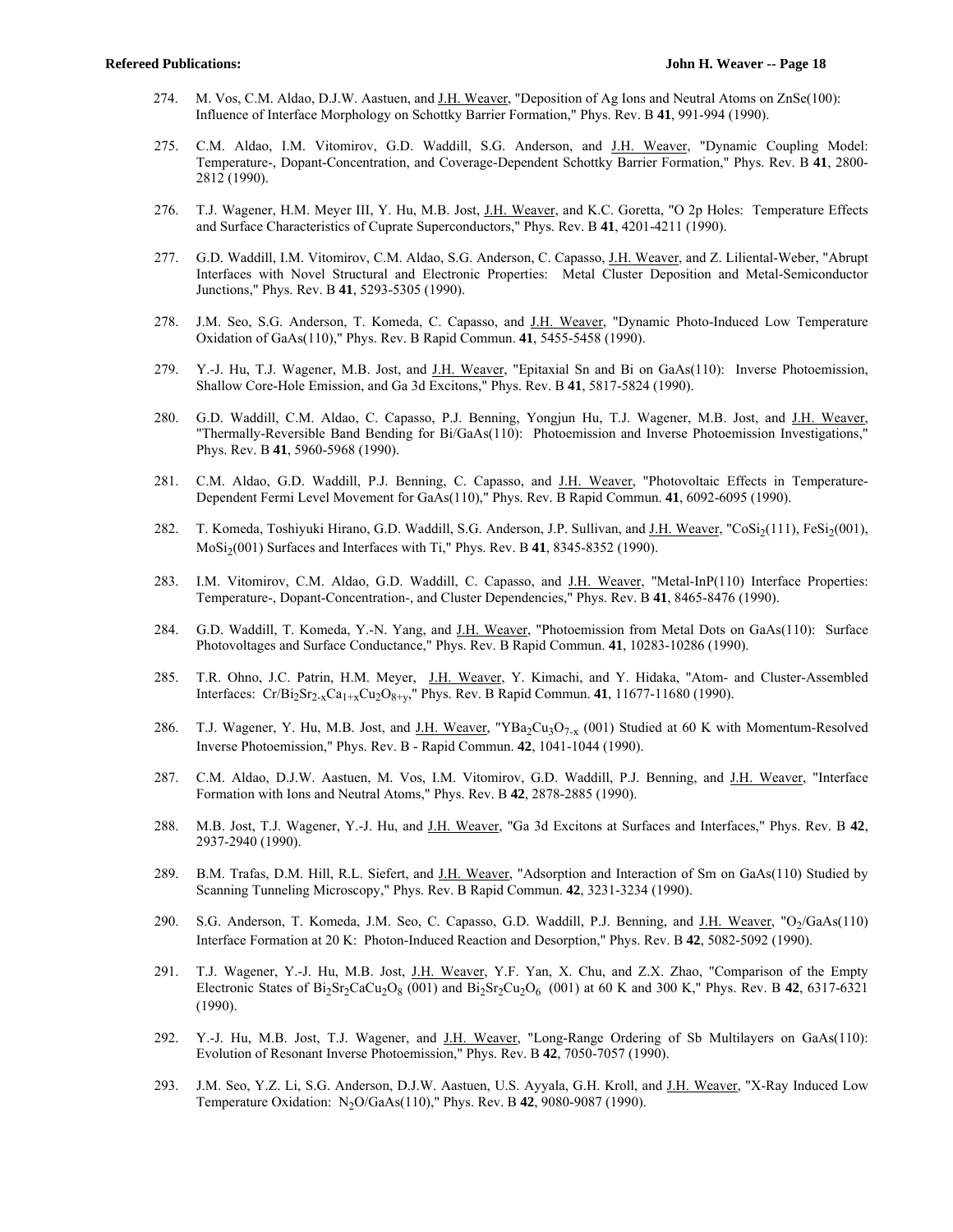- 294. J.P. Sullivan, T. Hirano, T. Komeda, H.M. Meyer III, B.M. Trafas, G.D. Waddill, and J.H. Weaver, "Reaction and Stability of Metal/Silicide Interfaces: Ti/MoSi<sub>2</sub>(001)," Appl. Phys. Lett. **56**, 671-673 (1990).
- 295. Z. Liliental-Weber, E.R. Weber, J. Washburn, and J.H. Weaver, "Schottky Barrier Contacts on Defect-Free GaAs(110)," Appl. Phys. Lett. **56**, 2507-2509 (1990).
- 296. S.G. Anderson, J.M. Seo, T. Komeda, C. Capasso, and J.H. Weaver, "Production of Highly Oxidized As on GaAs(110) at 20 K," Appl. Phys. Lett. **56**, 2510-2512 (1990).
- 297. T.R. Ohno, Y.-N. Yang, J.H. Weaver, Y. Kimachi, and Y. Hidaka, "Ge on  $Bi_2Sr_2xCa_{1+x}Cu_2O_{8+v}$ : Reduced Reactivity through Cluster Assembly," Appl. Phys. Lett. **57**, 718-720 (1990).
- 298. H.M. Meyer III, J.H. Weaver, and K.C. Goretta, "Surface Reactivity and Interface Morphology for Ti Growth on YBa2Cu3O7-x, Y2BaCuO5, and CuO," J. Appl. Phys. **67**, 1995-2002 (1990).
- 299. D.M. Hill, H.M. Meyer III, and J.H. Weaver, "Ba Oxides: Core Level Binding Energies and Defect-Related Fermi Level Pinning," Surf. Sci. **225**, 63-71 (1990).
- 300. D.M. Hill, H.M. Meyer III, and J.H. Weaver, "Silicon Interfaces with High Temperature Superconductors," Surf. Sci. **236**, 377-384 (1990).
- 301. B.M. Trafas, C.M. Aldao, R.L. Siefert, M. Vos, F. Xu, and J.H. Weaver, "CdTe(110) Interface Formation with Reactive and Nonreactive Overlayers: Al, Ti, Pd, Ag, Au, In, and Ce Overlayers," J. Vac. Sci. Technol. A **8**, 2055- 2061 (1990).
- 302. I.M. Vitomirov, C.M. Aldao, G.D. Waddill, and J.H. Weaver, "A 20 K to 350 K Variable-Temperature Sample Holder with Sample Interchangeability," J. Vac. Sci. Technol. A **8**, 3368-3369 (1990).
- 303. Y. Hu, T.J. Wagener, M.B. Jost, and J.H. Weaver, "Inverse Photoemission on Epitaxial Bi/GaAs(110): Electrovoltaic Effects and Symmetric Band Bending from 60 to 300 K," J. Vac. Sci. Technol. B **8**, 1001-1007 (1990).
- 304. Lj. Atanasoska, S.G. Anderson, H.M. Meyer III, and J.H. Weaver, "XPS Study of Chemical Bonding at Polyimide Interfaces with Metal and Semiconductor Overlayers," Vacuum **40**, 12-17 (1990).
- **1991** J.H. Weaver, "The Formation and Properties of Metal–Semiconductor Interfaces," Chapter 8 in *Electronic Materials: A New Era of Materials Science*, edited by J.R. Chelikowsky and A. Franciosi (Springer-Verlag, 1991) pp. 135-214 (#13 above).

 J.H. Weaver and G.D. Waddill, "Cluster-Assembly of Interfaces: Nanoscale Engineering," Science **251**, 1444-1451 (1991) (#30 above).

 J.H. Weaver, "Clusters, Their Growth, and Their Interaction with Surfaces," Naval Research Reviews, Office of Naval Research, Three / 1991, Vol. XLIII, pp. 16-27 (#31 above).

 Y.Z. Li and J.H. Weaver, "Direct Imaging of Fullerenes using Scanning Tunneling Microscopy," Research and Development Magazine, Vol. 33, December 1991, pp. 38-40 (#32 above).

- 305. Y.Z. Li, J.C. Patrin, M. Chander, J.H. Weaver, L.P.F. Chibante, and R.E. Smalley, "Ordered Overlayers of C<sub>60</sub> on GaAs(110) Studied with Scanning Tunneling Microscopy," Science **252**, 547-548 (1991).
- 306. P.J. Benning, J.L. Martins, J.H. Weaver, L.P.F. Chibante, and R.E. Smalley, "Electronic Structure of  $K_xC_{60}$ : Insulating, Metallic, and Superconducting Character," Science **252**, 1417-1419 (1991).
- 307. Y.Z. Li, M. Chander, J.C. Patrin, J.H. Weaver, L.P.F. Chibante, and R.E. Smalley, "Order and Disorder in  $C_{60}$  and KxC60 Multilayers: Direct Imaging with Scanning Tunneling Microscopy," Science **253**, 429-433 (1991).
- 308. D.M. Poirier, T.R. Ohno, G.H. Kroll, Y. Chen, P.J. Benning, J.H. Weaver, L.P.F. Chibante, and R.E. Smalley, "Formation of Fullerides and Fullerene-Based Heterostructures," Science **253**, 646-648 (1991).
- 309. J.H. Weaver, J.L. Martins, T. Komeda, Y. Chen, N. Troullier, T.R. Ohno, G.H. Kroll, R.E. Haufler, and R.E. Smalley, "Electronic Structure of C60: Experiment and Theory," Phys. Rev. Lett. **66**, 1741-1744 (1991).
- 310. Y. Chen, Y.S. Luo, J.M. Seo, and J.H. Weaver, "The Role of O<sub>2</sub> Negative-Ion Formation in Low Energy Electron-Induced Oxidation of InP(100)," Phys. Rev. B Rapid Commun. **43**, 4527-4530 (1991).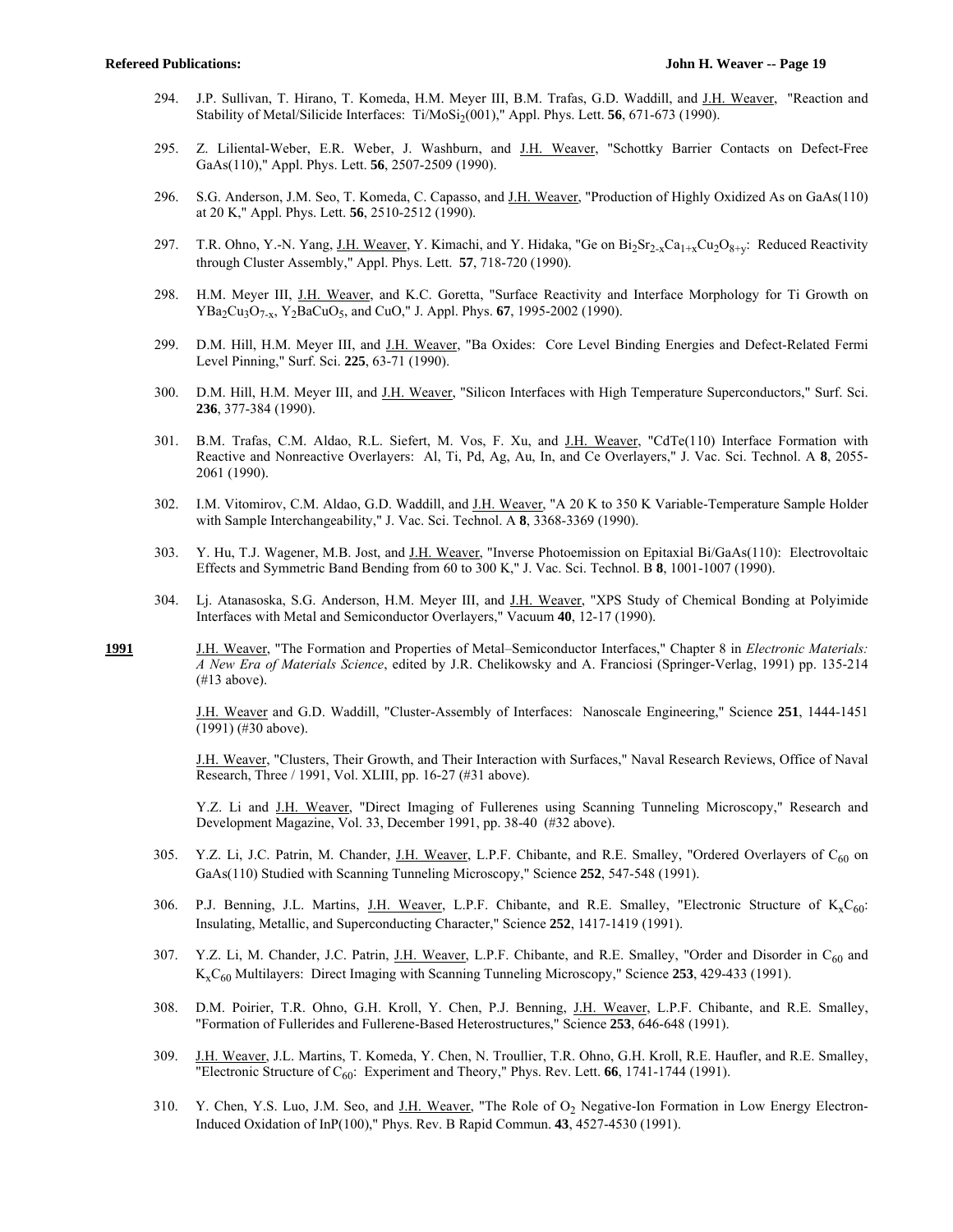- 311. B.M. Trafas, D.M. Hill, P.J. Benning, G.D. Waddill, Y.-N. Yang, R.L. Siefert, and J.H. Weaver, "Clustering and Reaction for Cr/GaAs(110): Scanning Tunneling Microscopy and Photoemission," Phys. Rev. B **43**, 7174-7184 (1991).
- 312. T.R. Ohno, Y.-N. Yang, G.H. Kroll, K. Krause, L.D. Schmidt, J.H. Weaver, Y. Kimachi, Y. Hidaka, S.H. Pan, and A.L. deLozanne "Cluster-Assembled Overlayers on High Temperature Superconductors," Phys. Rev. B **43**, 7980-7990 (1991).
- 313. T. Komeda, G.D. Waddill, P.J. Benning, and J.H. Weaver, "Photoelectron Microscopy and Photoelectron Spectroscopy of Bi2Sr2CaCu2O8(100)," Phys. Rev. B Rapid Commun. **43**, 8713-8716 (1991).
- 314. S.G. Anderson, Y. Chen, J.M. Seo, and J.H. Weaver, "InP(110) Oxidation with  $O_2$ , NO, and N<sub>2</sub>O at 20 K: Temperature and Photon Energy Dependencies," Phys. Rev. B **43**, 9621-9625 (1991).
- 315. J.M. Seo, S.E. Harvey, Y. Chen, and J.H. Weaver, "Initial Stages of Oxidation of Si(111) with Condensed O<sub>2</sub> and N2O at 20 K," Phys. Rev. B **43**, 11893-11902 (1991).
- 316. Y. Chen, F. Stepniak, J.M. Seo, S.E. Harvey, and J.H. Weaver, "Effects of Surface Band Bending on Low Energy Photon-Induced Oxidation of GaAs(110)," Phys. Rev. B. Rapid Commun. **43**, 12086-12089 (1991).
- 317. C.M. Aldao, I.M. Vitomirov, G.D. Waddill, and J.H. Weaver, "Effects of Growth Temperature on Atom Distributions, Fermi Level Positions, and Valence-Band Offsets for the Ge/n-InP(110) Heterojunction," Phys. Rev. B **43**, 13952- 13956 (1991).
- 318. B.M. Trafas, Y.-N. Yang, R.L. Siefert, and J.H. Weaver, "Scanning Tunneling Microscopy of Ag Growth on GaAs(110) at 300 K: From Clusters to Crystallites," Phys. Rev. B **43**, 14107-14114 (1991).
- 319. Y. Chen, J.M. Seo, S.G. Anderson, and J.H. Weaver, "Photon-Induced Oxidation of InP(110) with Condensed  $O_2$  at 25 K," Phys. Rev. B **44**, 1699-1706 (1991).
- 320. T.R. Ohno, J.C. Patrin, U.S. Ayyala, and J.H. Weaver, "Ag Deposition onto Xe: Clustering, Incorporation, and Surface Attraction," Phys. Rev. B **44**, 1891-1895 (1991).
- 321. P.J. Benning, D.M. Poirier, N. Troullier, J.L. Martins, J.H. Weaver, R.E. Haufler, L.P.F. Chibante, and R.E. Smalley, "Electronic States of Solid C60: Symmetries and Photoionization Cross Sections," Phys. Rev. B Rapid Commun. **44**, 1962-1965 (1991).
- 322. M.B. Jost, N. Troullier, D.M. Poirier, J.L. Martins, J.H. Weaver, L.P.F. Chibante, and R.E. Smalley, "Empty Electronic States and Band Dispersion in Solid  $C_{60}$ : Inverse Photoemission and Theory," Phys. Rev. B Rapid Commun. **44**, 1966-1969 (1991).
- 323. Y.-N. Yang, B.M. Trafas, R.L. Siefert, and J.H. Weaver, "GaAs(110) Terrace Width Distributions and Kink Formation," Phys. Rev. B **44**, 3218-3221 (1991).
- 324. Y.-N. Yang, B.M. Trafas, R.L. Siefert, and J.H. Weaver, "Effect of Nonthermally-activated Hopping on Overlayer Morphology: An STM Study of Ti/GaAs(110)," Phys. Rev. B **44**, 5720-5725 (1991).
- 325. Y.Z. Li, J.C. Patrin, Y. Chen, and J.H. Weaver, "Mg Ordering, Reaction, and Crystallite Formation on GaAs(110): Scanning Tunneling Microscopy and Photoemission Studies," Phys. Rev. B **44**, 8843-8849 (1991).
- 326. Y.Z. Li, J.C. Patrin, M. Chander, and J.H. Weaver, "Rare Earth Growth Structures on GaAs(110): Ce, Sm, and Yb," Phys. Rev. B **44**, 12903-12907 (1991).
- 327. Y.J. Hu, R. Yang, D.F. Evans, and J.H. Weaver, "Direct Measurements of Bipolaron Band Development in Doped Polypyrrole with Inverse Photoemission," Phys. Rev. B **44**, 13660-13665 (1991).
- 328. T.R. Ohno, Y. Chen, S.E. Harvey, G.H. Kroll, J.H. Weaver, R.E. Haufler, and R.E. Smalley, "C<sub>60</sub> Bonding and Energy Level Alignment on Metal and Semiconductor Surfaces," Phys. Rev. B **44**, 13747-13755 (1991).
- 329. G.H. Kroll, T.R. Ohno, and J.H. Weaver, "Nondisruptive Oxide Overlayer Growth on GaAs(110)," Appl. Phys. Lett. **58**, 2249-2251 (1991).
- 330. T. Komeda, F. Stepniak, and J.H. Weaver, "Schottky-Limit Barrier Heights for CO-Coated Metal Clusters on GaAs(110)," Appl. Phys. Lett. **58**, 2809-2811 (1991).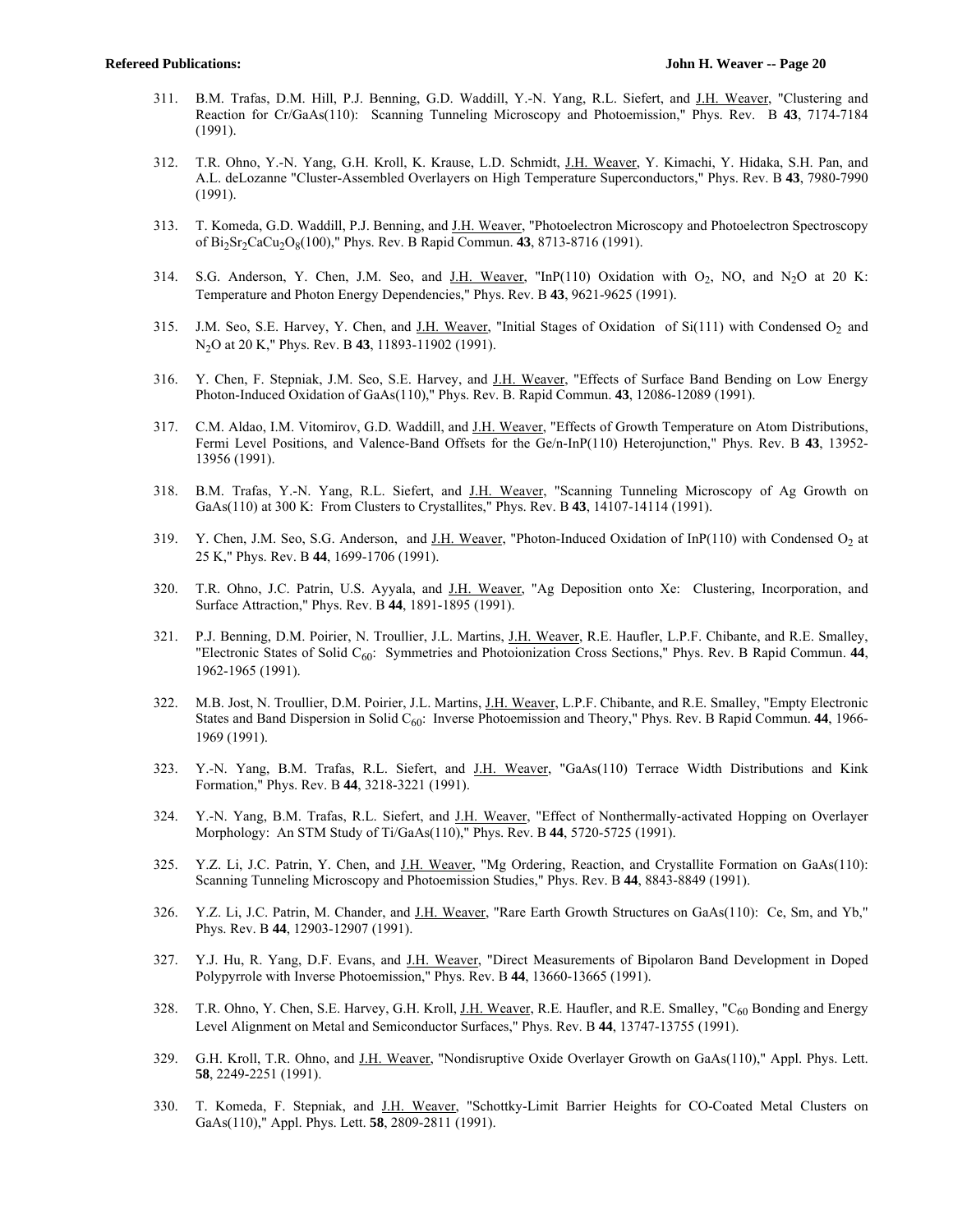- 331. J.L. Martins, N. Troullier, and J.H. Weaver, "Analysis of the Occupied and Empty Electronic States of  $C_{60}$ " Chem. Phys. Lett. **180**, 457-460 (1991).
- 332. G.H. Kroll, P.J. Benning, T.R. Ohno, J.H. Weaver, L.P.F. Chibante, and R.E. Smalley, "Interaction of O<sub>2</sub> with C<sub>60</sub>: Photon-Induced Oxidation," Chem. Phys. Lett. **181**, 112-116 (1991).
- 333. M.B. Jost, P.J. Benning, D.M. Poirier, J.H. Weaver, L.P.F. Chibante, and R.E. Smalley, "Occupied and Unoccupied Electronic States of Solid C70 with Comparison to C60," Chem. Phys. Lett. **184**, 423-427 (1991).
- 334. Y. Kimachi, Y. Hidaka, T.R. Ohno, G.H. Kroll, and J.H. Weaver, "Reactive Metal Overlayer Formation on High Temperature Superconductor Single Crystals at 20 K," J. Appl. Phys. **69**, 3176-3181 (1991).
- 335. J.M. Seo, Y. Chen, and J.H. Weaver, "Oxide Films Grown on GaAs(110) at 20 K: Stability during Cr Overlayer Formation," J. Appl. Phys. **70**, 4336-4341 (1991).
- 336. Y. Chen, J.M. Seo, F. Stepniak, and <u>J.H. Weaver</u>, "Visible-Light-Induced Oxidation for  $O_2$  on GaAs(110): The Role of Hot Electrons," J. Chem. Phys. **95**, 8442-8448 (1991).
- 337. Y.Z. Li, D.J.W. Aastuen, J.M. Seo, U.S. Ayyala, and J.H. Weaver, "Ti Overlayer Growth on Oxidized GaAs(110) vs. Ti Oxidation on Physisorbed O2 on GaAs(110) at 25 K," Surf. Sci. **250**, 201-208 (1991).
- 338. Y.-J. Hu, M.B. Jost, and J.H. Weaver, "Resonant Inverse Photoemission of Sb Multilayers on GaAs(110) and InP(110) Surfaces," J. Vac. Sci. Technol. B **9**, 255-263 (1991).
- 339. G.D. Waddill, T. Komeda, P.J. Benning, and J.H. Weaver, "Photoelectron Microscopy and Spectroscopy using Synchrotron Radiation," J. Vac. Sci. Technol. A **9**, 1634-1639 (1991).
- 340. T. Komeda, S.G. Anderson, J.M. Seo, M.C. Schabel, and J.H. Weaver, "Sm/GaAs(110) Interface Formation: Surface Instabilities and Kinetic Constraints," J. Vac. Sci. Technol. A **9**, 1964-1971 (1991).
- 341. M.B. Jost, Y.-J. Hu, D.M. Poirier, and J.H. Weaver, "Inverse Photoemission Study of Epitaxial Bi Overlayers on InP(110): Effect of Surface Relaxation," J. Vac. Sci. Technol. A **9**, 1972-1976 (1991).
- 342. H.M. Meyer III, D.M. Hill, J.H. Weaver, K.C. Goretta, and U. Galachandran, "Ni/YBa<sub>2</sub>Cu<sub>3</sub>O<sub>7-x</sub> and Ni/Bi2Sr2Ca0.8Y0.2Cu2Ox Interface Formation: Reactivity, Segregation, and Chemical Trapping," J. Mat. Res. **6**, 270- 277 (1991).
- 343. M.C. Schabel, I.M. Vitomirov, G.D. Waddill, and J.H. Weaver, "Photoelectron Mean Free Paths and Thermal Broadening for GaAs(110)," J. Electron Spectros. & Rel. Phenom. **56**, 211-216 (1991).
- 344. C.M. Aldao, I.M. Vitomirov, and J.H. Weaver, Properties of InP, Datareview Series No. 6, Inspec, "Structure of the Ag/InP Interface; Structure of the Au/In Interface; Barrier Heights at the Ag/InP Interface; Barrier Height at the Au/InP Interface," Sections 14.3-14.6, pp. 304-314 (1991).
- **1992** J.H. Weaver, "Fullerenes and Fullerides: Photoemission and Scanning Tunneling Microscopy Studies," Accounts of Chemical Research **25**, 143-149 (1992) (#33 above).
	- 345. T.R. Ohno, G.H. Kroll, J.H. Weaver, L.P.F. Chibante, and R.E. Smalley, "Doping of C<sub>60</sub> with Iodine," Nature 355, 401 (1992).
	- 346. T. Guo, M.D. Diener, Y. Chai, M.J. Alford, R.E. Haufler, S.M. McClure, T.R. Ohno, J.H. Weaver, G.E. Scuseria, and R.E. Smalley, "Uranium Stabilization of C<sub>28</sub>: A Tetravalent Fullerene," Science 257, 1661-1664 (1992).
	- 347. J.C. Patrin, Y.Z. Li, and J.H. Weaver, "Cluster Growth of Al on Stepped and Unstepped GaAs(110) at 300 K: A Scanning Tunneling Microscopy Examination," Phys. Rev. B **45**, 1756-1761 (1992).
	- 348. Y.-N. Yang, Y.S. Luo, and J.H. Weaver, "Ag Crystallite Formation and Coalescence on Hydrogen-terminated GaAs(110)," Phys. Rev. B **45**, 3606-3611 (1992).
	- 349. J.C. Patrin, Y.Z. Li, M. Chander, and J.H. Weaver, "Orientational Ordering and Domain Wall Formation in Sb Overlayers on GaAs(110)," Phys. Rev. B Rapid Commun. **45**, 3918-3921 (1992).
	- 350. C. Gu, F. Stepniak, D.M. Poirier, M.B. Jost, P.J. Benning, Y. Chen, T.R. Ohno, J.L. Martins, J.H. Weaver, J. Fure, and R.E. Smalley, "Metallic and Insulating Phases of  $Li_xC_{60}$ , Na<sub>x</sub>C<sub>60</sub>, and Rb<sub>x</sub>C<sub>60</sub>," Phys. Rev. B Rapid Commun. 45, 6348-6351 (1992).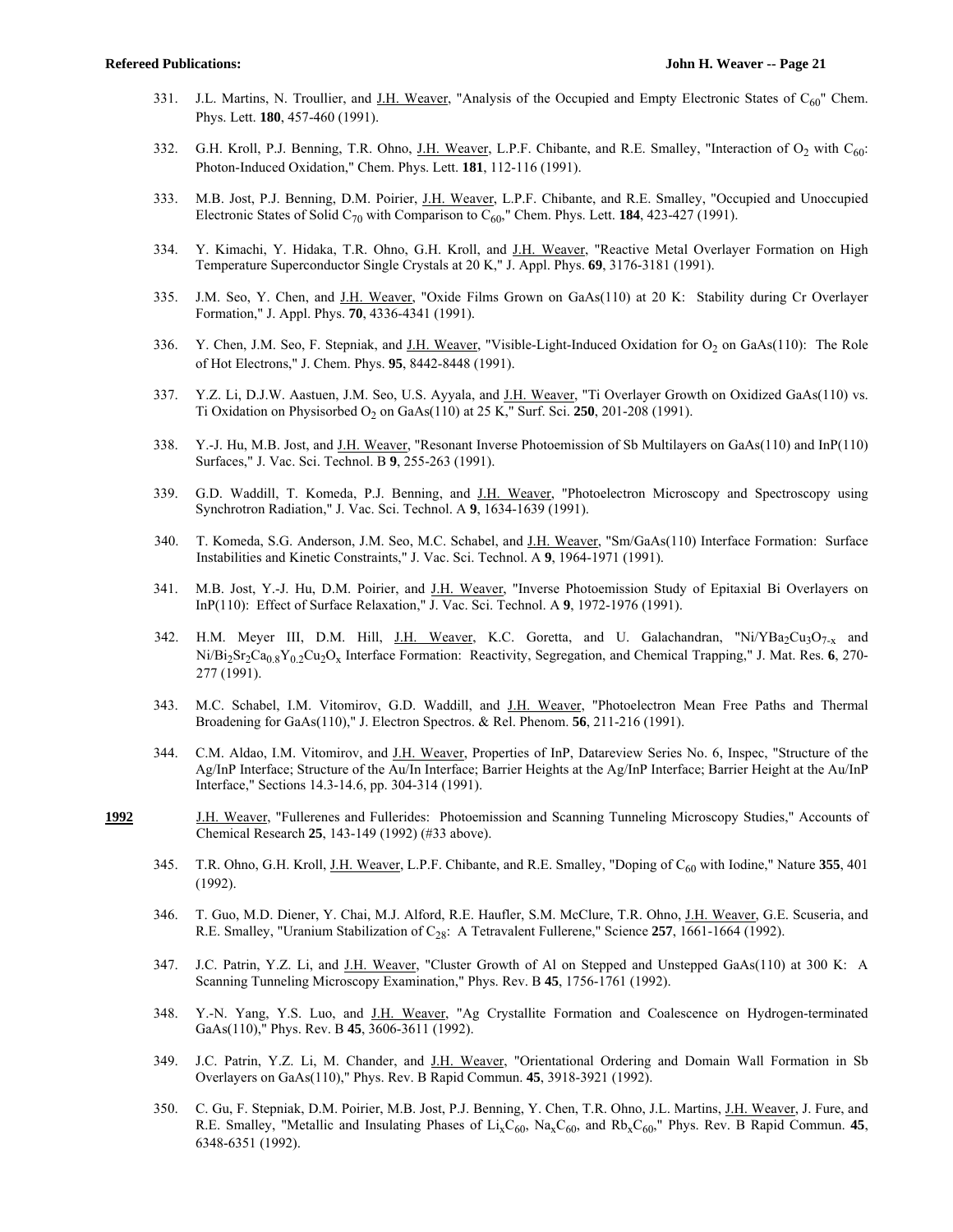- 351. P.J. Benning, D.M. Poirier, T.R. Ohno, Y. Chen, M.B. Jost, F. Stepniak, G.H. Kroll, J.H. Weaver, J. Fure, and R.E. Smalley, "C60 and C70 Fullerenes and Potassium Fullerides," Phys. Rev B **45**, 6899-6909 (1992)
- 352. S.C. Wu, D.M. Poirier, M.B. Jost, and J.H. Weaver, "Inverse Photoemission Study of the Pd(001) Surface," Phys. Rev. B **45**, 8709-8713 (1992).
- 353. Y. Chen, F. Stepniak, J.H. Weaver, L.P.F. Chibante, and R.E. Smalley, "Fullerides of Alkaline Earth Metals," Phys. Rev. B Rapid Commun. **45**, 8845-8848 (1992).
- 354. Y.-N. Yang, Y.S. Luo, and J.H. Weaver, "Anisotropic Kinetics in Overlayer Growth: An STM Study of Ge/GaAs(110)," Phys. Rev. B Rapid Commun. **45**, 13803-13806 (1992).
- 355. Y.Z. Li, M. Chander, J.C. Patrin, and J.H. Weaver, "Adsorption of Individual C<sub>60</sub> Molecules on Si(111)," Phys. Rev. B Rapid Commun. **45**, 13837-13840 (1992).
- 356. Y.S. Luo, Y.-N. Yang, and J.H. Weaver, "Mechanisms for Adatom-Induced Disruption of Bi2Sr2CaCu2O8(001): STM Studies of Ag, Au, and Cr Growth," Phys. Rev. B **46**, 1114-1121 (1992).
- 357. Y. Chen, D.M. Poirier, M.B. Jost, C. Gu, T.R. Ohno, J.L. Martins, J.H. Weaver, L.P.F. Chibante, and R.E. Smalley, "Electronic Structure of Ca<sub>x</sub>C<sub>60</sub> Fullerides," Phys. Rev. B Rapid Commun. 46, 7961-7964 (1992).
- 358. C. Gu, Y. Chen, T.R. Ohno, and J.H. Weaver, "Br2 Adsorption on GaAs(110) and Surface Etching at Low Temperature," Phys. Rev. B **46**, 10197-10200 (1992).
- 359. J.C. Patrin, Y.Z. Li, M. Chander, and J.H. Weaver, "Sb and Bi on GaAs(110): Substrate Stabilized Overlayer Structures Studied with Scanning Tunneling Microscopy," Phys. Rev. B **46**, 10221-10231 (1992).
- 360. T.R. Ohno, G.H. Kroll, J.H. Weaver, L.P.F. Chibante, and R.E. Smalley, "Yb and Yb-K-Fulleride Formation, Bonding, and Electrical Character," Phys. Rev. B **46**, 10437-10441 (1992).
- 361. Y.Z. Li, J.C. Patrin, M. Chander, J.H. Weaver, L.P.F. Chibante, and R.E. Smalley, "Real-Space Imaging of  $Ca<sub>x</sub>C<sub>60</sub>$ Using Scanning Tunneling Microscopy," Phys. Rev. B Rapid Commun. **46**, 12914-12917 (1992).
- 362. Y.-N. Yang, Y.S. Luo, and J.H. Weaver, "An STM Study of Ge/GaAs(110) I: Initial Nucleation and Growth," Phys. Rev. B **46**, 15387-15393 (1992).
- 363. Y.-N. Yang, Y.S. Luo, and J.H. Weaver, "An STM Study of Ge/GaAs(110) II: Coalescence and Layer-by-Layer Growth," Phys. Rev. B **46**, 15394-15403 (1992).
- 364. Y.-N. Yang, Y.S. Luo, J.H. Weaver, L.T. Florez, and C.J. Palmstrøm, "The Effects of Annealing on the Surface Morphology of Decapped GaAs(001)," Appl. Phys. Lett. **61**, 1930-1932 (1992).
- 365. J.H. Weaver, Y. Chai, T.R. Ohno, G.H. Kroll, C. Jin, R.E. Haufler, T. Guo, J.M. Alford, J. Conceicao, L.P.F. Chibante, G.A. Palmer, and R.E. Smalley, "XPS Probes of Carbon-Caged Metals," Chem. Phys. Lett. **190**, 460-464 (1992).
- 366. J.H. Weaver, "Electronic Structures of  $C_{60}$ ,  $C_{70}$ , and the Fullerides: Photoemission and Inverse Photoemission Studies," J. Phys. Chem. Solids **53**, 1433-1447 (1992).
- 367. J.H. Weaver, P.J. Benning, F. Stepniak, and D.M. Poirier, " $K_xC_{60}$ : Nonequilibrium Thin Film Growth and Spectroscopic Results," J. Phys. Chem. Solids **53**, 1707-1711 (1992).
- 368. C.M. Aldao, A. Palermo, and J.H. Weaver, "Calculated Photocurrents and Surface Barrier Heights," J. Vac. Sci. Technol. A **10**, 493-496 (1992).
- 369. R. Duszak, C.J. Palmstrøm, L.T. Florez, Y.-N. Yang, and J.H. Weaver, "Dramatic Work Function Variations of MBE Grown GaAs(100) Surfaces," J. Vac. Sci. Technol. B **10**, 1891-1897 (1992).
- 370. D.L. Lichtenberger, C.D. Ray, F. Stepniak, Y. Chen, and J.H. Weaver, "The Electronic Nature of the Metal-Metal Quadruple Bond: Variable Photon Energy Photoelectron Spectroscopy of Mo<sub>2</sub>(O<sub>2</sub>CCH<sub>3</sub>)<sub>4</sub>," J. Am. Chem. Soc.114, 104922-10497 (1992).
- **1993** C.M. Aldao and J.H. Weaver "Atomic-Scale Chemistry of Metal–Semiconductor Interfaces," Chapter 7 in *Contacts to Semiconductor Surfaces*, edited by L.J. Brillson (Noyes Publication, New Jersey, 1993) pp. 465-555 (#14 above).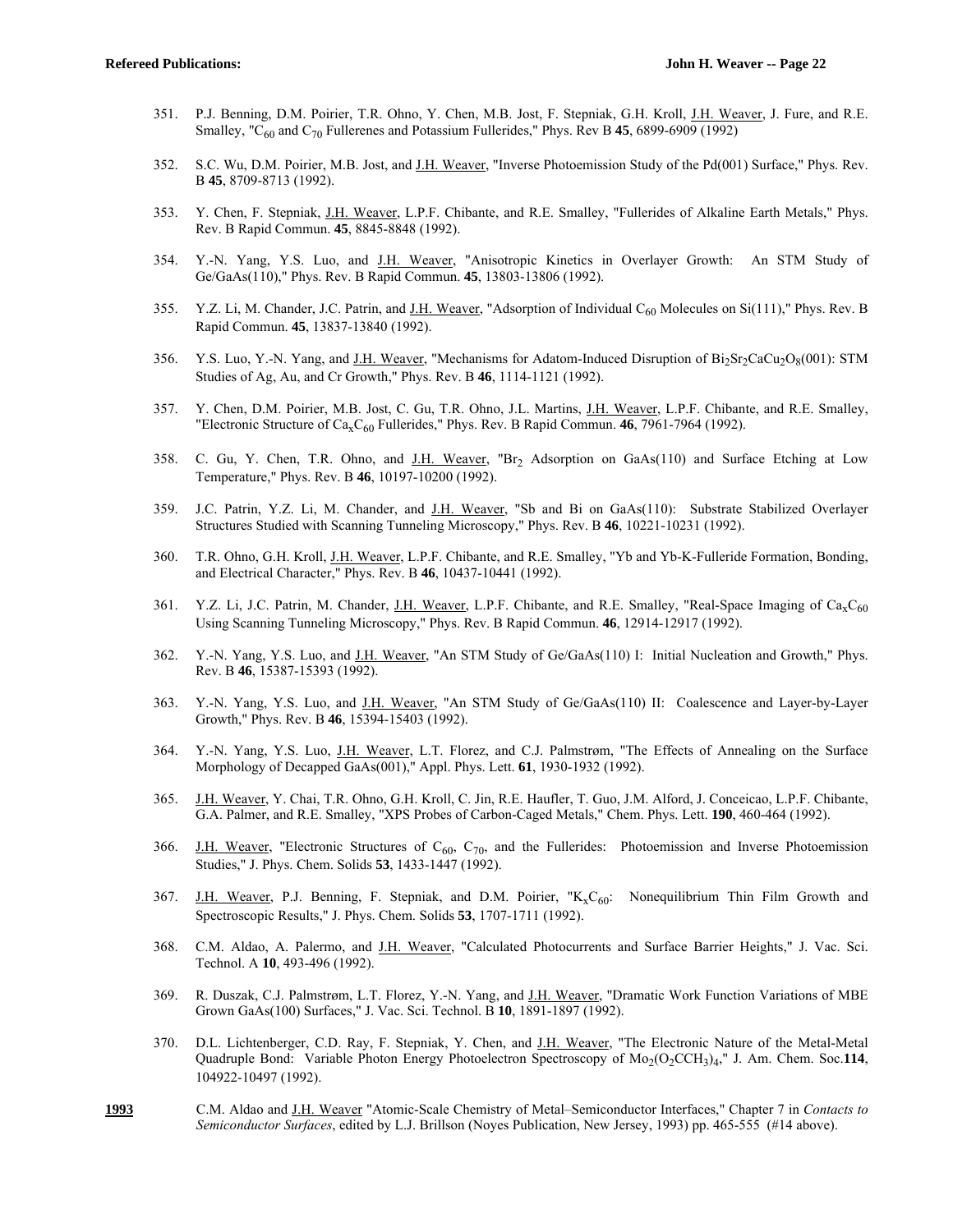J.H. Weaver, "Overlayer Formation on High Temperature Superconductors," Chapter 7 in *Interfaces in Superconducting Systems*, edited by S. Shindé and D. Rudman (Springer-Verlag, 1993) (#15 above) pp. 210-235.

 J.H. Weaver, G.D. Waddill, I.M. Vitomirov, and C.M. Aldao, "Cluster-Assembled Interfaces," in *On Clusters and Clustering: From Atoms to Fractals*, edited by Peter J. Reynolds (North Holland, 1993) pp. 179-192 (#16 above).

 J.H. Weaver and H.P.R. Frederikse, "Optical Properties of Metals and Semiconductors," 74th and subsequent editions of *CRC Handbook of Chemistry and Physics* (CRC Press, Boca Raton, 1993) (#17 above) pp. 12-109 – 12-131.

- 371. M. Chander, Y.Z. Li, and J.H. Weaver, "Patterning of Si(100): Spontaneous Etching with Br2," Phys. Rev. Lett. **71**, 4154-4157 (1993).
- 372. P.J. Benning, T.R. Ohno, J.H. Weaver, P. Mukherjee, J.L. Adcock, R.N. Compton, and B.I. Dunlap, "Electronic Structure of Highly Fluorinated  $C_{60}$ ," Phys. Rev. B 47, 1589-1592 (1993).
- 373. T.R. Ohno, Y. Chen, S.E. Harvey, G.H. Kroll, P.J. Benning, J.H. Weaver, L.P.F. Chibante, and R.E. Smalley, "Metal Overlayer Formation on C<sub>60</sub> for Ti, Cr, Au, La, and In: Dependence on Metal-C<sub>60</sub> Bonding," Phys. Rev. B 47, 2389-2393 (1993).
- 374. D.M. Poirier, T.R. Ohno, G.H. Kroll, P.J. Benning, F. Stepniak, J.H. Weaver, L.P.F. Chibante, and R.E. Smalley, "X-Ray Photoemission Investigations of Binary and Ternary Fullerides of Na, K, Rb, and Cs," Phys. Rev. B **47**, 9870- 9877 (1993).
- 375. Y.Z. Li, J.C. Patrin, M. Chander, J.H. Weaver, and K. Kikuchi, Y. Achiba, "Overlayer Growth and Molecular Structures of C84 and Other Large Fullerenes: An STM Study," Phys. Rev. B **47**, 10867-10872 (1993).
- 376. D.M. Poirier and J.H. Weaver, "K<sub>1</sub>C<sub>60</sub> Fulleride Phase Formation: An X-ray Photoemission Study," Phys. Rev. B Rapid Commun. **47**, 10959-10962 (1993).
- 377. M. Chander, Y.Z. Li, J.C. Patrin, and J.H. Weaver, "Layer-by-Layer Etching of Si(100)-2 $\infty$ 1 with Br<sub>2</sub>: An STM Study," Phys. Rev. B Rapid Commun. **47**, 13035-13038 (1993).
- 378. P.J. Benning, F. Stepniak, D.M. Poirier, J.L. Martins, J.H. Weaver, L.P.F. Chibante, and R.E. Smalley, "Electronic Properties of K-doped C<sub>60</sub>(111): Photoemission and Electron Correlation," Phys. Rev. B **47**, 13843-13847 (1993).
- 379. T.R. Ohno, C. Gu, J.H. Weaver, L.P.F. Chibante, and R.E. Smalley, "Electronic Properties of Hydrogen-Bonded Fullerenes and Potassium Fullerides," Phys. Rev. B **47**, 13848-13853 (1993).
- 380. F. Stepniak, P.J. Benning, D.M. Poirier, and J.H. Weaver, "Electrical Transport in Na, K, Rb, and Cs Fullerides: Phase Transformation, Microstructure, and Metallicity," Phys. Rev. B **48**, 1899-1906 (1993).
- 381. M. Chander, Y.Z. Li, J.C. Patrin, and J.H. Weaver, "Si(001)-2 $\infty$ 1 Surface Defects and Dissociative and Nondissociative Adsorption of H2O : An STM Study," Phys. Rev. B **48**, 2493-2499 (1993).
- 382. P.J. Benning, F. Stepniak, and J.H. Weaver, "Electron Diffraction and Photoelectron Spectroscopy Studies of Fullerene and Alkali-Metal Fulleride Films," Phys. Rev. B **48**, 9086-9096 (1993).
- 383. J.C. Patrin and J.H. Weaver, "Br<sub>2</sub> and Cl<sub>2</sub> Adsorption and Etching of GaAs(110) Studied by Scanning Tunneling Microscopy," Phys. Rev. B **48**, 17913-17921 (1993).
- 384. J.C. Patrin, Y.Z. Li, M. Chander, and J.H. Weaver, "Atomic Layer Etching of GaAs(110) with Br<sub>2</sub> Studied by STM," Appl. Phys. Lett. **62**, 1277-1279 (1993).
- 385. T.R. Ohno, G.H. Kroll, J.H. Weaver, L.P.F. Chibante, and R.E. Smalley, "C<sub>60</sub> Matrix-Isolated Xe: Plasmon Shifts and Polarization Effects," Surf. Sci. Lett. **294**, L964-968 (1993).
- 386. Y.B. Zhao, D.M. Poirier, and J.H. Weaver, " $K_xC_{60}$  Structural Evolution: Scanning Tunneling Microscopy and Low Energy Electron Diffraction," J. Phys. Chem. Solids **54**, 1684-1692 (1993).
- 387. J.C. Patrin, Y.Z. Li, M. Chander, and J.H. Weaver, "Bi Thin Film Growth Structures Prepared at 30 K on GaAs(110) and InP(110)," J. Vac. Sci. Technol. A **11**, 2073-2077 (1993).
- 388. D.M. Poirier, J.H. Weaver, K. Kikuchi, and Y. Achiba, "Electronic Structure of C<sub>84</sub> and K<sub>x</sub>C<sub>84</sub>: Comparison to C<sub>60</sub> and Graphite" Z. Physik D **26**, 79-83 (1993).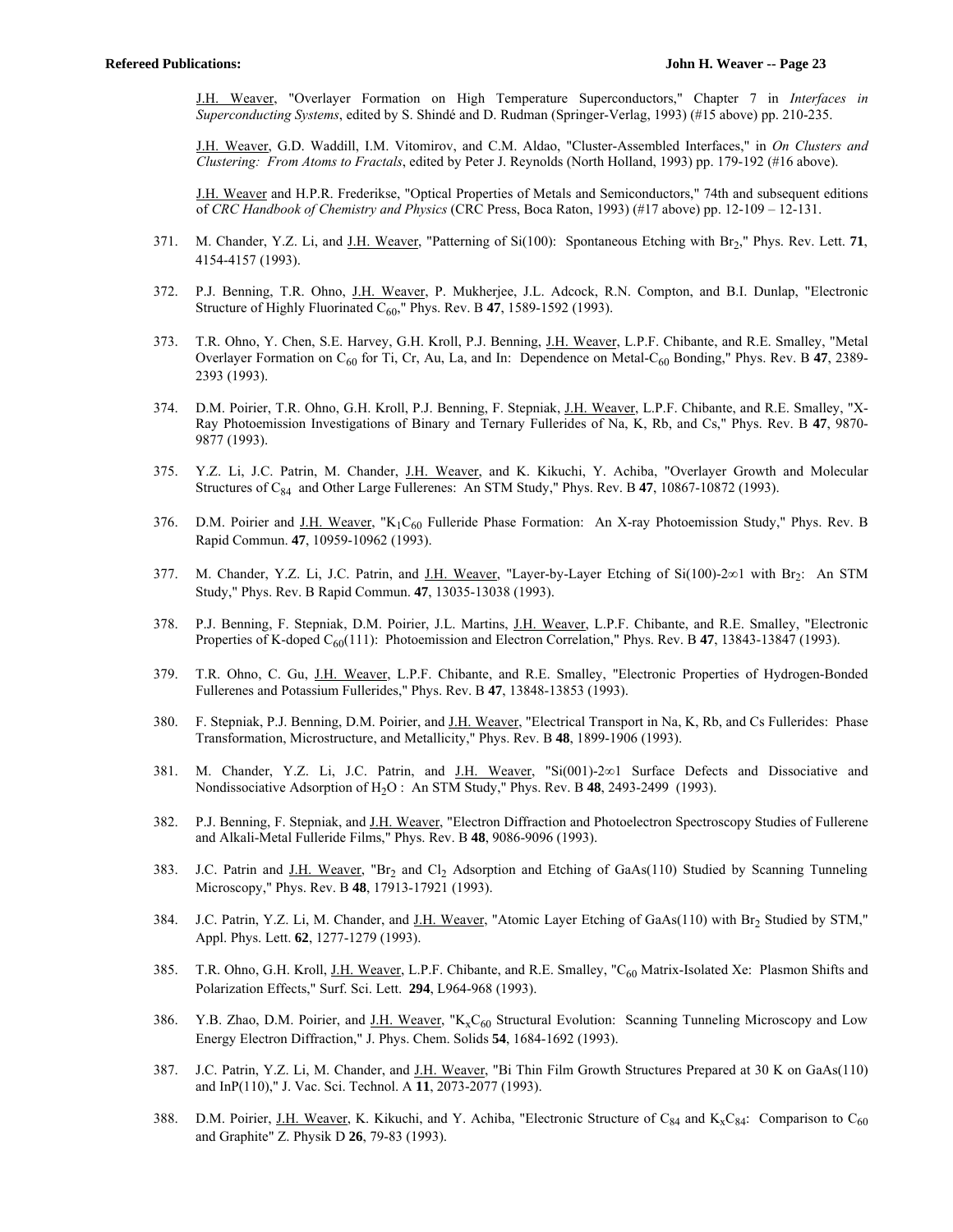- 389. J.H. Weaver, D.M. Poirier, and Y.B. Zhao, "K-C<sub>60</sub>: Growth Structures, Phase Formation, and Electronic Properties," Springer Series of Solid State Sciences **117**, 146-153 (1993).
- **1994** J.H. Weaver and D.M. Poirier, "Solid State Properties of Fullerenes and Fullerene-Based Materials," Chapter 1 in *Fullerene Fundamentals*, Solid State Physics Vol. 48, edited by H. Ehrenreich and F. Spaepen (Academic Press, Cambridge, 1994) pp. 1-108 (#18 above) .

 D.M. Poirier and J.H. Weaver, "Standard and Reference XPS Spectra for Cleaved Semiconductors: Group IV, III-V, and II-VI [Si(111), Ge(111), GaP(110), GaAs(110), InP(110), InAs(110), InSb(110), CdS, CdTe(110), diamond, graphite, and  $C_{60}$ ]," Special Issue of Surface Science Spectra (1993/1994) pp. 195-269 (#19 above).

- 390. J.H. Weaver, Review of *Buckminsterfullerenes*, edited by W.E. Billups and M.A. Ciufolini (VCH Publishers, New York, 1993), Physics Today **47**, 64-66 (1994).
- 391. J.H. Weaver, Review of *The Fullerenes: New Horizons for the Chemistry, Physics, and Astrophysics of Carbon*, edited by H.W. Kroto and D.R.M. Walton (Cambridge University Press, Cambridge, 1993), Physics Today **47**, 64-66 (1994).
- 392. J.H. Weaver, "Totally Tubular: A Perspective on Carbon Nanotubes," Science **265**, 611-612 (1994).
- 393. J.H. Weaver, "Vacuum Physics," Physics News in 1994 (December 1994).
- 394. Y.S. Luo, Y.-N. Yang, J.H. Weaver, L.T. Florez, and C.J. Palmstrøm, "Multi-Orientational Growth of Al on GaAs(001) Studied with STM," Phys. Rev. B **49**, 1893-1899 (1994).
- 395. M. Knupfer, D.M. Poirier, and J.H. Weaver, "Electron Correlation and Phase Dependent Electronic Structure of  $C_{70}$ ," Phys. Rev. B Rapid Commun. **49**, 2281-2284 (1994).
- 396. M. Knupfer, F. Stepniak, and J.H. Weaver, "Electronic States of the BaC60 Compounds" Phys. Rev. B **49**, 7620-7624  $(1994)$
- 397. M. Knupfer, D.M. Poirier, and J.H. Weaver, "K-C70: Stable Phases and Electronic Structure," Phys. Rev. B **49**, 8465- 8474 (1994).
- 398. D. Rioux, M. Chander, Y.Z. Li, and J.H. Weaver, "Bromine Interaction with  $Si(100)-2\infty1$ : Chemisorption and the Initial Stages of Etching," Phys. Rev. B **49**, 11071-11079 (1994).
- 399. D. Rioux, R.J. Pechman, M. Chander, and J.H. Weaver, "Temperature Dependent Surface Morphologies for Br-etched Si(100)-2∞1," Phys. Rev. B **50**, 4430-4438 (1994).
- 400. D.M. Poirier, M. Knupfer, J.H. Weaver, W. Andreoni, K. Laasonen, M. Parrinello, D.S. Bethune, K. Kikuchi, and Y. Achiba, "Electronic Structure of La@C<sub>82</sub> and C<sub>82</sub>: Theory and Experiment," Phys. Rev. B 49, 17403-17412 (1994).
- 401. F. Stepniak, D. Rioux, and J.H. Weaver, "Prelude to Etching: Surface Interaction of Chlorine on GaAs(110)," Phys. Rev B **50**, 1929-1934 (1994).
- 402. P.J. Benning, C.G. Olson, D.W. Lynch, and  $\underline{J.H.}$  Weaver, "Band Dispersion in C<sub>60</sub>(111): An Angle Resolved Photoemission Study," Phys. Rev. B Rapid Commun. **50**, 11239-11242 (1994).
- 403. Y.B. Zhao, D.M. Poirier, R.J. Pechman, and J.H. Weaver, "Electron Stimulated Polymerization of Solid C<sub>60</sub>," Appl. Phys. Lett. **64**, 577-579 (1994).
- 404. X.-S. Wang, R.J. Pechman, and J.H. Weaver, "Interaction of 300-5000 eV Ions with GaAs(110)," Appl. Phys. Lett. **65**, 2818-2820 (1994).
- 405. F. Stepniak and J.H. Weaver, "Effect of Cl Incorporation during the Oxidation of Si," J. Vac. Sci. Technol. B **12**, 3031- 3035 (1994).
- 406. R.T. Laaksonen, D.A. Goetsch, D.W. Owens, D.M. Poirier, F. Stepniak, and J.H. Weaver, "Supersonic Cluster Source with Mass Selection and Energy Control," Rev. Sci. Inst. **65**, 2267-2275 (1994).
- 407. D.M. Poirier and J.H. Weaver, "Alkali-Metal-Fulleride Phase Diagram Determination with X-ray Photoemission Spectroscopy," in *Progress in Fullerene Research*, edited by H. Kuzmany, J. Fink, M. Mehring, and S. Roth (World Scientific Publishing, 1994) pp. 247-256.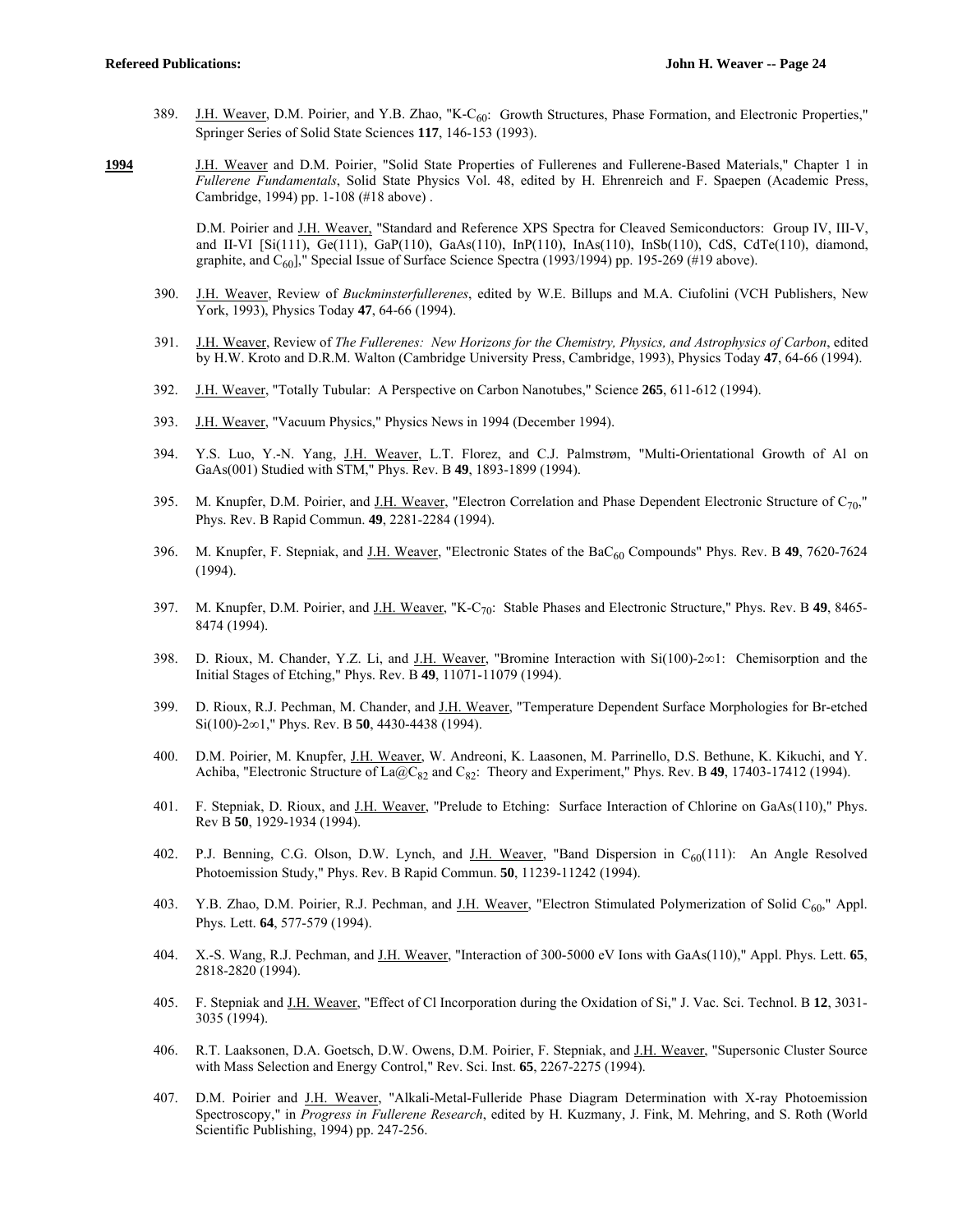- 408. D.T. Colbert, J. Zhang, S.M. McClure, P. Nikolaev, Z. Chen, J.H. Hafner, D.W. Owens, P.G. Kotula, C.B. Carter, J.H. Weaver, A.G. Rinzler, and R.E. Smalley, "Growth and Sintering of Fullerene Nanotubes," Science **266**, 1218-1222 (1994).
- **1995** J.H. Weaver, "Fullerenes Viewed with STM, Photoemission, and Inverse Photoemission," Chapter 17 in the *Handbook of Surface Imaging and Visualization*, edited by A. Hubbard (CRC Press, Boca Raton, Florida, 1995), pp. 215-222 (#20 above).
	- 409. M. Chander, D.A. Goetsch, C.M. Aldao, and J.H. Weaver, "Determination of Dynamic Parameters Controlling Atomic Scale Etching of Si $(100)$ -2 $\infty$ 1 by Chlorine," Phys. Rev. Lett. **74**, 2014-2017 (1995).
	- 410. D.M. Poirier, D.W. Owens, and J.H. Weaver, "Alkali-Metal-Fulleride Phase Equilibria," Phys. Rev. B **51**, 1830-1843 (1995).
	- 411. R.J. Pechman, X.-S. Wang, and J.H. Weaver, "Vacancy Kinetics on GaAs(110)," Phys. Rev. B **51**, 10929-10936 (1995).
	- 412. D. Rioux, F. Stepniak, R.J. Pechman, and J.H. Weaver, "Chemisorption and Thermally-activated Etching of Si(100)-2x1 by Iodine," Phys. Rev. B **51**, 10981-10988 (1995).
	- 413. D.W. Owens, C.M. Aldao, D.M. Poirier, and J.H. Weaver, "Charge Transfer, Doping, and Interface Morphologies for Al/C60," Phys. Rev. B **51**, 17068-17072 (1995).
	- 414. M. Chander, D.A. Goetsch, C.M. Aldao, and J.H. Weaver, "Etching of Si(100)-2x1 with Chlorine: Reaction Pathways, Energy Anisotropies, and Atomic Scale Phenomena," Phys. Rev. B **52**, 8288-8294 (1995).
	- 415. X.-S. Wang, R.J. Pechman, and J.H. Weaver, "Ion Sputtering of GaAs(110): From Individual Bombardment Events to Multilayer Removal," J. Vac. Sci. Technol. B **13**, 2031-2040 (1995).
	- 416. R.J. Pechman, X.-S. Wang, and J.H. Weaver, "Interactions of Br with  $Si(111)$ -7 $\infty$ 7: Chemisorption, Step Retreat, and Terrace Etching," Phys. Rev. B **52**, 11412-11423 (1995).
	- 417. J.R. Sánchez, C.M. Aldao, and J.H. Weaver, "Analysis and Monte Carlo Simulations of Spontaneous Etching: Cl-Si(100)-2x1," J. Vac. Sci. Technol. B **13**, 2230-2233 (1995).
	- 418. R.J. Pechman, T. Moriwaki, J.H. Weaver, and G.S. Khoo, "Formation of Br-terminated Si<sub>6</sub> Rings during Etching of Si(111)-7x7," Surf. Sci. Lett. **341**, L1085-1090 (1995).
	- 419. D.M. Poirier, C.G. Olson, and J.H. Weaver, "Electronic States and Stability of the Insulating  $RbC_{60}$  Dimer Phase," Phys. Rev. B Rapid Commun. **52**, R11662-11664 (1995).
- **1996** 420. X.-S. Wang, J. Brake, R.J. Pechman, and J.H. Weaver, "Effect of Ion Sputtering on Ge Epitaxy on GaAs(110)," Appl. Phys. Lett. **68**, 1660-1662 (1996).
	- 421. J. Brake, X.-S. Wang, R.J. Pechman, and J.H. Weaver, "Enhanced Epitaxial Growth on Substrates Modified by Ion Sputtering: Ge on GaAs(110)," Phys. Rev. B **53**, 11170-11175 (1996).
	- 422. Y. Gong, D.W. Owens, and J.H. Weaver, "Etching of Double-height-stepped Si(100)-2x1: A Study of Steps and Their Interactions," Phys. Rev. B Rapid Commun. **53**, R16144-R16147 (1996).
	- 423. S.A. Ding, G. Neuhold, J.H. Weaver, P. Häberle, K. Horn, O. Brandt, H. Yang, and K. Ploog, "Electronic Structure of Cubic Gallium Nitride Films grown on GaAs," J. Vac. Sci. Technol. B **14**, 819-824 (1996).
	- 424. F.J. Williams, C.M. Aldao, and J.H. Weaver, "Surface Morphologies for Br-etched Si(100)-2x1: Kinetics of Pit Growth and Step Retreat," J. Vac. Sci. Technol. **14**, 2519-2523 (1996).
	- 425. X.-S. Wang, R.J. Pechman, and J.H. Weaver, "Trends in Surface Roughening: Analysis of Ion-sputtered GaAs(110)," Surf. Sci. **364**, 511-518 (1996).
	- 426. C.Y. Cha and J.H. Weaver, "Layer-by-Layer Removal of GaAs(110) by Bromine," J. Vac. Sci. Technol. B **14**, 3559- 3562 (1996).
- **1997** J.H. Weaver, "Have buckyballs been put to any practical use?," in Ask the Experts, Scientific American Online, Week of July 7, 1997 <www.sciam.com/> (#34 above).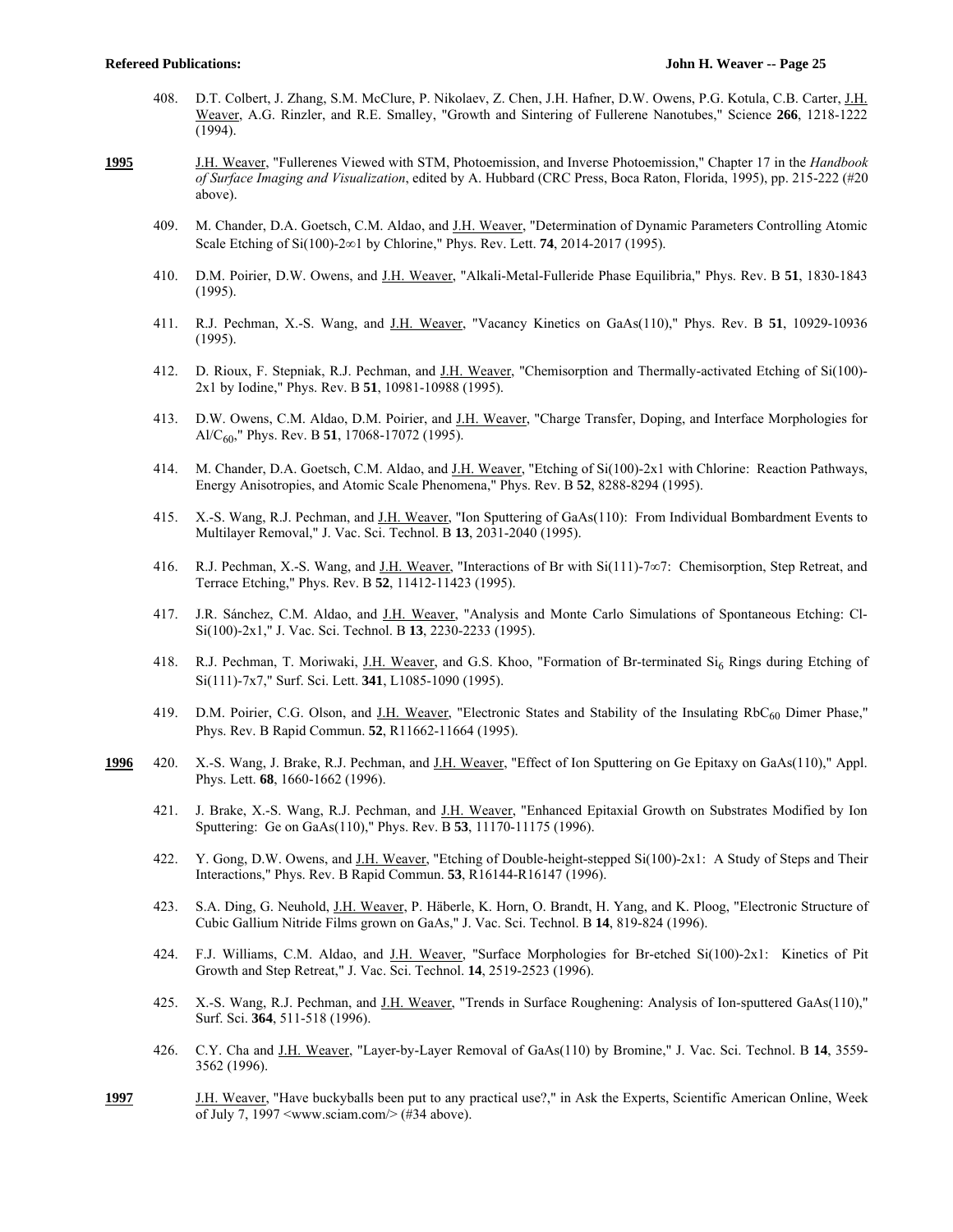- 427. F.J. Williams, C.M. Aldao, Y. Gong, and J.H. Weaver, "Why Si(100) Steps are Rougher after Etching," Phys. Rev. B **55**, 13829-13834 (1997).
- 428. B.Y. Han, C.Y. Cha, and J.H. Weaver, "Etch Pit Development and Growth on GaAs(110)," Phys. Rev. B **56**, 4966- 4970 (1997).
- 429. C.Y. Cha, B.Y. Han, and J.H. Weaver, "Pulsed-laser-induced Etching of Br-GaAs(110)," Surf. Sci. Lett. **381**, L636- L643 (1997).
- 430. C.Y. Cha, J. Brake, B.Y. Han, D.W. Owens, and J.H. Weaver, "Surface Morphologies Associated with Thermal Desorption: Scanning Tunneling Microscopy Studies of Br-GaAs(110)," J. Vac. Sci. Technol. B **15**, 605-609 (1997).
- 431. J. Brake, C.Y. Cha, B.Y. Han, D.W. Owens, and J.H. Weaver, "Coverage-dependent Etching Pathways for Br-GaAs(110)," J. Vac. Sci. Technol. B **15**, 670-674 (1997).
- 432. C.M. Aldao and J.H. Weaver, "Scanning Tunneling Microscopy Observations and Analysis of Thermal Etching of Si(100) with Br and Cl," Japanese J. Appl. Phys. **36**, 2456-2459 (1997).
- **1998** J.J. Boland and J.H. Weaver , "A Surface View of Etching," Physics Today **51**, 34-40 (1998) (#35 above).

 B.Y. Han and J.H. Weaver, "Spontaneous and Laser-enhanced Halogen Etching of GaAs," Special issue featuring Surface Science and Interfaces of Journal of Physics: Condensed Matter **10**, 7723-7742 (1998) (#21 above).

- 433. Lin Huang, S.J. Chey, and J.H. Weaver, "Buffer-Layer-Assisted Growth of Nanocrystals: Ag-Xe-Si(111)," Phys. Rev. Lett. **80**, 4095-4098 (1998).
- 434. B.Y. Han, C.Y. Cha, and J.H. Weaver, "Layer-by-Layer Etching of GaAs(110) with Halogenation and Pulsed-Laser Interaction," J. Vac. Sci. Technol. A **16**, 490-493 (1998).
- 435. S. J. Chey, Lin Huang, and J.H. Weaver, "Manipulation and Writing with Ag Nanocrystals on Si(111)-7x7," Appl. Phys. Lett. **72**, 2698-2700 (1998). See also C&E News **76**, 34-36 (June 22, 1998).
- 436. S.J. Chey, Y. Gong, and J.H. Weaver, "Surface Morphologies of Br-etched Ge/Si(001)," Surf. Sci. **409**, 421-427 (1998).
- 437. J.L. Iguain, H.O. Martin, C.M. Aldao, Y. Gong, S.J. Chey, and J.H. Weaver, "Dimer Chain Patterns during Submonolayer Growth of Silicon on Si(100)," J. Vac. Sci. Technol. A **16**, 3460-3463 (1998).
- 438. L. Huang, S.J. Chey, and J.H. Weaver, "Metastable Structures and Critical Thicknesses: Ag on Si(111)-7x7," Surf. Sci. Lett. **416**, L1101-1106 (1998).
- 439. B.Y. Han and J.H. Weaver, "Laser Interaction with Br-GaAs(110): Etching and Atomic Desorption," Phys. Rev. B **58**, 10981-10990 (1998).
- 440. S.J. Chey, L. Huang, and J.H. Weaver, "Self-Assembly of Multilayer Arrays from Ag Nanoclusters Delivered to Ag(111) by Soft Landing," Surf. Sci. Lett. **419**, L100-106 (1998).
- **1999** J.H. Weaver and C.M. Aldao, "Spontaneous Halogen Etching of Si," in *Morphological Organizations during Epitaxial Growth*, edited by Z.Y. Zhang and M.G. Lagally (World Scientific Series on Directions of Condensed Matter Physics, 1999) pp. 453-484 (#22 above).
	- 441. K. Nakayama, C.M. Aldao, and J.H. Weaver, "Vacancy-assisted Halogen Etching Si(100)-2x1," Phys. Rev. Lett. **82**, 568-571 (1999). See also Physical Review Focus, 21 January 1999 at <http://focus.aps.org/v3/st4.html>.
	- 442. K. Nakayama and J.H. Weaver, "Electron-Stimulated Modification of Si Surfaces," Phys. Rev. Lett. **82**, 980-983 (1999). See also, Parity, **14**, 44-46 (1999); Search & Discovery in Physics Today, 20 April 1999; and C&E News **77**, 8-9 (January 25, 1999).
	- 443. S. Jay Chey, L. Huang, and J.H. Weaver, "Interface Bonding and Manipulation of Ag and Cu Nanocrystals on Si(111)-(7x7)-based Surfaces" Phys. Rev. B **59**, 16033-16041 (1999).
	- 444. K.S. Nakayama, C.M. Aldao, and J.H. Weaver, "Halogen Etching of Si(100)-2x1: Dependence on Surface Concentration and Vacancy Creation," Phys. Rev. B **59**, 15893-15901 (1999).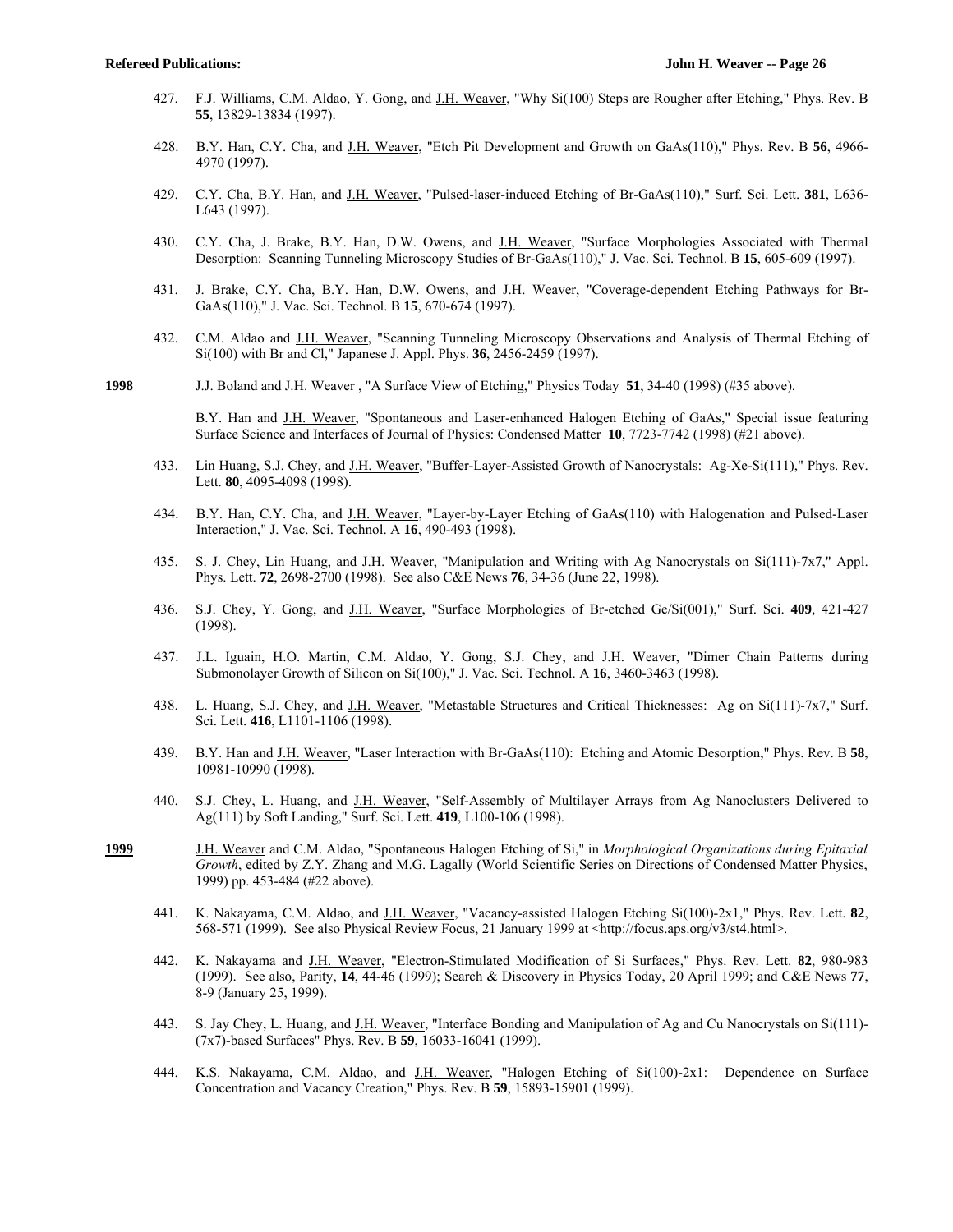- 445. P. Baumgärtel, J.J. Paggel, M. Hasselblatt, K. Horn, V. Fernandez, O. Schaff, J.H. Weaver, A.M. Bradshaw, D.P. Woodruff, E. Rotenberg, and J. Denlinger, "Structure Determination of the (√3x√3)R30˚ Boron Phase on the Si(111) Surface using Photoelectron Diffraction," Phys. Rev. B **59**, 13014-13019 (1999).
- 446. K.S. Nakayama and J.H. Weaver, "Si(100)-2x1 Etching with Fluorine: Planar Removal vs. Three Dimensional Pitting," Phys. Rev. Lett. **83**, 3210-3213 (1999).
- 447. B.Y. Han, K.S. Nakayama, and J.H. Weaver, "Electron and Photon-stimulated Modification of GaAs(110), Si(100), and Si(111)," Phys. Rev. B **60**, 13846-13853 (1999).
- **2000** 448. M.M.R. Evans, B.Y. Han, and J.H. Weaver, "Ag Films on GaAs(110): Dewetting and Void Growth," Surf. Sci. **465**, 90-96 (2000).
	- 449. K.S. Nakayama, T. Sakurai, and J.H. Weaver, "Electrochemical Fluorine Source for Ultrahigh Vacuum Dosing," J. Vac. Sci. Technol. A **18**, 2606-2607 (2000).

 K.S. Nakayama, B.Y. Han, and J.H. Weaver, "Electron- and Photon-stimulated Modification of Semiconductor Surfaces," Butsuri (The Physical Society of Japan) **55**, 281-285 (2000). In Japanese, same as #447

- 2001 C.M. Aldao and <u>J.H. Weaver</u>, "Halogen Etching of Si via Atomic-scale Processes," review article, Progress in Surface Science **68**, 189-230 (2001) (#23 above).
- **2002** 450. K.S. Nakayama, E. Graugnard, and J.H. Weaver, "Surface Modification without Desorption: Recycling of Cl on Si(100)-2x1," Phys. Rev. Lett. **88**, 125508 (2002). See also C&E News **80**, 38 (March 25, 2002).
	- 451. C.L. Haley and J.H. Weaver, "Buffer-Layer-Assisted Growth via Two-Dimensional Diffusion-Limited Cluster Aggregation," Surf. Sci. **518**, 243-250 (2002).
	- 452. K.S. Nakayama, E. Graugnard, and J.H. Weaver, "Tunneling-Electron-Induced Bromine Hopping on Si(100)-2x1," Phys. Rev. Lett. **89**, 266106 (2002).
- **2003** 453. V.N. Antonov and J.H. Weaver, "CO-induced Morphology Modification in Buffer-Layer-Assisted Growth of Pd Nanostructures," Surf. Sci. **526**, 97-106 (2003).
	- 454. G.J. Xu, E. Graugnard, V. Petrova, K.S. Nakayama, and J.H. Weaver, "Dynamics of Surface Roughening of Cl– terminated Si(100)-2x1 at 700 K," Phys. Rev. B **67**, 125320 (2003).
	- 455. G.J. Xu, K.S. Nakayama, B.R. Trenhaile, C.M. Aldao, and J.H. Weaver, "Equilibrium Morphologies for Cl-Roughened Si(100) at 700-750 K: Dependence on Cl Concentration," Phys. Rev. B **67**, 125321 (2003).
	- 456. G.J. Xu, E. Graugnard, B.R. Trenhaile, K.S. Nakayama, and J.H. Weaver, "Atom Vacancy Lines and Surface Patterning: The Role of Stress for Br- Si(100)-(2x1) at 700 K," Phys. Rev. B 68, 75301(2003).
	- 457. V.N. Antonov, J.S. Palmer, A.S. Bhatti, and J.H. Weaver, "Nanostructure Diffusion and Aggregation on Desorbing Rare Gas Solids: Slip on an Incommensurate Lattice" Phys. Rev. B **68**, 205418 (2003)
	- 458. G.J. Xu, S.V. Khare, K.S. Nakayama, C.M. Aldao, and J.H. Weaver, "Step Free Energies, Surface Stress, and Adsorbate Interactions for Cl-Si(100) at 700 K," Phys. Rev. B **68**, 235318 (2003).
- **2004** 459. C.M. Aldao, S.E. Guidoni, G.J. Xu, K.S. Nakayama, and J.H. Weaver, "Monte Carlo Modeling of Si(100) Roughening due to Adsorbate-Adsorbate Repulsion,"Surf. Sci. **551**, 143-149 (2004).
	- 460. J.H. Weaver and V.N. Antonov, "Synthesis and Patterning of Nanostructures of (Almost) Anything on Anything," Surf. Sci. **557**, 1-3 (2004). See also C&E News **82**, 6 (May 3, 2004), Science Editor's Choice **304**, 797 (2004), and Physics Today **57** (6), 22 (2004).
	- 461. V.N. Antonov, J.S. Palmer, P.S. Waggoner, A.S. Bhatti, and J.H. Weaver, "Nanoparticle Diffusion on Desorbing Solids: The Role of Elementary Excitations in Buffer-Layer-Assisted Growth," Phys. Rev. B **70**, 45406 (2004).
	- 462. G.J. Xu and J.H. Weaver. "Si Epitaxial Growth on Br-Si(100): How Steric Repulsive Interactions Influence Overlayer Development," Phys. Rev. B **70**, 165321 (2004).
- **2005** 463. K.S. Nakayama and J.H. Weaver, "Ag Multilayer Island Growth on Br-Si(100)-(2x1) and Ag-induced Nano-pitting," Surf. Sci. **574**, 331-337 (2005).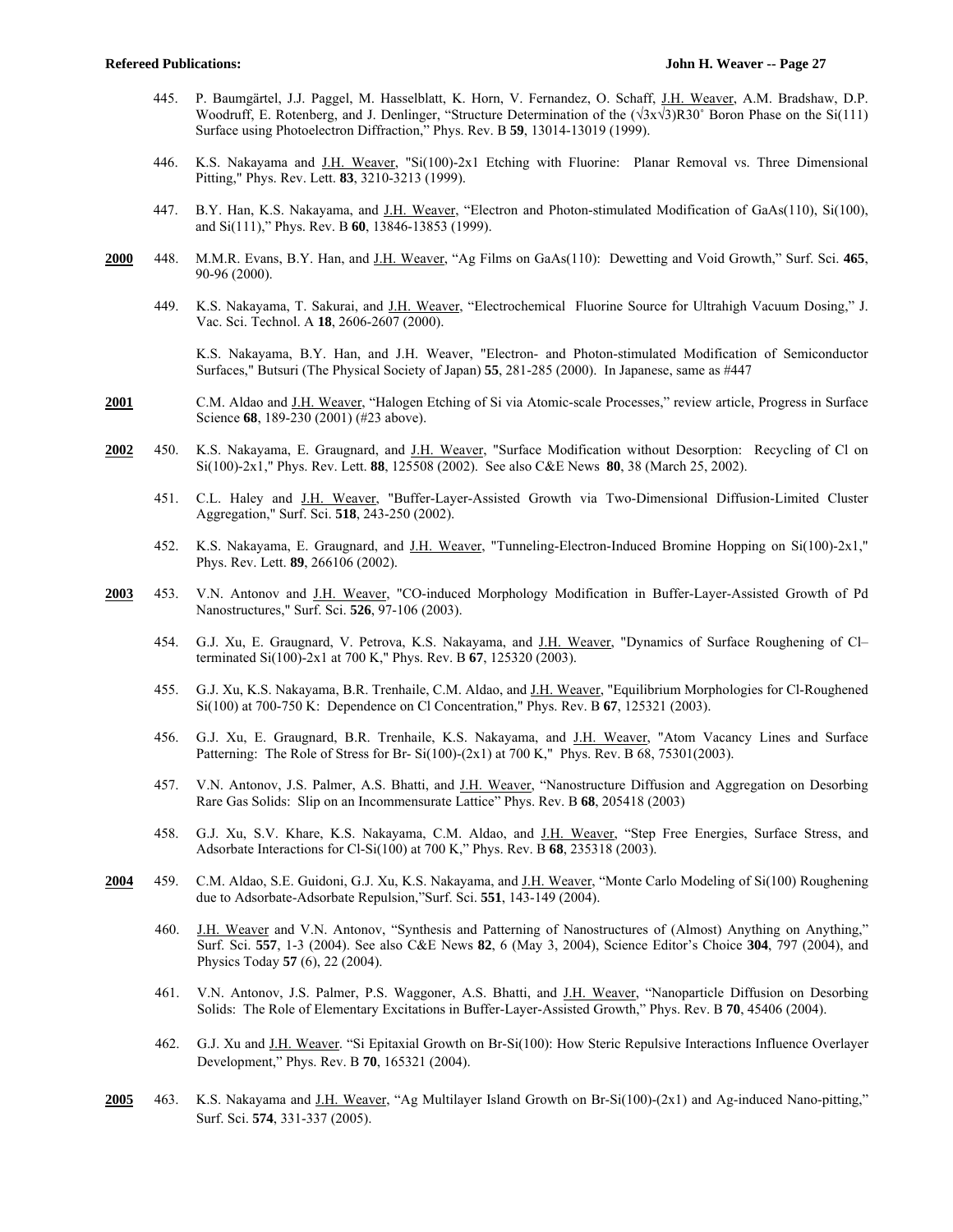- 464. G.J. Xu, A.W. Signor, Abhishek Agrawal, K.S. Nakayama, B.R. Trenhaile, and J.H. Weaver, "Halogen Chemisorption, Pairwise Diffusion of Iodine, and Trapping by Defects," Surf. Sci. **577**, 77-85 (2005).
- 465. G.J. Xu, N.A. Zarkevich, Abhishek Agrawal, A.W. Signor, B.R. Trenhaile, D.D. Johnson, and J.H. Weaver, "Crossover Energetics for Halogenated Si(100): Vacancy Line Defects, Dimer Vacancy Lines, and Atom Vacancy Lines," Phys. Rev. B **71**, 115332 (2005).
- 466. B.R. Trenhaile, V.N. Antonov, G.J. Xu, K.S. Nakayama, and J.H. Weaver, "Electron Stimulated Desorption from a Surprising Source: Internal Hot Electrons for Br-Si(100)-(2x1)," Surf. Sci. Lett. **583/1**, L135-L141, accompanied by Perspective by R.J. Hamers, "Bond-breaking at Surfaces: Electrons or Phonons?" See also Physics Update "A New Mode for Desorption," Physics Today **58**, 9 (2005); Editor's Choice, "Not-So-Thermal Desorption," Science **308**, 604 (2005); News of the Week, "Surface Bonding Reconsidered," C&E News **83**, 7 (2005); and Chemical Highlights of 2005, C&E News **83**, 20 (2005).
- 467. J.S. Palmer, V.N. Antonov, A.S. Bhatti, P. Swaminathan, P.S. Waggoner, and J.H. Weaver, "The Effects of Buffer Structure on Buffer-Layer-Assisted Growth: Grain Boundaries, Grooves, and Pattern Transfer," Surf. Sci. **595**, 64-72 (2005).
- 468. P.S. Waggoner, J.S. Palmer, V.N. Antonov, and J.H. Weaver, "Metal Nanostructure Growth on Buffer Layers of Molecular CO2," Surf. Sci. **596**, 12-20 (2005).
- **2006** 469. K.S. Nakayama, T. Sugano, K. Ohmori, A.W. Signor, and J.H. Weaver, "Chemical Fingerprinting at the Atomic Level with Scanning Tunneling Spectroscopy," Surf. Sci. **600**, 716-723 (2006).
	- 470. K.S. Nakayama, M.M.G. Alemany, H. Kwak, T. Sugano, K. Ohmori, J.R. Chelikowsky, and J.H. Weaver, "Electronic Structure of Si(001)-c(4x2) Analyzed by Scanning Tunneling Spectroscopy and *ab initio* Simulations," Phys. Rev. B **73**, 035330 (2006).
	- 471. V.N. Antonov, P. Swaminathan, J.A.N.T. Soares, J.S. Palmer, and J.H. Weaver, "Photoluminescence of CdSe Quantum Dots and Rods from Buffer-Layer-Assisted Growth," Appl. Phys. Lett. **88**, 121906 (2006).
	- 472. B.R. Trenhaile, V.N. Antonov, G.J. Xu, A. Agrawal, A.W. Signor, R. Butera, K.S. Nakayama, and J.H. Weaver, "Phonon-Activated, Electron-Stimulated Desorption of Halogens from Si(100)-(2x1)," Phys. Rev. B **73**, 125318 (2006).
	- 473. P. Swaminathan, V.N. Antonov, J.A.N.T. Soares, J.S. Palmer, and J.H. Weaver, "Cd-based II-VI Semiconductor Nanostructures Produced by Buffer Layer Assisted Growth: Structural Evolution and Photoluminescence," Phys. Rev. B **73**, 125430 (2006).
	- 474. B.R. Trenhaile, G.J. Xu, and J.H. Weaver, "Bromine as a Surfactant in Germanium Growth on Si(100)," Surf Sci. **600**, 2907-12 (2006).
	- 475. B.R. Trenhaile, A. Agrawal, and J.H. Weaver, "Oxygen Atoms on Si(100)-(2x1): Imaging with Scanning Tunneling Microscopy," Appl. Phys. Lett. **89**, 151917 (2006).
- **2007** 476. A.S. Bhatti, V.N. Antonov, P. Swaminathan, J.S. Palmer, and J.H. Weaver, "Anomalous Photoluminescence Behavior for Amorphous Ge Quantum Dots Produced by Buffer-Layer-Assisted Growth," Appl. Phys. Lett. **90**, 011903 (2007).
	- 477. J.H. Weaver, Review of "The Physics of Semiconductors: An Introduction Including Devices and Nanophysics," by Marius Grundmann, Physics Today **60**, 63-64 (2007).
	- 478. A. Agrawal, R.E. Butera, and J.H. Weaver, "Cl Insertion on Si(100)-(2x1): Etching under Conditions of Super-Saturation," Phys. Rev. Lett. **98**, 136104 (2007).
	- 479. P. Swaminathan, R.A. Rosenberg, G.K. Shenoy, J.S. Palmer, and J.H. Weaver, "Induced Magnetism in Cu Nanoparticles Embedded in Co," Appl. Phys. Lett. **91**, 202506 (2007).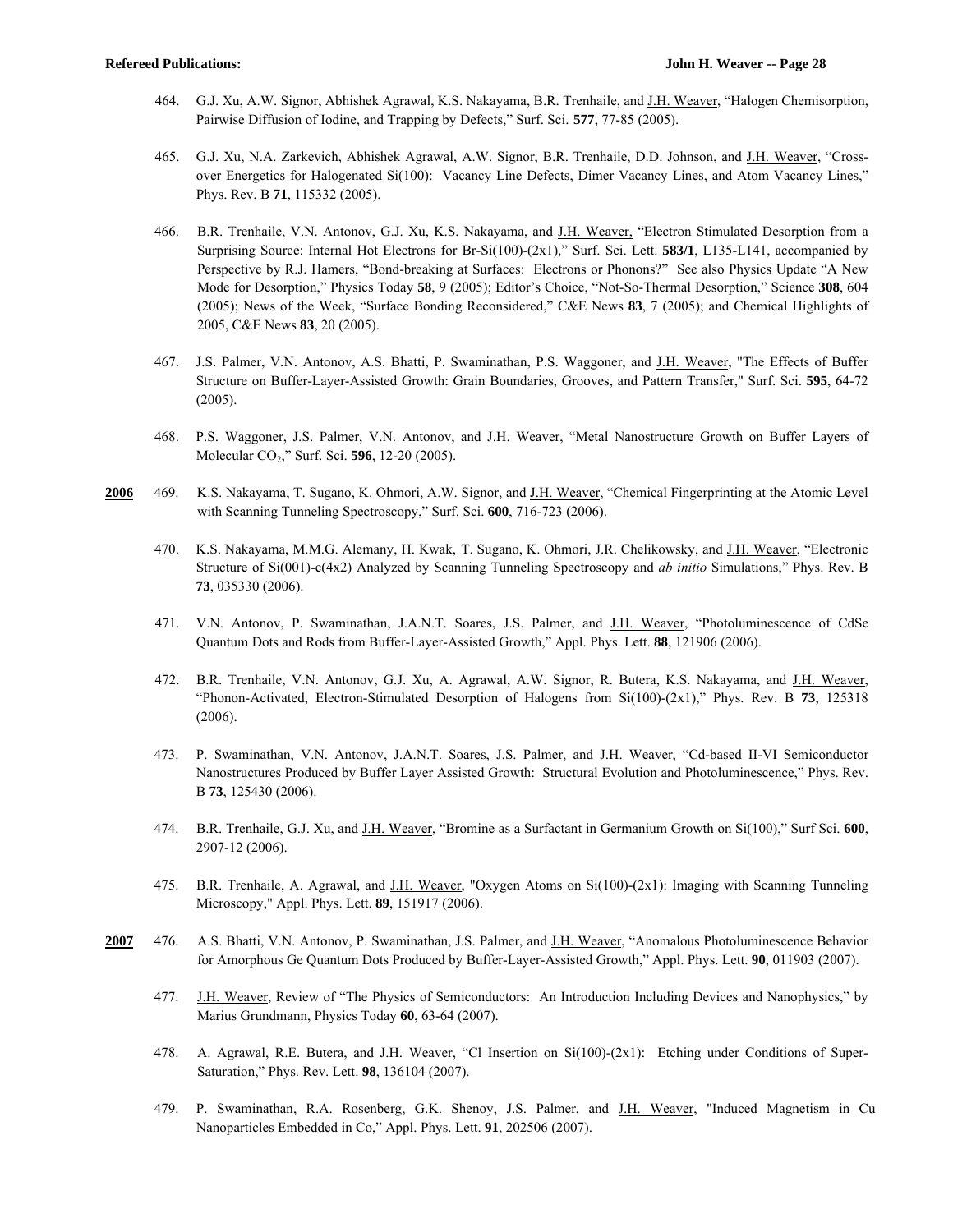- **2008** 480. R.E. Butera, A. Agrawal, and J.H. Weaver, "Coverage-dependent Chemisorption of Cl on Si(114)," Surf. Sci. **602**, 475-480 (2008).
	- 481. J.S. Palmer, P. Swaminathan, S. Babar, and J.H. Weaver, "Solid State Dewetting-mediated Aggregation of Nanoparticles," Phys. Rev. B **77**, 195422 (2008). Editors' suggestions.
	- 482. J.S. Palmer, S. Sivaramakrishnan, P.S. Waggoner, and J.H. Weaver, "Particle Aggregation on Dewetting Solid Water Films," Surf. Sci. **602**, 2278-2283 (2008).
	- 483. P. Swaminathan, J.S. Palmer, and J.H. Weaver, "Competition between Particle Formation and Burrowing: Gold on Bismuth," Phys. Rev. B **78**, 115416 (2008).
	- 484. W. Chern, J.S. Palmer, P. Swaminathan, and J.H. Weaver, "Nanoparticle Aggregation due to Dewetting of Sandwiched Buffer Layers," Surf. Sci. **602**, 2816-2818 (2008).
- **2009** 485. C.M. Aldao, Abhishek Agrawal, R.E. Butera, and J.H. Weaver, "Atomic Processes during Cl Supersaturation Etching of Si(100)-(2x1)," Phys. Rev. B **79**, 125303 (2009).
	- 486. P. Swaminathan, S. Sivaramakrishnan, J.S. Palmer, and J.H.Weaver, "Size Dependence of Nanoparticle Dissolution in a Matrix: Gold in Bismuth," Phys. Rev. B **79**, 144113 (2009).
	- 487. R.E. Butera, Yuji Suwa, Tomihiro Hashizume, and J.H. Weaver, "Adsorbate-Mediated Step Transformations and Terrace Rearrangement of Si(100)-(2x1)," Phys. Rev. B **80**, 193307 (2009).
- **2010** 488. R. E. Butera, D. A. Mirabella, C. M. Aldao, and J.H. Weaver, "Adsorbate-induced Roughening of Si(100) by Interactions at Steps," Phys. Rev. B **82**, 045309 (2010).
- **2011** 489. A. W. Signor and J.H. Weaver, "Preferential Nucleation and High Mobiligy of Linear Cu Trimers on Ag(111)," Phys Rev. B **84**, 165441 (2011).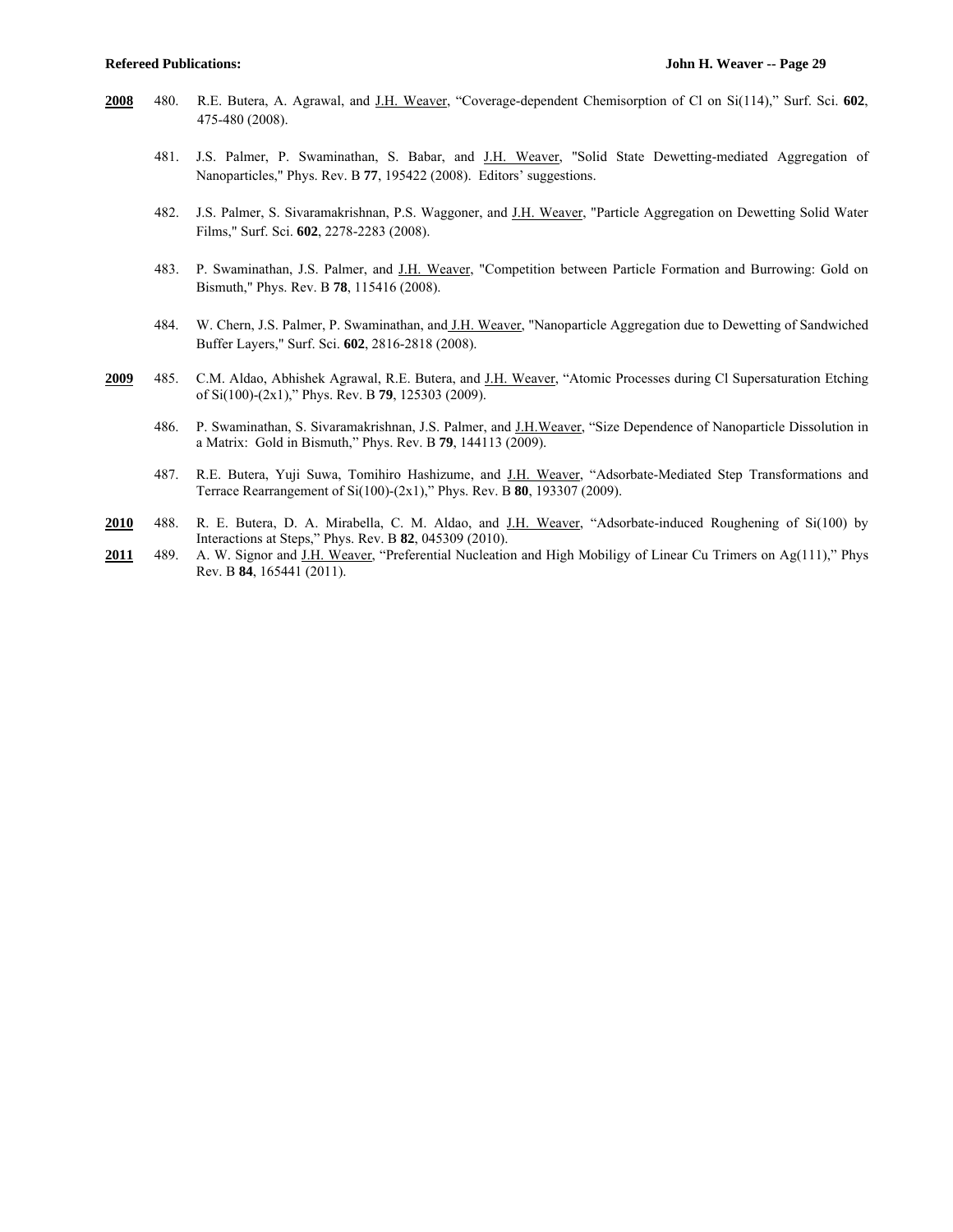- 1. J.H. Weaver, "Optical Spectroscopy of Bulk Metals," International Conference on Physics of Transition Metals, Toronto, Canada, August 1977.
- 2. J.H. Weaver, "Optical and Photoelectron Spectroscopy of Metal Hydrides," American Physical Society Meeting, Washington, DC, March 1978.
- 3. J.H. Weaver, "Photons as a Probe of Hydrogen in Metals: Photoelectron and Optical Studies," Analysis of Hydrogen in Solids Workshop, Sandia National Laboratory, January 1979.
- 4. J.H. Weaver, "Synchrotron Radiation and the Photoelectric Effort," Public Lecture sponsored by Linda Hall Library and University of Missouri to commemorate the Einstein Centennial, Kansas City, November 1979.
- 5. M. Campagna, W. Gudat, R. Rosei, J.H. Weaver, W. Eberhardt, F. Hulliger, and E. Kaldis, "Surface Binding Energy Shifts, Mixed Valence and Localization," Magnetism and Magnetic Materials, Dallas, November 1980.
- 6. J.H. Weaver, "Electronic Structure of Metal Hydrogen Systems: Photoelectron Spectroscopy Studies," American Chemical Society, Pittsburgh, November 1980.
- 7. J.H. Weaver, "The Factors that Determine the Binding Energies of Hydrogen to the Interstice and How the Binding Energy Changes with Hydrogen Content," Gordon Research Conference, Tilton School, July 1981.
- 8. J.H. Weaver, "Electronic Structure of Metal Hydrides," International Symposium on the Electronic Structure and the Properties of Hydrogen in Metals, Richmond, March 1982.
- 9. J.H. Weaver, "Optical and Photoemission Investigations of Hydrogen in Metals," Symposium on Hydrogen in Metals and Alloys, Metallurgical Society of AIME, October 1982.
- 10. A. Franciosi and J.H. Weaver, "Metal Silicides and Metal-Silicon Interfaces," Trieste Conference on Surfaces and Interfaces: Physics and Electronics, Trieste, Italy, September 1982.
- 11. J.H. Weaver, "Electronic Properties of Metal-Silicon Interfaces and Bulk Metal Silicides," American Physical Society, Los Angeles, March 1983.
- 12. J.H. Weaver, "The Role of the 4f Electrons in Rare Earth Chemistry: Ce Compounds," Rare Earth Research Conference, Tallahassee, April 1983.
- 13. J.H. Weaver, "Synchrotron Radiation An Overview of Its Capabilities," American Vacuum Society, Minneapolis, January 1983.
- 14. J.H. Weaver, "The Properties of Hydrogen in Solids," Symposium on Prospective Hydrogen Energy Cycles, American Vacuum Society, Detroit, May 1983.
- 15. J.H. Weaver, "Overview of Low Energy Experimental Results and Techniques," Workshop on New Directions in Photoabsorption, Asilomar, March 1984.
- 16. J.H. Weaver, "Resonance Photoemission as a Probe of the Local Environment," Workshop on New Directions in Photoabsorption, Asilomar, March 1984.
- 17. J.H. Weaver, "Metal/Semiconductor Reactions," MEIS Workshop on New Frontiers in Semiconductor Materials, University of Minnesota, Minneapolis, August 1984.
- 18. J.H. Weaver, "Synchrotrons and Materials Science Research: VUV Applications," an address to the DEPTH Committee, AIME/ASM, Detroit, September 1984.
- 19. J.H. Weaver, "Modeling Homogeneous and Heterogeneous Metal/Semiconductor Interface Reactions with Photoemission and Angle Resolved Auger Spectroscopies," International Conference on the Formation of Semiconductor Interfaces, Marseilles, France, June 1985.
- 20. J.H. Weaver, "Materials Science of Complex Systems: Microelectronics," Control Data High Technology Futures Workshop, Minneapolis, 1985.
- 21. J.H. Weaver, "High Resolution Core Level Photoemission of Interfaces," Workshop on an Advanced Soft X-Ray and Ultraviolet Synchrotron Source, Berkeley, November 1985.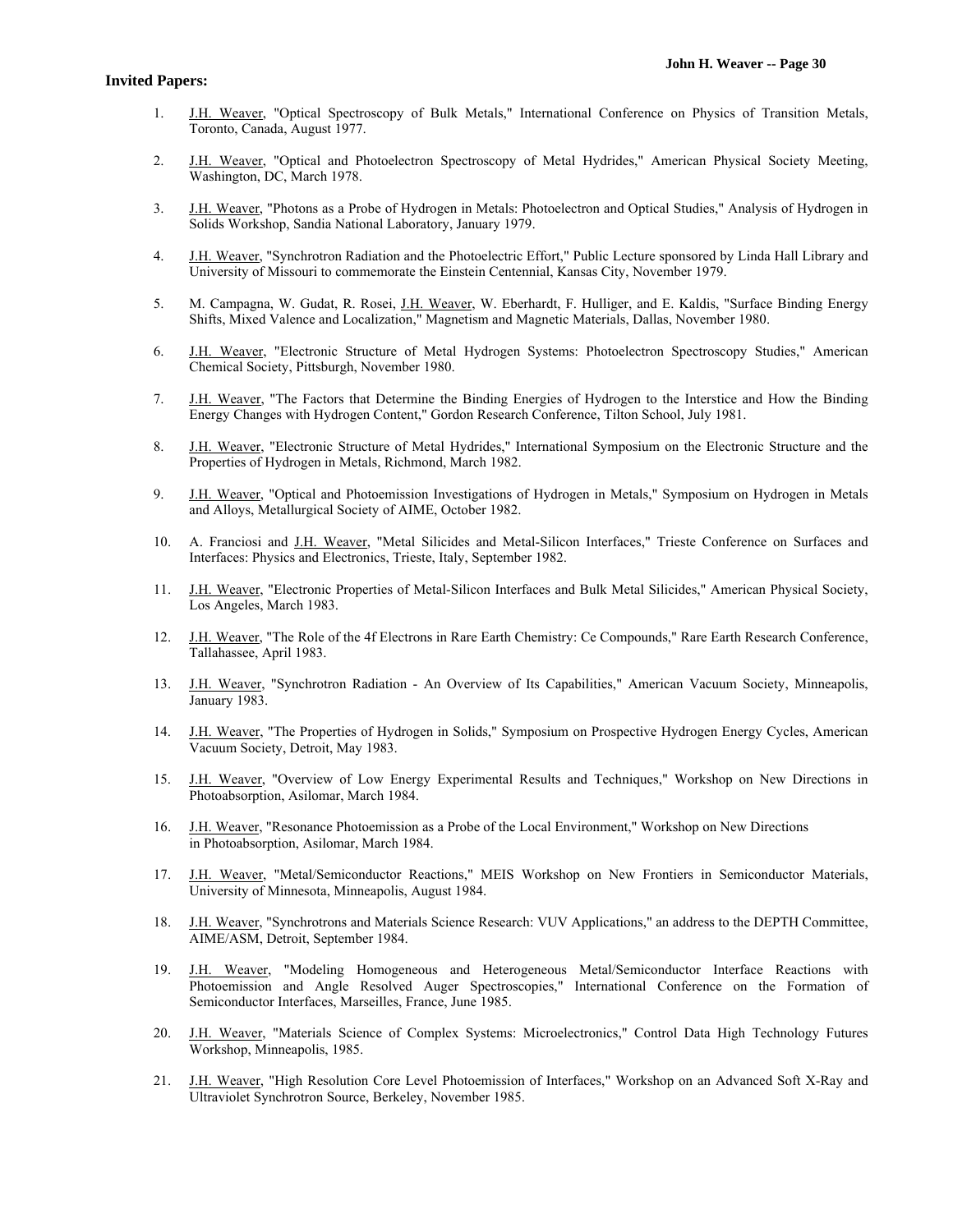- 22. J.H. Weaver, "High Resolution Photoemission Studies of Reactive Metal/Semiconductor Interfaces," International Workshop on Physics of Interfaces by Synchrotron Radiation and Other High Energy Probes, Bad Honnef, West Germany, April 1986.
- 23. J.H. Weaver, "Synchrotron Radiation Studies of Defects in Solids," Workshop on the Electronic Structure of Defects in Metals and Alloys, Argonne National Laboratory, Argonne, June 1986.
- 24. J.H. Weaver, "The Chemistry and Morphology of Metal/III-V Semiconductor Interfaces," Workshop on III-V Semiconductors: Interfacial Chemistry and Its Effect on Electrical Properties, Stanford, November 1986.
- 25. J.H. Weaver, "Reactions at Metal/Semiconductor Interfaces," Materials Research Society Meeting, Boston, Massachusetts, December 1986.
- 26. J.H. Weaver, "Reactions at Metal/Semiconductor Interfaces," Workshop on Synchrotron Radiation Research, University of Western Ontario, London, Ontario, Canada, March 1987.
- 27. J.H. Weaver, "Metal/Semiconductor Interface Formation," Asia-Pacific Symposium on Surface Physics, Shanghai, China, April 1987.
- 28. J.H. Weaver, featured lectures on metal/semiconductor interface formation and synchrotron radiation photoemission, Institutes for Physics, Semiconductor Physics, and High Energy Physics, Chinese Academy of Science, Beijing, April 1987.
- 29. J.H. Weaver, "Electronic Structures of Defects and Disordered Solids," US-Japan Seminar on Electronic Structure and Lattice Defects in Alloys, Honolulu, May 1987.
- 30. J.H. Weaver, Panelist on Microelectronics Research and Development, Congress of the United States, Office of Technology Assessment, Washington, DC, June 1987.
- 31. J.H. Weaver, "Growth and Characterization of Metal Overlayers on Compound Semiconductors," AIChE Conference on Emerging Technologies in Materials, Minneapolis, August 1987.
- 32. J.H. Weaver, "High T<sub>c</sub> Superconductors: Occupied and Unoccupied Electronic States, Surface Stability, and Interface Formation," American Chemical Society, New Orleans, September 1987.
- 33. J.H. Weaver, "High Temperature Superconductors: Occupied and Unoccupied Electronic States," 20th Annual Synchrotron Radiation Center Users Group Meeting, Stoughton, October 1987.
- 34. Zhangda Lin and J.H. Weaver, "Surface Segregation at Metal/III-V Semiconductor Interfaces," Solvay Conference on Surface Science, Austin, December 1987.
- 35. J.H. Weaver, "High Temperature Superconductors," AIChE Symposium, Minneapolis, February 1988.
- 36. J.H. Weaver, "Surface Stability, Chemisorption, and Interface Formation of High Temperature Superconductors," Gordon Conference on the Chemistry of Electronic Materials, Ventura, March 1988.
- 37. J.H. Weaver, "High Temperature Superconductors: Electronic States, Surface Stability, and Interface Formation," American Chemical Society, Minneapolis, April 1988.
- 38. J.H. Weaver, "The Physics and Chemistry of Interfaces," Keynote lecture, Symposium on Advanced Materials: Science and Applications, The Royal Society of Canada, Windsor, Ontario, Canada, June 1988.
- 39. J.H. Weaver, "Unoccupied Electronic States," International Centre for Theoretical Physics, Trieste, Italy, June 1988.
- 40. J.H. Weaver, "Electronic Structure of High Temperature Superconductors," Gordon Conference on Electron Spectroscopy, Brewster Academy, July 1988.
- 41. J.H. Weaver, "High Temperature Superconductors: Electronic States, Surface Stability, and Interface Formation," American Chemical Society, Los Angeles, September 1988.
- 42. J.H. Weaver, "Metal-Semiconductor Interfaces," World Materials Congress: Interface Science and Engineering, Chicago, September 1988.
- 43. J.H. Weaver, "Surface and Interface Properties of Semiconductors and High  $T_c$  Superconductors," Argonne Colloquium on Frontiers of Surface Analysis, Argonne, September 1988.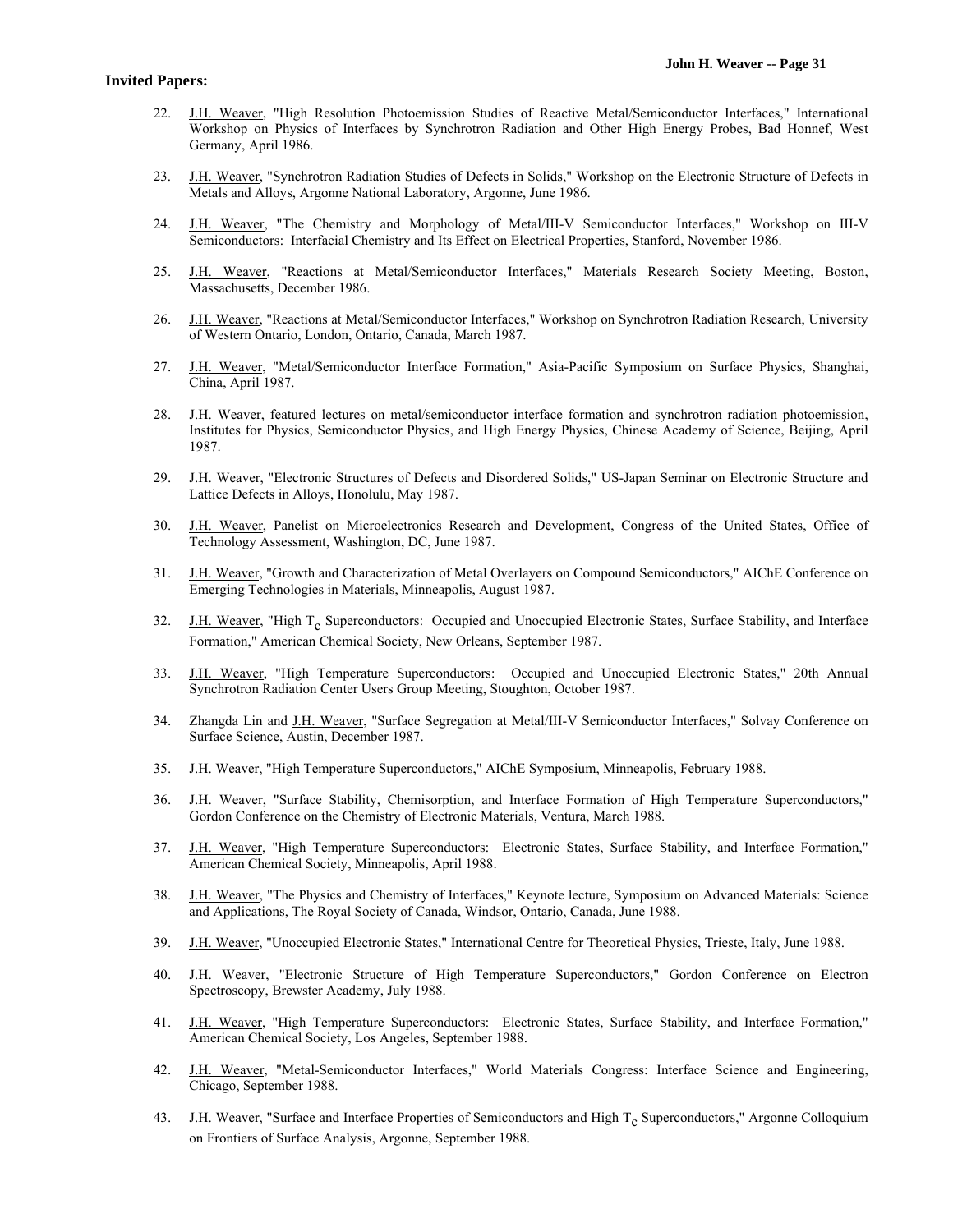- 44. J.H. Weaver, "High Temperature Superconductors: Electronic States, Surface Stability, and Interface Formation," 35th National Symposium of the American Vacuum Society, Atlanta, October 1988.
- 45. J.H. Weaver, "Physics and Chemistry of Metal/Semiconductor Interfaces," Symposium on Chemistry and Defects in Semiconductor Heterostructures, Spring Meeting of the Materials Research Society, San Diego, April 1989.
- 46. J.H. Weaver, "Surfaces and Interfaces of High Temperature Superconductors," 1st Gordon Conference on Superconductivity, Ventura, February 1989.
- 47. J.H. Weaver, "Photoemission Studies of Surfaces and Interfaces of High T<sub>c</sub> Superconductors," Scanning Electron Microscopy Conference, Salt Lake City, May 1989.
- 48. J.H. Weaver, "Physics and Chemistry of Metal/Semiconductor Interfaces," American Vacuum Society, Albuquerque, May 1989.
- 49. J.H. Weaver, "Reactions at Semiconductor Interfaces," Special Seminar Series on Electronic Materials: A New Era of Materials Science, University of Minnesota, Minneapolis, May 1989.
- 50. J.H. Weaver, C.M. Aldao, G.D. Waddill, and S.G. Anderson, "Temperature Effects for Ti/GaAs(110) Interface Formation Involving Cluster and Atom Deposition," Electronic Materials Conference, Boston, June 1989.
- 51. J.H. Weaver, "Adatom Interactions on Semiconductor Surfaces," American Vacuum Society, College Station, September 1989.
- 52. J.H. Weaver, "Physics and Chemistry of Metal/Semiconductor Interfaces," International Conference on Semiconductor and Integrated Circuit Technology, Beijing, October 1989. [Conference canceled]
- 53. J.H. Weaver, "Temperature-, Dopant-Concentration-, and Coverage-Dependent Schottky Barrier Formation," 36th National Symposium of the American Vacuum Society, Boston, October 1989.
- 54. J.H. Weaver, NSF Workshop on "Interfaces and Atomic, Molecular, and Surface Physics," Perth, Australia, February 1990. [Unable to attend.]
- 55. J.H. Weaver, "Metal/Semiconductor Interfaces: Temperature-Dependent Atom and Cluster Deposition," Australian Physical Society, Perth, Australia, February 1990. [Unable to attend.]
- 56. J.H. Weaver, "Temperature-, Dopant-Concentration-, and Coverage-Dependent Schottky Barrier Formation," 17th Annual Conference on Physics and Chemistry of Semiconductor Interfaces," Clearwater Beach, February 1990.
- 57. J.H. Weaver, "Temperature-, Dopant-Concentration-, and Coverage-Dependent Schottky Barrier Formation for III-V Semiconductors," Symposium on Metallization for Electronics Applications, Annual Meeting of The Minerals, Metals and Materials Society, Anaheim, February 1990.
- 58. J.H. Weaver, "Surfaces and Interfaces of High Temperature Superconductors," American Physical Society, Anaheim, March 1990.
- 59. J.H. Weaver, "Metal/Semiconductor Interfaces: Temperature-Dependent Atom and Cluster Deposition," 8th International Conference on Thin Films, San Diego, April 1990.
- 60. J.H. Weaver, "Clusters and Cluster-Assembled Interfaces," Materials Research Society, Boston, November 1990.
- 61. J.H. Weaver, "Photoemission and STM Studies of  $C_{60}$ ," American Vacuum Society, Minneapolis, February 1991.
- 62. J.H. Weaver, "Surface and Interface Stability of High Temperature Superconductors," Corrosion of Advanced Materials, 1991 NACE Research in Progress Symposium, Cincinnati, March 1991.
- 63. J.H. Weaver, "Occupied and Empty Electronic States of Solid  $C_{60}$  and the Interaction of  $C_{60}$  with the Environment: Photoemission, Inverse Photoemission, and STM," Special Session on  $C_{60}$ , American Physical Society, Cincinnati, March 1991.
- 64. J.H. Weaver, "Interface Effects for High Temperature Superconductors," Materials Research Society, Anaheim, April 1991.
- 65. J.H. Weaver, "Interface Effects for High Temperature Superconductors," 179th Electrochemical Society Meeting, Washington, D.C., May 1991.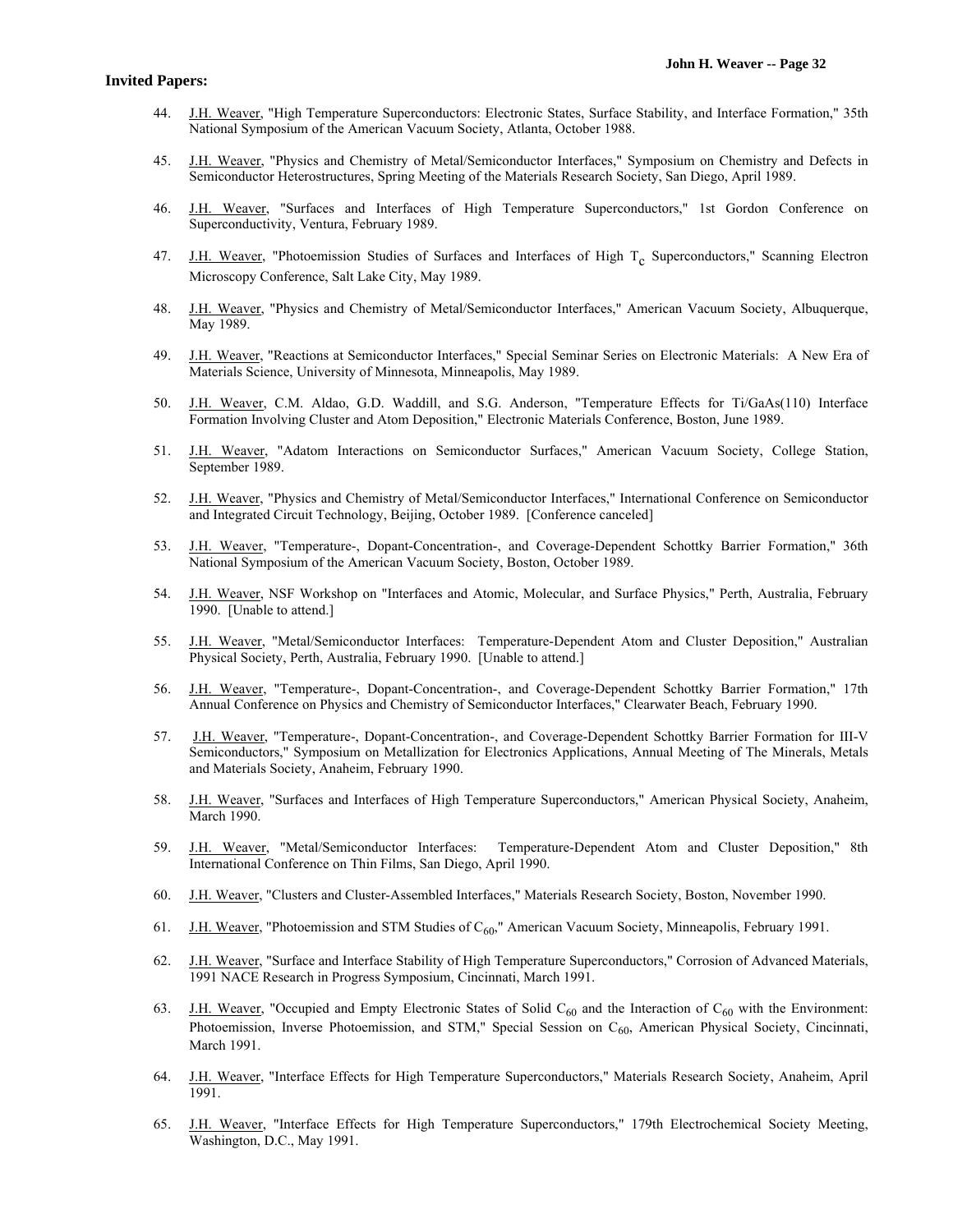- 66. J.H. Weaver, Distinguished Lecturer, NSF Workshop on "Thin Film Science and Technology for the 21st Century," Evanston, July/August 1991.
- 67. J.H. Weaver, "Clusters and Cluster-Assembled Interfaces," Gordon Conference, Brewster Academy, August 1991.
- 68. J.H. Weaver, "Electronic Structure and Properties of  $C_{60}$ ,  $C_{70}$ , and Alkali-Metal Fullerides," American Chemical Society Meeting, New York, August 1991.
- 69. J.H. Weaver, Plenary Lecture, "Electronic Structure and Properties of  $C_{60}$ ,  $C_{70}$ , and Alkali-Metal Fullerides," European Conference on Surface Science, Stockholm, Sweden, September 1991.
- 70. J.H. Weaver, "Electronic Structure and Properties of  $C_{60}$ ,  $C_{70}$ , and Alkali-Metal Fullerides," Midwest Solid State Conference, Ames, September 1991.
- 71. J.H. Weaver, "Electronic Structure and Properties of  $C_{60}$ ,  $C_{70}$ , and Alkali-Metal Fullerides," 24th Annual Synchrotron Radiation Center Users Group Meeting, Stoughton, October 1991.
- 72. J.H. Weaver, "Electronic Structures and Growth Structures of Fullerenes and Fullerides," 38th National Symposium of the American Vacuum Society, Seattle, November 1991.
- 73. J.H. Weaver, "Electronic Structures and Growth Structures of Fullerenes and Fullerides," American Chemical Society, Eau Claire, January 1992.
- 74. J.H. Weaver, "Electronic Structures and Growth Structures of Fullerenes and Fullerides," Engineering Foundation Conference on Fullerenes, Tucson, January 1992. [Conference canceled.]
- 75. J.H. Weaver, "Electronic Interactions in Fullerene Materials," International School on Band Structure and Applications, Madras, India, February 1992. [Conference postponed.]
- 76. J.H. Weaver, "Electronic Structures and Growth Structures of Fullerenes and Fullerides," International Winterschool on Electronic Properties of High Temperature Superconductors," Kirchberg, Tyrol, Austria, March 1992.
- 77. J.H. Weaver, "Electronic Structures and Properties of C<sub>60</sub>, C<sub>70</sub>, and Alkali-Metal Fullerides," American Physical Society, Indianapolis, March 1992.
- 78. J.H. Weaver, "Fullerenes and Fullerides: Photoemission and Scanning Tunneling Microscopy Studies," 94th Annual Meeting and Exposition of the American Ceramic Society, Minneapolis, April 1992.
- 79. J.H. Weaver, "Electronic Structures and Growth Structures of Fullerenes and Fullerides," 181st Electrochemical Society Meeting, St. Louis, May 1992.
- 80. J.H. Weaver, "Electronic Structures and Properties of  $C_{60}$ ,  $C_{70}$ , and Alkali-Metal Fullerides," International Summer Institute for Surface Studies," Milwaukee, June 1992.
- 81. J.H. Weaver, "Electronic Structures and Growth Structures of Fullerenes and Fullerides," Gordon Conference on Electron Spectroscopy, Wolfeboro, July 1992.
- 82. J.H. Weaver, "Electronic Structures and Growth Structures of Fullerenes and Fullerides," US/Japan Fermiology Workshop, Sendai, Japan, July 1992.
- 83. J.H. Weaver, "Clusters and Their Interactions with Surfaces," Sixth International Symposium on Small Particles and Inorganic Clusters," Chicago, September 1992.
- 84. J.H. Weaver, "Electronic Structures and Properties of Fullerenes and Fullerides," 1st Nishina Symposium on Nanoscale Science, Sendai, Japan, September 1992.
- 85. J.H. Weaver, "Electronic Structures and Properties of Fullerenes and Fullerides," Symposium on the Third Form of Carbon: Fullerenes - Properties and Prospects, Annual Meeting of the TMS, Chicago, November 1992.
- 86. J.H. Weaver, "Electronic Structure of C<sub>60</sub> Assemblies," International Symposium on Local Order in Condensed Matter Physics," Orissa, India, December 1992. [Unable to attend.]
- 87. J.H. Weaver, "Electronic Interactions for Fullerene-Based Systems," Euroconference on Superconductivity in Fullerenes, Oxides, and Organic Materials, Pisa, Italy, January 1993.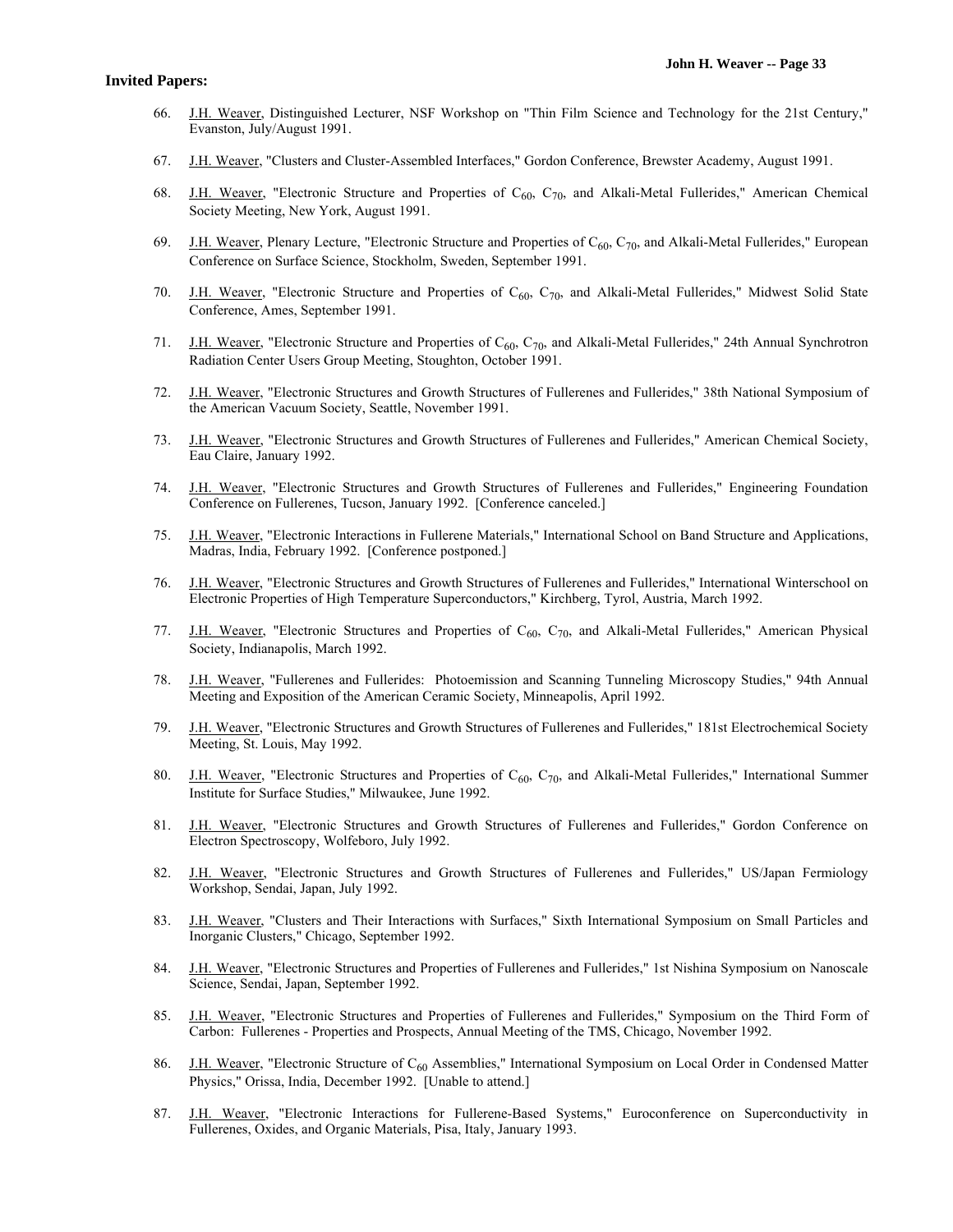- 88. J.H. Weaver, "Fullerene Films: Their Growth and Properties," American Association for the Advancement of Science, Boston, February 1993.
- 89. J.H. Weaver, "Structural and Electronic Properties of Fullerenes and Fullerides: STM and Photoemission," International Winterschool on Electronic Properties of Novel Materials: Fullerenes and Related Compounds," Kirchberg, Austria, March 1993.
- 90. J.H. Weaver, "Chemical Bonding and Electronic Structure of Fullerene-Based Compounds," Symposium on Chemistry and Physics of Fullerenes, American Chemical Society, Denver, March 1993.
- 91. J.H. Weaver, "Fullerene Films and Their Compounds: Growth Morphologies, Electronic Properties, and Superconductivity," After Dinner Lecturer, American Chemical Society, Duluth, April 1993.
- 92. J.H. Weaver, "Electronic Structures and Properties of Fullerenes and Fullerides," Spring Meeting of the Materials Research Society, San Francisco, April 1993. [Unable to attend.]
- 93. J.H. Weaver, "Electronic Structures and Properties of  $C_{60}$ ,  $C_{70}$ , and Alkali-Metal Fullerides," Symposium on Fullerenes, International Centre of Condensed Matter Physics, Brasilia, Brazil, April 1993. [A series of four lectures.]
- 94. J.H. Weaver, "Electronic Properties of the Alkali and Alkaline Earth Fullerides: Successes and Limitations of Band Calculations," Sixth SCF Users Group Meeting: Computed Properties of Carbon-Based Materials, Namur, Belgium, May 1993.
- 95. J.H. Weaver, "Electronic Structures and Properties of  $C_{60}$ ,  $C_{70}$ , and Alkali-Metal Fullerides," Tennessee Valley Chapter American Vacuum Society, Oak Ridge, June 1993.
- 96. J.H. Weaver, "Physics of Fullerenes," Fullerenes '93 Symposium, Santa Barbara, June 1993.
- 97. J.H. Weaver, "Electronic Structures and Properties of Fullerenes and Fullerides," US-Japan Workshop on Fullerenes, Honolulu, July 1993.
- 98. J.H. Weaver, "Electronic Structures and Properties of  $C_{60}$ ,  $C_{70}$ , and Alkali-Metal Fullerides," Illinois Chapter of the American Vacuum Society, Chicago, September 1993.
- 99. J.H. Weaver, "Electronic Structures and Properties of Fullerenes and Fullerides," International Workshop on Fullerenes, St. Petersburg, October 1993. [Unable to attend.]
- 100. J.H. Weaver, Plenary Lecture on "Physics and Chemistry of Fullerene Films," Japanese Physical Society, Okayama, October 1993.
- 101. J.H. Weaver, "Photoelectron Spectroscopy of Fullerenes," Japanese Physical Society, Okayama, October 1993.
- 102. J.H. Weaver, "Electronic Structures and Properties of Fullerenes and Fullerides," 184th Meeting of the Electrochemical Society," New Orleans, October 1993. [Unable to attend.]
- 103. J.H. Weaver, Plenary Lecture on "Electronic Structures and Properties of Fullerenes and Fullerides," XXVI Congreso Nacional de Fisica, Acapulco, October 1993.
- 104. J.H. Weaver, "Physics of Fullerenes," First International Conference on the Physics of Low Dimensional Structures, Moscow, December 1993. [Unable to attend.]
- 105. J.H. Weaver, "Chemistry and Physics of Fullerenes and Fullerides," 2nd Nishina Symposium on Nanoscale Science, Sendai, Japan, January 1994.
- 106. J.H. Weaver, "Fullerene Research in the U.S.A.," Japanese Society for the Promotion of Science, Tokyo, January 1994.
- 107. J.H. Weaver, "K<sub>x</sub>-C<sub>70</sub>: Stable Phases and Electronic Structures," Workshop on Fullerenes, Yuya-Onsen, Japan, February 1994.
- 108. J.H. Weaver, Plenary Lecture on "Semiconductor Etching with Halogens," Korean Vacuum Society, Seoul, February 1994.
- 109. J.H. Weaver, "STM Investigations of Patterning of Si," First Asian Workshop on Scanning Tunneling Microscopy, Japan, February 1994.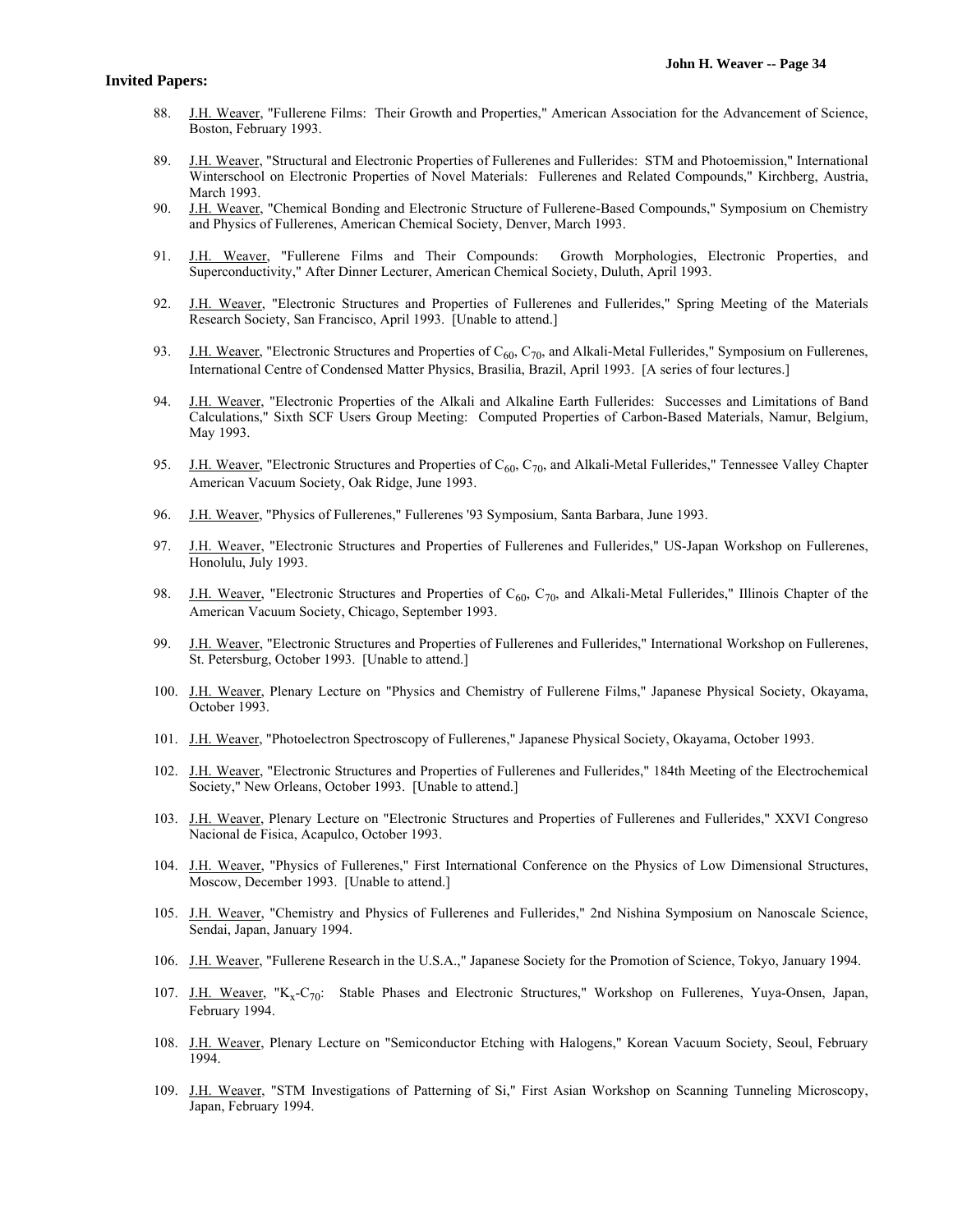- 110. J.H. Weaver, "Electronic Structure of La@C<sub>82</sub> and C<sub>82</sub>: Photoemission Investigations," International Winterschool on Electronic Properties of Novel Materials: Progress in Fullerene Research," Kirchberg, Austria, March 1994.
- 111. D.M. Poirier and J.H. Weaver, "Alkali-Fulleride Phase Diagrams and Distillation Studied with X-ray Photoemission Spectroscopy," International Winterschool on Electronic Properties of Novel Materials: Progress in Fullerene Research," Kirchberg, Austria, March 1994.
- 112. J.H. Weaver, "Fulleride Metallicity," International Winterschool on Electronic Properties of Novel Materials: Progress in Fullerene Research," Kirchberg, Austria, March 1994.
- 113. J.H. Weaver, "Angle-Resolved Photoemission Spectroscopy Studies of C<sub>60</sub>(111): Implications for Band Theory and Superconductivity," Euroconference on the Physics and Chemistry of Unconventional Superconducting Materials," Pisa, May 1994.
- 114. J.H. Weaver, "Physics and Chemistry of Fullerenes," Symposium on Fullerenes: Chemistry, Physics, and New Directions VI, 185th Meeting of the Electrochemical Society, San Francisco, May 1994. [Unable to attend.]
- 115. J.H. Weaver, "Physics and Chemistry of Fullerenes," International Conference on Science and Technology of Synthetic Metals, Seoul, July 1994. [Unable to attend.]
- 116. J.H. Weaver, "Physics and Chemistry of Fullerenes and Fullerides," Summer School for Spanish Students, El Escorial, Madrid, August 1994. [Two lectures.]
- 117. J.H. Weaver, "Surface Etching of Semiconductors," Pacific Northwest Chapter American Vacuum Society, Portland, September 1994.
- 118. J.H. Weaver, Plenary Lecture on "Physics and Chemistry of Fullerenes," 8th Congreso Latinoamericano de Ciencias de Superficies y sus Aplicaciones, Cancun, September 1994.
- 119. J.H. Weaver, "Semiconductor Etching with Halogens: Scanning Tunneling Microscopy Investigations," 41st National Symposium of the American Vacuum Society, Denver, October 1994.
- 120. J.H. Weaver, "Photoelectron Spectroscopy and STM of Etched Semiconductor Surfaces," Gordon Research Conference on Excitations at Semiconductor Surfaces -- Fundamental Concepts and Application to Semiconductor Processing, Oahu, November 1994.
- 121. J.H. Weaver, Plenary Lecture on "Fullerenes, Fullerides, Endofullerenes, and Tubes," Fall Meeting of the Materials Research Society, Boston, December 1994.
- 122. J.H. Weaver, "Spectroscopic Investigations of Fullerenes and Fullerides: What Can One Learn?," Fall Meeting of the Materials Research Society, Boston, December 1994.
- 123. J.H. Weaver, "Semiconductor Etching with Halogens: STM Imaging of Atomic Scale Processes," 23rd Annual Symposium on Applied Vacuum Science & Technology, Clearwater Beach, February 1995.
- 124. J.H. Weaver, "STM Characterization of Surface Processing: Semiconductor Etching," Microphysics of Surfaces, Santa Fe, February 1995.
- 125. J.H. Weaver, "Equilibrium and Nonequilibrium  $x = 1$  Phases: An Overview," International Winterschool on Electronic Properties of Novel Materials: Fullerides and Fulleroides," Kirchberg, Austria, March 1995.
- 126. D.M. Poirier and J.H. Weaver, "Spectroscopic Investigations of Fullerenes and Fullerides," Spring Meeting of the Electrochemical Society, Reno, May 1995.
- 127. J.H. Weaver, "Semiconductor Etching with Halogens: Scanning Tunneling Microscopy Investigations," Symposium on Microscopies and Imaging, American Chemical Society, Anaheim, April 1995. [Unable to attend.]
- 128. J.H. Weaver, "Electronic Properties of Fullerenes and Fullerides," The Chemical Physics of Fullerenes 10(5) Years Later, Verenna Italy, June 1995.
- 129. J.H. Weaver, Plenary Lecture on "Physics and Chemistry of Fullerenes and Fullerides," Second International Workshop on Fullerenes and Atomic Clusters, St. Petersburg, June 1995.
- 130. J.H. Weaver, International Conference on Surface Science: Critical Review and Outlook, Hong Kong, June 1995. [Unable to attend.]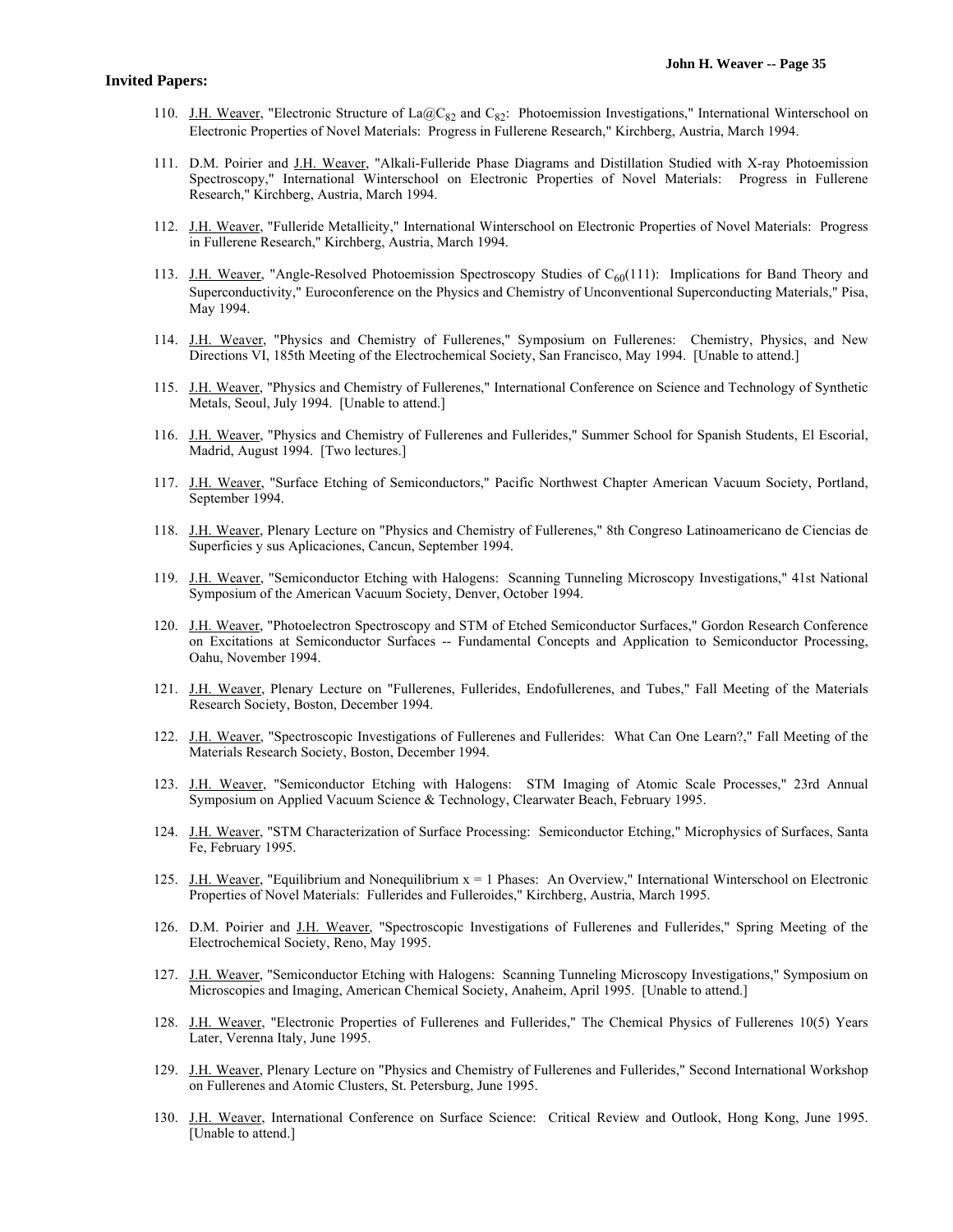- 131. J.H. Weaver, "Physics and Chemistry of Fullerenes and Fullerides," Fullerenes and Photonics II, International Symposium on Optical Science, Engineering, and Instrumentation, San Diego, July 1995. [Unable to attend.]
- 132. J.H. Weaver, "Semiconductor Etching with Halogens: STM Imaging of Atomic Scale Processes," Gordon Research Conference on Dynamics at Surfaces, Andover, New Hampshire, August 1995.
- 133. J.H. Weaver, "Fullerenes: What Are They and How Can They be Used?," Medtronic Research Dinner, Minneapolis, August 1995.
- 134. J.H. Weaver, "Expanded Horizons in Fullerene Science and Technology," IV International Conference on Advanced Materials, Cancun, August 1995.
- 135. J.H. Weaver, "Electronic Structure of Fullerides from Photoemission and Inverse Photoemission," 11th International Conference on Vacuum Ultraviolet Radiation Physics, Tokyo, August 1995.
- 136. J.H. Weaver, "Semiconductor Etching: An Atomic Scale Perspective of Surface Processes," Royal Society Kan Tong Po Lectureship, University of Hong Kong, September 1995.
- 137. J.H. Weaver, "Fullerenes, Nanotubes, and Onions," Royal Society Kan Tong Po Lectureship, University of Hong Kong, September 1995.
- 138. J.H. Weaver, "Atomic Structure and Evolution of Semiconductor Surfaces during Etching," 3rd International Symposium on Atomically Controlled Surfaces and Interfaces, Raleigh, North Carolina, October 1995.
- 139. J.H. Weaver, "Semiconductor Etching with Halogens: STM Imaging of Atomic Scale Processes," 3rd International Colloquium on Scanning Tunneling Microscopy, Kanazawa, Japan, December 1995. [Unable to attend.]
- 140. J.H. Weaver, "Fullerenes: The New Soccer Ball Molecules," Presentation to the Wayzata School District's Young Scientist Roundtable, Wayzata, Minnesota, February 1996.
- 141. J.H. Weaver, "Halogen Etching of Semiconductor Surfaces: STM Investigations of Atomic Scale Processes," Brazilian Vacuum Congerss, Belo Horizonte, Brazil, July 1996.
- 142. J.H. Weaver, "Etching of Semiconductors: What Happens after Chemisorption as Studied with STM," 3rd European Conference on Gas-Surface Dynamics and 2nd European Conference on Lasers in Surface Science, Kerkrade, The Netherlands, September 1996.
- 143. J.H. Weaver, "Interaction of Halogens with Si," 18th Dry Process Symposium, Tokyo, Japan, November 1996.
- 144. J.H. Weaver, "Etching Investigations on an Atomic Level: Br-GaAs(110)," 1996 Fall Meeting of the Materials Research Meeting, Boston, December 1996.
- 145. J.H. Weaver, "Electronic and Structural Properties of Fullerenes: A Perspective," Seventh Namur Scientific Computing Facility Workshop, Namur, Belgium, January 1997.
- 146. J.H. Weaver, "Highlights of Surface Science," 7th Joint Vacuum Conference of Hungary, Austria, Croatia, and Slovenia, Debrecen, Hungary, May 1997.
- 147. J.H. Weaver, "STM Visualization of Halogen Etching of GaAs(110)," 19th IUVSTA Workshop on Surface Chemistry on the Nanoscopic Scale, Oegstgeest, The Netherlands, September 1997.
- 148. J.H. Weaver, "Halogen Etching of Semiconductor Surfaces: STM Investigations of Atomic Scale Processes," 4th International Symposium on Atomically Controlled Surfaces and Interfaces, Tokyo, Japan, October 1997.
- 149. J.H. Weaver, "Semiconductor Etching with Halogens: STM Imaging of Atomic Scale Processes," 5th Chemical Congress of North America, Cancun, Mexico, November 1997. [Unable to attend.]
- 150. J.H. Weaver, "Semiconductor Etching with Halogens: STM Imaging of Atomic Scale Processes," 18th IUVSTA Workshop on Diffusion and Growth in Ultrathin Layers, Newcastle, Australia, November 1997.
- 151. J.H. Weaver, "Visualization of Semiconductor Surface Etching with Scanning Tunneling Microscopy," Plenary Presentation, 4th Congress of the Vacuum Society of Australia, Canberra, November 1997.
- 152. J.H. Weaver, "Visualization of Semiconductor Surface Etching with Scanning Tunneling Microscopy," March Meeting of the American Physical Society, Los Angeles, March 1998.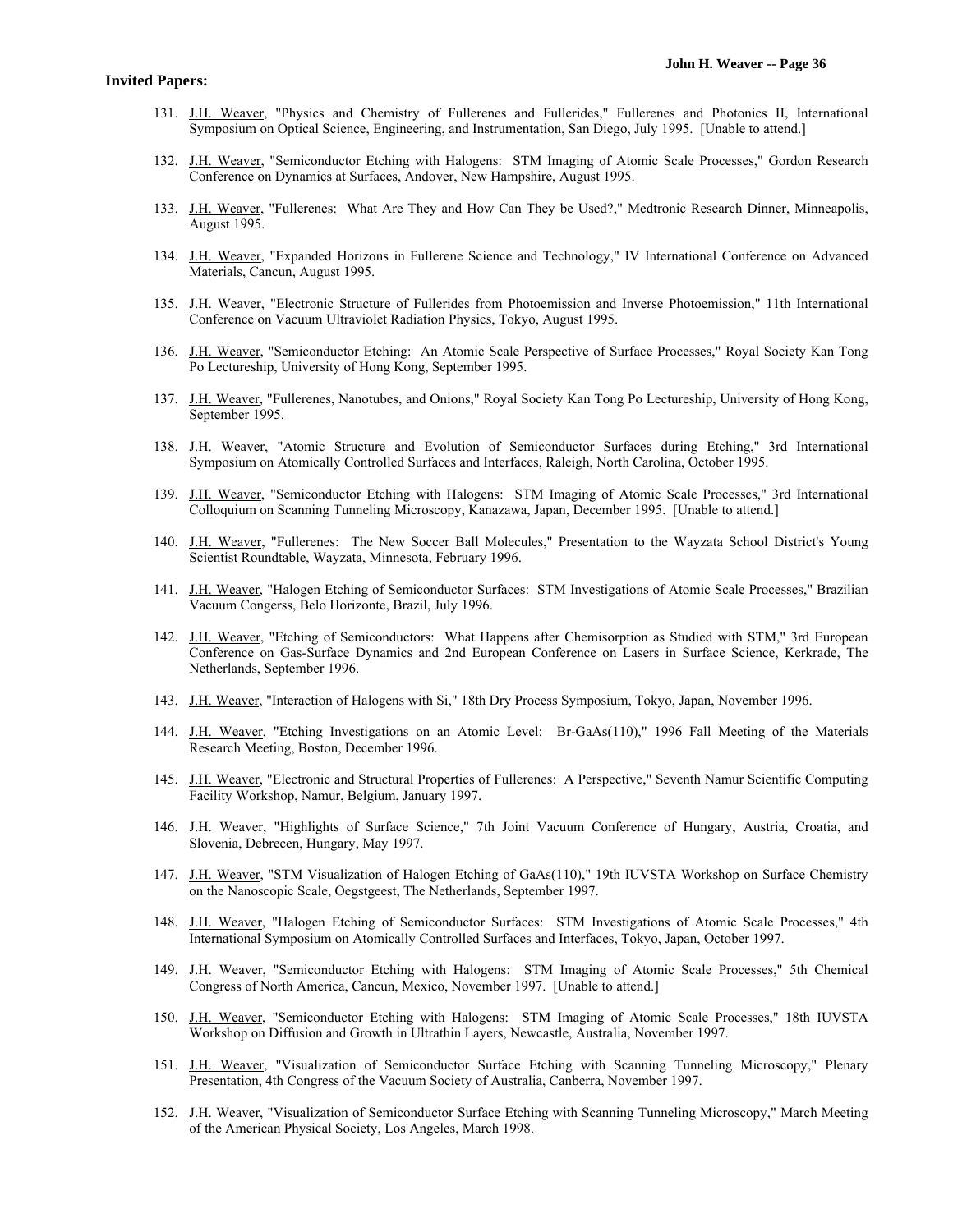- 153. J.H. Weaver, "Etching and Other Treatments of Semiconductor Surfaces," Three Lectures at the 3rd International School on the Applications of Surface Science Techniques, Erice, Trapani, Italy, April 1998.
- 154. J.H. Weaver, "Atomic Processes at Surfaces," Plenary Lecture, International Conference on Metallurgical Coatings and Thin Films '98, San Diego, April 1998.
- 155. J.H. Weaver, "Surface Engineering of Semiconductors," Feature Presentation at the ARO 6-1 Program Review, Research Triangle Park, May 1998.
- 156. J.H. Weaver, "Visualization of Silicon Etching using STM," Iowa State University Distinguished Alumni Award Presentation, Ames, Iowa, October 1998.
- 157. J.H. Weaver, "Buffer-Layer-Assembled Nanostructures and their Interactions with Surfaces," Joint Midwest Solid State Conference and Solid State Theory Conference, Ames, Iowa, October 1998.
- 158. J.H. Weaver, "Semiconductor Surfaces and their Modifications," Keynote Lecture, LINK Surface Engineering Conference, Manchester, England, November 1998.
- 159. J.H. Weaver, "Nanostructures on Si: Synthesis, Integration, and Manipulation," The 1st Harima International Forum and Conference on the Frontiers of Surface Science, Harima Science Garden City, Japan, December 1998.
- 160. J.H. Weaver, "Nanostructures on Silicon: Synthesis, Integration, and Manipulation," 26th Conference on the Physics and Chemistry of Semiconductor Interfaces, La Jolla, January 1999. [Unable to attend.]
- 161. J.H. Weaver, "Challenges in Materials Science," National Science Talent Search Award Ceremony, Singapore, April 1999.
- 162. J.H. Weaver, "Atomic Processes at Surfaces: Visualization with Scanning Tunneling Microscopy," 12th Kongsberg Seminar, Kongsberg, Norway, May 1999.
- 163. J.H. Weaver, Plenary Lecture on the Uses of Photoemission, Workshop on Optical and Electron Spectroscopies, Mexico City, June 1999. [Unable to attend.]
- 164. J.H. Weaver, "Nanostructures and their Interactions," Fifth International Conference on Advanced Materials, International Union of Materials Research Societies, Beijing, June 1999. [Unable to attend.]
- 165. J.H. Weaver, "The Formation of Nanoclusters and their Interaction with Surfaces," Gordon Conference on Dynamics at Surfaces, Andover, New Hampshire, August 1999.
- 166. J.H. Weaver, "Semiconductor Surface Modification with Electrons and Photons, Viewed with Scanning Tunneling Microscopy," European Conference on Surface Science-18, Vienna, Austria, September 1999.
- 167. J.H. Weaver, "Halogen Etching of Si with Emphasis on Atomic-Scale Processes," 46th International Symposium of the American Vacuum Society, Seattle, October 1999 [Medard W. Welch Award Presentation].
- 168. J.H. Weaver, "Atomic Processes at Surfaces," Okazaki International Conference on Advantages of Utilization of Synchrotron Radiation in Nano-structure Creation, Okazaki, Japan, January 2000.
- 169. J.H. Weaver, "Halogen Etching of Si with Emphasis on Atomic-Scale Processes," 4th Symposium on Atomic-Scale Surface and Interface Dynamics, Tsukuba, Japan, March 2000.
- 170. J.H. Weaver, "Visualization of Surface Processes," 19<sup>th</sup> Winchell Memorial Lecture, Purdue University, April 2000.
- 171. J.H. Weaver, "Three Dimensional Nanostructures and Their Interactions," International Symposium on Nanoscale Science and Technology, Tel Aviv, May 2000.
- 172. J.H. Weaver, "Surface Modifications by Etchants, Low Energy Electrons, and Photons," Plenary Talk, Tenth International Conference on Solid Films and Surfaces, Princeton, NJ, July 2000.
- 173. J.H. Weaver, "Nanostructures and Their Interactions," The International Union of Materials Research Societies 6th International Conference in Asia, Hong Kong, July 2000.
- 174. J.H. Weaver, "The Formation, Characterization, and Integration of Nanostructures: Ag and Si," EURESCO Conference on Fundamentals of Surface Science, Tuscany, October 2000.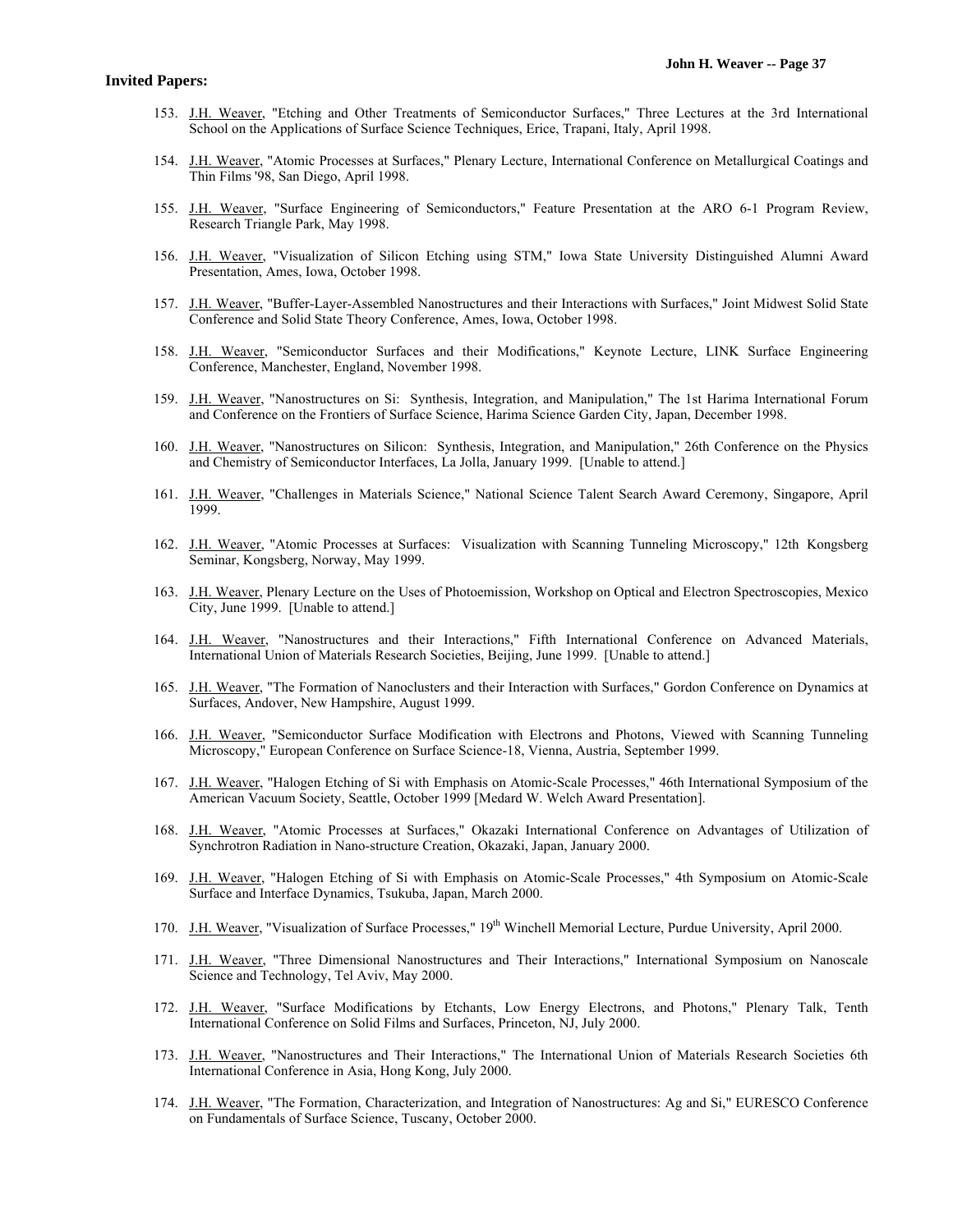- 175. J.H. Weaver, "The Formation, Characterization, and Integration of Nanostructures: Ag and Si," Midwest Solid State Conference, Grand Forks, North Dakota, October 2000.
- 176. J.H. Weaver, US-European Workshop on Materials Aspects of Nanoscale Science and Technology, Toulouse, France, October 2000.
- 177. J.H. Weaver, A series of three lectures on "Experimental Studies of Nanostructuring and Etching of Semiconductor Surfaces: Atomic Manipulation and Characterization using Scanning Tunneling Microscopy," 26th International Nathiagali Summer College on Physics and Contemporary Needs, Pakistan, July 2001.
- 178. J.H. Weaver, "Nanostructure Formation, Integration, and Stability," European Conference on Surface Science-20, Krakow, Poland, September 2001.
- 179. J.H. Weaver, "The Evolution of Materials Science," Davis Fest, University of Minnesota, Minneapolis, June 2002.
- 180. J.H. Weaver, "Pattern Evolution During Material Removal: Semiconductors," IUVSTA Workshop on Pattern Formation in Epitaxial Growth and Erosion, Trofaiach, Austria, June 2002.
- 181. J.H. Weaver, "Nanoscale Engineering," 22nd Werner Brandt Workshop, Particle and Wave Penetration in Condensed Matter, Namur, Belgium, June 2002.
- 182. J.H. Weaver, "Nanoscale Formation, Integration, and Stability," Nano and Giga Challenges in Microelectronics, Moscow, Russia, September 2002. [Unable to attend.]
- 183. J.H. Weaver, "Science at the Nanometer Scale," Plenary talk at the Mexican Vacuum Society, Veracruz, Mexico, October 2002. [Unable to attend.]
- 184. J.H. Weaver, "Three Dimensional Nanoengineered Assemblies," Materials Research Society Meeting, Boston, November 2002.
- 185. J.H. Weaver, "Buffer-Layer-Assisted Growth," Workshop on Multiscale Studies of Formation and Stability of Surfacebased Nanostructures, Emory University, Atlanta, January 2003.
- 186. J.H. Weaver, "Three Dimensional Nanoengineered Assemblies," Kodak Distinguished Lecture in Materials Science and Engineering, Rensselaer Polytechnic Institute, February 2003.
- 187. J.H. Weaver, "Buffer-Layer-Assisted Growth and the Formation of Nanostructures of (Almost) Anything on Anything," AVS Distinguished Lecture, Michigan Chapter, Ann Arbor, May 2003.
- 188. J.H. Weaver, "Dynamics of High Temperature Etching of Silicon: Direct Imaging with STM," Plenary Lecture, 25<sup>th</sup> Annual Symposium on Applied Surface Analysis, Urbana, June 2003.
- 189. J.H. Weaver, "Processing of Semiconductors," Plenary Lecture, XX International Sympoxium on Molecular Beams, Lisbon, Portugal, June 2003. [Unable to attend.]
- 190. J.H. Weaver, "Roughening, Etching, and Surface Patterning of Si," Gordon Conference on the Chemistry of Electronic Materials, Connecticut College, July 2003
- 191. J.H. Weaver, "Nanoscale Surface Engineering," Thirteenth International School on Vacuum, Electron, and Ion Technologies, Varna, Bulgaria, September 2003.
- 192. J.H. Weaver, "Etching, Roughening, and Pattening of Si with Halogens," 7<sup>th</sup> International Conference on Atomically Controlled Surfaces, Interfaces, and Nanostructures, Nara, Japan, November 2003.
- 193. J.H. Weaver, "Buffer-Layer-Assisted Growth and the Formation of Nanostructures of (Almost) Anything on Anything," AVS Distinguished Lecture, AVS New Mexico Chapter, Albuquerque, May 2004.
- 194. J.H. Weaver, "Buffer-Layer-Assisted Growth and the Formation of Nanostructures of (Almost) Anything on Anything," AVS Distinguished Lecture, AVS New England Chapter, Boston, May 2004. [Unable to attend.]
- 195. J.H. Weaver, V.N. Antonov, J.S. Palmer, and A.S. Bhatti, "Nanoparticle Diffusion and Aggregation on Desorbing Rare Gas Solids: Slip on an Incommensurate Lattice," IVC-16/ICSS-12/NANO-8/AIV-17, Venice, June 2004.
- 196. J.H. Weaver, "Buffer-Layer-Assisted Growth and the Formation of Nanostructures of (Almost) Anything on Anything," International Surface and Interface Science Workshop and ShapiraFest, Tel Aviv, October 2004.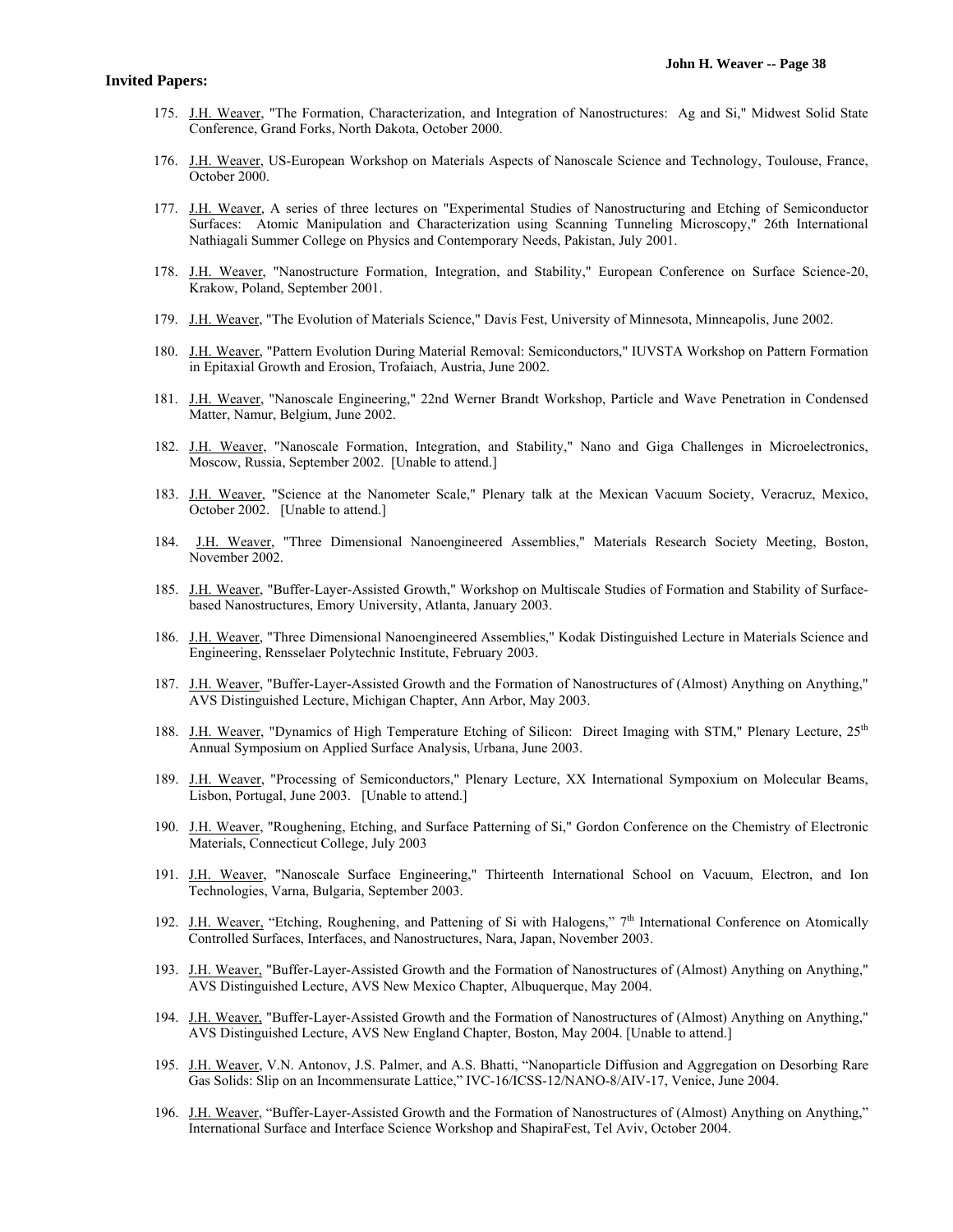- 197. J.H. Weaver, short course of five lectures on nanoscience and technology, COMSATS-IIT, Islamabad, Pakistan, January 2005.
- 198. J.H. Weaver, "Nanoscience and the Synthesis and Characterization of Nanometer Structures," Plenary lecture, Pakistan Physical Society Meeting, Lahore, Pakistan, January 2005.
- 199. J.H. Weaver, "Surprises on Surfaces: Halogens and What They Can Do on Si(100)," American Chemical Society, San Diego, March 2005.
- 200. J.H. Weaver, three lectures on nanoscience and surface patterning,  $30<sup>th</sup>$  International Nathiagali Summer College on Physics and Contemporary Needs, Islamabad, July 2005.
- 201. B.R. Trenhaile, V.N. Antonov, and J.H. Weaver, "Phonon-Activated Electron-Stimulated Desorption of Halogens from Si(100)-(2x1)," Gordon Conference on Dynamics as Surfaces, Proctor Academy, NH, August 2005.
- 202. J.H. Weaver, "Synthesis and Characterization of Metallic and Semiconductor Nanoparticles on Surfaces," AVS Prairie Chapter Meeting, Naperville, June 2006.
- 203. J.H. Weaver, Dynamics and Reactivity of Individual Molecules/Clusters, ACS Fall Meeting, San Francisco, September 2006. [Unable to attend.]
- 204. J.H. Weaver, IVUSTA Special Symposium, Seoul, Korea, September 2006. [Unable to attend.]
- 205. J.H. Weaver, two lectures on Surface Science and Nanoscience, International School on Surfaces, Thin Films, Nanostructures, and Applications, Lahore, Pakistan, October 2006.
- 206. J.H. Weaver, "Introduction to Surface Science and Nanoscience," recorded by the Virtual University of Pakistan for broadcast in the Islamic world, Lahore, October 2006.
- 207. J.H. Weaver, "Buffer Layer Assisted Growth as a Way to Produce Novel Nanoparticles," Symposium on Surfaces, Thin Films, Nanostructures, and Applications, Islamadad, Pakistan, November 2006.
- 208. J.H. Weaver, "Halogens and Their Interactions with Si(100): There Is Much More Than You Might Have Expected," 13th International Conference on Solid Films and Surfaces, Bariloche Patagonia, Argentina, November 2006 (unable to attend).
- 209. J.H. Weaver, "Nanoscience, An Overview," International Symposium on Contemporary Physics, National Center for Physics, Islamabad, Pakistan, March 2007 (unable to attend).
- 210. J.H. Weaver, "Buffer Layer Assisted Growth and Solid State Dewetting-mediated Aggregation of Nanoparticles," International Conference on Clusters at Surfaces, Warnemunde, Germany, May 2008.
- 211. J.H. Weaver, "Buffer Layer Assisted Growth and Solid State Dewetting-mediated Aggregation of Nanoparticles," Pacific Northwest Chapter of the AVS, September 2008.
- 212. J.H. Weaver, "Surface Patterning for Semiconductors," International Symposium on Advanced Materials, Islamabad, Pakistan, August 2009 (unable to attend).
- 213. J.H. Weaver, "Optical Properties of Metals: Reflections and Reflectances," 2009 SRC Users Meeting, Stoughton, Wisconsin, October 2009.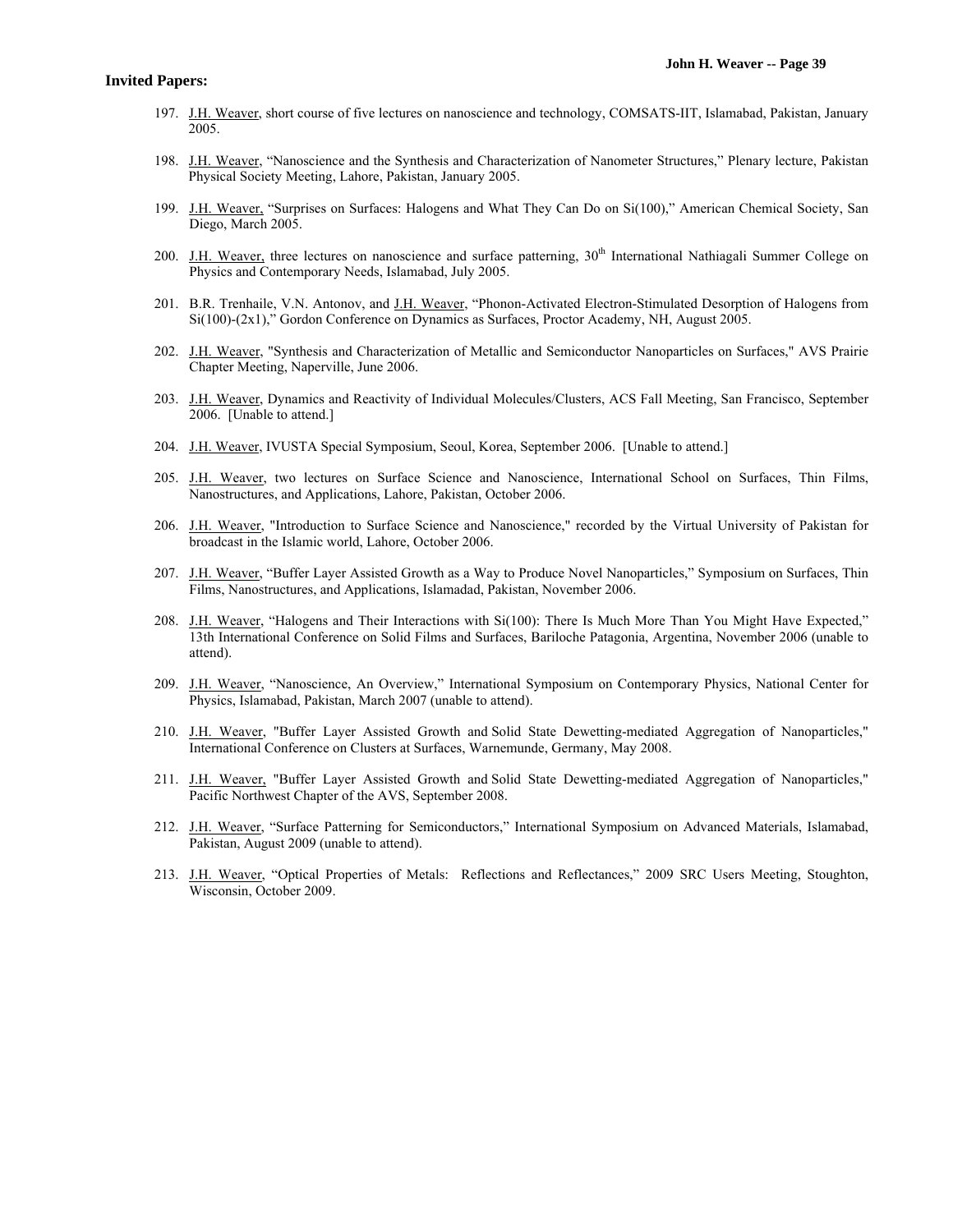#### **Miscellaneous:**

- 1. D.W. Lynch, C.G. Olson, and J.H. Weaver, "Optical Properties of bcc and hcp Transition Metals," Proceedings IV International Conference on Vacuum Ultraviolet Radiation Physics (Pergamon Press, 469 (1975)).
- 2. J.H. Weaver, Editor, "Synchrotron Radiation Center Users' Handbook."
- 3. J.H. Weaver and C.G. Olson, "Soft X-Ray Absorption Studies of Thorium 5d-5f Structure in Thorium and Thorium Compounds," V International Conference on Vacuum Ultraviolet Radiation Physics.
- 4. J.H. Weaver, "Optical and Photoelectron Spectroscopies of Metal Hydrides," Press release of the American Institute of Physics, March 28, 1978.
- 5. P.A. Snyder, E.M. Rowe, and J.H. Weaver, "The First Use of Synchrotron Radiation for Vacuum Ultraviolet Circular Dichroism Studies," NATO Conference on Circular Dichroism, September 1978.
- 6. J.H. Weaver, "Photons as a Probe of Hydrogen in Metals: Photoelectron and Optical Studies," Analysis of Hydrogen in Solids Workshop, Sandia Laboratories, January 1979, USDOE Report ER-0026, edited by R.L. Schwoebel and J.L. Warren, pp. 20-31.
- 7. J.H. Weaver and D.T. Peterson, "Photoelectron Spectroscopy Studies of Metal Dihydrides," Proceedings of the International Conference on Hydrogen in Metals, Münster, Germany.
- 8. J.H. Weaver, review of "Electron Spectroscopy of Crystals," by V.V. Nemoshkalenko and V.G. Aleshin (Plenum, 1979) American Scientist 68, 316 (1980).
- 9. D.W. Lynch, C.G. Olson, D.J. Peterman, and <u>J.H. Weaver</u>, "Optical Properties of TiC<sub>x</sub> (0.64  $\leq$  x  $\leq$  0.90) from 0.1 to 30 eV," Basic Optical Properties of Solids, NBS, May, 1980.
- 10. W. Gudat, M. Campagna, W. Eberhardt, R. Rosei, J.H. Weaver, Y. Petroff, and F. Hulliger, "Resonant Photoemission from 4f States of Rare-Earth Metals and Compounds," Deutsche Physikalische Gessellschaft, Fredenstadt, Germany, March 1980.
- 11. M. Croft, J.H. Weaver, A. Franciosi, D.J. Peterman, and A. Jayaraman, "4f Level Energy, Width, and Volume Coupling in Ce Compounds," Santa Barbara Conference on Mixed Valent Systems, February, 1981.
- 12. A. Franciosi and J.H. Weaver, "Ionic Contribution to Silicon-Metal Bonding: Si(111)-Ca Interface Reactions," Conference Proceedings, 17th International Conference on the Physics of Semiconductors, San Francisco, Springer-Verlag, pp. 163-165 (1985).
- 13. F. Boscherini, J.J. Joyce, M.W. Ruckman, and J.H. Weaver, "High Resolution Core Level Study of the Co/Si(111) Interface," Materials Research Society Symposium Proceedings (1987).
- 14. S.A. Chambers, M. del Giudice, D.M. Hill, F. Xu, J.J. Joyce, M.W. Ruckman, and J.H. Weaver, "Silicide Formation at the Ti/Si Interface," J. Vac. Sci. Technol. A 5, 1508-1509 (1987).
- 15. S.A. Chambers, F. Boscherini, S.B. Anderson, J.J. Joyce, H.-W. Chen, M.W. Ruckman, and J.H. Weaver, "Reaction and Epitaxy at the Co/Si(111) Interface," J. Vac. Sci. Technol. A  $\frac{5}{2}$ , 2142 (1987).
- 16. I. Vitomirov, F. Xu, C. Aldao, and J.H. Weaver, "Direct Evidence of the Onset of In Surface Segregation for Co/InP(110)," J. Vac. Sci. Technol. A 6, 1563-1564 (1988).
- 17. C. Aldao, I. Vitomirov, and J.H. Weaver, "CoSi<sub>2</sub> Diffusion Barrier Modulation of the Au/Si(111) Interface Reactions," J. Vac. Sci. Technol. A 6, 1609-1610 (1988).
- 18. D.M. Hill, F. Xu, Zhangda Lin, and <u>J.H. Weaver</u>, "XPS Measurement of Kinetic Parameters in the Ge/Si(111)-(7x7) Heterojunction at Elevated Temperatures," J. Vac. Sci. Technol. A 6, 1350-1351 (1988).
- 19. H.M. Meyer III, S.G. Anderson, Lj. Atanasoska, and J.H. Weaver, "X-Ray Photoemission Investigations of Electron Injection and Trapping at the Gold/Polyimide Interface," J. Vac. Sci. Technol. A 6, 1002-1004 (1988).
- 20. S.A. Chambers, H.-W. Chen, T.J. Wagener, and J.H. Weaver, "Nucleation and Growth of Ultra-Thin Metallic Overlayers on Single-Crystal Transition Metal Surfaces," J. Vac. Sci. Technol. A 6, 2142-2143 (1988).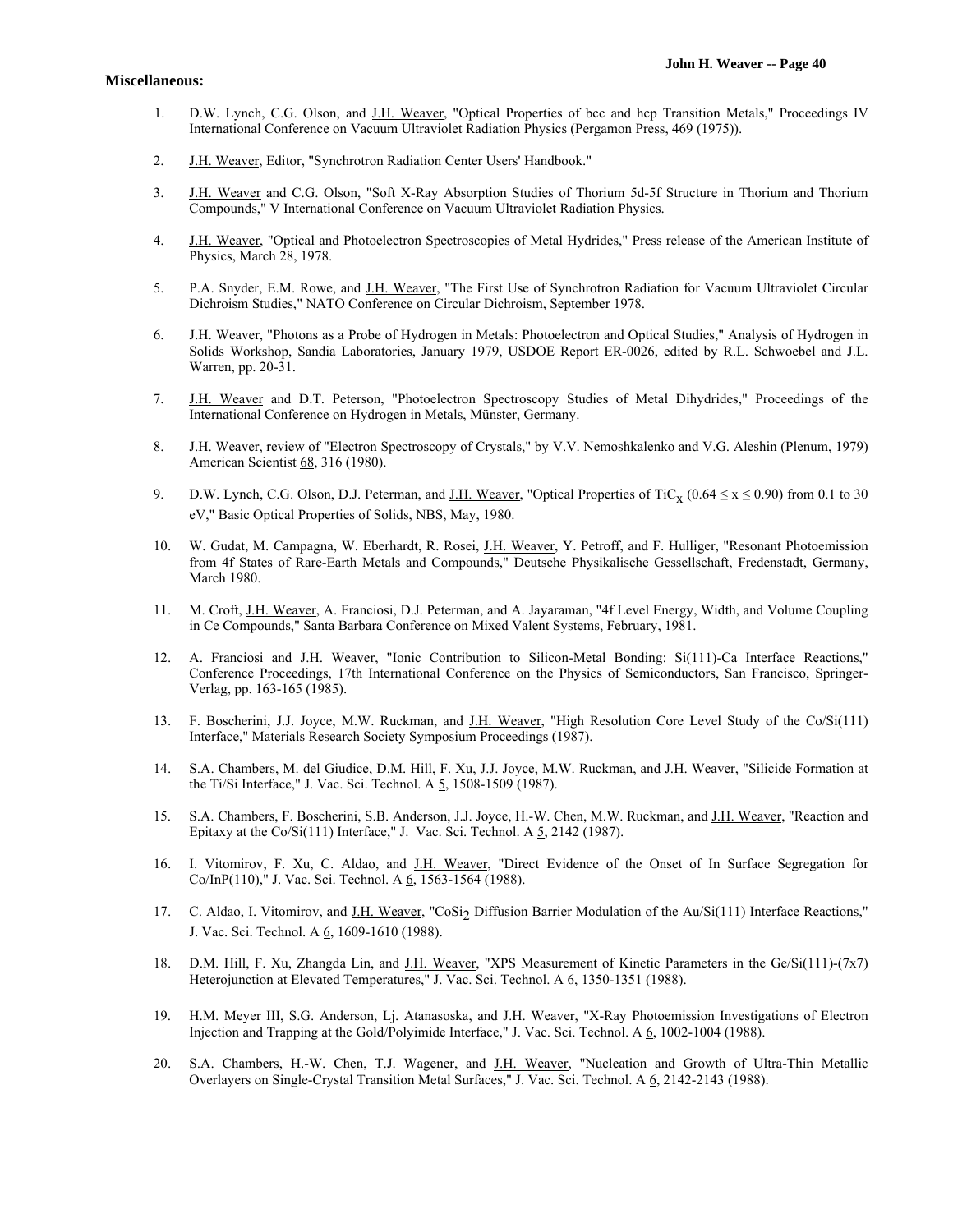- 21. A. Franciosi, A. Wall, Y. Gao, J.H. Weaver, S. Chang, A. Raisanen, and B. Reihl "Electronic Structure of Ternary Semimagnetic Semiconductors: Where Have All the d-States Gone?," Proceedings of the 19th International Conference on the Physics of Semiconductors, edited by W. Sawadzki and J.M. Langer (DHN Ltd., Warsaw, Poland) 1988.
- 22. J.H. Weaver, review of *Studies of the Surfaces of Solids by Electron Spectroscopy: Recent Trends*, edited by Ronald Mason, N. Sheppard, M.W. Roberts, and J.M. Thomas (University Press, Cambridge, 1986) J. Am. Chem. Soc. 8, 3110 (1989).
- 23. G.D. Waddill, I.M. Vitomirov, C.M. Aldao, S.G. Anderson, C. Capasso, and J.H. Weaver, "Metal-Semiconductor Interfaces with Novel Structural and Electronic Properties: Metal Cluster Deposition," in *Chemistry and Defects in Semiconductor Heterostructures*, Proceedings of the 1989 Spring Meeting of the Materials Research Society, Vol. 148, edited by M. Kawabe, E.R. Weber, T.D. Sands, and R.S. Williams.
- 24. G.D. Waddill, T.R. Ohno, and J.H. Weaver, "Clusters and Cluster Assembly of Interfaces," Proceedings of the 1990 Fall Meeting of the Materials Research Society.
- 25. D.M. Poirier, C.G. Olson, and J.H. Weaver, "Alkali-Metal Fulleride Phase Diagrams, Distillation, and Electronic Structure," Proceedings of the 1995 Spring Meeting of the Electrochemical Society.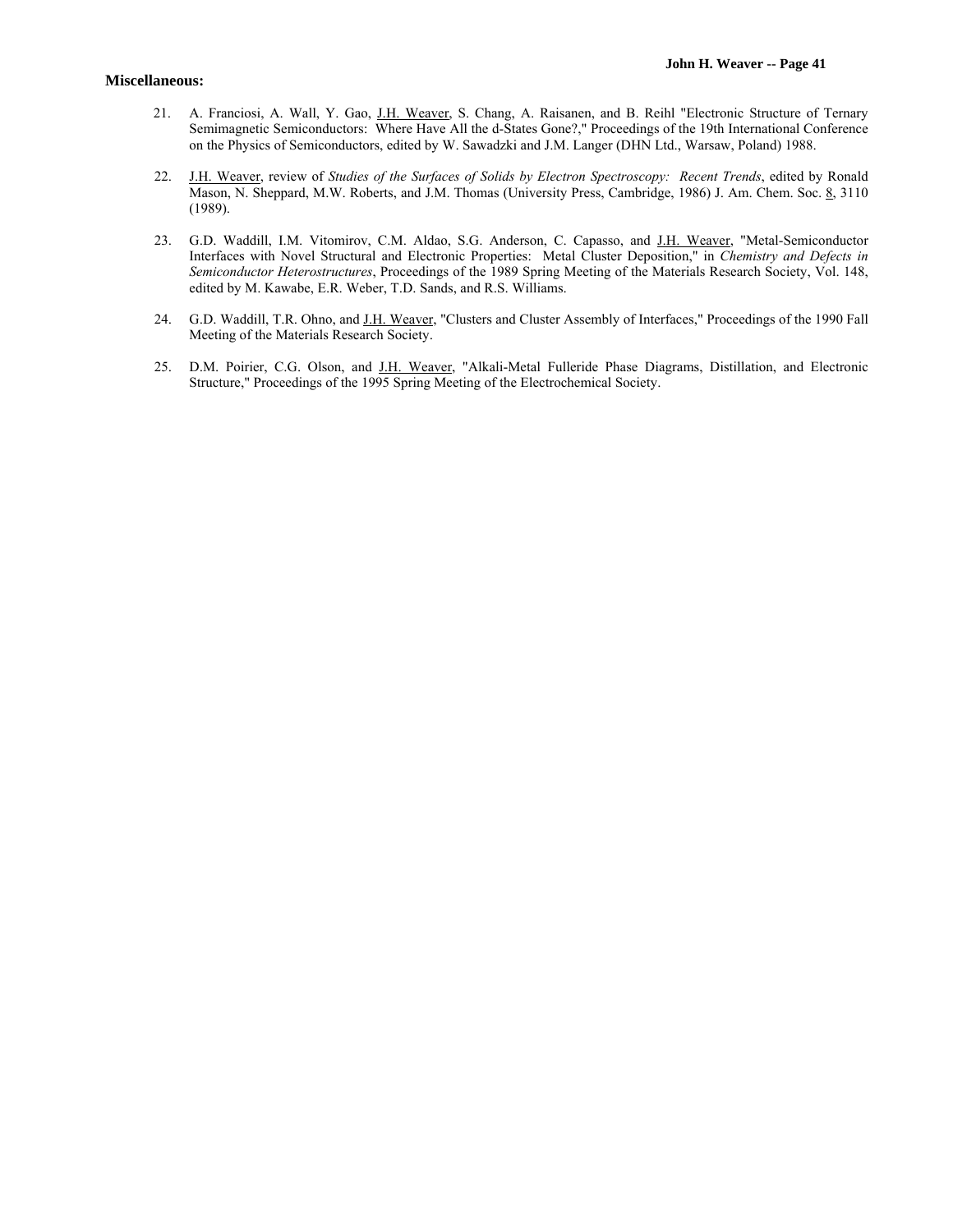- 1. J.H. Weaver, "Optical Properties of Some Transition Metals," Istituto G. Marconi, University of Rome, Italy, July 1974.
- 2. J.H. Weaver, "Optical Properties of the Transition Metals," University of Wisconsin, Solid State Physics, Madison, January 1975.
- 3. J.H. Weaver, "Optical Properties of Transition Metals in the Vacuum Ultraviolet," Laboratori Nazionali di Frascati, Italy, September 1977.
- 4. J.H. Weaver, "Optical Properties and Electronic Structure of Transition Metal Hydrides," Istituto di Fisica, Universita di Roma, Rome, Italy, September 1977.
- 5. J.H. Weaver, "Synchrotron Radiation and Its Application to Spectroscopy," European Institute for Transuranium Elements, EURATOM, Karlsruhe, Germany, September 1977.
- 6. J.H. Weaver, "Optical and Electronic Properties of Transition Metal Hydrides," Solid State Physics, Iowa State University, Ames, November 1977.
- 7. J.H. Weaver, "Optical Properties and Electronic Structure of Metal Hydrides," Argonne National Laboratory, Argonne, January 1978.
- 8. J.H. Weaver, "Hydrogen in Metals and Hydrogen Storage," Northern Illinois University, DeKalb, February 1978.
- 9. J.H. Weaver, "Optical Properties and Electronic Structure of Metal Hydrides," University of Illinois, Urbana, February 1978.
- 10. J.H. Weaver, "Optical Properties and Electronic Structure of Metal Hydrides," Ford Research Labs, Physics Department, Detroit, March 1978.
- 11. J.H. Weaver, "Electronic Structure of Metal Hydrides," University of Wisconsin, Madison, Wisconsin, April 1978.
- 12. J.H. Weaver, "Hydrogen in Metals: Electronic Structure," Sandia Laboratories, Albuquerque, January 1979.
- 13. J.H. Weaver, "Electronic Structure of Metal Hydrides," Sandia-Livermore, February 1979.
- 14. J.H. Weaver, "Spectroscopies of Metal Hydrides," KFA-Jülich, Germany, March 1979.
- 15. J.H. Weaver, "Electronic Studies of H-in-Metals," Laboratori Nazionali di Frascati, Frascati, Italy, March 1979.
- 16. J.H. Weaver, "Metal Hydrides," Soreq Nuclear Research Institute, Yavne, Israel, June 1979.
- 17. J.H. Weaver, "Solid State Photoelectron Spectroscopy," University of Missouri, November 1979.
- 18. J.H. Weaver, "Hydrogen in Solids," Materials Science Seminar, University of Wisconsin-Madison, December 1979.
- 19. J.H. Weaver, "Electronic Properties of Metal Hydrides," Department of Physics, Northwestern University, Evanston, May 1981.
- 20. J.H. Weaver, "Metal-Hydrogen Interactions in Solids," Materials Science Department, State University of New York at Stony Brook, November 1981.
- 21. J.H. Weaver, "Electronic Structure of Metal Hydrides," Department of Physics, Brookhaven National Laboratory, Long Island, November 1981.
- 22. J.H. Weaver, "Electronic Structure of Metal Hydrides," Exxon, Linden, November 1981.
- 23. J.H. Weaver, "The Applications of Synchrotron Radiation in Modern Science," Physics Department, Northeastern University, Boston, November 1981.
- 24. J.H. Weaver, "Metal-Hydrogen Interactions in Solids," MIT, November 1981.
- 25. J.H. Weaver, "Synchrotron Radiation and Materials Science," Department of Chemical Engineering and Materials Science, University of Minnesota, Minneapolis, January 1982.
- 26. J.H. Weaver, "Synchrotron Radiation Photoemission Studies of Hydrides," Department of Physics, University of Texas, Dallas, February 1982.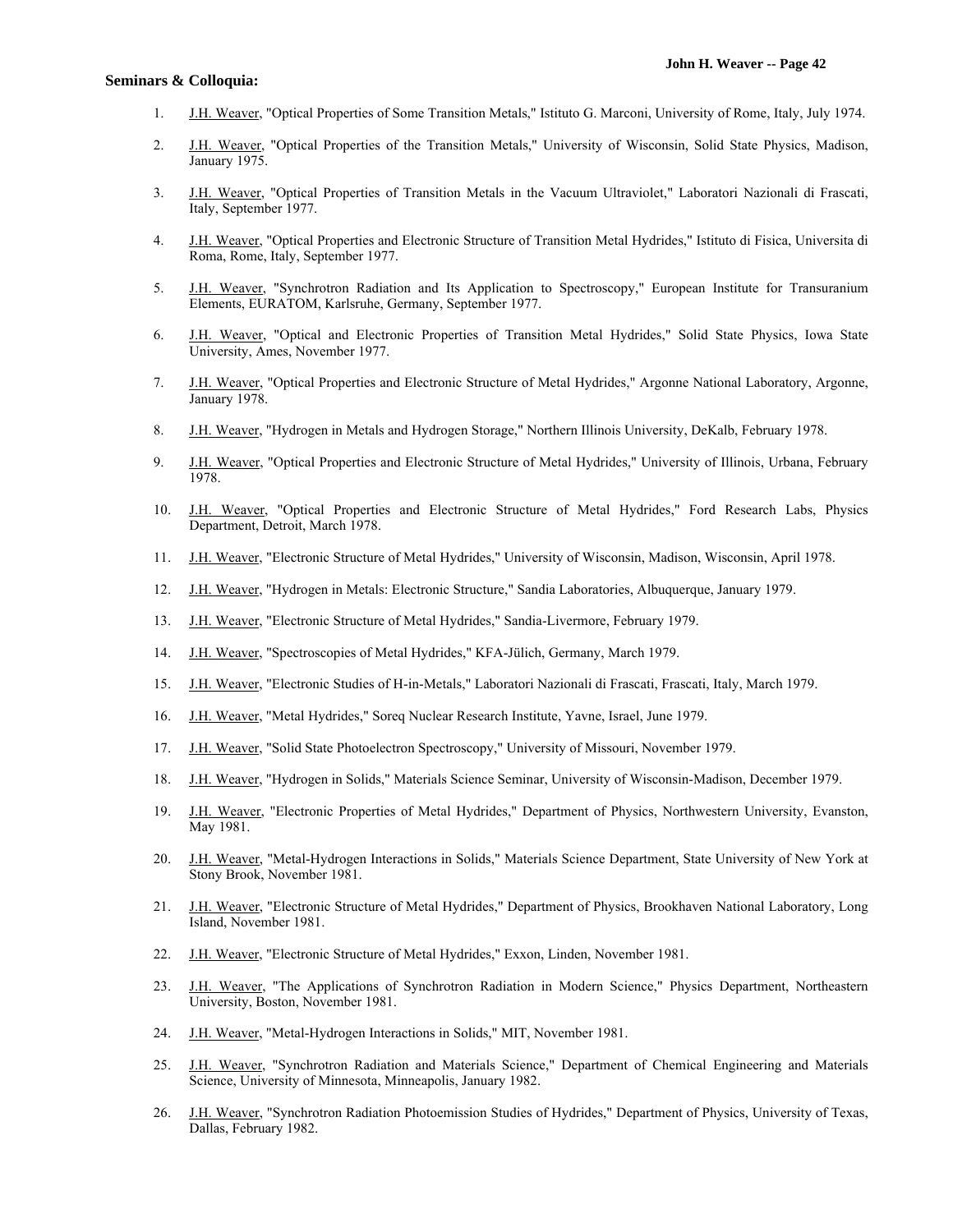- 27. J.H. Weaver, "Electronic Properties of Metal-Silicon Interfaces and Bulk Metal Silicides," IBM T.J. Watson Research Center, Yorktown Heights, July 1982.
- 28. J.H. Weaver, "Photoelectron Spectroscopy Studies of Interfaces: Metal-Silicon and Metal-Metal," Laboratory for Surface Studies, University of Wisconsin, Milwaukee, October 1982.
- 29. J.H. Weaver, "Synchrotron Radiation An Overview," and "Metal-Semiconductor and Metal-Metal Interface Phenomena," Department of Physics, University of Minnesota, Minneapolis, January 1983.
- 30. J.H. Weaver, "Synchrotron Radiation Photoemission Studies of Metal-Semiconductor Interfaces," IBM, Rochester, February 1983.
- 31. J.H. Weaver, "Metal Silicides and Metal-Silicon Interfaces: Electronic Structure Studies and Surface Morphology," University of Pittsburgh, Pittsburgh, April 1983.
- 32. J.H. Weaver, "Metal Silicides and Metal-Silicon Interfaces: Electronic Structure Studies and Surface Morphology," GM Research Laboratories, Warren, May 1983.
- 33. J.H. Weaver, "Science at the Wisconsin Synchrotron Radiation Center," NSF Site Visit, University of Wisconsin Synchrotron Radiation Center, Stoughton, June 1983.
- 34. J.H. Weaver, "Metal Overlayers on Semiconductors," Department of Physics, Iowa State University, Ames, February 1984.
- 35. J.H. Weaver, "Reactions at Metal Semiconductor Surfaces," ONR Workshop on Surface Science, Santa Barbara, April 1984.
- 36. J.H. Weaver, "Reaction at Metal Semiconductor Interfaces," MEIS III-V Seminar, Minneapolis, May 1984.
- 37. J.H. Weaver, "Metal Semiconductor Interfaces," NSF Site Visit, University of Wisconsin, Synchrotron Radiation Center, June 1984.
- 38. J.H. Weaver, "Metal/Semiconductor Interfaces," Research Frontiers Lecture, Honeywell Corporate Technology Center, Minneapolis, September 1984.
- 39. J.H. Weaver, "Experimental Studies and Modeling of Thin Film Interface Reactions," 3M, Minneapolis, November 1984.
- 40. J.H. Weaver, "Modeling Metal/Semiconductor Interfaces with Synchrotron Radiation Photoemission," IBM T.J. Watson Research Center, Yorktown Heights, May 1985.
- 41. J.H. Weaver, "Metal/Semiconductor Interface Formation," Physics Department, University of Hawaii, Honolulu, December 1985.
- 42. J.H. Weaver, "Metal/Semiconductor Interface Formation," Microelectronic and Information Sciences Center, University of Minnesota, Minneapolis, February 1986.
- 43. J.H. Weaver, "Reactions at Metal/Semiconductor Interfaces," Department of Chemistry, University of Minnesota, Minneapolis, March 1986.
- 44. J.H. Weaver, "Reactions at Metal/Semiconductor Interfaces," 3M Seminar, St. Paul, May 1986.
- 45. J.H. Weaver, "Reactions at Metal/Semiconductor Interfaces," Department of Electrical Engineering, University of Minnesota, Minneapolis, March 1987.
- 46. J.H. Weaver, "Physics and Chemistry of Interfaces," University of Washington, Seattle, May 1988.
- 47. J.H. Weaver, "Physics and Chemistry of Interfaces," Battelle Pacific Northwest Laboratory, Richland, May 1988.
- 48. J.H. Weaver, "Metal/Semiconductor Interface Formation," Electronics Technology and Devices Laboratory, Fort Monmouth, May 1988.
- 49. J.H. Weaver, "Interface Phenomena," Lawrence Livermore Laboratory, Livermore, August 1988.
- 50. J.H. Weaver, "Surfaces and Interfaces of High Temperature Superconductors," National Institute of Standards and Technology, Gaithersburg, February 1989.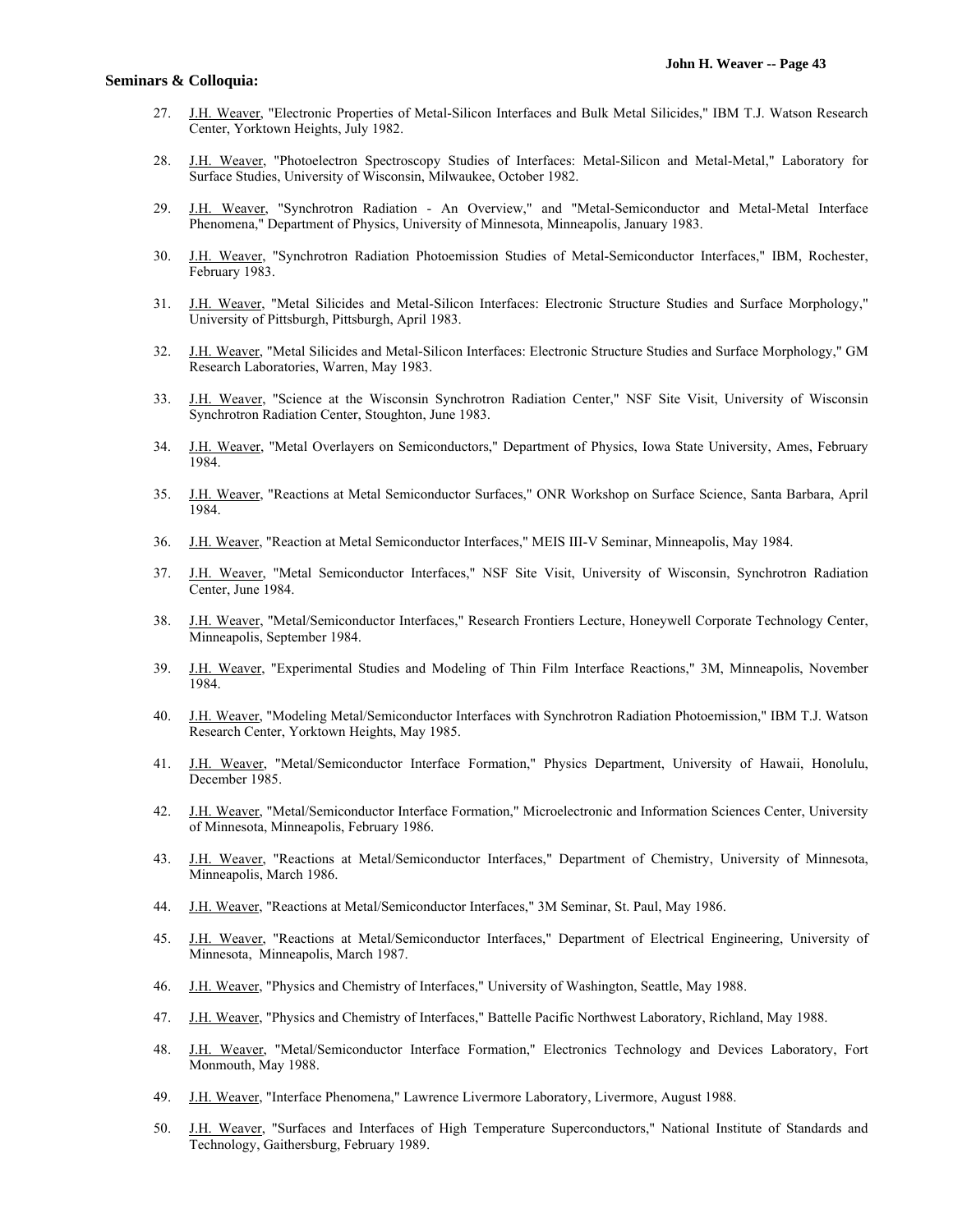- 51. J.H. Weaver, "Metal/Semiconductor Interfaces: Temperature-Dependent Atom and Cluster Deposition," Battelle Pacific Northwest Laboratories, Richland, August 1989.
- 52. J.H. Weaver, "Metal/Semiconductor Interfaces: Temperature-Dependent Atom and Cluster Deposition," American Vacuum Society, College Station, September 1989.
- 53. J.H. Weaver, "Surfaces and Interfaces of High T<sub>c</sub> Superconductors," Physics Department, Texas A&M University, College Station, September 1989.
- 54. J.H. Weaver, "Electronic Structures and Growth Structures of Fullerenes and Fullerides," Oak Ridge National Laboratory, Oak Ridge, October 1991.
- 55. J.H. Weaver, "Electronic Structures and Growth Structures of Fullerenes and Fullerides," Princeton University, Princeton, December 1991.
- 56. J.H. Weaver, "Electronic Structures and Growth Structures of Fullerenes and Fullerides," Honeywell Corporation, Minneapolis, January 1992.
- 57. J.H. Weaver, "Electronic Structures and Properties of C<sub>60</sub>, C<sub>70</sub>, and Alkali-Metal Fullerides," Naval Research Laboratory, Washington, DC, April 1992.
- 58. J.H. Weaver, "Electronic Structures and Properties of  $C_{60}$ ,  $C_{70}$ , and Alkali-Metal Fullerides," Tokyo Metropolitan University, Tokyo, Japan, July 1992.
- 59. J.H. Weaver, "Electronic Structures and Properties of  $C_{60}$ ,  $C_{70}$ , and Alkali-Metal Fullerides," University of Tokyo, Tokyo, Japan, July 1992.
- 60. J.H. Weaver, "Electronic Structures and Properties of  $C_{60}$ ,  $C_{70}$ , and Alkali-Metal Fullerides," NEC Corporation, Tsukuba, Japan, July 1992.
- 61. J.H. Weaver, "Electronic Structures and Properties of  $C_{60}$ ,  $C_{70}$ , and Alkali-Metal Fullerides," Physics Department, Ohio University, Athens, October 1992.
- 62. J.H. Weaver, "Electronic Structures and Properties of  $C_{60}$ ,  $C_{70}$ , and Alkali-Metal Fullerides," Chevron Lecture Series, Department of Chemical Engineering, University of Washington, Seattle, February 1993.
- 63. J.H. Weaver, "Physics and Chemistry of Fullerenes and Fullerides," Institute for Materials Research, Sendai, Japan, December 1993.
- 64. J.H. Weaver, "Fullerenes and Fullerides: Their Properties and Unique Characteristics," Department of Chemistry, Nagoya University, Nagoya, January 1994.
- 65. J.H. Weaver, "Fullerenes and Fullerides: Thin Films, Electronic Interactions, and Solid State Properties," Department of Applied Physics, Nagoya University, Nagoya, January 1994.
- 66. J.H. Weaver, "Fullerenes and Fullerides: Their Properties and Unique Characteristics," Department of Electrical Engineering, Mie University, Tsu, January 1994.
- 67. J.H. Weaver, "Fullerenes and Fullerides: Their Properties and Unique Characteristics," Department of Physics, University of Tokyo, Tokyo, January 1994.
- 68. J.H. Weaver, "Fullerenes and Fullerides: Their Properties and Unique Characteristics," ETL, Tsukuba, February 1994.
- 69. J.H. Weaver, "Fullerenes and Fullerides: Their Properties and Unique Characteristics," Ishinomaki University, Ishinomaki, February 1994.
- 70. J.H. Weaver, "Fullerenes and Fullerides: Their Properties and Unique Characteristics," Institute for Molecular Science, Okazaki, February 1994.
- 71. J.H. Weaver, "Fullerenes and Fullerides: Their Properties and Unique Characteristics," Department of Physics, Jeonbuk University, Jeonbu, February 1994.
- 72. J.H. Weaver, "Physics and Chemistry of Fullerenes and Fullerides," University of Arizona, Tempe, April 1994.
- 73. J.H. Weaver, "Physics and Chemistry of Fullerenes and Fullerides," Northwestern University, Evanston, April 1994.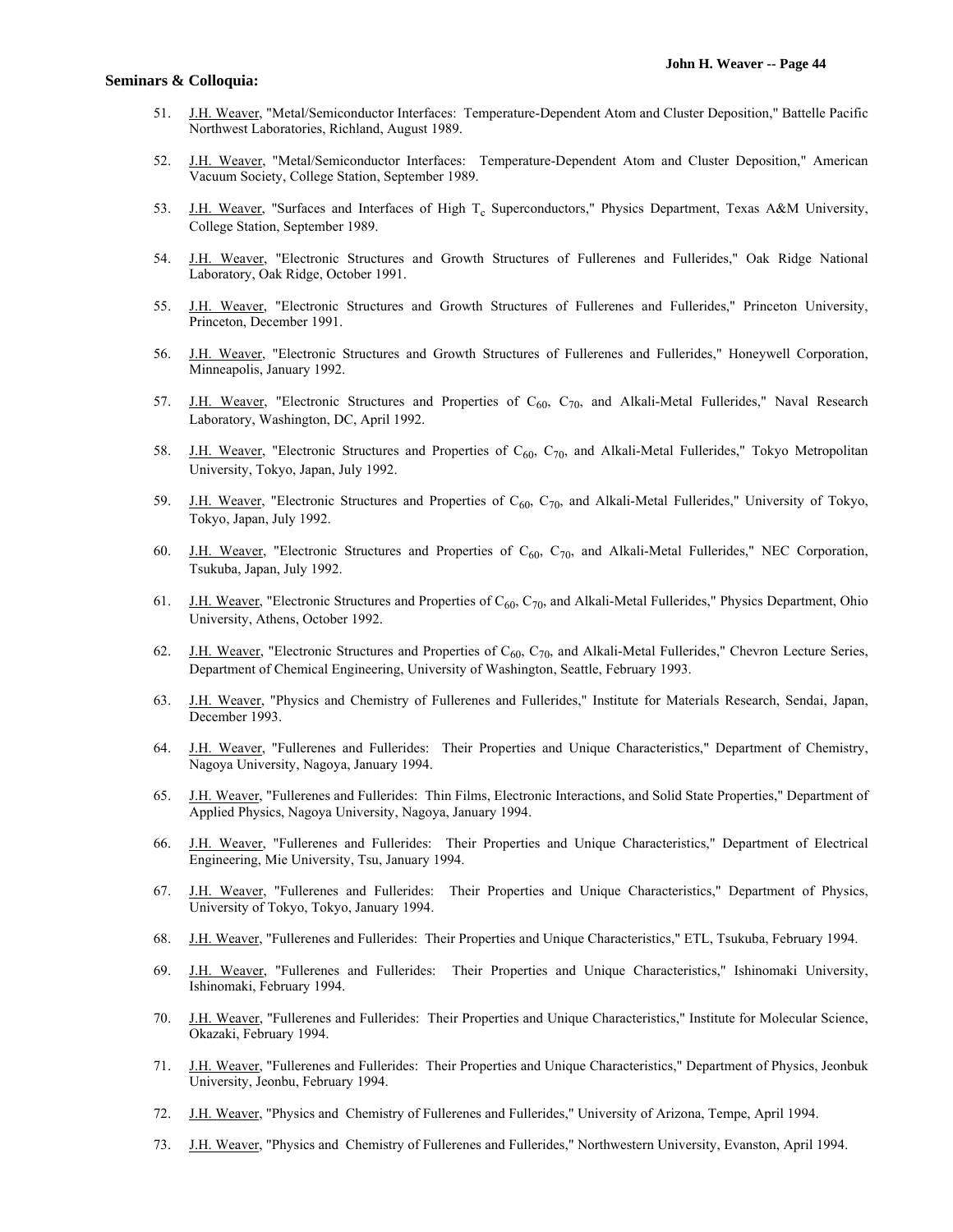- 74. J.H. Weaver, "Fullerenes and Fullerides: Their Properties and Unique Characteristics," Department of Aerospace and Mechanics, University of Minnesota, April 1994.
- 75. J.H. Weaver, "Structural and Electronic Properties of Fullerenes and Fullerides: STM and Photoemission," Fritz-Haber-Institute, Berlin, July 1994.
- 76. J.H. Weaver, "Semiconductor Etching with Halogens: Scanning Tunneling Microscopy Investigations," California Institute of Technology, Pasadena, October 1994.
- 77. J.H. Weaver, "Semiconductor Etching with Halogens: Scanning Tunneling Microscopy Investigations," University of California-Los Angeles, October 1994.
- 78. J.H. Weaver, "Semiconductor Etching Studies with STM," Department of Physics, Freie Universität Berlin, May 1995.
- 79. J.H. Weaver, "Etching of Si and GaAs with Halogens: STM Investigations of Surface Morphologies," IBM-Zurich, May 1995.
- 80. J.H. Weaver, "Etching of Si and GaAs with Halogens: STM Investigations of Surface Morphologies," IFW-Dresden, May 1995.
- 81. J.H. Weaver, "Etching of Si and GaAs with Halogens: STM Investigations of Surface Morphologies," KFA-Jülich, May 1995.
- 82. J.H. Weaver, "Etching of Si and GaAs with Halogens: STM Investigations of Surface Morphologies," EPFL, Lausanne, May 1995.
- 83. J.H. Weaver, "Etching of Si and GaAs with Halogens: STM Investigations of Surface Morphologies," University of Neuchatel, May 1995.
- 84. J.H. Weaver, "Etching of Si and GaAs with Halogens: STM Investigations of Surface Morphologies," Fritz-Haber-Institut, Berlin, June 1995.
- 85. J.H. Weaver, "Atomic Structure and Evolution of Semiconductor Surfaces during Etching," University of Utah, May 1996.
- 86. J.H. Weaver, "STM Investigations of Atomis Scale Processes of Semiconductor Surfaces," Physics Department, Michigan Technical University, Houghton, January 1997.
- 87. J.H. Weaver, "STM Investigations of Atomis Scale Processes of Semiconductor Surfaces," Physics Department, Mankato State University, March 1997.
- 88. J.H.Weaver, "Visualization of Semiconductor Surface Etching with Scanning Tunneling Microscopy," Department of Chemical Engineering and Materials Science, University of Minnesota, Minneapolis, May 1997.
- 89. J.H. Weaver, "Halogen Etching of Semiconductor Surfaces: STM Investigations of Atomic Scale Processes," Institute for Solid State Physics, Tokyo, October 1997.
- 90. J.H. Weaver, "Nanostrucures and their Interactions," Steacie Institute for Molecular Sciences, National Research Council of Canada, Ottawa, March 1999.
- 91. J.H. Weaver, "Nanostrucures and their Interactions," Chemistry Department, Gustavus Adolphus College, St. Peter, Minnesota, April 1999.
- 92. J.H. Weaver, "Visualization of Surfaces Processes," Materials Science & Engineering Department, University of Illinois at Urbana, June 1999.
- 93. J.H. Weaver, "Visualization of Surface Etching with Scanning Tunneling Microscopy," Department of Chemical Engineering, Stanford University, November 1999.
- 94. J.H. Weaver, "Visualization of Surface Etching with Scanning Tunneling Microscopy," Department of Chemical Engineering, University of California-Berkeley, November 1999.
- 95. J.H. Weaver, "Visualization of Surface Etching with Scanning Tunneling Microscopy," Department of Chemistry, University of Wisconsin, November 1999.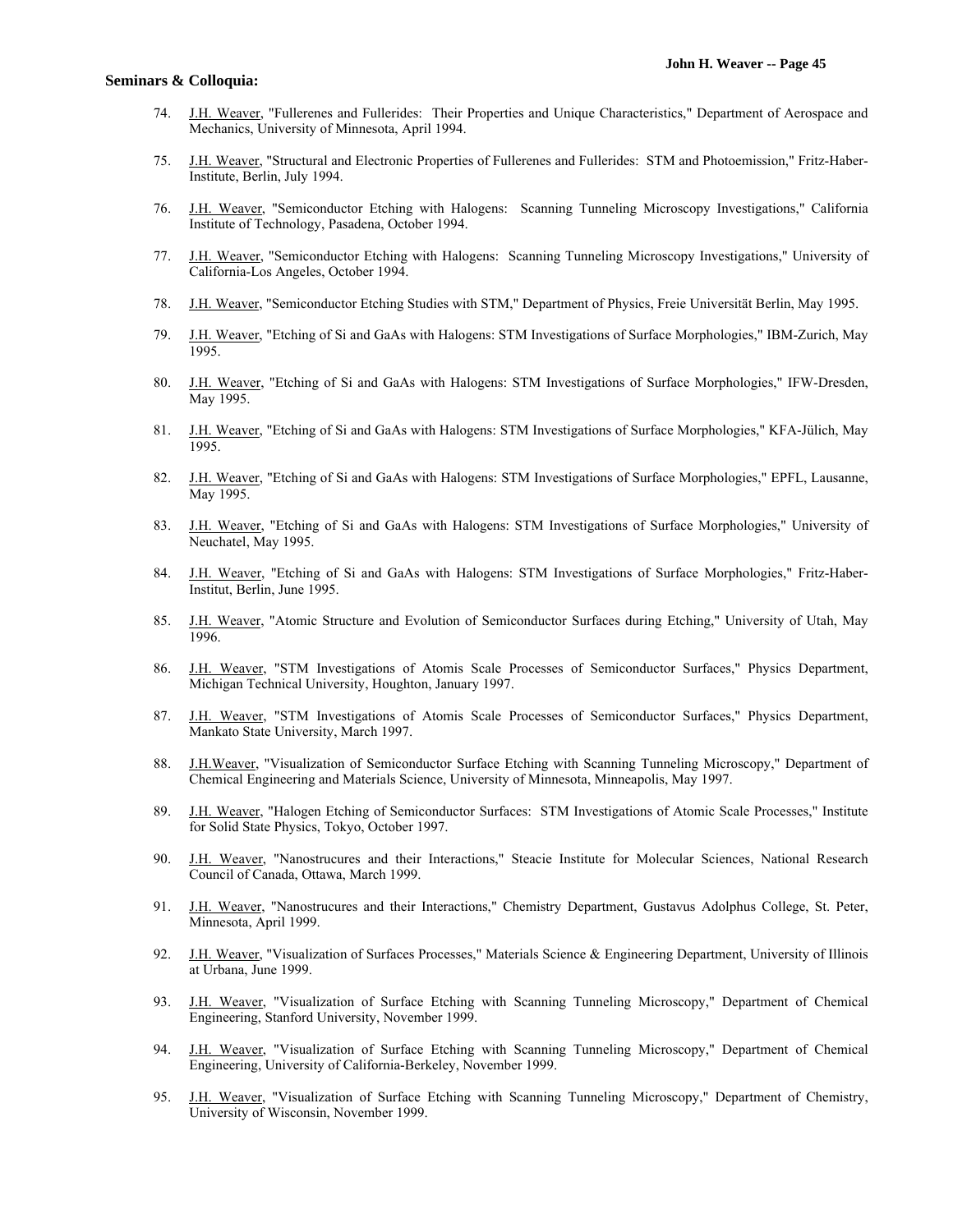- 96. J.H. Weaver, "Nanostructures and Their Interactions," Molecular and Electronic Nanostructures Seminar Series, Beckman Institute, University of Illinois, May 2000.
- 97. J.H. Weaver, "Atomic-scale Processes Associated with Semiconductor Etching," Department of Materials Science and Engineering, University of Illinois, September 2001.
- 98. J.H. Weaver, "Visualization of Surface Etching with Scanning Tunneling Microscopy," Department of Materials Science and Engineering, University of Virginia, May 2001.
- 99. J.H. Weaver, "Three-Dimensional Nanostructures of Anything on Anything: Synthesis and Integration," Department of Materials Science and Engineering, Georgia Tech, January 2002.
- 100. J.H. Weaver, "Surface Modification with Electrons and Photons," Beckman Institute, University of Illinois, February 2002.
- 101. J.H. Weaver, "Halogen Etching of Si with Emphasis on Atomic-Scale Process," Department of Materials Science and Engineering, Seoul National University, April 2002.
- 102. J.H. Weaver, "The Formation, Characterization, and Integration of Nanostructures: Ag and Si," Department of Materials Science and Engineering, Seoul National University, April 2002.
- 103. J.H. Weaver, "Three Dimensional Nanoengineered Assemblies," Department of Materials Science and Engineering, Northwestern University, February 2003.
- 104. J.H. Weaver, "Three Dimensional Nanoengineered Assemblies,"School of Materials Science and Engineering, Tsinghua University, Beijing, March 2003.
- 105. J.H. Weaver, "Nanoscience and the Synthesis and Characterization of Nanometer Structures," Ghulam Ishaq Khan Institute of Engineering Sciences and Technology, Topi, NWFP, Pakistan, January 2005.
- 106. J.H. Weaver, "Surprises on Surfaces: Halogens and What They Can Do on Si(100)," Department of Physics, Iowa State University, November, 2006.
- 107. J.H. Weaver, "The Surface Science of Etching," Ghulam Ishaq Khan Institute of Engineering Sciences and Technology, Topi, NWFP, Pakistan, January 2007.
- 108. J.H. Weaver, "Surprises on Surfaces: Halogens and What They Can Do on Si(100)," Argonne National Laboratory, May 2007.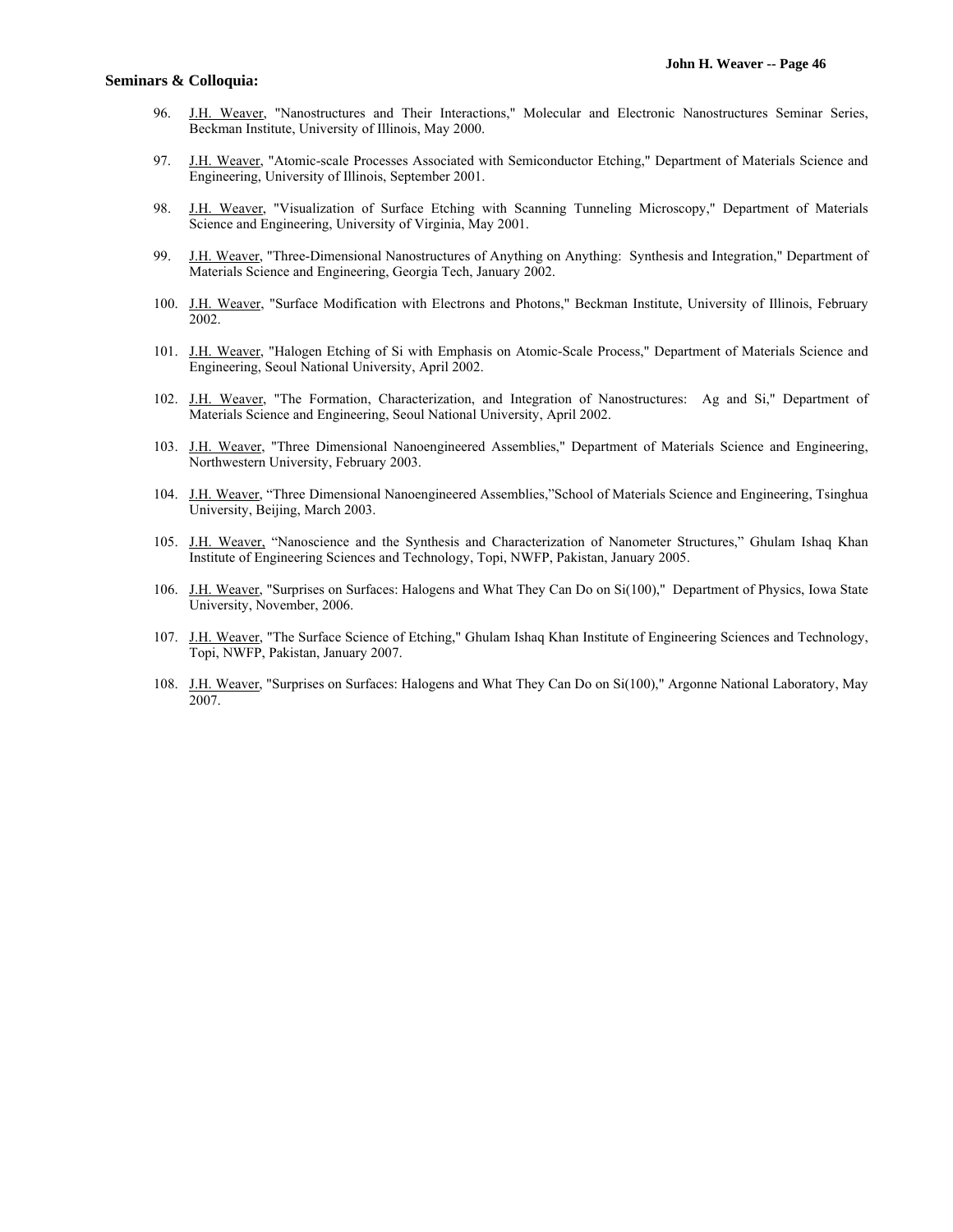- 1. J.H. Weaver, D.W. Lynch, and C.G. Olson, "Optical Properties of V, Nb, Ta, and Mo from 0.1 to 35 eV," American Physical Society Meeting, San Diego, March 1973.
- 2. C.H. Culp, J.H. Weaver, and D.W. Lynch, "Thermomodulation Spectra of V, Nb, and Ta at 310 and 90 K," American Physical Society Meeting, San Diego, March 1973.
- 3. D.W. Lynch, C.G. Olson, and J.H. Weaver, "Optical Properties of bcc and hcp Transition Metals," IV International Conference on Vacuum-Ultraviolet Radiation Physics, Hamburg, Germany, July 1974.
- 4. J.H. Weaver, "Optical Properties of Rh, Pd, Ir, and Pt, a Review," 7th Annual Synchrotron Radiation Users Group Meeting, Stoughton, October 1974.
- 5. J.H. Weaver, C.G. Olson, and D.W. Lynch, "Optical Properties of Crystalline W," American Physical Society Meeting, Denver, March 1975.
- 6. R.L. Benbow, Z. Hurych, and J.H. Weaver, "Electronic Structure of Layered Semiconductors Sb<sub>2</sub>Te<sub>3</sub>, Sb<sub>2</sub>Te<sub>2</sub>Se, and Bi<sub>2</sub>Se<sub>3</sub>," American Physical Society Meeting, Denver, March 1975.
- 7. J.H. Weaver and C.G. Olson, "Optical Absorption in Y from 0.2 to 250 eV," 8th Annual Synchrotron Radiation Users Group Meeting, Stoughton, October 1975.
- 8. J.H. Weaver and C.G. Olson, "Soft X-Ray Absorption in the 4d Transition Metals," American Physical Society Meeting, Atlanta, March 1976.
- 9. J.H. Weaver, C.G. Olson, D.W. Lynch, R.L. Benbow, and Z. Hurych, "High Energy Interband and np-nd Absorption in the Transition Metals," 9th Annual Synchrotron Radiation Users Group Meeting, Stoughton, October 1976.
- 10. R.L. Bartlett, C.G. Olson, D.W. Lynch, and J.H. Weaver, "Optical Properties of Nb3Ge and Nb3Sn," 9th Annual Synchrotron Radiation Users Group Meeting, Stoughton, October 1976.
- 11. J.H. Weaver and C.G. Olson, "Interband Structure and the Role of the 5f Electrons in the Thorium Metal," 9th Annual Synchrotron Radiation Users Group Meeting, Stoughton, October 1976.
- 12. J.H. Weaver and C.G. Olson, "Interband Structure and the Role of 5f Electrons in Thorium," American Physical Society Meeting, San Diego, March 1977.
- 13. J.H. Weaver and C.G. Olson, "Thorium 5d-5f Soft-X-Ray Absorption Studies," V International Conference on Vacuum Ultraviolet Physics, Montpellier, France, September 1977.
- 14. J.H. Weaver, C.G. Olson, and D.W. Lynch, "High Energy Interband Absorption in the Transition Metals: Systematics and Interpretation," V International Conference on Vacuum Ultraviolet Physics, Montpellier, France, September 1977.
- 15. J.H. Weaver, J.A. Knapp, and D.E. Eastman, "Electronic Structure of the Thorium Hydrides ThH<sub>2</sub> and Th<sub>4</sub>H<sub>15</sub>," 10th Annual Synchrotron Radiation Users Group Meeting, Stoughton, October 1977.
- 16. J.H. Weaver and D.T. Peterson, "Photoelectron Spectroscopy of Metal Dihydrides," International Conference on Hydrogen in Metals, Münster, Germany, March 1979.
- 17. J.H. Weaver, "Photoelectron Spectroscopy Studies of ScH<sub>2</sub>, YH<sub>2</sub>, and LuH<sub>2</sub>," American Physical Society Meeting, Chicago, March 1979.
- 18. B.N. Harmon, D.J. Peterman, J. Marchiando, and J.H. Weaver, "Electronic Structure of ScH<sub>2</sub> and YH<sub>2</sub>," American Physical Society Meeting, Chicago, March 1979.
- 19. D.J. Peterman, D.T. Peterson, and J.H. Weaver, "X-Dependent Optical Studies of LaH<sub>x</sub>," American Physical Society Meeting, Chicago, March 1979.
- 20. R.C. McKee, J.W. Osmun, D.W. Lynch, and J.H. Weaver, "Optical Properties of A15 Thin Films," American Physical Society Meeting, Chicago, March 1979.
- 21. N.G. Stoffel, G. Margaritondo, and J.H. Weaver, "Solid-State Effects in the Sn 4d Spin-Orbit Photoionization Branching Ratio: SnS vs. SnS<sub>2</sub>," American Physical Society Meeting, Chicago, March 1979.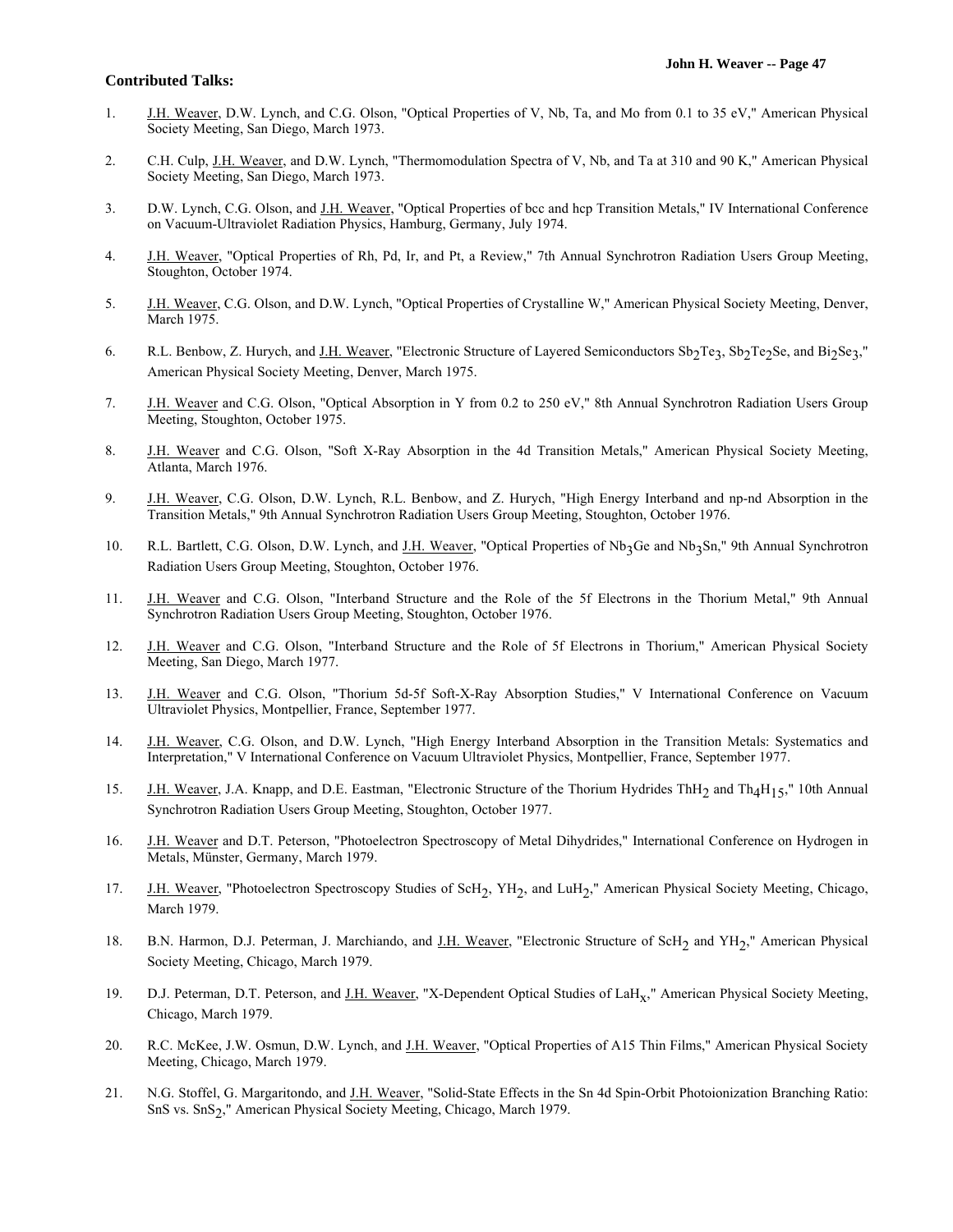- 22. R. Rosei, J.H. Weaver, and M. Campagna, "Resonant Photoemission in Sm and Sm Compounds," 12th Annual Synchrotron Users Group Meeting, Stoughton, October 1979.
- 23. W. Eberhardt, R. Rosei, J.H. Weaver, M. Campagna, F. Hulliger, and E. Kaldis, "Resonant Photoemission and Electronic Structure of Ce Pnictides and Ce Chalcogenides," American Physical Society Meeting, New York, March 1980.
- 24. J.H. Weaver, A.M. Bradshaw, F.J. Himpsel, J.F. van der Veen, and D.E. Eastman, "Bulk Electronic Structure of TiC(100) and TiC(111)," American Physical Society Meeting, New York, March 1980.
- 25. D.T. Peterson and J.H. Weaver, "Photoelectron Spectroscopy Studies of ZrH<sub>x</sub> and HfH<sub>x</sub>," American Physical Society Meeting, New York, March 1980.
- 26. D.J. Peterman, D.T. Peterson, and <u>J.H. Weaver</u>, "Electronic Structure Studies of LaH<sub>x</sub> for  $1.96 \le x \le 2.87$ ," American Physical Society Meeting, New York, March 1980.
- 27. R. Rosei, J.H. Weaver, M. Campagna, W. Gudat, F. Hulliger, and H. Bach, "Surface Phase Transition, Surface Chemical Shifts, and Resonant Photoemission in Sm Metal, SmSb, SmSe, and SmS," American Physical Society Meeting, New York, March 1980.
- 28. M. Aono, F.J. Himpsel, D.E. Eastman, M.A. Steggert, and J.H. Weaver, "Experimental Energy Bands for V3Si," American Physical Society Meeting, New York, March 1980.
- 29. R. Rosei, J.H. Weaver, W. Eberhardt, M. Campagna, W. Gudat, E. Kaldis, and F. Hulliger, "Resonant Photoemission from Ce-, Pr-, and Sm-Compounds," VI International Conference on Vacuum Ultraviolet Radiation Physics, Charlottesville, June 1980.
- 30. R. Bruhn, B. Sonntag, and J.H. Weaver, "Intershell Interactions in Transition Metals and Transition-Metal Compounds," VI International Conference on Vacuum Ultraviolet Radiation Physics, Charlottesville, Virginia, June 1980.
- 31. M. Campagna, W. Gudat, W. Eberhardt, R. Rosei, J.H. Weaver, E. Kaldis, and F. Hulliger, "4f-Levels in Ce Pnictides and Ce Chalcogenides by Resonant Photoemission with Synchrotron Radiation," Proceedings of the International Conference on the Physics of the Actinides and Related 4f Materials, Zürich, 1980.
- 32. G. Mason, S.-T. Lee, G. Apai, A. Franciosi, J.H. Weaver, R.F. Davis, and D.A. Shirley, "Particle-Size-Induced Valence Changes in Samarium Clusters," Gordon Conference on Electron Spectroscopy, College Park, 1980.
- 33. G. Mason, S.-T. Lee, G. Apai, A. Franciosi, J.H. Weaver, R.F. Davis, and D.A. Shirley, "Particle-Size-Induced Valence Changes in Samarium Clusters," 2nd International Conference on Small Particles and Inorganic Clusters, Lausanne, Switzerland, September 1980.
- 34. J.H. Weaver, A. Franciosi, and D.J. Peterman, "Refractory Metal Silicides," 13th Annual Synchrotron Radiation Users Group Meeting, Stoughton, October 1980.
- 35. A. Franciosi, D.J. Peterman, and J.H. Weaver, "Intermixing Phases During the Formation of Si-Cr Interface," 8th Annual Conference of Compound Semiconductor Interfaces, Williamsburg, January 1981.
- 36. Y.J. Chabal, A. Franciosi, J.H. Weaver, J.E. Rowe, and J.M. Poate, "Photoemission Studies of Nickel and Palladium Silicides with Synchrotron Radiation," Materials Research Society, Boston, November 1981.
- 37. A. Franciosi, D.J. Peterman, J.H. Weaver, and V.L. Moruzzi, "Electronic Properties and Structure of the Si-Cr Interface," 14th Annual Synchrotron Radiation Users Group Meeting, Stoughton, October 1981.
- 38. Y.J. Chabal, A. Franciosi, J.H. Weaver, J.E. Rowe, and J.M. Poate, "Stoichiometry and Structural Disorder Effects on the Electronic Structure of Ni and Pd Silicides," 14th Annual Synchrotron Radiation Center Users Group Meeting, Stoughton, October 1981.
- 39. A. Franciosi, J.H. Weaver, D.G. O'Neill, Y. Chabal, J.E. Rowe, J.M. Poate, O. Bisi, and C. Calandra, "Chemical Bonding at the Si-Metal Interface: Si-Ni and Si-Cr," 9th Annual Conference on Physics and Chemistry of Semiconductor Interfaces, Asilomar, January 1982.
- 40. J.H. Weaver, D.J. Peterman, D.K. Misemer, and D.T. Peterson, "Electronic Structure of VH, NbH, and TaH," American Physical Society Meeting, Dallas, March 1982.
- 41. D.J. Peterman, J.H. Weaver, and M. Croft, "Valence and Electronic Structure of Ce-Compounds," American Physical Society Meeting, Dallas, March 1982.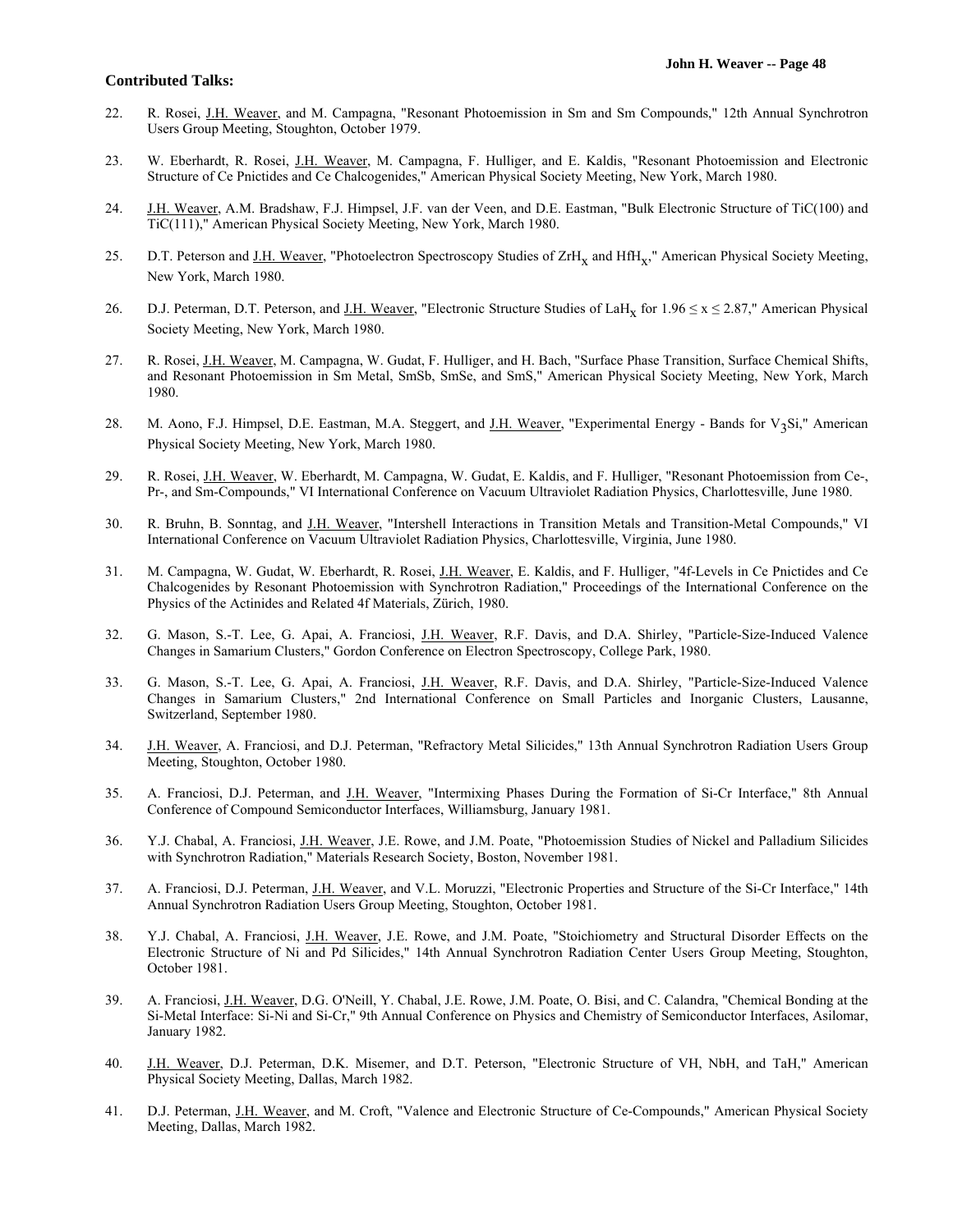- 42. A. Franciosi, J.H. Weaver, and F.A. Schmidt, "Electronic Structure of Nickel Silicides Ni<sub>2</sub>Si, NiSi, and NiSi<sub>2</sub>," American Physical Society Meeting, Dallas, March 1982.
- 43. A. Franciosi and J.H. Weaver, "Silicon-Metal Interface Reaction and Bulk Electronic Structure of Silicides," 16th International Conference on Physics of Semiconductors, Montpellier, France, September 1982.
- 44. A. Franciosi, D.G. O'Neill, and J.H. Weaver, "Silicon-Metal Interface Studies," 15th Annual Synchrotron Radiation Center Users Group Meeting, Stoughton, October 1982.
- 45. J.H. Weaver, "Chemical Bonding in Metal Silicides," 16th Annual Synchrotron Radiation Center Users Group Meeting, Stoughton, October 1983.
- 46. A. Franciosi and J.H. Weaver, "Ionic Contribution to Silicon-Metal Bonding: Si(111)-Ca Interface Reactions," 17th International Conference on the Physics of Semiconductors, San Francisco, August 1984.
- 47. M. Grioni, J.J. Joyce, and J.H. Weaver, "Electronic Structure and Interface Chemistry of Reactive Rare Earth/III-IV Semiconductor Junctions: Ce/GaAs(110)," 17th Annual Synchrotron Radiation Center Users Group Meeting, Stoughton, October 1984.
- 48. M. Grioni, J.J. Joyce, and J.H. Weaver, "Reactive and Nonreactive Sm on GaAs(110)," 17th Annual Synchrotron Radiation Center Users Group Meeting, Stoughton, October 1984.
- 49. J.J. Joyce, M. Grioni, and J.H. Weaver, "Critical Stages in the Development of the Cr/GaAs(110) Interfaces," 17th Annual Synchrotron Radiation Center Users Group Meeting, Wisconsin, October 1984.
- 50. J.J. Joyce, M. Grioni, and J.H. Weaver, "Transition Metal/GaAs Reactive Interface: Vanadium on GaAs(110)," 17th Annual Synchrotron Radiation Users Group Meeting, Stoughton, October 1984.
- 51. D.G. O'Neill, J.J. Joyce, T.W. Capehart, and J.H. Weaver, "Evolutionary Study of the Valence Electronic Structure of Epitaxial Ag on Pd(100)," 17th Annual Synchrotron Radiation Users Group Meeting, Stoughton, October 1984.
- 52. J.H. Weaver, M. Grioni, J.J. Joyce, S.A. Chambers, D.G. O'Neill, and M. del Giudice, "Cluster-Induced Reactions at a Metal-Semiconductor Interface: Ce/Si(111)," 17th Annual Synchrotron Radiation Center Users Group Meeting, Stoughton, October 1984.
- 53. J.H. Weaver, M. Grioni, J.J. Joyce, M. del Giudice, and D.G. O'Neill, "Modeling a Heterogeneous Metal/Semiconductor Interface: Ce on Si(111)," 17th Annual Synchrotron Radiation Users Group Meeting, Stoughton, October 1984.
- 54. D.G. O'Neill, J.J. Joyce, T.W. Capehart, and J.H. Weaver, "Evolution of the Bulk Electronic Structure of Ag on Pd(100)," 31st National Symposium of the American Vacuum Society, Reno, December 1984.
- 55. S.A. Chambers, T.R. Greenlee, G.A. Howell, and J.H. Weaver, "Quantitative Interdiffusion Studies of Noble Metal/Si(111)-7x7 Interfaces by Angle-Resolved Auger Electron Emission," 31st National Symposium of the American Vacuum Society, Reno, December 1984.
- 56. M. Grioni, J.J. Joyce, and J.H. Weaver, "Reaction at a Refractory Metal/Semiconductor Interface: V/GaAs(110)," 31st National Symposium of the American Vacuum Society, Reno, December 1984.
- 57. M. Grioni, M. del Giudice, J.J. Joyce, and J.H. Weaver, "Modeling of Interface Reaction Products with High Resolution Core Level Photoemission," 31st National Symposium of the American Vacuum Society, Reno, December 1984.
- 58. A. Fujimori and J.H. Weaver, "Valence Mixing in CeN: 4f-Ligand versus 4f-Conduction-Band Hybridization," American Physical Society Meeting, Baltimore, March 1985.
- 59. T.W. Capehart, D.G. O'Neill, and J.H. Weaver, "Crossover between Two and Three Dimensional Electronic Structure in Thin Ag Films on Pd(100)," American Physical Society, Baltimore, March 1985.
- 60. S.A. Chambers, S.B. Anderson, and J.H. Weaver, "Surface Structural Determination of Metal/Semiconductor Interfaces by Angle-Resolved Auger Electron Emission," TRISA, Oconomowoc May 1985.
- 61. M. Grioni, J.J. Joyce, and J.H. Weaver, "Metal-Anion Bond Strength and Room Temperature Diffusion at Metal/GaAs Interfaces: Transition vs. Rare-Earth vs. Au Metal Overlayers," 32nd National Symposium of the American Vacuum Society, Houston, November 1985.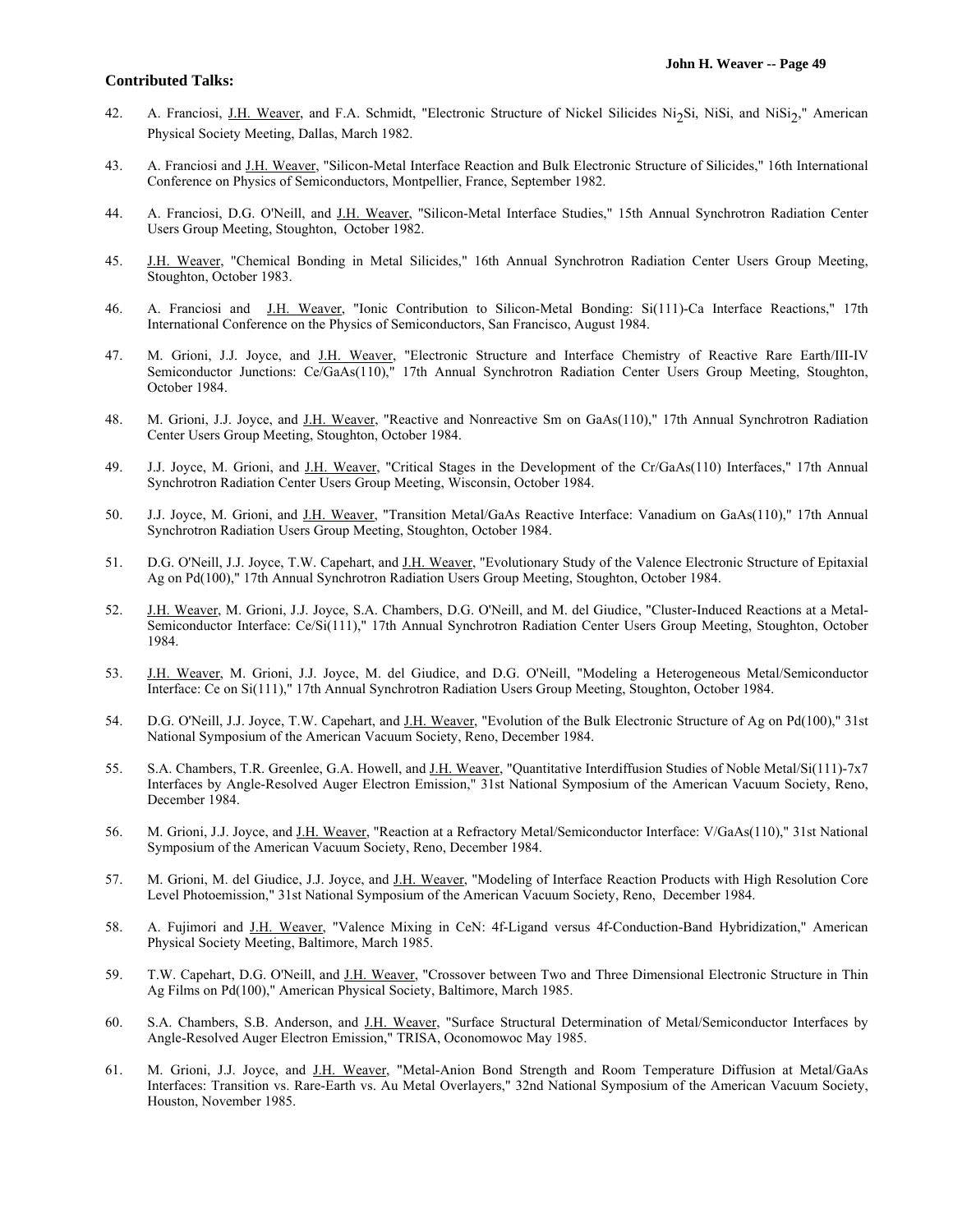- 62. M. del Giudice, R.A. Butera, and J.H. Weaver, "Quantitative Modeling of Reactive Metal/Semiconductor Interfaces: V/Ge(111)," 32nd National Symposium of the American Vacuum Society, Houston, November 1985.
- 63. S.A. Chambers, M. del Giudice, M.W. Ruckman, S.B. Anderson, and J.H. Weaver, "High-Resolution Electron Energy Loss Spectroscopy as a Probe of Surface Morphology and Electronic States at Metal/Semiconductor Interfaces," 32nd National Symposium of the American Vacuum Society, Houston, November 1985.
- 64. M. del Giudice, R.A. Butera, J.J. Joyce, M.W. Ruckman, and J.H. Weaver, "Temperature Dependent Intermixing at the V/Ge(111) Interface," Materials Research Society Meeting, Boston, December 1985.
- 65. J.J. Joyce and J.H. Weaver, "Characterization of an Extended Reactive Noble-Metal/III-V Semiconductor Interface: Cu/GaAs(110)," Materials Research Society Meeting, Boston, December 1985.
- 66. M.W. Ruckman, J.J. Joyce, F. Boscherini, and J.H. Weaver, "Room Temperature Migration of Au and Ge at the Au/a-Ge and Inverted Ge/Au Interfaces," American Physical Society, Las Vegas, March 1986.
- 67. M.W. Ruckman, J.J. Joyce, F. Boscherini, and J.H. Weaver, "Ga and As Interdiffusion and Reaction at Epitaxial Fe/GaAs(110) and Co/GaAs(110) Interfaces," American Physical Society, Las Vegas, March 1986.
- 68. D.G. O'Neill and J.H. Weaver, "Evolution of a Surface State into an Interface State: A Probe of the Buried Epitaxial Cr/Au(100) Interface," 19th Annual Synchrotron Radiation Center Users Group Meeting, Stoughton, October 1986.
- 69. J.J. Joyce, M. del Giudice, M.W. Ruckman, and J.H. Weaver, "Silicon Formation at the Ti/Si(111) Interface: Room Temperature Reaction and Schottky Barrier Formation," 19th Annual Synchrotron Radiation Center Users Group Meeting, Stoughton, October 1986.
- 70. J.J. Joyce, M. Grioni, M. del Giudice, F. Boscherini, M.W. Ruckman, and J.H. Weaver, "Quantitative Modeling of Metal/GaAs(110) Interface Formation using High Resolution Core Level Photoemission," 33rd National Symposium of the American Vacuum Society, Baltimore, October 1986.
- 71. S.A. Chambers, D.M. Hill, F. Xu, M. del Giudice, and J.H. Weaver, "Determination of Diffusion Parameters for Silicide Formation at the Ti/Si(111)-7x7 Interface," 33rd National Symposium of the American Vacuum Society, Baltimore, October 1986.
- 72. S.A. Chambers, F. Boscherini, S.B. Anderson, J.J. Joyce, H.-W. Chen, M.W. Ruckman, and J.H. Weaver, "Reaction and Epitaxy at the Co/Si(111) Interface," 33rd National Symposium of the American Vacuum Society, Baltimore, October 1986.
- 73. F. Boscherini, J.J. Joyce, M.W. Ruckman, C. Capasso, and J.H. Weaver, "High Resolution Core Level Study of the Co/Si(111) Interface," Materials Research Society Meeting, Boston, December 1986.
- 74. M. del Giudice, J.J. Joyce, F. Boscherini, C. Capasso, and J.H. Weaver, "High Resolution Core Level Studies of Interdiffusion and Reaction at Metal-Semiconductor Interfaces," Materials Research Society Meeting, Boston, December 1986.
- 75. F. Xu, Yoram Shapira, J.J. Joyce, F. Boscherini, D.M. Hill, S.A. Chambers, and J.H. Weaver, "Determining Concentration Profiles for Metal/III-V Interfaces: Au/GaAs(100), Au/InSb(110), Co/GaAs(100)," 14th Annual Conference on Physics and Chemistry of Semiconductor Interfaces, Salt Lake City, January 1987.
- 76. D.G. O'Neill and J.H. Weaver, "Interface States and the Evolving Electronic Structure of the Cr/Au(100) Interface," American Physical Society Meeting, New York, March 1987.
- 77. M. del Giudice, J.J. Joyce, and J.H. Weaver, "Core Level Binding Energy Shifts, Thermodynamics, and Morphologies for Metal/Si and Metal/Ge Interfaces," American Physical Society Meeting, New York, March 1987.
- 78. M. del Giudice, R.A. Butera, J.J. Joyce, M.W. Ruckman, and J.H. Weaver, "Temperature Dependent Intermixing at the V/Ge(111) Interface," American Physical Society Meeting, New York, March 1987.
- 79. J.J. Joyce, M. Grioni, M. del Giudice, C. Aldao, and J.H. Weaver, "Interface Development of Rare-Earth/III-V Semiconductor Interfaces: Ce/GaAs(110) and Ce/InP(110)," American Physical Society Meeting, New York, March 1987.
- 80. F. Boscherini, Y. Shapira, C. Capasso, C. Aldao, M. del Giudice, and J.H. Weaver, "Exchange Reaction, Clustering, and Surface Segregation at the Al/InSb(110) Interface," American Physical Society Meeting, New York, March 1987.
- 81. S.A. Chambers, I.M. Vitomirov, S.B. Anderson, H.-W. Chen, T.J. Wagener, and J.H. Weaver, "High-Energy Auger and Medium-Energy Backscattered Electron Diffraction as a Probe of Ultra-Thin Epitaxial Overlayers, Sandwiches, and Superlattices," 3rd International Conference on Superlattices, Microstructures, and Microdevices, August 1987.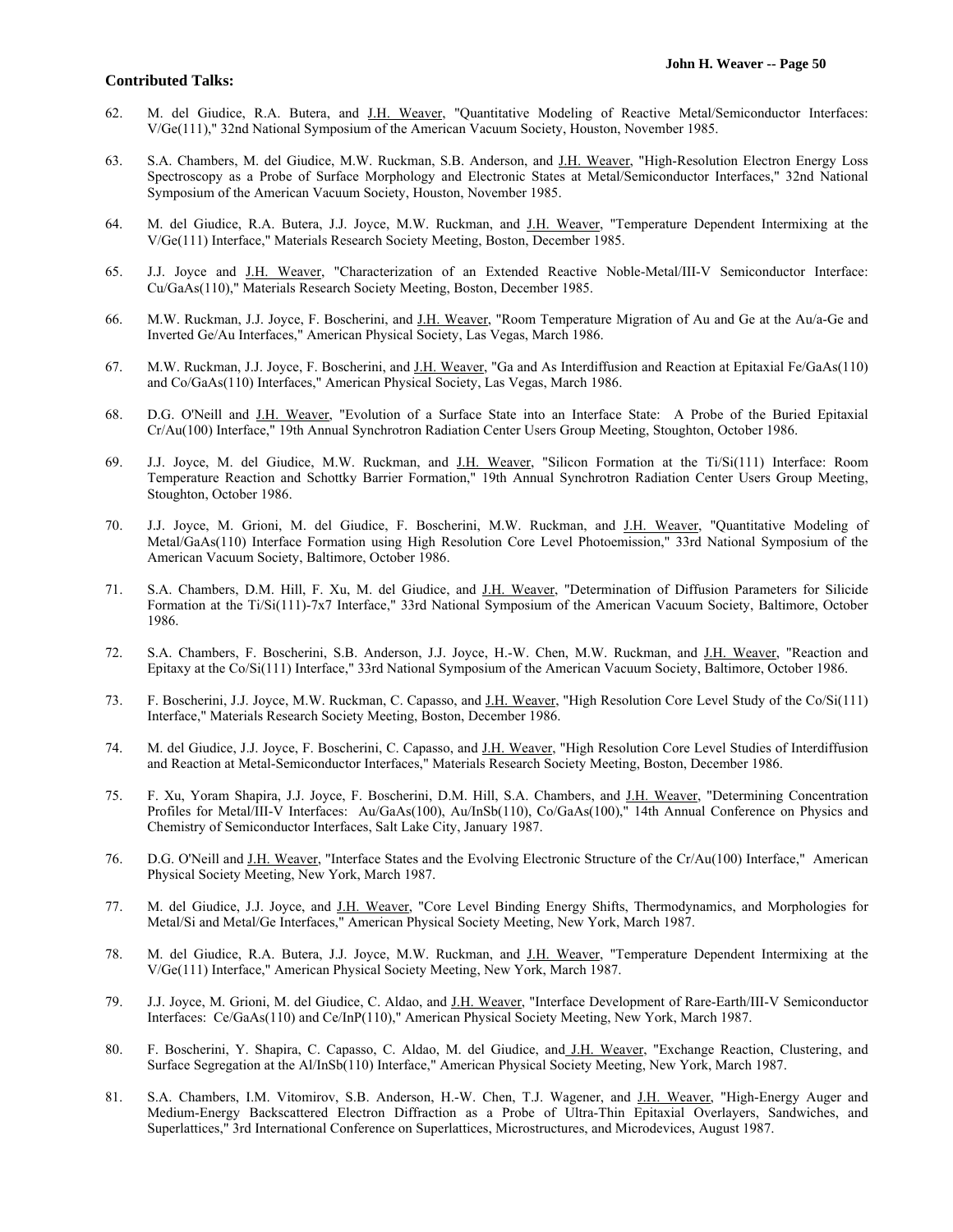- 82. J.J. Joyce, C. Aldao, B.M. Trafas, and J.H. Weaver, "Island Formation and Metallic Screening at the In/Semiconductor Interface," 20th Annual Synchrotron Radiation Center Users Group Meeting, Stoughton, October 1987.
- 83. C.M. Aldao, I.M. Vitomirov, F. Xu, and J.H. Weaver, "Photoemission Studies of a Nonabrupt Heterojunction: Ge/InP(110)," 20th Annual Synchrotron Radiation Center Users Group Meeting, Stoughton, October 1987.
- 84. I.M. Vitomirov, F. Xu, C.M. Aldao, and J.H. Weaver, "Direct Evidence of the Onset of In Surface Segregation for Co/InP(110)," 34th National Symposium of the American Vacuum Society, Anaheim, November 1987.
- 85. H.M. Meyer III, S.G. Anderson, Lj. Atanasoska, and J.H. Weaver, "X-Ray Photoemission Investigations of Electron Injection and Trapping at the Gold/Polyimide Interface," 34th National Symposium of the American Vacuum Society, Anaheim, November 1987.
- 86. C.M. Aldao, I.M. Vitomirov, and J.H. Weaver, "CoSi<sub>2</sub> Diffusion Barrier Modulation of the Au/Si(111) Interface Reaction," 34th National Symposium of the American Vacuum Society, Anaheim, November 1987.
- 87. D.M. Hill, F. Xu, Zhangda Lin, and J.H. Weaver, "XPS Measurement of Kinetic Parameters in the Ge/Si(111)-(7x7) Heterojunction at Elevated Temperatures," 34th National Symposium of the American Vacuum Society, Anaheim, November 1987.
- 88. D.G. O'Neill and J.H. Weaver, "Enhanced Magnetism at the Cr/Au(001) Interface," 34th National Symposium of the American Vacuum Society, Anaheim, November 1987.
- 89. S.A. Chambers, H.-W. Chen, T.J. Wagener, and J.H. Weaver, "Nucleation and Growth of Ultra-Thin Metallic Overlayers on Single-Crystal Transition Metal Surfaces," 34th National Symposium of the American Vacuum Society, Anaheim, November 1987.
- 90. H.M. Meyer III, Y. Gao, D.M. Hill, T.J. Wagener, J.H. Weaver, B. Flandermeyer, and D.W. Capone II, "High Temperature Superconductors: Occupied and Unoccupied Electronic States," 34th National Symposium of the American Vacuum Society, Anaheim, November 1987.
- 91. T.J. Wagener, Y. Gao, H.M. Meyer III, D.M. Hill, J.H. Weaver, B. Flandermeyer, and D.W. Capone II, "Spectroscopic Examinations of the Surface Stability of High Temperature Superconductors," 34th National Symposium of the American Vacuum Society, Anaheim, November 1987.
- 92. Y. Gao, H.M. Meyer III, T.J. Wagener, D.M. Hill, S.G. Anderson, J.H. Weaver, B. Flandermeyer, and D.W. Capone II, "Interface Formation: High Temperature Superconductors with Noble Metals, Reactive Transition Metals, and Semiconductors," 34th National Symposium of the American Vacuum Society, Anaheim, November 1987.
- 93. M. Vos, F. Xu, J.H. Weaver, and H. Cheng, "Schottky Barrier Formation at Au/ZnSe(100) Interfaces," 35th National Symposium of the American Vacuum Society, Atlanta, October 1988.
- 94. Yongjun Hu, T.J. Wagener, Y. Gao, and J.H. Weaver, "Cluster Growth and the Evolution of Empty Electronic States," 35th National Symposium of the American Vacuum Society, Atlanta, October 1988.
- 95. G.D. Waddill, C.M. Aldao, I.M. Vitomirov, Y. Gao, and J.H. Weaver, "Influence of Temperature on Interface Reactions and Schottky Barrier Evolution for Au/InP(110)," 35th National Symposium of the American Vacuum Society, Atlanta, October 1988.
- 96. C.M. Aldao, I.M. Vitomirov, G.D. Waddill, and J.H. Weaver, "Morphology and Schottky Barrier Evolution for Au/InP(110): Deposition of Hot Atoms versus Cold Clusters," 35th National Symposium of the American Vacuum Society, Atlanta, October 1988.
- 97. I.M. Vitomirov, C.M. Aldao, and J.H. Weaver, "In Search of Symmetry: Evolution of the In/GaP(110) and Ga/InP(110) Interfaces," 35th National Symposium of the American Vacuum Society, Atlanta, October 1988.
- 98. B.M. Trafas, C.M. Aldao, Y. Gao, F. Xu, and J.H. Weaver, "Cr, Co, Pd, Au, and In Overlayers on PbS(100): Adatom Interaction and Interface Formation," 35th National Symposium of the American Vacuum Society, Atlanta, October 1988.
- 99. D.M. Hill, H.M. Meyer III, and J.H. Weaver, "Interface Reactions and Atomic Distributions for Y, Ba, Cu, and Ti Overlayers on SrTiO<sub>3</sub>(100)," 35th National Symposium of the American Vacuum Society, Atlanta, October 1988.
- 100. T.J. Wagener, H.M. Meyer III, D.M. Hill, Y. Gao, J.H. Weaver, K.C. Goretta, D. Peterson, Z. Fisk, N. Spencer, and C.F. Gallo, "Occupied and Unoccupied Electronic States of High Temperature Superconductors," 35th National Symposium of the American Vacuum Society, Atlanta, October 1988.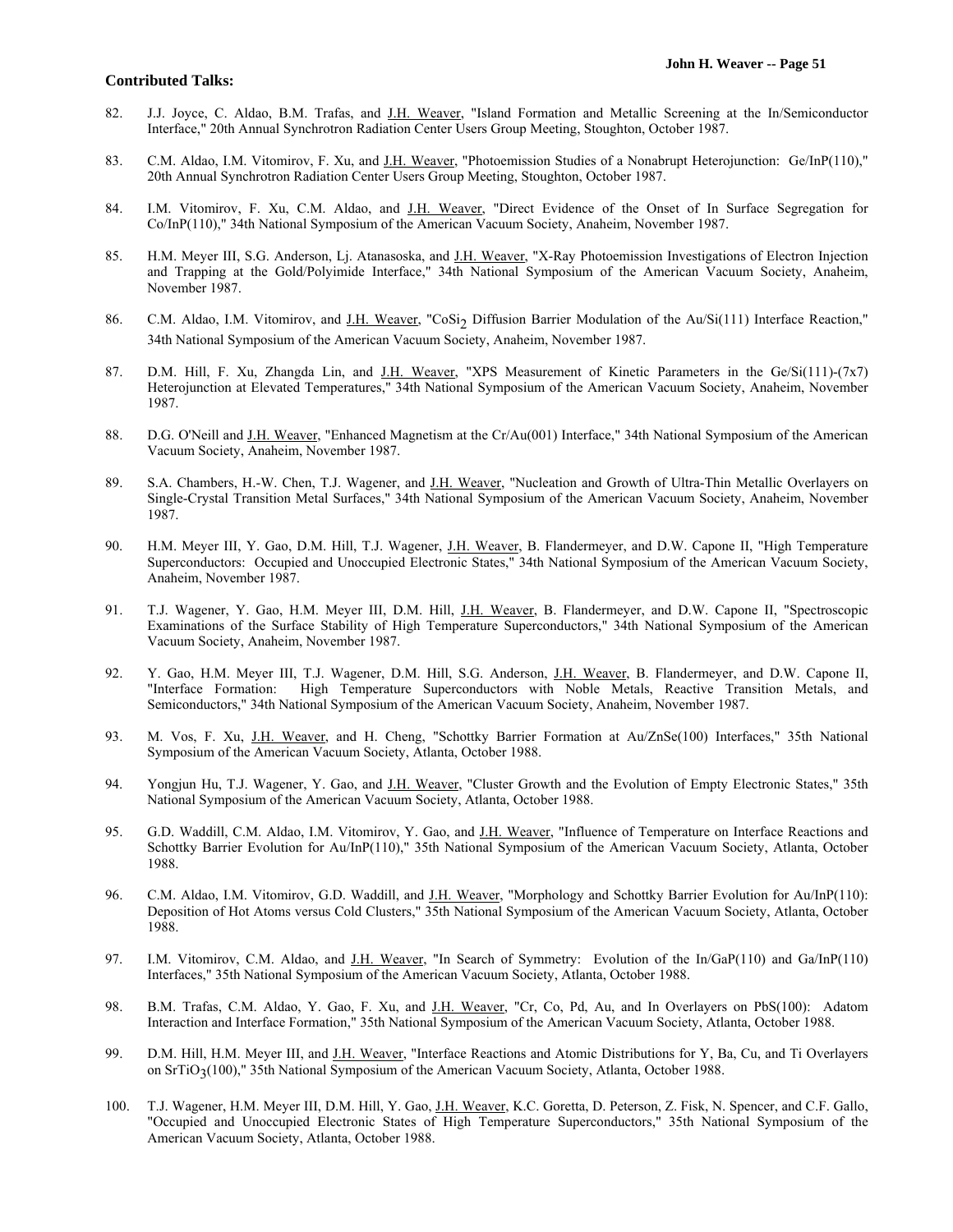- 101. H.M. Meyer III, D.M. Hill, T.J. Wagener, P.J. Benning, J.H. Weaver, and D.L. Nelson, "Passivation, Contact Formation, and Reactivity of Vacuum Deposited Metals, Semiconductors, and Oxides on High Temperature Superconductors," 35th National Symposium of the American Vacuum Society, Atlanta, October 1988.
- 102. G.D. Waddill, C.M. Aldao, I.M. Vitomirov, and J.H. Weaver, "Interface Formation by Atom and Cluster Deposition: Electronic and Structural Properties," 21st Annual Synchrotron Radiation Users Group Meeting, Stoughton, Wisconsin, October 1988.
- 103. C.M. Aldao, G.D. Waddill, S.G. Anderson, and J.H. Weaver, "Temperature Effects on Ti/GaAs(110) Interface Formation Involving Cluster and Atom Deposition," 16th Annual Conference on the Physics and Chemistry of Semiconductor Interfaces (PCSI-16), Bozeman, January 1989.
- 104. Y. Gao, Y. Hu, T.J. Wagener, and J.H. Weaver, "Resonance Inverse Photoemission of  $Bi_2Ca_{2-x}Sr_{1+x}Cu_2O_{8+y}$  and YBa2Cu3O7-x, Unoccupied Oxygen States, and Plasmons," March Meeting of the American Physical Society, St. Louis, March 1989.
- 105. Y. Gao, Y. Hu, T.J. Wagener, and J.H. Weaver, "Empty Electronic State Evolution for Sc and Electron Dynamics at the 3p-3d Giant Dipole Resonance," March Meeting of the American Physical Society, St. Louis, March 1989.
- 106. T.J. Wagener, H.M. Meyer, Y. Hu, M.B. Jost, and J.H. Weaver, "Occupied and Empty Electronic States of High-T<sub>c</sub> Oxide Superconductors and Related Materials," 36th National Symposium of the American Vacuum Society, Boston, October 1989.
- 107. H.M. Meyer, T.J. Wagener, D.M. Hill, and J.H. Weaver, "Surface Reactivity of Cuprate Superconductors and Related Compounds," 36th National Symposium of the American Vacuum Society, Boston, October 1989.
- 108. C.M. Aldao, M. Vos, and J.H. Weaver, "Interface Formation with Metal Ions and Neutrals: Influence on Interface Morphology on Schottky Barrier Formation for Ag/InP(110)," 36th National Symposium of the American Vacuum Society, Boston, October 1989.
- 109. G.D. Waddill, C.M. Aldao, and J.H. Weaver, "Symmetric Fermi Level Evolution at Metal-Semiconductor Interfaces: The Role of Substrate Dopant Concentration," 36th National Symposium of the American Vacuum Society, Boston, October 1989.
- 110. S.G. Anderson, S.J. Severtson, and J.H. Weaver, "Temperature Dependent Al/GaAs(110) Interface Formation and Adatom Energy References," 36th National Symposium of the American Vacuum Society, Boston, October 1989.
- 111. Y. Hu, T.J. Wagener, M.B. Jost, and J.H. Weaver, "Inverse Photoemission and Shallow Core-Hole Emission of Epitaxial Sn and Bi on GaAs(110)," 36th National Symposium of the American Vacuum Society, Boston, October 1989.
- 112. H.M. Meyer, T.J. Wagener, and J.H. Weaver, "Photoemission and Inverse Photoemission Investigations of the Occupied and Unoccupied Electronic Structure of Polyimide," 36th National Symposium of the American Vacuum Society, Boston, October 1989.
- 113. I.M. Vitomirov, G.D. Waddill, and J.H. Weaver, "Surface Interactions of Adatoms with GaAs(110): Reversible Temperature Dependent Charge Redistribution," 36th National Symposium of the American Vacuum Society, Boston, October 1989.
- 114. B.M. Trafas, C.M. Aldao, R.L. Siefert, M. Vos, F. Xu, and J.H. Weaver, "CdTe(110) Interface Formation: Disruption, Cluster Formation, Segregation, and Metal-Anion Reaction Products with Adatoms of Ti, Pd, Ag, In, Au, Ce, and Al," 36th National Symposium of the American Vacuum Society, Boston, October 1989.
- 115. T. Komeda, T. Hirano, J. Sullivan, C. Capasso, and J.H. Weaver, "A Photoemission Study of the Interface Between Single Crystal Transition-Metal Silicides and Reactive Metal Overlayers," 36th National Symposium of the American Vacuum Society, Boston, October 1989.
- 116. G.D. Waddill, T. Komeda, P.J. Benning, and J.H. Weaver, "Photoelectron Spectroscopy and Microscopy with Synchrotron Radiation," 37th National Symposium of the American Vacuum Society, Toronto, October 1990.
- 117. J.M. Seo, S.G. Anderson, Y. Chen, and J.H. Weaver, "Dynamic Photo-Induced Low Temperature Oxidation of Si(111) with Condensed Oxidizers: O<sub>2</sub>, N<sub>2</sub>O, and H<sub>2</sub>O," 37th National Symposium of the American Vacuum Society, Toronto, October 1990.
- 118. J.M. Seo, Y. Chen, and J.H. Weaver, "Stability of Oxide Films Grown on GaAs(110) at 20 K during Overlayer Formation," 37th National Symposium of the American Vacuum Society, Toronto, October 1990.
- 119. T.R. Ohno, Y.N. Yang, G. Kroll, and J.H. Weaver, "Cluster-Assembled Metal- and Semiconductor-HTS Interfaces," 37th National Symposium of the American Vacuum Society, Toronto, October 1990.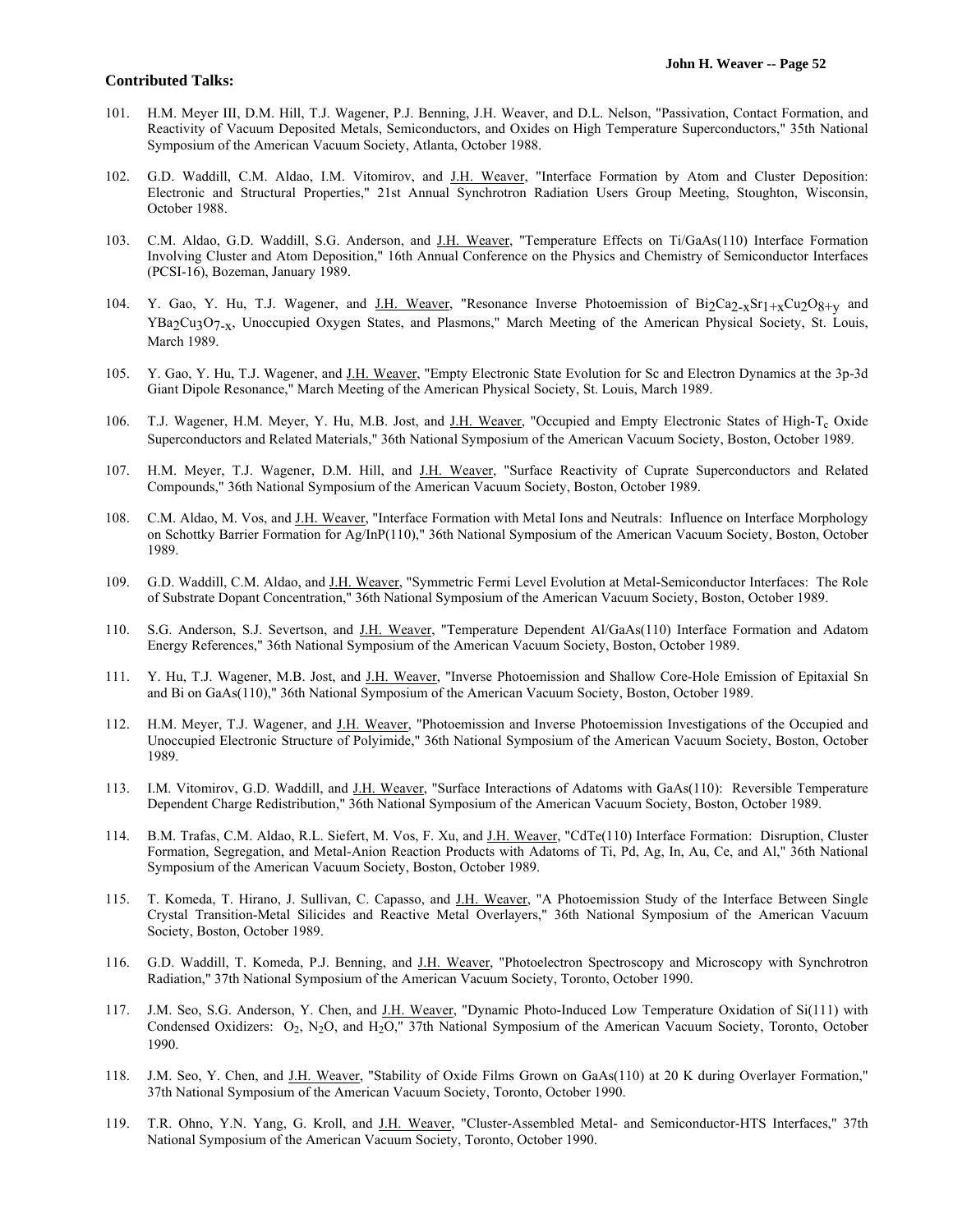- 120. T. Komeda, B.M. Trafas, D.M. Hill, J.M. Seo, R.L. Siefert, M.C. Schabel, and J.H. Weaver, "Adsorption and Interaction of Sm on GaAs(110) Studied by Scanning Tunneling Microscopy and Temperature Dependent Photoemission," 37th National Symposium of the American Vacuum Society, Toronto, October 1990.
- 121. M.B. Jost, Y. Hu, and J.H. Weaver, "Evolution of the Empty Electronic States of Low-Coverage, Oriented, Hexagonal Structures on Bi/InP(110): An Inverse Photoemission Study," 37th National Symposium of the American Vacuum Society, Toronto, October 1990.
- 122. P.J. Benning, G.D. Waddill, T. Komeda, and J.H. Weaver, "Photoelectron Microscopy and Spectroscopy using Synchrotron Radiation," 23rd Annual Synchrotron Radiation Users Group Meeting, Stoughton, November 1990.
- 123. G.D. Waddill, P.J. Benning, and J.H. Weaver, "Cluster Assembly of Interfaces," 23rd Annual Synchrotron Radiation Users Group Meeting, Stoughton, November 1990.
- 124. B.M. Trafas, Y.-N. Yang, R.L. Siefert, and J.H. Weaver, "From Clusters to Crystallites: Scanning Tunneling Microscopy of Ag Growth on GaAs(110)," American Physical Society, Cincinnati, March 1991.
- 125. Y. Chen, F. Stepniak, J.M. Seo, S.E. Shirron, and J.H. Weaver, "Effects of Surface Band Bending on Low Energy Photon-Induced Oxidation of GaAs(110), American Physical Society, Cincinnati, March 1991.
- 126. J.C. Patrin, Y.Z. Li, and J.H. Weaver, "Cluster Growth of Al on GaAs(110) Studied by Scanning Tunneling Microscopy," American Physical Society, Cincinnati, March 1991.
- 127. Y.Z. Li, J.C. Patrin, M. Chander, and J.H. Weaver, "Scanning Tunneling Microscopy of Ce, Sm, and Yb Structures on GaAs(110)," American Physical Society, Cincinnati, March 1991.
- 128. Y.-N. Yang, B.M. Trafas, R.L. Siefert, and J.H. Weaver, "GaAs(110) Terrace Width Distributions and Kink Formation," American Physical Society, Cincinnati, March 1991.
- 129. P.J. Benning, G.D. Waddill, T. Komeda, and J.H. Weaver, "Photoelectron Microscopy and Spectroscopy using Synchrotron Radiation," 13th Symposium on Applied Surface Science, Minneapolis, June 1991.
- 130. Y.Z. Li, J.C. Patrin, and J.H. Weaver, "Cluster Growth of Al on GaAs(110) Studied by Scanning Tunneling Microscopy," 13th Symposium on Applied Surface Science, Minneapolis, June 1991.
- 131. J.H. Weaver, "Electronic Structure and Properties of  $C_{60}$ ,  $C_{70}$ , and Alkali-Metal Fullerides," Workshop on Fullerenes, Philadelphia, August 1991.
- 132. P.J. Benning, D.M. Poirier, T.R. Ohno, Y. Chen, M.B. Jost, F. Stepniak, G.H. Kroll, J.H. Weaver, L.P.F. Chibante, and R.E. Smalley, "C<sub>60</sub> and C<sub>70</sub> Fullerides with Na, K, and Cs," 24th Annual Synchrotron Radiation Center Users Group Meeting, Stoughton, October 1991.
- 133. J.M. Seo, S.E. Harvey, Y. Chen, and J.H. Weaver, "Dynamic Photoinduced InP-Nitride Formation at 20 K," 38th National AVS Symposium, Seattle, November 1991.
- 134. Y. Chen, F. Stepniak, S.E. Harvey, J.M. Seo, and J.H. Weaver, "Electron and Photon Stimulated Oxidation for O<sub>2</sub> Condensed on Semiconductor Surfaces: O<sub>2</sub> Negative-Ion Resonant States Formation," 38th National AVS Symposium, Seattle, November 1991.
- 135. P.J. Benning, Y. Chen, F. Stepniak, and J.H. Weaver, "Electronic States of Alkali-Metal Fullerides: Na, K, and Cs in Solid C<sub>60</sub> and  $C_{70}$ ," 38th National AVS Symposium, Seattle, November 1991.
- 136. M.B. Jost, P.J. Benning, N. Troullier, D.M. Poirier, J.L. Martins, J.H. Weaver, L.P.F. Chibante, and R.E. Smalley, "Valence and Conduction Band Electronic States in Solid  $C_{60}$  and  $C_{70}$ : Inverse Photoemission, Synchrotron Radiation Photoemission, and Theory," 38th National AVS Symposium, Seattle, November 1991.
- 137. J.C. Patrin, Y.Z. Li, M. Chander, and J.H. Weaver, "Temperature and Coverage Dependent Structures of Sb on GaAs(110) from Scanning Tunneling Microscopy," 38th National AVS Symposium, Seattle, November 1991.
- 138. D.M. Poirier, G.H. Kroll, M.B. Jost, T.R. Ohno, and J.H. Weaver, "Alkali Metal Intercalated C<sub>60</sub> Films Studied with Inverse Photoemission and X-Ray Photoemission," American Physical Society, Indianapolis, March 1992.
- 139. P.J. Benning, T.R. Ohno, Y. Chen, C. Gu, F. Stepniak, and J.H. Weaver, "Photoemission Studies and Resistivity Measurements of Fulleride Thin Films," American Physical Society, Indianapolis, March 1992.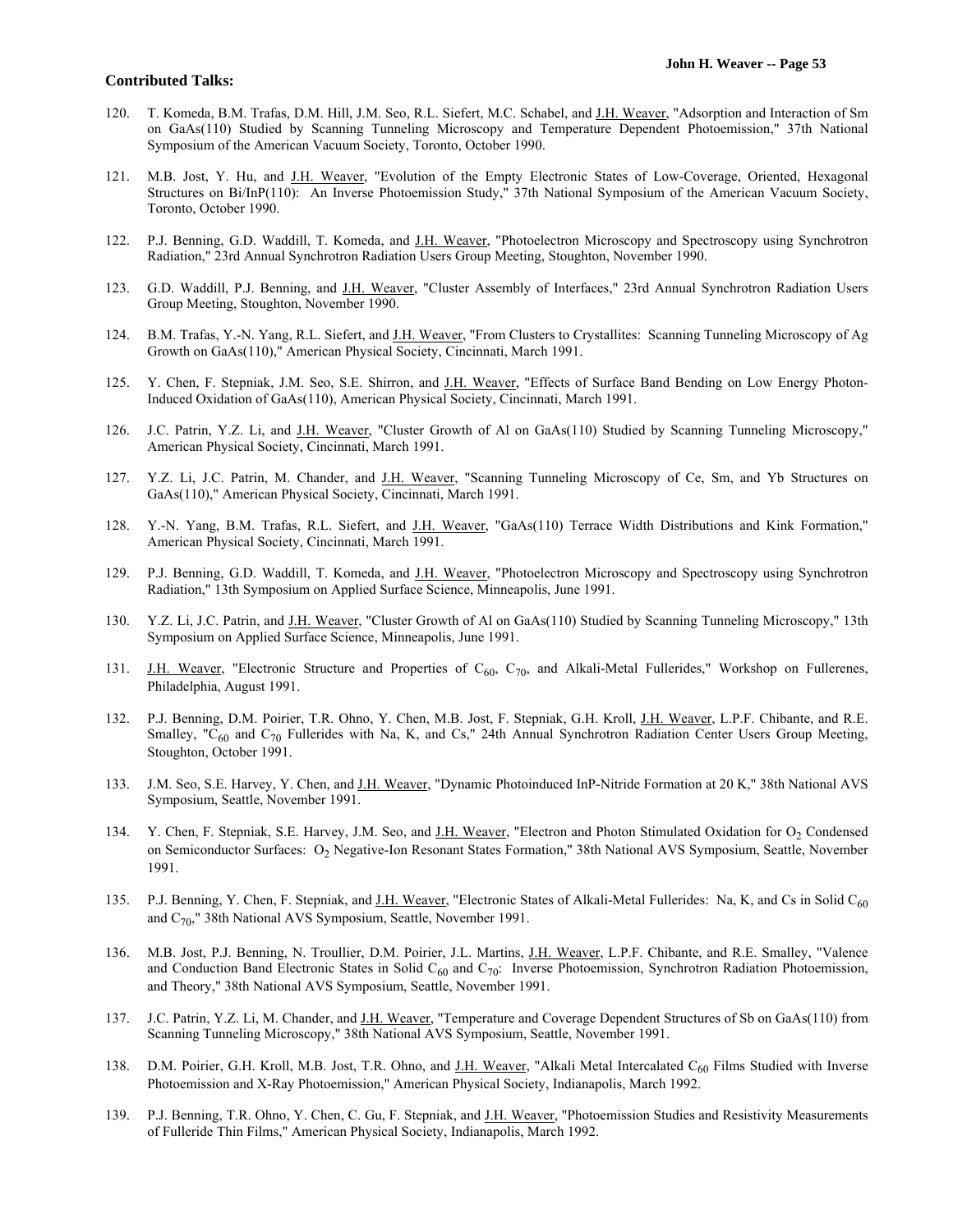- 140. Y.Z. Li, M. Chander, J.C. Patrin, and J.H. Weaver, "Individual and Multilayer  $C_{60}$  Studied with Scanning Tunneling Microscopy and Spectroscopy," American Physical Society, Indianapolis, March 1992.
- 141. J.C. Patrin, Y.Z. Li, M. Chander, and J.H. Weaver, "Domain Wall Formation for Sb Overlayers on GaAs(110): A Scanning Tunneling Microscopy Study," American Physical Society, Indianapolis, March 1992.
- 142. Y.N. Yang, Y.S. Luo, and J.H. Weaver, "The Impact of Anisotropic Kinetics on Epitaxial Growth: An STM Study of Ge/GaAs(110)," American Physical Society, Indianapolis, March 1992.
- 143. F. Stepniak, C. Gu, Y. Chen, T.R. Ohno, and J.H. Weaver, "Surface Etching of GaAs(110) with Br<sub>2</sub> and H<sub>2</sub>," 25th Annual Synchrotron Radiation Center Users Group Meeting, Stoughton, October 1992.
- 144. J.C. Patrin, Y.Z. Li, M. Chander, and J.H. Weaver, "Orientational Epitaxy of Sb and Bi Thin Films on III-V(110) Surfaces Studied by STM," 39th National Symposium of the American Vacuum Society, Chicago, November 1992.
- 145. M. Chander, Y.Z. Li, J.C. Patrin, and J.H. Weaver, "Two Modes for Water Adsorption on Si(001)-2x1: An STM Study," 39th National Symposium of the American Vacuum Society, Chicago, November 1992.
- 146. Y.S. Luo, Y.-N. Yang, J.H. Weaver, L.T. Florez, and C.J. Palmstrøm, "Effects of Annealing on the Surface Morphology of Decapped GaAs(001)," 39th National Symposium of the American Vacuum Society, Chicago, November 1992.
- 147. P.J. Benning, F. Stepniak, Y. Chen, C. Gu, and *J.H. Weaver*, "Photoemission Studies and Resistivity Measurements of Alkali-Fulleride Thin Films: A Comparative Study of Na<sub>x</sub>C<sub>60</sub>, K<sub>x</sub>C<sub>60</sub>, and Cs<sub>x</sub>C<sub>60</sub>," 39th National Symposium of the American Vacuum Society, Chicago, November 1992.
- 148. M. Chander and J.H. Weaver, "Layer-by-Layer Etching of  $Si(100)$ -2 $\infty$ 1 with Br<sub>2</sub>: A Scanning Tunneling Microscopy Study," 40th National Symposium of the American Vacuum Society, Orlando, November 1993.
- 149. D.M. Poirier and J.H. Weaver, "Alkali Metal Fullerides Studied with Photoemission, Low Energy Electron Diffraction, and Scanning Tunneling Microscopy," Fall Meeting of the Materials Research Society, Boston, November 1993.
- 150. F. Stepniak, J.C. Patrin, and J.H. Weaver, "Surface Etching of Si(100) and GaAs(110) with Chlorine and Bromine," Fall Meeting of the Materials Research Society, Boston, November 1993.
- 151. S. McKernan, P. Kotula, D. Owens, C.B. Carter, and J.H. Weaver, "High-Resolution Electron Microscopy Analysis of Tube Kinks in Carbon Nanotubes," Fall Meeting of the Materials Research Society, Boston, November 1993.
- 152. M. Knupfer, D.M. Poirier, and <u>J.H. Weaver</u>, "Photoelectron Spectroscopy of K-C<sub>70</sub>," International Winterschool on the Electronic Properties of Novel Materials, Kirchberg, Austria, March 1994.
- 153. D. Rioux, M. Chander, R.J. Pechman, and J.H. Weaver, "Flux- and Temperature-Dependent Surface Morphologies for Bretched Si(100)-2∞1," American Physical Society, Pittsburgh, March 1994.
- 154. X.-S. Wang, R.J. Pechman, and J.H. Weaver, "Scanning Tunneling Microscopy Studies of Ion Bombardment of GaAs(100)," American Physical Society, Pittsburgh, March 1994.
- 155. P.J. Benning, C.G. Olson, D.W. Lynch, and J.H. Weaver, "Evidence of Band Dispersion in  $C_{60}(111)$  from Angle Resolved Photoemission Spectroscopy," American Physical Society, Pittsburgh, March 1994.
- 156. A.J. Arko, J.J. Joyce, A.B. Andrews, R.I.R. Blyth, Z. Fisk, C.G. Olson, P.J. Benning, P.C. Canfield, D.M. Poirier, and J.H. Weaver, "Hole Occupancy in Yb Heavy Fermions from UPS and XPS," American Physical Society, Pittsburgh, March 1994.
- 157. J.J. Joyce, A.J. Arko, A.B. Andrews, R.I.R. Blyth, P.S. Riseborough, P.C. Canfield, C.G. Olson, D.M. Poirier, J.H. Weaver, M. Makivic, and D.L. Cox, "Temperature Dependence of the 4f Levels in Yb Heavy Fermions from UPS and XPS," American Physical Society, Pittsburgh, March 1994.
- 158. R.J. Pechman, X.-S. Wang, and J.H. Weaver, "Sputtering of GaAs(110) Studied with Scanning Tunneling Microscopy," 41st National Symposium of the American Vacuum Society, Denver, October 1994.
- 159. D. Rioux, F. Stepniak, R.J. Pechman, and J.H. Weaver, "Chemisorption and Thermally Activated Etching of Iodine on Si(100)- 2 $\infty$ 1," 41st National Symposium of the American Vacuum Society, Denver, October 1994.
- 160. D.W. Owens, C.M. Aldao, D.M. Poirier, and J.H. Weaver, "Charge Transfer, Doping, and Interface Morphologies for Al-C<sub>60</sub>," 42nd National Symposium of the American Vacuum Society, Minneapolis, October 1995.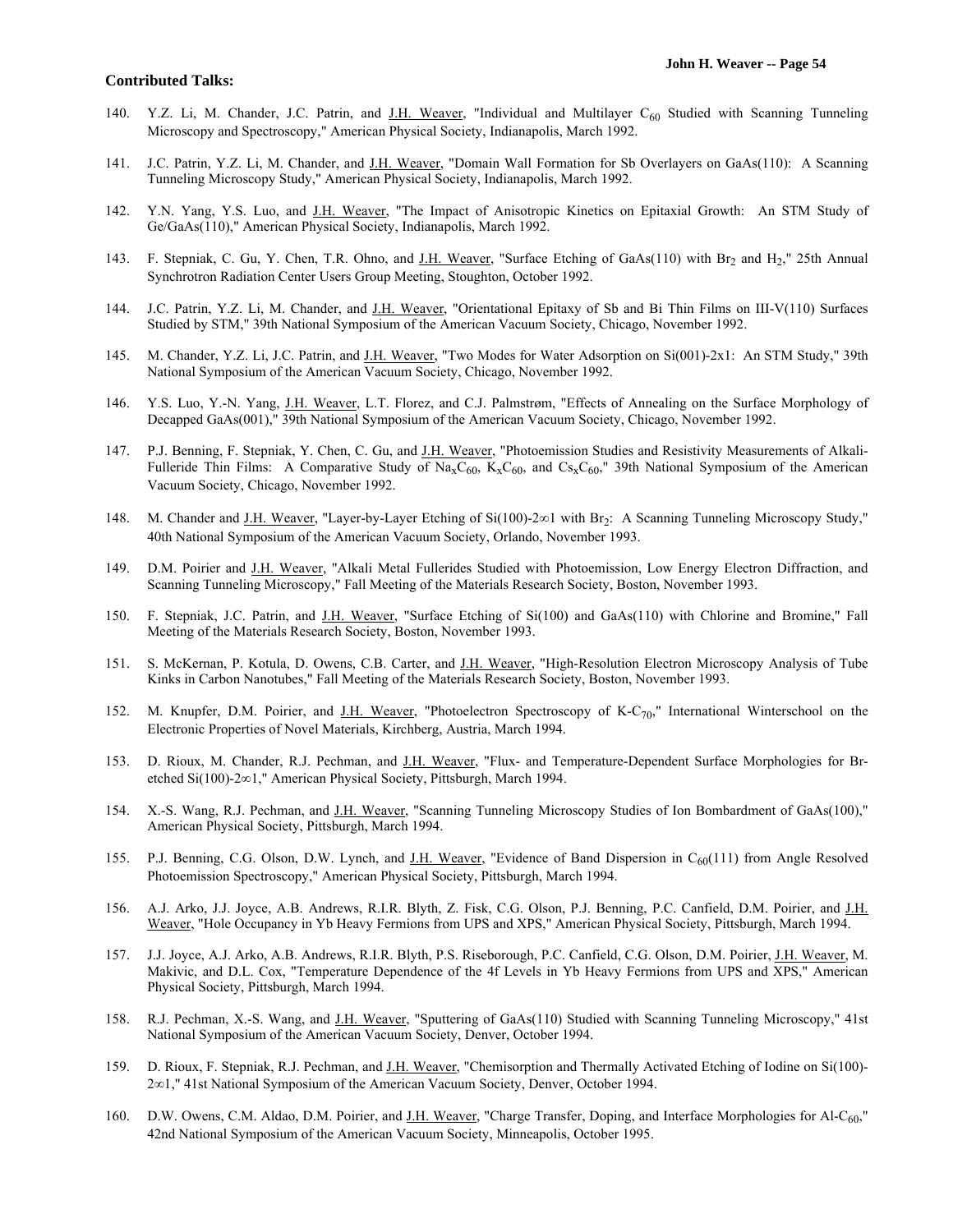- 161. C.Y. Cha, J. Brake, and J.H. Weaver, "Dry Etching of GaAs(110) Decorated with Ag Nanocrystallites: An STM Study," 42nd National Symposium of the American Vacuum Society, Minneapolis, October 1995.
- 162. R.J. Pechman, X.-S. Wang, and J.H. Weaver, "Interactions of Br with Si(111)-7 $\infty$ 7," 42nd National Symposium of the American Vacuum Society, Minneapolis, October 1995.
- 163. J.Brake, X.-S. Wang, and J.H. Weaver, "STM Study of Ge Growth on Sputtered GaAs(110)," 42nd National Symposium of the American Vacuum Society, Minneapolis, October 1995.
- 164. X.-S. Wang, R.J. Pechman, and J.H. Weaver, "Trends in Surface Roughening: STM Analyses of Ion-sputtered GaAs(110)," 42nd National Symposium of the American Vacuum Society, Minneapolis, October 1995.
- 165. E.J. Snyder, R.J. Pechman, D.W. Owens, and J.H. Weaver, "Domain Nucleation and Growth after Halogen Etching: Si(111)- Br," 42nd National Symposium of the American Vacuum Society, Minneapolis, October 1995.
- 166. J.J. Joyce, A.J. Arko, C.G. Olson, D.M. Poirier, A.B. Andrews, J.H. Weaver, P.J. Benning, and P.C. Canfield, "Photoelectron Spectroscopy and the Electronic Properties of Strongly Correlated Yb Compounds," 28th Annual Synchrotron Radiation Center Users Group Meeting, Stoughton, October 1995.
- 167. C.Y. Cha, J. Brake, B.Y. Han, and J.H. Weaver, "Visible-light-induced Etching of Br/GaAs(110)," 43rd National Symposium of the American Vacuum Society, Philadelphia, October 1996.
- 168. Y. Gong, D.W. Owens, and J.H Weaver, "Etching of Double-height-stepped Si(100)-2x1: A Study of Steps and their Interactions," 43rd National Symposium of the American Vacuum Society, Philadelphia, October 1996.
- 169. S.J. Chey, Y. Gong, and J.H. Weaver, "Surface Morphologies of Br-etched Ge/Si(001)," 44th National Symposium of the American Vacuum Society, San Jose, October 1997.
- 170. B.Y. Han, C.Y. Cha, and J.H. Weaver, "GaAs(110) Terrace Patterning by Halogenation and Laser Irradiation," 44th National Symposium of the American Vacuum Society, San Jose, October 1997.
- 171. B.Y. Han, K. Nakayama, and J.H. Weaver, "Surface Modification on GaAs(110) Induced by 100-3000 eV Electrons," 45th International Symposium of the American Vacuum Society, Baltimore, October 1998.
- 172. K. Nakayama, C.M. Aldao, and J.H. Weaver, "Vacancy Creation as the Rate Limiting Step in Halogen Etching of Si(100)-2x1," 45th International Symposium of the American Vacuum Society, Baltimore, October 1998.
- 173. K.S. Nakayama and J.H. Weaver, "Etching of Si(100) with Halogens," International Confrerence on Scanning Tunneling Microscopy, Seoul,Korea, August 1999.
- 174. K.S. Nakayama and J.H. Weaver, "Electron Modification of Semiconductor Surfaces," Okazaki Internatonal Conference on Advantages of Utilization of Synchrotron Radiation in Nano-structure Creation, Okazaki, Japan, January 2000.
- 175. K.S. Nakayama and J.H. Weaver, "Electron Modification of Semiconductor Surfaces," March Meeting of the American Physical Society, Minneapolis, March 2000.
- 176. K.S. Nakayama, B.Y. Han, and J.H. Weaver, "Semiconductor Surface Modification with Electrons and Photons," Physical Electronics Conference, Baton Rouge, June 2000.
- 177. V.N. Antonov, C.L. Haley, and J.H. Weaver, "Buffer-Layer-Assisted Nanostructure Growth via Two-Dimensional Cluster-Cluster Aggregation," 50<sup>th</sup> Midwest Solid State Conference, Urbana, October 2002.
- 178. G. Xu, E. Graugnard, V. Petrova, K.S. Nakayama, and J.H. Weaver, "Dynamics of Si(100)-(2x1) Surface Modification with Cl," 50<sup>th</sup> Midwest Solid State Conference, Urbana, October 2002.
- 179. K.S. Nakayama, E. Graugnard, and J.H. Weaver, "Surface Modification without Desorption: Recycling of Cl on Si(100)-  $(2x1)$ ," 50<sup>th</sup> Midwest Solid State Conference, Urbana, October 2002
- 180. E. Graugnard, G. Xu, V. Petrova, K.S. Nakayama, and J.H. Weaver, "Dynamics of Br-Si(100)-(2x1): Surface Modification in the Absence of Desorption," 49th International Symposium of the AVS, Denver, November 2002.
- 181. G. Xu, E. Graugnard, V. Petrova, K.S. Nakayama, and J.H. Weaver, "Dynamics of Si(100)-(2x1) Surface Modification with Cl," 49th International Symposium of the AVS, Denver, November 2002.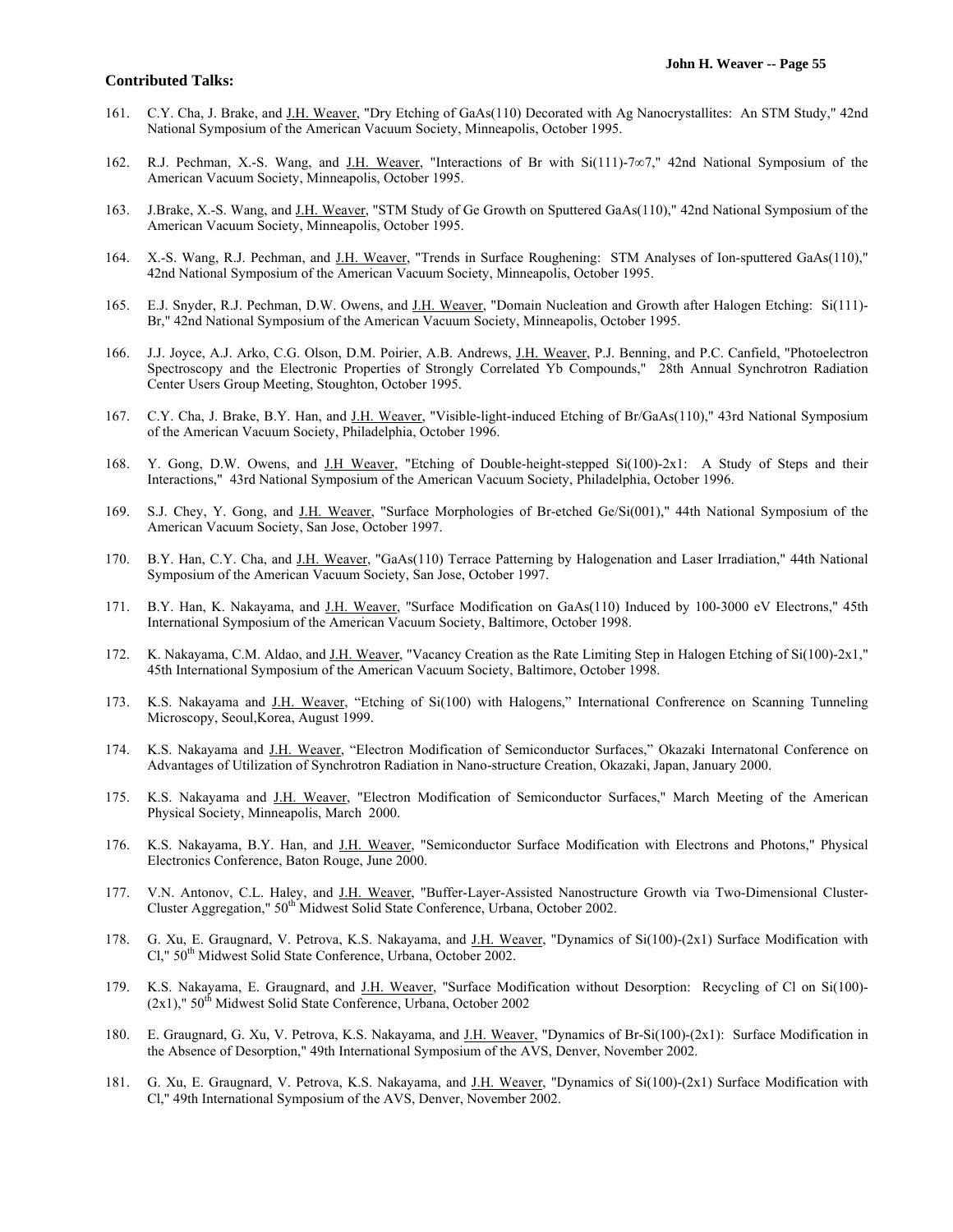- 182. K.S. Nakayama, E. Graugnard, and J.H. Weaver, "Surface Modification without Desorption: Recycling of Cl on Si(100)- (2x1)," 49th International Symposium of the AVS, Denver, November 2002.
- 183. C.L. Haley, V.N. Antonov, and J.H. Weaver, "Buffer-Layer-Assisted Nanostructure Growth via Two-Dimensional Cluster-Cluster Aggregation," 49th International Symposium of the AVS, Denver, November 2002.
- 184. G.J. Xu, K.S. Nakayama, B.R. Trenhaile, C.M. Aldao, and J.H. Weaver, "Roughening Dynamics, Equilibrium Morphologies, and Monte Carlo Moceling of Cl-Si(100)-(2x1)," Nanotechnology Industry Workshop, Urbana, May 2003.
- 185. A.S. Bhatti, V.N. Antonov, J.S. Palmer, and J.H. Weaver, "On the Growth Kinetics of Nanostructures on a Desorbing Buffer Layer," Nanotechnology Industry Workshop, Urbana, May 2003.
- 186. G.J. Xu, K.S. Nakayama, B.R. Trenhaile, C.M. Aldao, and J.H. Weaver, "Roughening Dynamics, Equilibrium Morphologies, and Monte Carlo Modeling of Cl-Si(100)-(2x1)," Understanding Complex Systems Symposium, Urbana, May 2003.
- 187. V.N. Antonov, J.S. Palmer, A.S. Bhatti, and J.H. Weaver, "Diffusion-Limited Cluster-Cluster Aggregation on Surfaces of Desorbing Rare Gas Solids," Understanding Complex Systems Symposium, Urbana, May 2003.
- 188. G.J. Xu, K.S. Nakayama, B.R. Trenhaile, C.M. Aldao, and J.H. Weaver, "Equilibrium Morphologies for Roughened Si(100) at 700 – 750 K: Dependence on Cl Concentration," 25th Annual Symposium on Applied Surface Science, Urbana, June 2003. David Xu won a "best poster" prize.
- 189. K.S. Nakayama, E. Graugnard, and J.H. Weaver, "Tunneling Electron Induced Bromine Hopping on Si(100)-(2x1)," 25th Annual Symposium on Applied Surface Science, Urbana, June 2003.
- 190. V.N. Antonov, J.S. Palmer, A. Bhatti, and J.H. Weaver, " Influence of Buffer Composition on Buffer-Layer-Assisted Growth and Absorption Spectroscopy on Au Nanostructures," 25<sup>th</sup> Annual Symposium on Applied Surface Science, Urbana, June 2003.
- 191. K.S. Nakayama, E.Graugnard, and J.H. Weaver, "Adatom Hopping Induced by Tunneling Electrons: Br on Si(100)-(2x1),  $50<sup>th</sup>$ International Symposium of the AVS, Baltimore, November 2003.
- 192. G.J. Xu, K.S. Nakayama, B.R. Trenhaile, C.M. Aldao, and J.H. Weaver, "Equilibrium Morphologies for Cl-Roughened Si(100) at 700-750 K: Experiments and Monte Carlo Modeling, 50<sup>th</sup> International Symposium of the AVS, Baltimore, November 2003. David Xu won a Dorothy M. and Earl S. Hoffman Scholarship.
- 193. V.N. Antonov, J.S. Palmer, A.S. Bhatti, and J.H. Weaver, "Mobility of Nanostructures on the Surface of a Desorbing Solid: Friction at the Nanoscale,"  $50<sup>th</sup>$  International Symposium of the AVS, Baltimore, November 2003.
- 194. V.N. Antonov, J.S. Palmer, P.S. Waggoner, A.S. Bhatti, and J.H. Weaver, "Nanoparticle Diffusion on Desorbing Solids: The Role of Elementary Excitations in Buffer-Layer-Assisted Growth," Understanding Complex Systems Symposium, Urbana, May 2004. Vassil Antonov won "best poster of the conference."
- 195. V.N. Antonov, J.S. Palmer, P.S. Waggoner, A.S. Bhatti, and J.H. Weaver, "Nanoparticle Diffusion on Desorbing Solids: The Role of Elementary Excitations in Buffer-Layer-Assisted Growth," AVS Prairie Chapter, Urbana, June 2004.
- 196. G.J. Xu and J.H. Weaver, "Si Epitaxial Growth on Br-Si(100): How Steric Repulsive Interactions Dictate Overlayer Development," AVS Prairie Chapter, Urbana, June 2004. David Xu won "best poster of the conference".
- 197. B.R. Trenhaile, G.J. Xu, A. Agrawal, A.W. Signor, K.S. Nakayama, and J.H. Weaver,"Charge-Carrier-Stimulated Halogen Desorption from Si(100)-(2x1)," AVS Prairie Chapter, Urbana, June 2004.
- 198. V.N. Antonov, J.S. Palmer, P.S. Waggoner, A.S. Bhatti, and J.H. Weaver, "Nanoparticle Diffusion on Desorbing Solids: The Role of Elementary Excitations in Buffer-Layer-Assisted Growth," AVS 51<sup>st</sup> International Symposium, Anaheim, November 2004. Vassil Antonov won the Varian Award of the AVS.
- 199. G.J. Xu and J.H. Weaver, "Si Epitaxial Growth on Br-Si(100): How Steric Repulsive Interactions Dictate Overlayer Development," AVS 51<sup>st</sup> International Symposium, Anaheim, November 2004. David Xu competed for the Morton M. Traum Award of the AVS.
- 200. B.R. Trenhaile, G.J. Xu, A. Agrawal, A.W. Signor, K.S. Nakayama, and J.H. Weaver, "Charge-Carrier-Stimulated Halogen Desorption from Si(100)-(2x1)," AVS  $51<sup>st</sup>$  International Symposium, Anaheim, November 2004.
- 201. G.J. Xu, A.W. Signor, A. Agrawal, K.S. Nakayama, B.R. Trenhaile, and J.H. Weaver, "Pairwise Movement of Iodine on Si(100) at Room Temperature: Direct Observation with Scanning Tunneling Microscopy," MRS Symposium, Boston, November 2004. David Xu won a Graduate Student Silver Award of the MRS.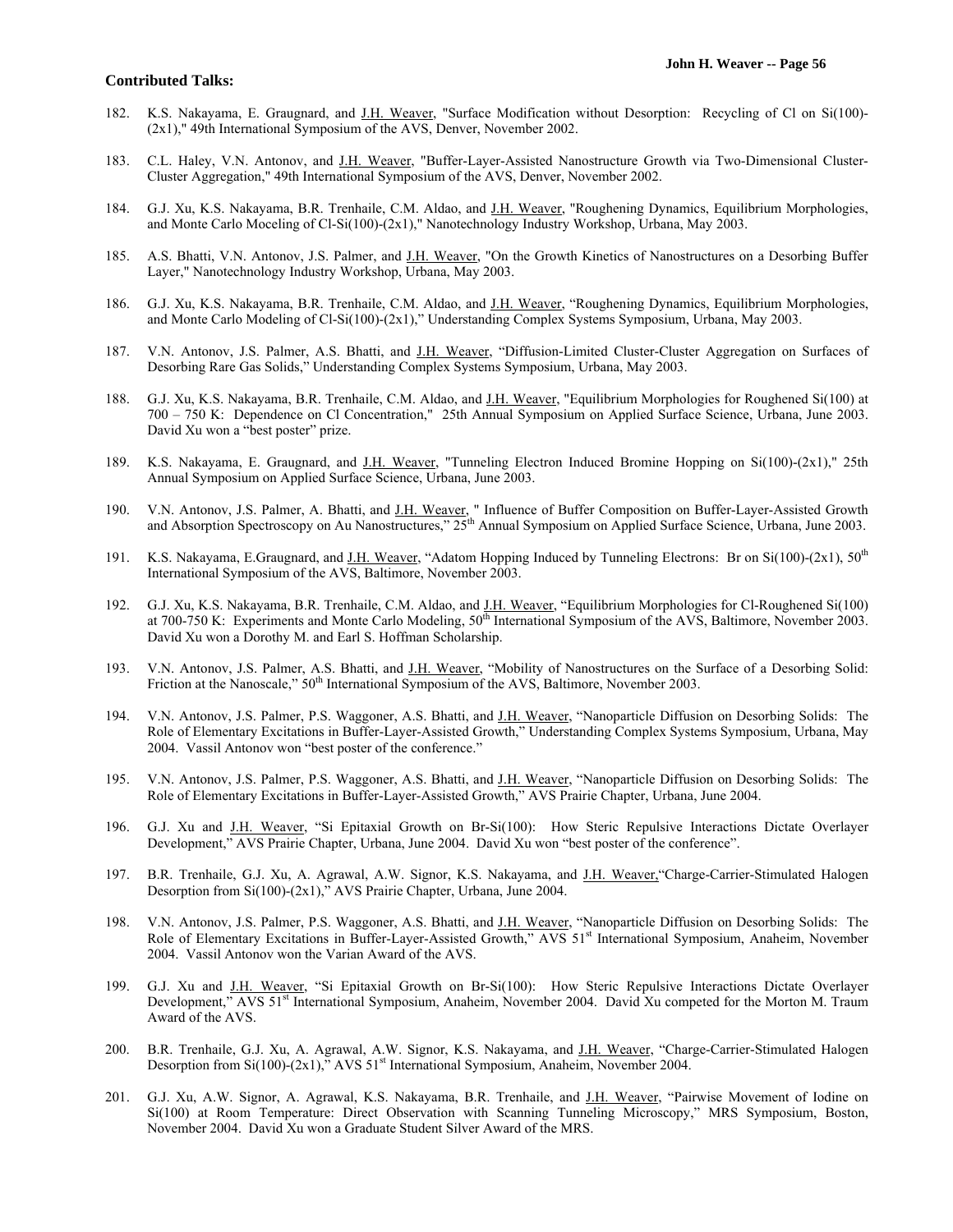- 202. P.S. Waggoner, J.S. Palmer, V.N. Antonov, and J.H. Weaver, "Metal Nanostructure Growth on Buffer Layers of Molecular CO2," CNST Workshop on Nanotechnology 2005, Urbana, Il May 2005.
- 203. V.N. Antonov and J.H. Weaver, "Kinetics of Diffusion and Self-Assembly of Metal and Semiconductor Nanostructures on Rare Gas Solids," 65th Annual Physical Electronics Conference, Madison, June 2005. Vassil Antonov competed for the Nottingham Prize.
- 204. B.R. Trenhaile and J.H. Weaver, "Electron Stimulated Desorption from an Unexpected Source: Hot Internal Electrons for Br-Si(100)-(2x1)," 65th Annual Physical Electronics Conference, Madison, June 2005. Brent Trenhaile competed for the Nottingham Prize.
- 205. J.S. Palmer, V.N. Antonov, A.S. Bhatti, P.S. Waggoner, P. Swaminathan, and J.H. Weaver, "Rare Gas Solid Grains and Grooves: The Influence of Film Structure on Buffer-layer-assisted Nanostructure Assembly," 65th Annual Physical Electronics Conference, Madison, June 2005.
- 206. P.S. Waggoner, J.S. Palmer, V.N. Antonov, and J.H. Weaver, "Buffer-Layer-Assisted Growth on Molecular Buffers: Metallic Nanostructures on CO2," 65th Annual Physical Electronics Conference, Madison, June 2005. Undergraduate student presentation.
- 207. Abhishek Agrawal, R. Butera, K.S. Nakayama, and J.H. Weaver, "Etching of Cl-Si(100)-(2x1) under Continuous Cl<sub>2</sub> Flux: A New Reaction Pathway and Surface Modification," 65th Annual Physical Electronics Conference, Madison, June 2005.
- 208. A.W. Signor, K.S. Nakayama, and J.H. Weaver, "Passivation of C-Type Defects on Si(100) with Iodine: Removal of Gap States," 65th Annual Physical Electronics Conference, Madison, June 2005.
- 209. J.S. Palmer, V.N. Antonov, A.S. Bhatti, P. Swaminathan, P.S. Waggoner, and J.H. Weaver, "The Effects of Buffer Structure on Buffer-Layer-Assisted Growth: Grain Boundaries, Grooves, and Pattern Transfer," Dynamics of Materials Revealed by Electron Microscopy, Urbana, June 2005.
- 210. V.N. Antonov, J.S. Palmer, A.S. Bhatti, and J.H. Weaver, "Buffer-Layer-Assisted Growth and the Formation of Nanostructures of (Almost) Anything on Anything," Dynamics of Materials Revealed by Electron Microscopy, Urbana, June 2005.
- 211. V.N. Antonov, J.S. Palmer, A.S. Bhatti, and J.H. Weaver, "Buffer Layer Assisted Growth and the Formation of Nanostructures of (Almost) Anything on Anything," 30th International Nathiagali Summer College on Physics and Contemporary Needs, Islamabad, July 2005.
- 212. J.S. Palmer, V.N. Antonov, A.S. Bhatti, P.S. Waggoner, P. Swaminathan, and J.H. Weaver, "Rare Gas Solid Grains and Grooves: The Influence of Film Structure on Buffer-layer-assisted Nanostructure Assembly," 30th International Nathiagali Summer College on Physics and Contemporary Needs, Islamabad, July 2005.
- 213. A.S. Bhatti, P. Swaminathan, V.N. Antonov, J.S. Palmer, and J.H. Weaver, "Photoluminescence from a-Ge Nanoparticles: Confinement Effects," 30th International Nathiagali Summer College on Physics and Contemporary Needs, Islamabad, July 2005.
- 214. P.S. Waggoner, J.S. Palmer, V.N. Antonov, and J.H. Weaver, "Metal Nanostructure Growth on Molecular Buffer Layers of CO2," 52nd International Symposium of the AVS, Boston, October 2005.
- 215. B.R. Trenhaile, V.N. Antonov, G.J. Xu, A. Agrawal, A.W. Signor, R.E. Butera, K.S. Nakayama, and J.H. Weaver, "Phonon-Activated Electron-Stimulated Desorption of Halogens from Si(100)-(2x1)," 52nd International Symposium of the AVS, Boston, October 2005. Brent Trenhaile won a Dorothy M. and Earl S. Hoffman Scholarship.
- 216. V.N. Antonov, P. Swaminathan, J.S. Palmer, and J.H. Weaver, "Self-Assembly and Photoluminescence of CdSe Quantum Dots from Buffer-Layer-Assisted Growth," 52nd International Symposium of the AVS, Boston, October 2005.
- 217. P. Swaminathan, V.N. Antonov, J.A.N.T. Soares, J.S. Palmer, A.S. Bhatti, and J.H. Weaver, "II-VI Semiconductor Nanostructures Produced by Assembly on Rare Gas Solids," CNST Nanotechnology Workshop, Urbana, May 2006.
- 218. A. Agrawal, R.E. Butera, and J.H. Weaver, "Etching of Si(100) under Supersaturated Halogen Conditions: New Reaction Pathways and Novel Surface Morphologies," AVS Prairie Chapter Meeting, Naperville, June 2006.
- 219. R.E. Butera, A. Agrawal, and J.H. Weaver, "Si(114): Its Clean Surface, Defects, and Adsorbates,"AVS Prairie Chapter Meeting, Naperville, June 2006.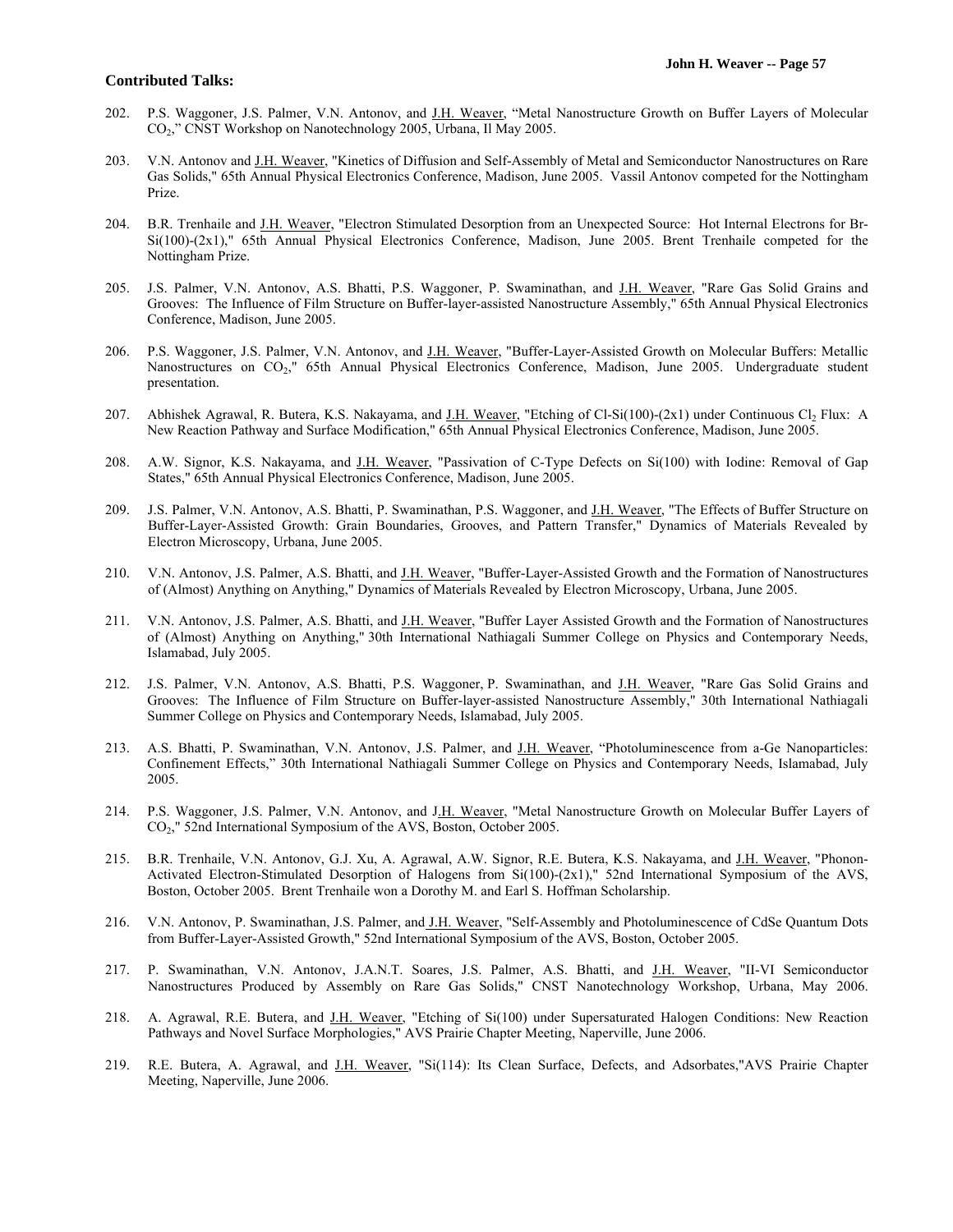- 220. P. Swaminathan, J.S. Palmer, and J.H. Weaver, "Cd-based II-VI Semiconductor Nanostructures Produced by Buffer-Layer-Assisted Growth: Structural Evolution and Photoluminescence," AVS Prairie Chapter Meeting, DeKalb, Illinois, June 2006.
- 221. R.E. Butera, A. Agrawal, and J.H. Weaver, " Chemisorption of Cl on Si(114)," 53rd International Symposium of the AVS, San Francisco, November 2006.
- 222. A. Agrawal, R.E. Butera, and J.H. Weaver, "Etching of Si(100)-(2x1) with Cl under Supersaturated Conditions: A Novel Reaction Pathway," 53rd International Symposium of the AVS, San Francisco, November 2006.
- 223. A.W. Signor and J.H. Weaver, "Nanostructure Diffusion Mechanisms Revealed with Scanning Tunneling Microscopy," International School on Surfaces, Thin Films, Nanostructures, and Applications, Lahore, Pakistan, November 2006.
- 224. A. Agrawal, R.E. Butera, and J.H. Weaver, ""Cl Insertion on  $Si(100)-(2x1)$ : Etching under Conditions of Super-Saturation," Beckman Institute, University of Illinois at Urbana-Champaign, December 2006.
- 225. A.W. Signor and J.H. Weaver, "Migration of Strained Nanostructures by Misfit-Dislocation Glide," Beckman Institute Nanohour, Urbana, April 2007.
- 226. A. Agrawal, "Supersaturation Etching of Si(100): Surface Modification and Patterning," Recipient of the Racheff-Intel Award at UIUC and department presentation, April 2007.
- 227. A. Agrawal and J.H. Weaver, "Supersaturation Etching of  $Si(100)-(2x1)$  via Cl Insertion: A New Reaction Pathway," 67th Annual Physical Electronics Conference, Urbana, Illinois, June 2007. Competed for the Nottingham Prize.
- 228. A.W. Signor and J.H. Weaver, "Misfit-dislocation-mediated Migration of Nanostructures: Cu Islands on Ag(111)," 67th Annual Physical Electronics Conference, Urbana, Illinois, June 2007. Competed for the Nottingham Prize.
- 229. J.S. Palmer and J.H. Weaver, "Dewetting-mediated Self-assembly of Nanoparticles," 67th Annual Physical Electronics Conference, Urbana, Illinois, June 2007. Competed for the Nottingham Prize.
- 230. P. Swaminathan, J.S. Palmer, and J.H. Weaver, "Nanoparticle Assembly during Thin Film Sublimation: Gold Clusters on Bismuth," 67th Annual Physical Electronics Conference, Urbana, Illinois, June 2007.
- 231. R.E. Butera and J.H. Weaver, "Site Selective Chemisorption of Cl on Si(114)," 67th Annual Physical Electronics Conference, Urbana, Illinois, June 2007.
- 232. A.W. Signor and J.H. Weaver, "Misfit-dislocation-mediated Migration: Cu Islands on Ag(111)," AVS  $54<sup>th</sup>$  International Symposium, Seattle, October 2007.
- 233. J.S. Palmer, P. Swaminathan, and J.H. Weaver, "Solid State Dewetting-mediated Assembly of Nanoparticles," AVS 54<sup>th</sup> International Symposium, Seattle, October 2007.
- 234. R.E. Butera, A. Agrawal, and J.H. Weaver, "Site Selective Chemisorption of Cl on Si(114)," AVS 54<sup>th</sup> International Symposium, Seattle, October 2007.
- 235. Abhishek Agrawal, R.E. Butera, and J.H. Weaver, "Super-Saturation Etching on Si(100)-(2x1) via Cl Insertion: A New Reaction Pathway," AVS 54<sup>th</sup> International Symposium, Seattle, October 2007.
- 236. Abhishek Agrawal, R.E. Butera, and J.H. Weaver, "A Novel Etching Reaction on Si(100)-(2x1) via Cl Insertion," UIUC AVS Student Chapter, Urbana, November 2007.
- 237. A.W. Signor, H.H. Wu, D.R. Trinkle, and J.H. Weaver, "Collective Migration of Cu Nanostructures on Ag(111)," AVS 55<sup>th</sup> International Symposium, Boston, October 2008.
- 238. P. Swaminathan, J.S. Palmer, and J.H. Weaver, "Competition Between Particle Formation and Burrowing: Gold on Bismuth," AVS 55th International Symposium, Boston, October 2008.